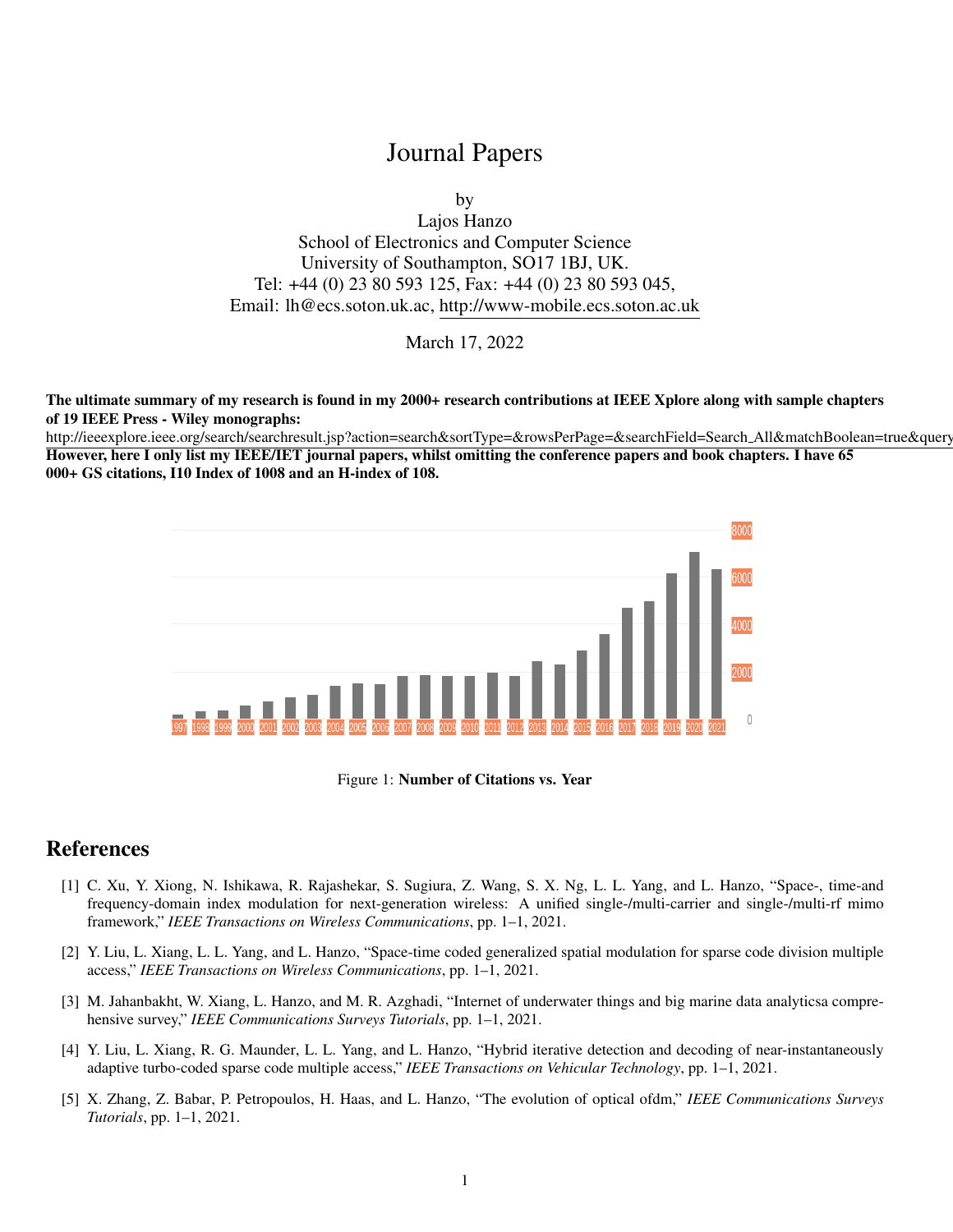- [6] Z. Peng, X. Chen, W. Xu, C. Pan, L. C. Wang, and L. Hanzo, "Analysis and optimization of massive access to the iot relying on multi-pair two-way massive mimo relay systems," *IEEE Transactions on Communications*, pp. 1–1, 2021.
- [7] Y. Yang and L. Hanzo, "Permutation-based tcp and udp transmissions to improve goodput and latency in the internet-of-things," *IEEE Internet of Things Journal*, pp. 1–1, 2021.
- [8] M. Kulhandjian, H. Kulhandjian, C. Damours, and L. Hanzo, "Low-density spreading codes for noma systems and a gaussian separability-based design," *IEEE Access*, vol. 9, pp. 33 963–33 993, 2021.
- [9] L. Xiang, Y. Liu, C. Xu, R. G. Maunder, L. L. Yang, and L. Hanzo, "Iterative receiver design for polar-coded scma systems," *IEEE Transactions on Communications*, pp. 1–1, 2021.
- [10] D. Liu, J. Zhao, C. Yang, and L. Hanzo, "Accelerating deep reinforcement learning with the aid of partial model: Energy-efficient predictive video streaming," *IEEE Transactions on Wireless Communications*, pp. 1–1, 2021.
- [11] C. Xing, S. Wang, S. Chen, S. Ma, H. V. Poor, and L. Hanzo, "Matrix-monotonic optimization − part ii: Multi-variable optimization," *IEEE Transactions on Signal Processing*, vol. 69, pp. 179–194, 2021.
- [12] K. Xu, M. M. Zhao, Y. Cai, and L. Hanzo, "Low-complexity joint power allocation and trajectory design for uav-enabled secure communications with power splitting," *IEEE Transactions on Communications*, vol. 69, no. 3, pp. 1896–1911, 2021.
- [13] Y. Liu, Y. Yang, L. L. Yang, and L. Hanzo, "Physical layer security of spatially modulated sparse-code multiple access in aeronautical ad-hoc networking," *IEEE Transactions on Vehicular Technology*, vol. 70, no. 3, pp. 2436–2447, 2021.
- [14] J. Zhang, S. Chen, F. Wang, S. X. Ng, R. G. Maunder, and L. Hanzo, "Priority-aware secure precoding based on multi-objective symbol error ratio optimization," *IEEE Transactions on Communications*, vol. 69, no. 3, pp. 1912–1929, 2021.
- [15] X. Li, X. Zhang, Y. Zhou, and L. Hanzo, "Optimal massive-mimo-aided clustered base-station coordination," *IEEE Transactions on Vehicular Technology*, vol. 70, no. 3, pp. 2699–2712, 2021.
- [16] T. M. Hoang, T. Q. Duong, H. D. Tuan, S. Lambotharan, and L. Hanzo, "Physical layer security: Detection of active eavesdropping attacks by support vector machines," *IEEE Access*, vol. 9, pp. 31 595–31 607, 2021.
- [17] Z. Sheng, H. D. Tuan, T. Q. Duong, and L. Hanzo, "Uav-aided two-way multi-user relaying," *IEEE Transactions on Communications*, vol. 69, no. 1, pp. 246–260, 2021.
- [18] T. Bai, H. Zhang, J. Wang, C. Xu, M. Elkashlan, A. Nallanathan, and L. Hanzo, "Fifty years of noise modeling and mitigation in power-line communications," *IEEE Communications Surveys Tutorials*, vol. 23, no. 1, pp. 41–69, 2021.
- [19] L. Wang, K. Wang, C. Pan, W. Xu, N. Aslam, and L. Hanzo, "Multi-agent deep reinforcement learning-based trajectory planning for multi-uav assisted mobile edge computing," *IEEE Transactions on Cognitive Communications and Networking*, vol. 7, no. 1, pp. 73–84, 2021.
- [20] C. Feng, W. Shen, X. Gao, J. An, and L. Hanzo, "Dynamic hybrid precoding relying on twin- resolution phase shifters in millimeter- wave communication systems," *IEEE Transactions on Wireless Communications*, vol. 20, no. 2, pp. 812–826, 2021.
- [21] L. D. Nguyen, H. D. Tuan, T. Q. Duong, H. V. Poor, and L. Hanzo, "Energy-efficient multi-cell massive mimo subject to minimum user-rate constraints," *IEEE Transactions on Communications*, vol. 69, no. 2, pp. 914–928, 2021.
- [22] C. Xing, S. Wang, S. Chen, S. Ma, H. V. Poor, and L. Hanzo, "Matrix-monotonic optimization − part i: Single-variable optimization," *IEEE Transactions on Signal Processing*, vol. 69, pp. 738–754, 2021.
- [23] S. Srivastava, P. Singh, A. K. Jagannatham, A. Karandikar, and L. Hanzo, "Bayesian learning-based doubly-selective sparse channel estimation for millimeter wave hybrid mimo-fbmc-oqam systems," *IEEE Transactions on Communications*, vol. 69, no. 1, pp. 529–543, 2021.
- [24] S. Gopi, S. Kalyani, and L. Hanzo, "Intelligent reflecting surface assisted beam index-modulation for millimeter wave communication," *IEEE Transactions on Wireless Communications*, vol. 20, no. 2, pp. 983–996, 2021.
- [25] N. P. Le, L. C. Tran, X. Huang, E. Dutkiewicz, C. Ritz, S. L. Phung, A. Bouzerdoum, D. Franklin, and L. Hanzo, "Energyharvesting aided unmanned aerial vehicles for reliable ground user localization and communications under lognormal-nakagamim fading channels," *IEEE Transactions on Vehicular Technology*, vol. 70, no. 2, pp. 1632–1647, 2021.
- [26] Y. Yang, M. Ma, S. Aissa, and L. Hanzo, "Physical-layer secret key generation via cqi-mapped spatial modulation in multi-hop wiretap ad-hoc networks," *IEEE Transactions on Information Forensics and Security*, vol. 16, pp. 1322–1334, 2021.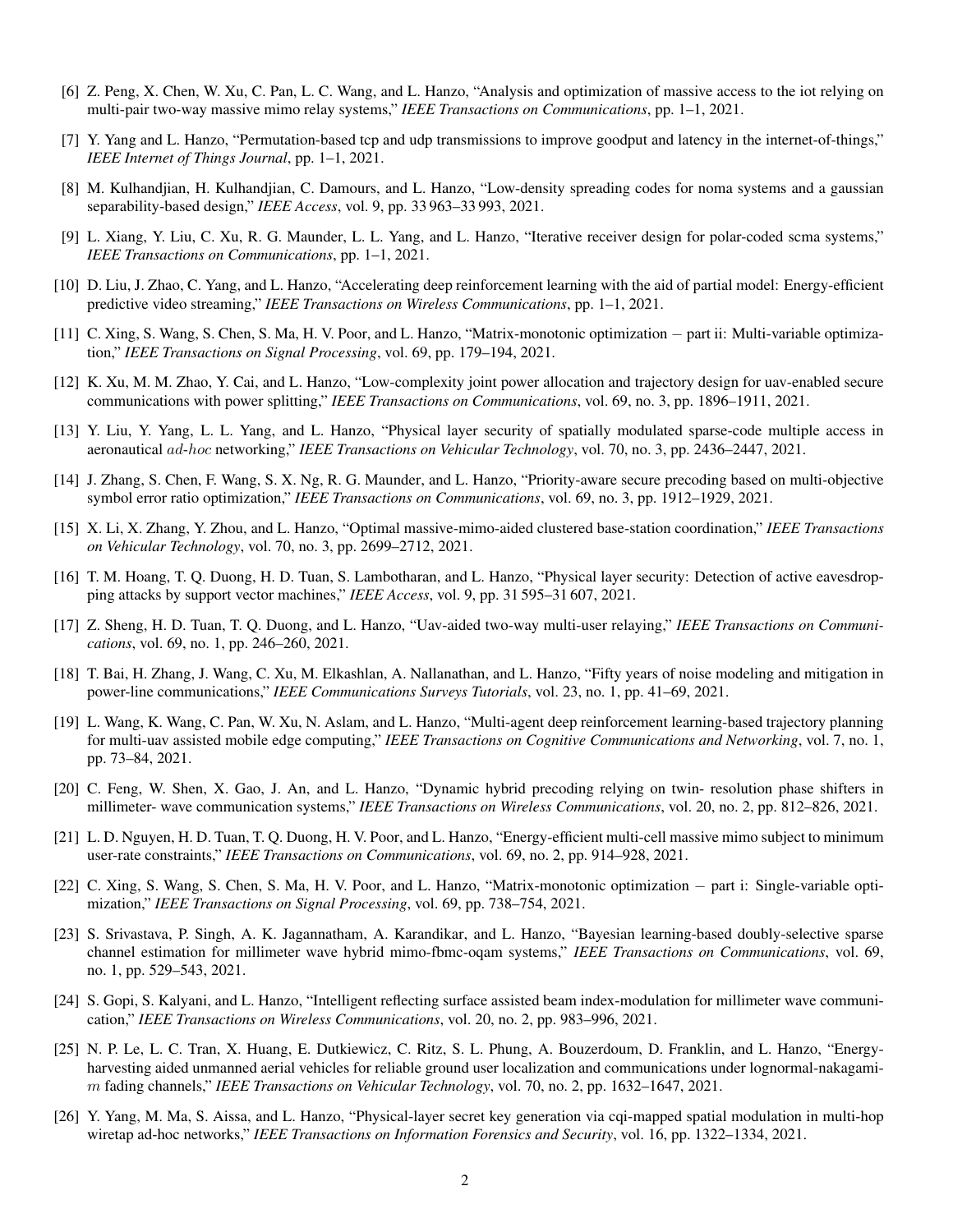- [27] X. Liu, M. Chen, Y. Liu, Y. Chen, S. Cui, and L. Hanzo, "Artificial intelligence aided next-generation networks relying on uavs," *IEEE Wireless Communications*, vol. 28, no. 1, pp. 120–127, 2021.
- [28] S. Srivastava, P. Sharma, S. Dwivedi, A. K. Jagannatham, and L. Hanzo, "Fast block lms based estimation of angularly sparse channels for single-carrier wideband millimeter wave hybrid mimo systems," *IEEE Transactions on Vehicular Technology*, vol. 70, no. 1, pp. 666–681, 2021.
- [29] T. Bai, C. Pan, J. Wang, Y. Deng, M. Elkashlan, A. Nallanathan, and L. Hanzo, "Dynamic aerial base station placement for minimum-delay communications," *IEEE Internet of Things Journal*, vol. 8, no. 3, pp. 1623–1635, 2021.
- [30] K. K. Nguyen, N. A. Vien, L. D. Nguyen, M. T. Le, L. Hanzo, and T. Q. Duong, "Real-time energy harvesting aided scheduling in uav-assisted d2d networks relying on deep reinforcement learning," *IEEE Access*, vol. 9, pp. 3638–3648, 2021.
- [31] Z. Zhou, N. Ge, Z. Wang, and L. Hanzo, "Joint transmit precoding and reconfigurable intelligent surface phase adjustment: A decomposition-aided channel estimation approach," *IEEE Transactions on Communications*, vol. 69, no. 2, pp. 1228–1243, 2021.
- [32] A. Chawla, A. S. Sarode, A. K. Jagannatham, and L. Hanzo, "Distributed parameter detection in massive mimo wireless sensor networks relying on imperfect csi," *IEEE Transactions on Wireless Communications*, vol. 20, no. 1, pp. 506–519, 2021.
- [33] Y. Li, F. Wang, M. El-Hajjar, and L. Hanzo, "Analog radio-over-fiber-aided optical-domain mimo signal processing for highperformance low-cost radio access networks," *IEEE Communications Magazine*, vol. 59, no. 1, pp. 126–132, 2021.
- [34] A. T. Le, L. C. Tran, X. Huang, Y. J. Guo, and L. Hanzo, "Analog least mean square adaptive filtering for self-interference cancellation in full duplex radios," *IEEE Wireless Communications*, vol. 28, no. 1, pp. 12–18, 2021.
- [35] Y. Chen, Y. Xiong, D. Chen, T. Jiang, S. X. Ng, and L. Hanzo, "Hybrid precoding for wideband millimeter wave mimo systems in the face of beam squint," *IEEE Transactions on Wireless Communications*, vol. 20, no. 3, pp. 1847–1860, 2021.
- [36] A. Subhash, M. Srinivasan, S. Kalyani, and L. Hanzo, "Transmit power policy and ergodic multicast rate analysis of cognitive radio networks in generalized fading," *IEEE Transactions on Communications*, vol. 68, no. 6, pp. 3311–3325, 2020.
- [37] A. Agarwal, A. K. Jagannatham, and L. Hanzo, "Finite blocklength non-orthogonal cooperative communication relying on swiptenabled energy harvesting relays," *IEEE Transactions on Communications*, vol. 68, no. 6, pp. 3326–3341, 2020.
- [38] S. Li, M. Derakhshani, S. Lambotharan, and L. Hanzo, "Outage probability analysis for the multi-carrier noma downlink relying on statistical csi," *IEEE Transactions on Communications*, vol. 68, no. 6, pp. 3572–3587, 2020.
- [39] S. Gong, Z. Yang, C. Xing, J. An, and L. Hanzo, "Beamforming optimization for intelligent reflecting surface aided swipt iot networks relying on discrete phase shifts," *IEEE Internet of Things Journal*, pp. 1–1, 2020.
- [40] A. S. Cacciapuoti, M. Caleffi, R. Van Meter, and L. Hanzo, "When entanglement meets classical communications: Quantum teleportation for the quantum internet," *IEEE Transactions on Communications*, vol. 68, no. 6, pp. 3808–3833, 2020.
- [41] Z. Kong, J. Song, C. Wang, H. Chen, and L. Hanzo, "Hybrid analog-digital precoder design for securing cognitive millimeter wave networks," *IEEE Transactions on Information Forensics and Security*, pp. 1–1, 2020.
- [42] S. Chen, Z. Yao, X. Jiang, J. Yang, and L. Hanzo, "Multi-agent deep reinforcement learning based cooperative edge caching for ultra-dense next-generation networks," *IEEE Transactions on Communications*, pp. 1–1, 2020.
- [43] J. Wang, Z. Zhang, C. Zhong, and L. Hanzo, "Incremental massive random access exploiting the nested reed-muller sequences," *IEEE Transactions on Wireless Communications*, pp. 1–1, 2020.
- [44] S. Chen, B. Yang, J. Yang, and L. Hanzo, "Dynamic resource allocation for scalable video multirate multicast over wireless networks," *IEEE Transactions on Vehicular Technology*, vol. 69, no. 9, pp. 10 227–10 241, 2020.
- [45] H. Yu, H. D. Tuan, T. Q. Duong, Y. Fang, and L. Hanzo, "Improper gaussian signaling for integrated data and energy networking," *IEEE Transactions on Communications*, vol. 68, no. 6, pp. 3922–3934, 2020.
- [46] K. Wang, Y. Zhou, J. Li, L. Shi, W. Chen, and L. Hanzo, "Energy-efficient task offloading in massive mimo-aided multi-pair fog-computing networks," *IEEE Transactions on Communications*, pp. 1–1, 2020.
- [47] B. Wang, Y. Sun, T. Q. Duong, L. D. Nguyen, and L. Hanzo, "Risk-aware identification of highly suspected covid-19 cases in social iot: A joint graph theory and reinforcement learning approach," *IEEE Access*, vol. 8, pp. 115 655–115 661, 2020.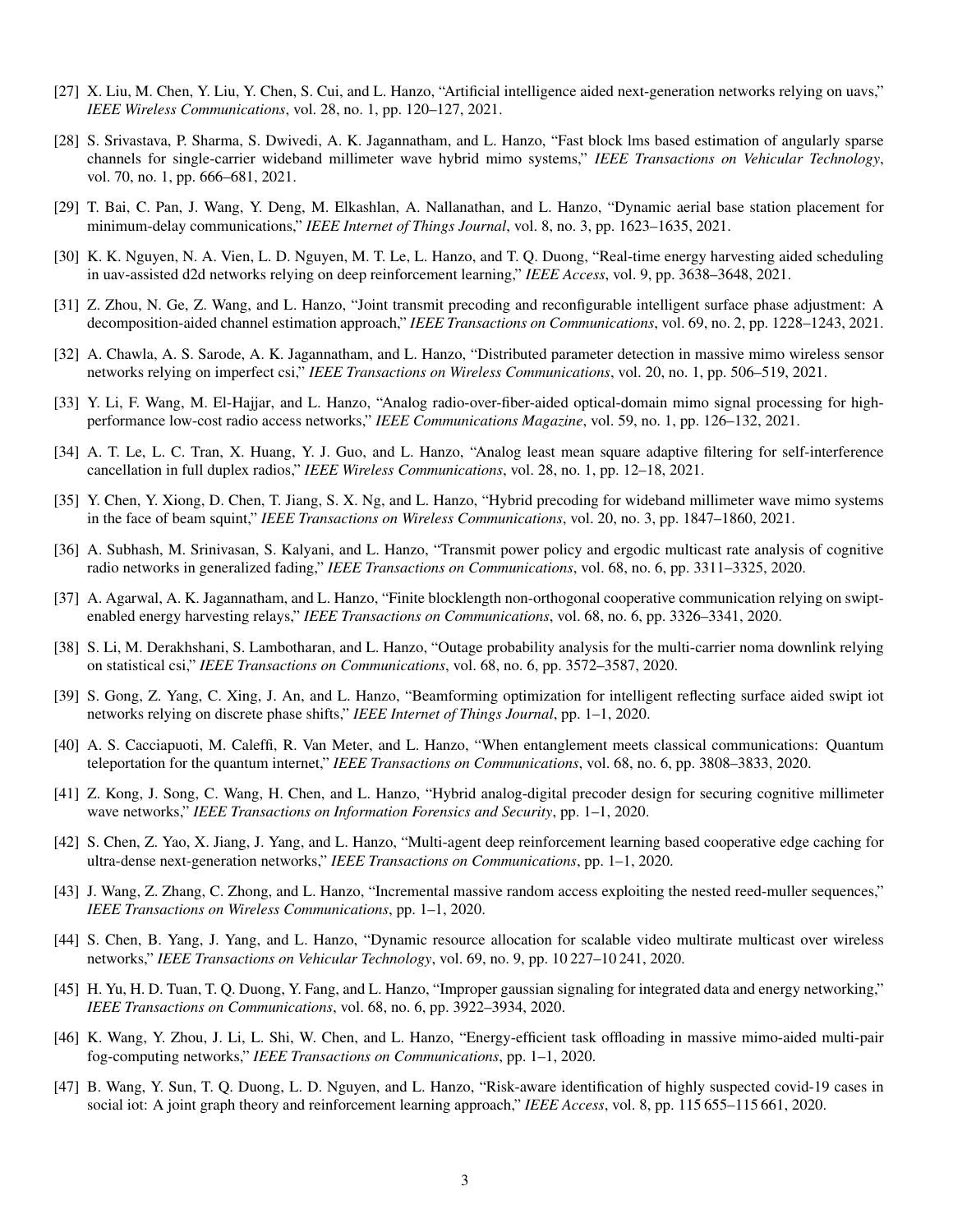- [48] C. Zhao, Y. Cai, A. Liu, M. Zhao, and L. Hanzo, "Mobile edge computing meets mmwave communications: Joint beamforming and resource allocation for system delay minimization," *IEEE Transactions on Wireless Communications*, vol. 19, no. 4, pp. 2382–2396, 2020.
- [49] Y. Liu, L. L. Yang, and L. Hanzo, "Sparse space-time-frequency-domain spreading for large-scale non-orthogonal multiple access," *IEEE Transactions on Vehicular Technology*, vol. 69, no. 10, pp. 12 327–12 332, 2020.
- [50] C. Xing, D. Liu, S. Gong, W. Xu, S. Chen, and L. Hanzo, "Training optimization for hybrid mimo communication systems," *IEEE Transactions on Wireless Communications*, vol. 19, no. 8, pp. 5473–5487, 2020.
- [51] M. Bashar, K. Cumanan, A. G. Burr, H. Q. Ngo, L. Hanzo, and P. Xiao, "On the performance of cell-free massive mimo relying on adaptive noma/oma mode-switching," *IEEE Transactions on Communications*, vol. 68, no. 2, pp. 792–810, 2020.
- [52] Y. Wang, X. Chen, Y. Cai, and L. Hanzo, "Stochastic hybrid combining design for quantized massive mimo systems," *IEEE Transactions on Vehicular Technology*, vol. 69, no. 12, pp. 16 224–16 229, 2020.
- [53] Y. Chen, M. Wen, L. Wang, W. Liu, and L. Hanzo, "Sinr-outage minimization of robust beamforming for the non-orthogonal wireless downlink," *IEEE Transactions on Communications*, vol. 68, no. 11, pp. 7247–7257, 2020.
- [54] Z. Sun, L. Song, Q. Huang, L. Yin, G. Long, J. Lu, and L. Hanzo, "Toward practical quantum secure direct communication: A quantum-memory-free protocol and code design," *IEEE Transactions on Communications*, vol. 68, no. 9, pp. 5778–5792, 2020.
- [55] W. Yuan, N. Wu, A. Zhang, X. Huang, Y. Li, and L. Hanzo, "Iterative receiver design for ftn signaling aided sparse code multiple access," *IEEE Transactions on Wireless Communications*, vol. 19, no. 2, pp. 915–928, 2020.
- [56] X. Ding, Y. Zou, X. Chen, X. Wang, and L. Hanzo, "Secrecy outage and diversity analysis of multiple cooperating sourcedestination pairs," *IEEE Transactions on Vehicular Technology*, vol. 69, no. 7, pp. 7648–7662, 2020.
- [57] X. Wang, P. Wang, M. Ding, Z. Lin, F. Lin, B. Vucetic, and L. Hanzo, "Performance analysis of terahertz unmanned aerial vehicular networks," *IEEE Transactions on Vehicular Technology*, vol. 69, no. 12, pp. 16 330–16 335, 2020.
- [58] J. Zhang, G. Li, A. Marshall, A. Hu, and L. Hanzo, "A new frontier for iot security emerging from three decades of key generation relying on wireless channels," *IEEE Access*, vol. 8, pp. 138 406–138 446, 2020.
- [59] Y. Xiong, D. Chandra, S. X. Ng, and L. Hanzo, "Sampling overhead analysis of quantum error mitigation: Uncoded vs. coded systems," *IEEE Access*, vol. 8, pp. 228 967–228 991, 2020.
- [60] L. Xiang, Y. Liu, T. Van Luong, R. G. Maunder, L. L. Yang, and L. Hanzo, "Deep-learning-aided joint channel estimation and data detection for spatial modulation," *IEEE Access*, vol. 8, pp. 191 910–191 919, 2020.
- [61] K. Satyanarayana, M. El-Hajjar, A. A. M. Mourad, P. Pietraski, and L. Hanzo, "Soft-decoding for multi-set space-time shiftkeying mmwave systems: A deep learning approach," *IEEE Access*, vol. 8, pp. 49 584–49 595, 2020.
- [62] L. Xiang, R. G. Maunder, and L. Hanzo, "Concurrent ofdm demodulation and turbo decoding for ultra reliable low latency communication," *IEEE Transactions on Vehicular Technology*, vol. 69, no. 2, pp. 1281–1290, 2020.
- [63] H. Zhang and L. Hanzo, "Federated learning assisted multi-uav networks," *IEEE Transactions on Vehicular Technology*, vol. 69, no. 11, pp. 14 104–14 109, 2020.
- [64] X. Liu, Y. Liu, Y. Chen, and L. Hanzo, "Enhancing the fuel-economy of v2i-assisted autonomous driving: A reinforcement learning approach," *IEEE Transactions on Vehicular Technology*, vol. 69, no. 8, pp. 8329–8342, 2020.
- [65] W. Hao, G. Sun, J. Zhang, P. Xiao, and L. Hanzo, "Secure millimeter wave cloud radio access networks relying on microwave multicast fronthaul," *IEEE Transactions on Communications*, vol. 68, no. 5, pp. 3079–3095, 2020.
- [66] S. Shao, Y. Zhang, R. G. Maunder, and L. Hanzo, "3d exit charts for analyzing the 5g 3gpp new radio ldpc decoder," *IEEE Access*, vol. 8, pp. 188 797–188 812, 2020.
- [67] J. An, L. Wang, C. Xu, L. Gan, and L. Hanzo, "Optimal pilot power based channel estimation improves the throughput of intelligent reflective surface assisted systems," *IEEE Transactions on Vehicular Technology*, vol. 69, no. 12, pp. 16 202–16 206, 2020.
- [68] D. Pan, K. Li, D. Ruan, S. X. Ng, and L. Hanzo, "Single-photon-memory two-step quantum secure direct communication relying on einstein-podolsky-rosen pairs," *IEEE Access*, vol. 8, pp. 121 146–121 161, 2020.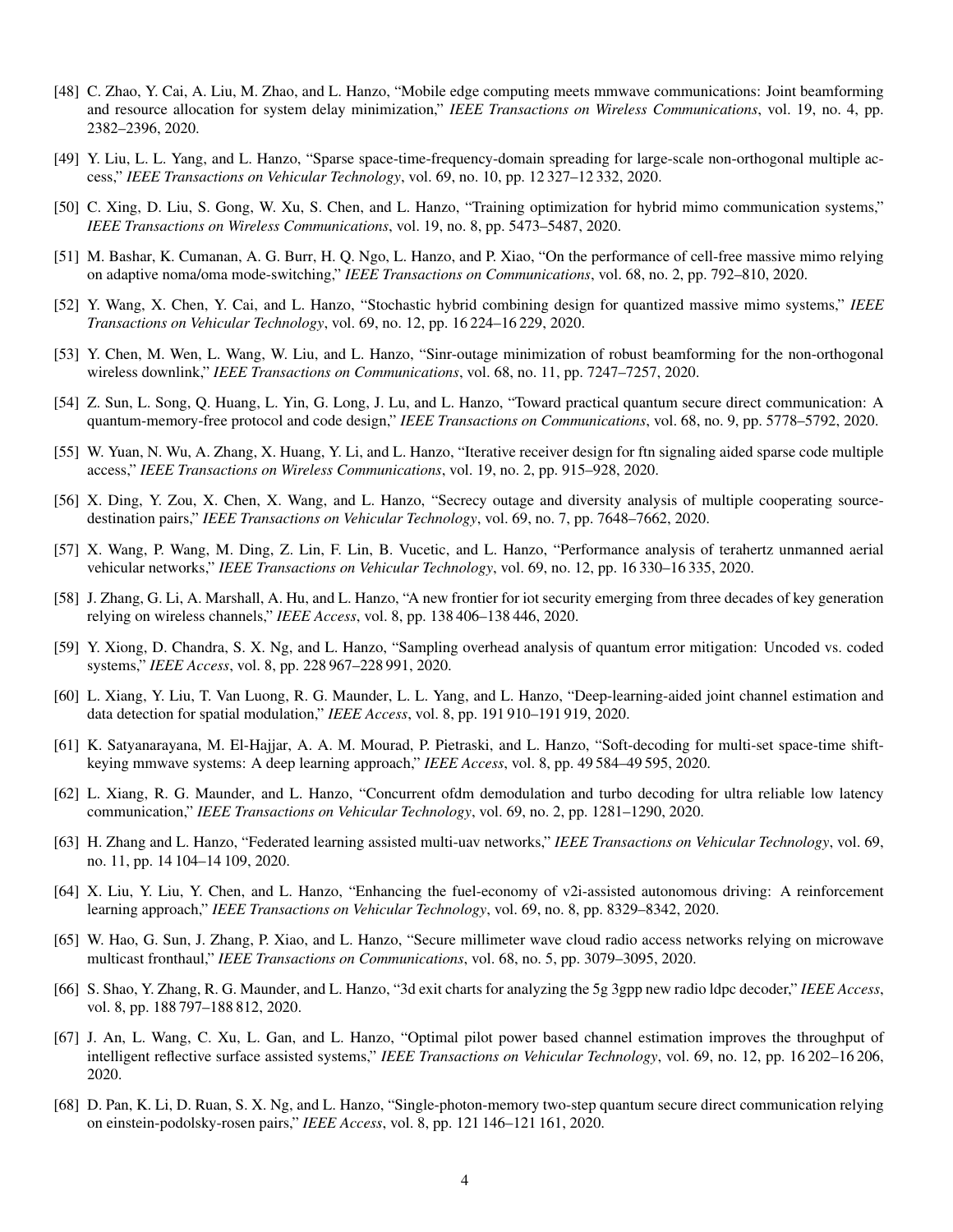- [69] Z. Sha, Z. Wang, S. Chen, and L. Hanzo, "Graph theory based beam scheduling for inter-cell interference avoidance in mmwave cellular networks," *IEEE Transactions on Vehicular Technology*, vol. 69, no. 4, pp. 3929–3942, 2020.
- [70] J. Yang, J. Xie, S. Chen, Z. Wang, H. Hu, and L. Hanzo, "Proportional-fair multi-user scalable layered wireless video streaming powered by energy harvesting," *IEEE Transactions on Vehicular Technology*, vol. 69, no. 4, pp. 4460–4471, 2020.
- [71] H. Fang, X. Wang, and L. Hanzo, "Adaptive trust management for soft authentication and progressive authorization relying on physical layer attributes," *IEEE Transactions on Communications*, vol. 68, no. 4, pp. 2607–2620, 2020.
- [72] L. H. Shen, K. T. Feng, and L. Hanzo, "Coordinated multiple access point multiuser beamforming training protocol for millimeter wave wlans," *IEEE Transactions on Vehicular Technology*, vol. 69, no. 11, pp. 13 875–13 889, 2020.
- [73] Y. Lin, Z. Zhang, Y. Huang, J. Li, F. Shu, and L. Hanzo, "Heterogeneous user-centric cluster migration improves the connectivityhandover trade-off in vehicular networks," *IEEE Transactions on Vehicular Technology*, vol. 69, no. 12, pp. 16 027–16 043, 2020.
- [74] A. A. Nasir, H. D. Tuan, T. Q. Duong, and L. Hanzo, "Transmitter-side wireless information- and power-transfer in massive mimo systems," *IEEE Transactions on Vehicular Technology*, vol. 69, no. 2, pp. 2322–2326, 2020.
- [75] G. Zhou, L. Zhao, K. Liang, G. Zheng, and L. Hanzo, "Utility analysis of radio access network slicing," *IEEE Transactions on Vehicular Technology*, vol. 69, no. 1, pp. 1163–1167, 2020.
- [76] S. Li, W. Yuan, J. Yuan, B. Bai, D. Wing Kwan Ng, and L. Hanzo, "Time-domain vs. frequency-domain equalization for ftn signaling," *IEEE Transactions on Vehicular Technology*, vol. 69, no. 8, pp. 9174–9179, 2020.
- [77] Z. B. Kaykac Egilmez, L. Xiang, R. G. Maunder, and L. Hanzo, "The development, operation and performance of the 5g polar codes," *IEEE Communications Surveys Tutorials*, vol. 22, no. 1, pp. 96–122, 2020.
- [78] C. Pan, H. Ren, K. Wang, W. Xu, M. Elkashlan, A. Nallanathan, and L. Hanzo, "Multicell mimo communications relying on intelligent reflecting surfaces," *IEEE Transactions on Wireless Communications*, vol. 19, no. 8, pp. 5218–5233, 2020.
- [79] Y. Liu, S. Bi, Z. Shi, and L. Hanzo, "When machine learning meets big data: A wireless communication perspective," *IEEE Vehicular Technology Magazine*, vol. 15, no. 1, pp. 63–72, 2020.
- [80] S. Katla, L. Xiang, Y. Zhang, M. El-Hajjar, A. A. M. Mourad, and L. Hanzo, "Deep learning assisted detection for index modulation aided mmwave systems," *IEEE Access*, vol. 8, pp. 202 738–202 754, 2020.
- [81] T. Hou, Y. Liu, Z. Song, X. Sun, Y. Chen, and L. Hanzo, "Reconfigurable intelligent surface aided noma networks," *IEEE Journal on Selected Areas in Communications*, vol. 38, no. 11, pp. 2575–2588, 2020.
- [82] L. Wang, G. Peters, Y. C. Liang, and L. Hanzo, "Intelligent user-centric networks: Learning-based downlink comp region breathing," *IEEE Transactions on Vehicular Technology*, vol. 69, no. 5, pp. 5583–5597, 2020.
- [83] Q. Shi, N. Wu, H. Wang, X. Ma, and L. Hanzo, "Factor graph based message passing algorithms for joint phase-noise estimation and decoding in ofdm-im," *IEEE Transactions on Communications*, vol. 68, no. 5, pp. 2906–2921, 2020.
- [84] L. Xiang, Y. Liu, Z. B. K. Egilmez, R. G. Maunder, L. L. Yang, and L. Hanzo, "Soft list decoding of polar codes," *IEEE Transactions on Vehicular Technology*, vol. 69, no. 11, pp. 13 921–13 926, 2020.
- [85] J. Cui, Z. Ding, Y. Deng, A. Nallanathan, and L. Hanzo, "Adaptive uav-trajectory optimization under quality of service constraints: A model-free solution," *IEEE Access*, vol. 8, pp. 112 253–112 265, 2020.
- [86] X. Zhang, S. Chen, and L. Hanzo, "On the discrete-input continuous-output memoryless channel capacity of layered aco-ofdm," *Journal of Lightwave Technology*, vol. 38, no. 18, pp. 4955–4968, 2020.
- [87] J. Wang, C. Jiang, H. Zhang, Y. Ren, K. C. Chen, and L. Hanzo, "Thirty years of machine learning: The road to pareto-optimal wireless networks," *IEEE Communications Surveys Tutorials*, vol. 22, no. 3, pp. 1472–1514, 2020.
- [88] Y. Zhang, R. Zhang, J. Zhang, T. Bai, A. F. Al Rawi, M. Moonen, and L. Hanzo, "Far-end crosstalk mitigation for future wireline networks beyond g.mgfast: A survey and an outlook," *IEEE Access*, vol. 8, pp. 9998–10 039, 2020.
- [89] L. Dai, B. Wang, M. Wang, X. Yang, J. Tan, S. Bi, S. Xu, F. Yang, Z. Chen, M. D. Renzo, C. B. Chae, and L. Hanzo, "Reconfigurable intelligent surface-based wireless communications: Antenna design, prototyping, and experimental results," *IEEE Access*, vol. 8, pp. 45 913–45 923, 2020.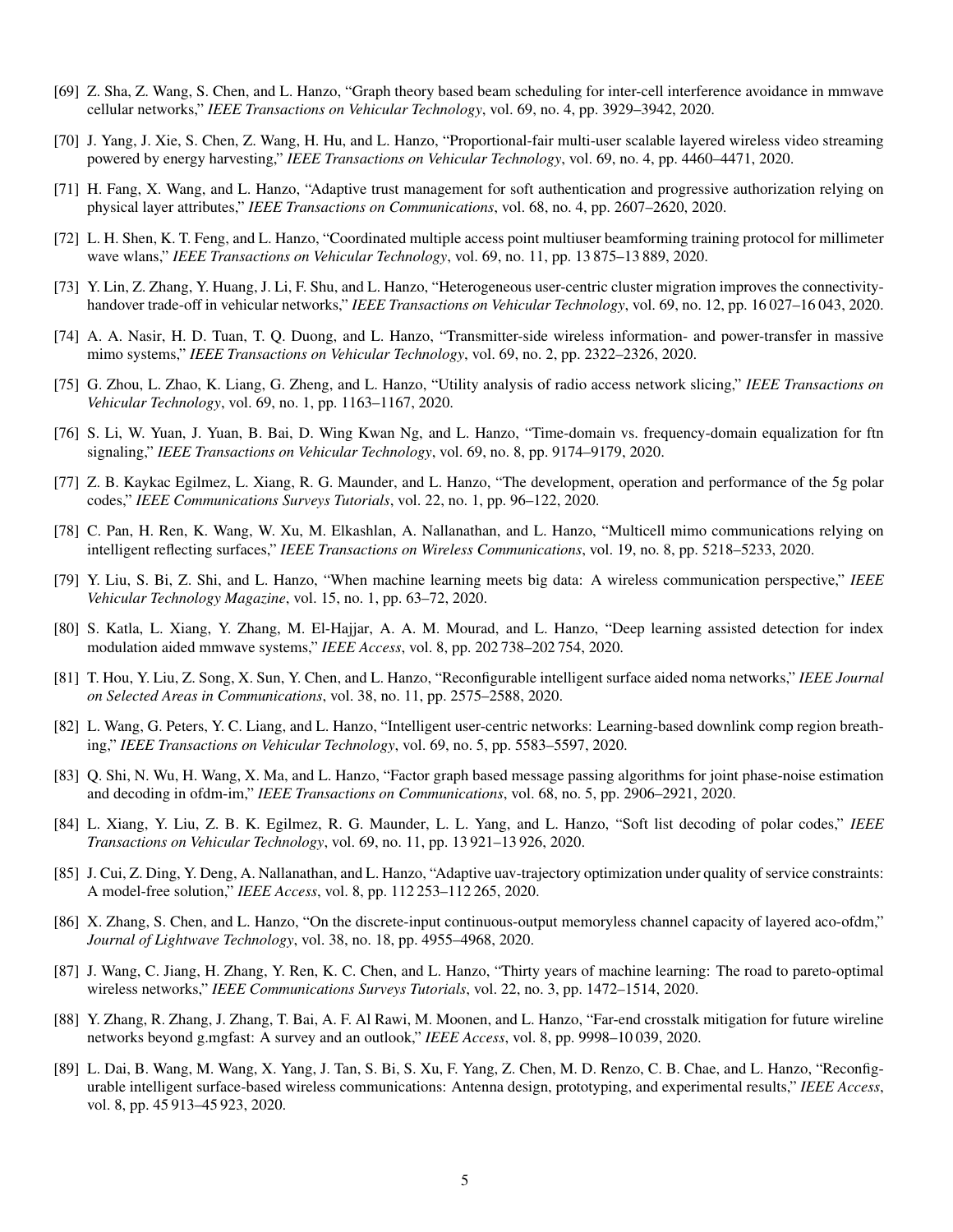- [90] S. Gong, C. Xing, V. K. N. Lau, S. Chen, and L. Hanzo, "Majorization-minimization aided hybrid transceivers for mimo interference channels," *IEEE Transactions on Signal Processing*, vol. 68, pp. 4903–4918, 2020.
- [91] Y. Ma, N. Wu, W. Yuan, D. W. K. Ng, and L. Hanzo, "Joint channel estimation and equalization for index-modulated spectrally efficient frequency division multiplexing systems," *IEEE Transactions on Communications*, vol. 68, no. 10, pp. 6230–6244, 2020.
- [92] Y. Zhang, J. Zhang, C. Xu, M. El-Hajjar, and L. Hanzo, "Optimal-power superposition modulation for scalable video broadcasting," *IEEE Transactions on Vehicular Technology*, vol. 69, no. 12, pp. 16 230–16 234, 2020.
- [93] M. Noor-A-Rahim, Z. Liu, Y. L. Guan, and L. Hanzo, "Finite-length performance analysis of ldpc coded continuous phase modulation," *IEEE Transactions on Vehicular Technology*, vol. 69, no. 10, pp. 12 277–12 280, 2020.
- [94] Z. Babar, Z. B. Kaykac Egilmez, L. Xiang, D. Chandra, R. G. Maunder, S. X. Ng, and L. Hanzo, "Polar codes and their quantumdomain counterparts," *IEEE Communications Surveys Tutorials*, vol. 22, no. 1, pp. 123–155, 2020.
- [95] H. Yu, H. D. Tuan, A. A. Nasir, T. Q. Duong, and L. Hanzo, "Improper gaussian signaling for computationally tractable energy and information beamforming," *IEEE Transactions on Vehicular Technology*, vol. 69, no. 11, pp. 13 990–13 995, 2020.
- [96] L. Xiang, S. Zhong, R. G. Maunder, and L. Hanzo, "Reduced-complexity low-latency logarithmic successive cancellation stack polar decoding for 5g new radio and its software implementation," *IEEE Transactions on Vehicular Technology*, vol. 69, no. 11, pp. 12 449–12 458, 2020.
- [97] K. Wang, J. Li, Y. Yang, W. Chen, and L. Hanzo, "Content-centric heterogeneous fog networks relying on energy efficiency optimization," *IEEE Transactions on Vehicular Technology*, vol. 69, no. 11, pp. 13 579–13 592, 2020.
- [98] L. Qiao, J. Zhang, Z. Gao, S. Chen, and L. Hanzo, "Compressive sensing based massive access for iot relying on media modulation aided machine type communications," *IEEE Transactions on Vehicular Technology*, vol. 69, no. 9, pp. 10 391–10 396, 2020.
- [99] H. Yang, K. Zheng, L. Zhao, and L. Hanzo, "Twin-timescale radio resource management for ultra-reliable and low-latency vehicular networks," *IEEE Transactions on Vehicular Technology*, vol. 69, no. 1, pp. 1023–1036, 2020.
- [100] X. Chen, Y. Cai, L. Li, M. Zhao, B. Champagne, and L. Hanzo, "Energy-efficient resource allocation for latency-sensitive mobile edge computing," *IEEE Transactions on Vehicular Technology*, vol. 69, no. 2, pp. 2246–2262, 2020.
- [101] R. Cane, D. Chandra, S. X. Ng, and L. Hanzo, "Gate-error-resilient quantum steane codes," *IEEE Access*, vol. 8, pp. 179 346– 179 362, 2020.
- [102] G. Zhou, L. Zhao, Y. Wang, G. Zheng, and L. Hanzo, "Energy efficiency and delay optimization for edge caching aided video streaming," *IEEE Transactions on Vehicular Technology*, vol. 69, no. 11, pp. 14 116–14 121, 2020.
- [103] M. M. Zhao, Y. Cai, M. J. Zhao, Y. Xu, and L. Hanzo, "Robust joint hybrid analog-digital transceiver design for full-duplex mmwave multicell systems," *IEEE Transactions on Communications*, vol. 68, no. 8, pp. 4788–4802, 2020.
- [104] R. Cane, D. Chandra, S. X. Ng, and L. Hanzo, "Mitigation of decoherence-induced quantum-bit errors and quantum-gate errors using steanes code," *IEEE Access*, vol. 8, pp. 83 693–83 709, 2020.
- [105] X. Chen, Y. Cai, Q. Shi, M. Zhao, B. Champagne, and L. Hanzo, "Efficient resource allocation for relay-assisted computation offloading in mobile-edge computing," *IEEE Internet of Things Journal*, vol. 7, no. 3, pp. 2452–2468, 2020.
- [106] W. Yuan, N. Wu, Q. Guo, D. W. K. Ng, J. Yuan, and L. Hanzo, "Iterative joint channel estimation, user activity tracking, and data detection for ftn-noma systems supporting random access," *IEEE Transactions on Communications*, vol. 68, no. 5, pp. 2963–2977, 2020.
- [107] L. Xiao, P. Xiao, Z. Liu, W. Yu, H. Haas, and L. Hanzo, "A compressive sensing assisted massive sm-vblast system: Error probability and capacity analysis," *IEEE Transactions on Wireless Communications*, vol. 19, no. 3, pp. 1990–2005, 2020.
- [108] R. Duan, J. Wang, H. Zhang, Y. Ren, and L. Hanzo, "Joint multicast beamforming and relay design for maritime communication systems," *IEEE Transactions on Green Communications and Networking*, vol. 4, no. 1, pp. 139–151, 2020.
- [109] S. Gong, S. Ma, C. Xing, Y. Li, and L. Hanzo, "Multi-antenna aided secrecy beamforming optimization for wirelessly powered hetnets," *IEEE Transactions on Wireless Communications*, vol. 19, no. 8, pp. 5261–5277, 2020.
- [110] B. G. Guzmn, C. Chen, V. P. G. Jimnez, H. Haas, and L. Hanzo, "Reflection-based relaying techniques in visible light communications: Will it work?" *IEEE Access*, vol. 8, pp. 80 922–80 935, 2020.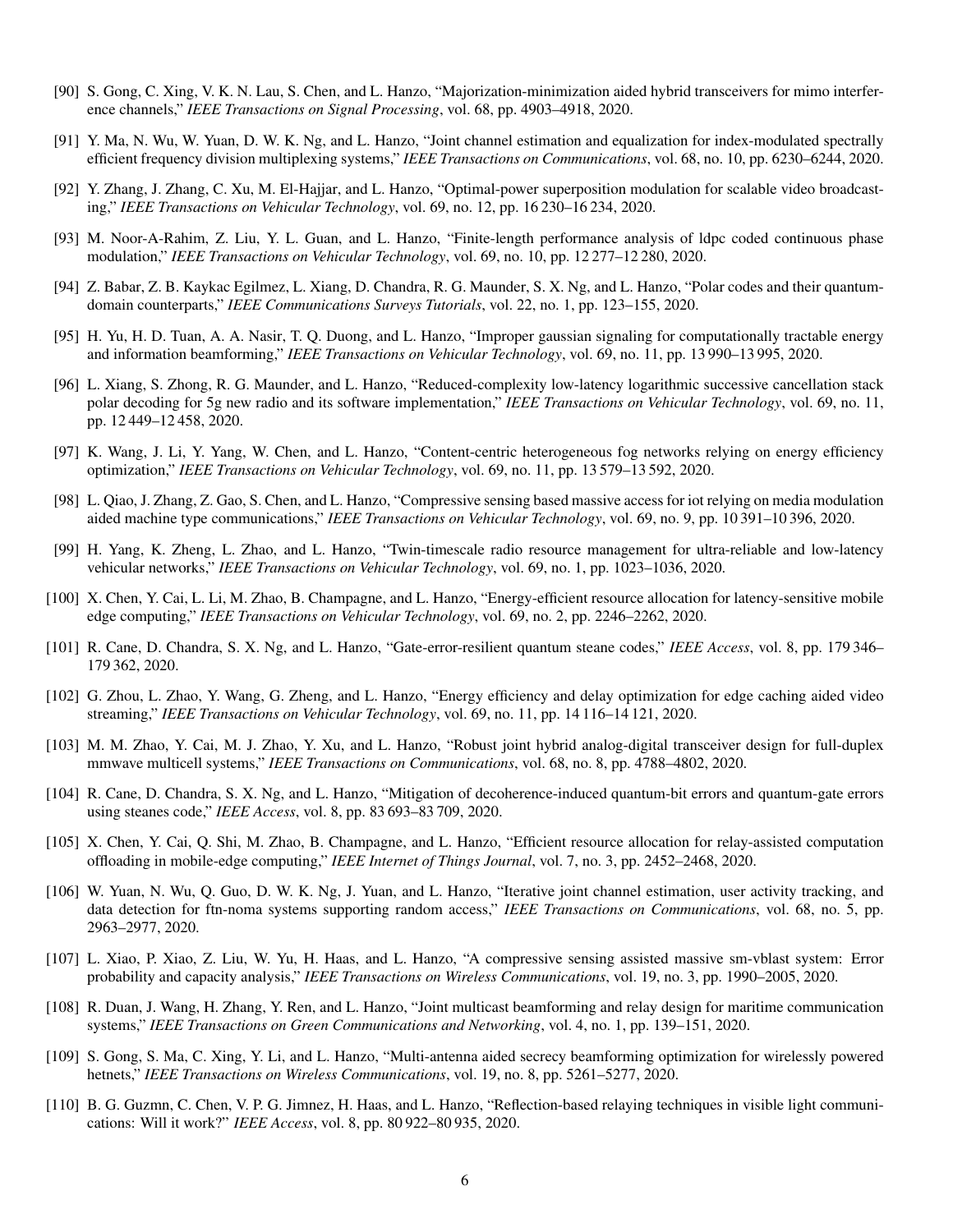- [111] S. Ma, W. Shen, J. An, and L. Hanzo, "Antenna array diagnosis for millimeter-wave mimo systems," *IEEE Transactions on Vehicular Technology*, vol. 69, no. 4, pp. 4585–4589, 2020.
- [112] P. Singh, S. Srivastava, A. K. Jagannatham, and L. Hanzo, "Second-order statistics-based semi-blind techniques for channel estimation in millimeter-wave mimo analog and hybrid beamforming," *IEEE Transactions on Communications*, vol. 68, no. 11, pp. 6886–6901, 2020.
- [113] L. Xiao, P. Xiao, H. Ruan, N. Ishikawa, L. Lu, Y. Xiao, and L. Hanzo, "Differentially-encoded rectangular spatial modulation approaches the performance of its coherent counterpart," *IEEE Transactions on Communications*, vol. 68, no. 12, pp. 7593–7607, 2020.
- [114] Y. Cai, K. Xu, A. Liu, M. Zhao, B. Champagne, and L. Hanzo, "Two-timescale hybrid analog-digital beamforming for mmwave full-duplex mimo multiple-relay aided systems," *IEEE Journal on Selected Areas in Communications*, vol. 38, no. 9, pp. 2086– 2103, 2020.
- [115] Y. Liu, L. L. Yang, and L. Hanzo, "Joint user-activity and data detection for grant-free spatial-modulated multi-carrier nonorthogonal multiple access," *IEEE Transactions on Vehicular Technology*, vol. 69, no. 10, pp. 11 673–11 684, 2020.
- [116] Y. Zhang, C. Xu, I. A. Hemadeh, M. El-Hajjar, and L. Hanzo, "Near-instantaneously adaptive multi-set space-time shift keying for uav-aided video surveillance," *IEEE Transactions on Vehicular Technology*, vol. 69, no. 11, pp. 12 843–12 856, 2020.
- [117] A. A. Nasir, H. D. Tuan, T. Q. Duong, H. V. Poor, and L. Hanzo, "Hybrid beamforming for multi-user millimeter-wave networks," *IEEE Transactions on Vehicular Technology*, vol. 69, no. 3, pp. 2943–2956, 2020.
- [118] H. Zhang, C. Jiang, J. Wang, L. Wang, Y. Ren, and L. Hanzo, "Multicast beamforming optimization in cloud-based heterogeneous terrestrial and satellite networks," *IEEE Transactions on Vehicular Technology*, vol. 69, no. 2, pp. 1766–1776, 2020.
- [119] G. Xia, Y. Lin, T. Liu, F. Shu, and L. Hanzo, "Transmit antenna selection and beamformer design for secure spatial modulation with rough csi of eve," *IEEE Transactions on Wireless Communications*, vol. 19, no. 7, pp. 4643–4656, 2020.
- [120] D. Liu, C. Sun, C. Yang, and L. Hanzo, "Optimizing wireless systems using unsupervised and reinforced-unsupervised deep learning," *IEEE Network*, vol. 34, no. 4, pp. 270–277, 2020.
- [121] F. Liu, C. Masouros, A. P. Petropulu, H. Griffiths, and L. Hanzo, "Joint radar and communication design: Applications, state-ofthe-art, and the road ahead," *IEEE Transactions on Communications*, vol. 68, no. 6, pp. 3834–3862, 2020.
- [122] Z. Wei, L. Yang, D. W. K. Ng, J. Yuan, and L. Hanzo, "On the performance gain of noma over oma in uplink communication systems," *IEEE Transactions on Communications*, vol. 68, no. 1, pp. 536–568, 2020.
- [123] Y. Zhang, J. Zhang, Y. Huo, C. Xu, M. El-Hajjar, and L. Hanzo, "Scalable panoramic wireless video streaming relying on optimal-rate fec-coded adaptive qam," *IEEE Transactions on Vehicular Technology*, vol. 69, no. 10, pp. 11 206–11 219, 2020.
- [124] A. Mishra, A. K. Jagannatham, and L. Hanzo, "Sparse bayesian learning-aided joint sparse channel estimation and ml sequence detection in space-time trellis coded mimo-ofdm systems," *IEEE Transactions on Communications*, vol. 68, no. 2, pp. 1132–1145, 2020.
- [125] Y. Cai, F. Cui, Q. Shi, Y. Wu, B. Champagne, and L. Hanzo, "Secure hybrid a/d beamforming for hardware-efficient large-scale multiple-antenna swipt systems," *IEEE Transactions on Communications*, vol. 68, no. 10, pp. 6141–6156, 2020.
- [126] J. Cui, Y. Liu, Z. Ding, P. Fan, A. Nallanathan, and L. Hanzo, "Next-generation mm-wave small-cell networks: Multiple access, caching, and resource management," *IEEE Vehicular Technology Magazine*, vol. 15, no. 1, pp. 46–53, 2020.
- [127] L. Dai, R. Jiao, F. Adachi, H. V. Poor, and L. Hanzo, "Deep learning for wireless communications: An emerging interdisciplinary paradigm," *IEEE Wireless Communications*, vol. 27, no. 4, pp. 133–139, 2020.
- [128] Y. Liu, L. Yang, P. Xiao, H. Haas, and L. Hanzo, "Spatial modulated multicarrier sparse code-division multiple access," *IEEE Transactions on Wireless Communications*, vol. 19, no. 1, pp. 610–623, 2020.
- [129] A. S. Khan, X. Zhang, S. Lambotharan, G. Zheng, B. AsSadhan, and L. Hanzo, "Machine learning aided blockchain assisted framework for wireless networks," *IEEE Network*, vol. 34, no. 5, pp. 262–268, 2020.
- [130] T. Bai, C. Pan, Y. Deng, M. Elkashlan, A. Nallanathan, and L. Hanzo, "Latency minimization for intelligent reflecting surface aided mobile edge computing," *IEEE Journal on Selected Areas in Communications*, vol. 38, no. 11, pp. 2666–2682, 2020.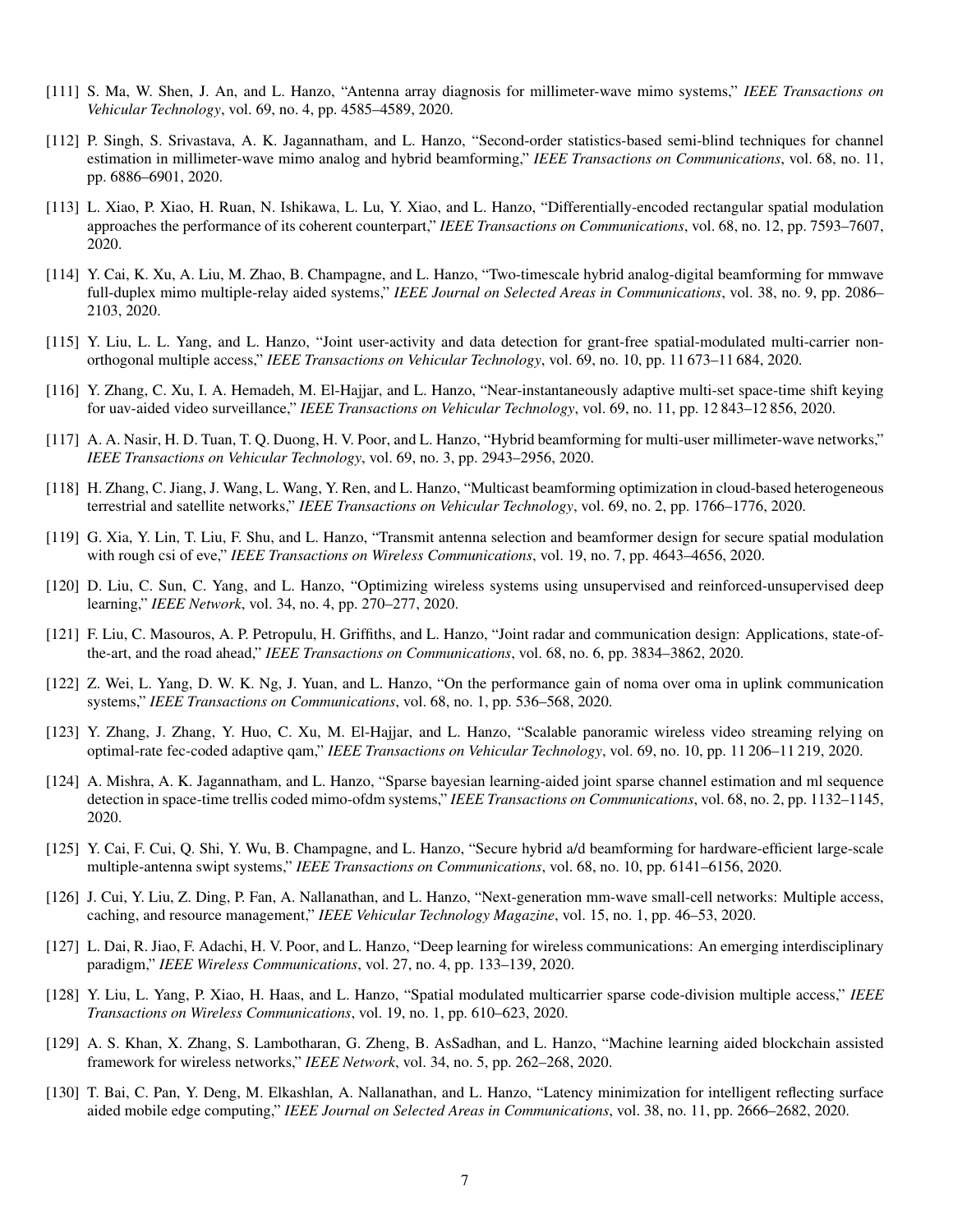- [131] P. Singh, H. B. Mishra, A. K. Jagannatham, K. Vasudevan, and L. Hanzo, "Uplink sum-rate and power scaling laws for multi-user massive mimo-fbmc systems," *IEEE Transactions on Communications*, vol. 68, no. 1, pp. 161–176, 2020.
- [132] R. Jantti, R. Duan, J. Lietzen, H. Khalifa, and L. Hanzo, "Quantum-enhanced microwave backscattering communications," *IEEE Communications Magazine*, vol. 58, no. 1, pp. 80–85, 2020.
- [133] C. Pan, H. Ren, K. Wang, M. Elkashlan, A. Nallanathan, J. Wang, and L. Hanzo, "Intelligent reflecting surface aided mimo broadcasting for simultaneous wireless information and power transfer," *IEEE Journal on Selected Areas in Communications*, vol. 38, no. 8, pp. 1719–1734, 2020.
- [134] S. Srivastava, M. S. Kumar, A. Mishra, S. Chopra, A. K. Jagannatham, and L. Hanzo, "Sparse doubly-selective channel estimation techniques for ostbc mimo-ofdm systems: A hierarchical bayesian kalman filter based approach," *IEEE Transactions on Communications*, vol. 68, no. 8, pp. 4844–4858, 2020.
- [135] J. Yang, D. Li, X. Jiang, S. Chen, and L. Hanzo, "Enhancing the resilience of low earth orbit remote sensing satellite networks," *IEEE Network*, vol. 34, no. 4, pp. 304–311, 2020.
- [136] S. X. Ng, A. Conti, G. L. Long, P. Muller, A. Sayeed, J. Yuan, and L. Hanzo, "Guest editorial advances in quantum communications, computing, cryptography, and sensing," *IEEE Journal on Selected Areas in Communications*, vol. 38, no. 3, pp. 405–412, 2020.
- [137] C. Xu, N. Ishikawa, R. Rajashekar, S. Sugiura, R. G. Maunder, Z. Wang, L. L. Yang, and L. Hanzo, "Sixty years of coherent versus non-coherent tradeoffs and the road from 5g to wireless futures," *IEEE Access*, vol. 7, pp. 178 246–178 299, 2019.
- [138] K. Satyanarayana, M. El-Hajjar, A. A. M. Mourad, and L. Hanzo, "Deep learning aided fingerprint-based beam alignment for mmwave vehicular communication," *IEEE Transactions on Vehicular Technology*, vol. 68, no. 11, pp. 10 858–10 871, 2019.
- [139] L. Xiang, Z. B. Kaykac Egilmez, R. G. Maunder, and L. Hanzo, "Crc-aided logarithmic stack decoding of polar codes for ultra reliable low latency communication in 3gpp new radio," *IEEE Access*, vol. 7, pp. 28 559–28 573, 2019.
- [140] Y. Chen, L. Wang, R. Ma, B. Jiao, and L. Hanzo, "Cooperative full duplex content sensing and delivery improves the offloading probability of d2d caching," *IEEE Access*, vol. 7, pp. 29 076–29 084, 2019.
- [141] T. Bai, C. Xu, R. Zhang, A. F. Al Rawi, and L. Hanzo, "Performance of harq-assisted ofdm systems contaminated by impulsive noise: Finite-length ldpc code analysis," *IEEE Access*, vol. 7, pp. 14 112–14 123, 2019.
- [142] J. Zhang, M. Ding, D. Lpez-Prez, A. Marshall, and L. Hanzo, "Design of an efficient ofdma-based multi-user key generation protocol," *IEEE Transactions on Vehicular Technology*, vol. 68, no. 9, pp. 8842–8852, 2019.
- [143] Y. Li, K. Satyanarayana, M. El-Hajjar, and L. Hanzo, "Analogue radio over fiber aided mimo design for the learning assisted adaptive c-ran downlink," *IEEE Access*, vol. 7, pp. 21 359–21 371, 2019.
- [144] S. Wu, H. Yao, C. Jiang, X. Chen, L. Kuang, and L. Hanzo, "Downlink channel estimation for massive mimo systems relying on vector approximate message passing," *IEEE Transactions on Vehicular Technology*, vol. 68, no. 5, pp. 5145–5148, 2019.
- [145] R. Rajashekar, C. Xu, N. Ishikawa, L. Yang, and L. Hanzo, "Subcarrier subset selection-aided transmit precoding achieves fulldiversity in index modulation," *IEEE Transactions on Vehicular Technology*, vol. 68, no. 11, pp. 11 031–11 041, 2019.
- [146] K. Satyanarayana, M. El-Hajjar, P. Kuo, A. Mourad, and L. Hanzo, "Hybrid beamforming design for full-duplex millimeter wave communication," *IEEE Transactions on Vehicular Technology*, vol. 68, no. 2, pp. 1394–1404, 2019.
- [147] Y. Chen, D. Chen, T. Jiang, and L. Hanzo, "Millimeter-wave massive mimo systems relying on generalized sub-array-connected hybrid precoding," *IEEE Transactions on Vehicular Technology*, vol. 68, no. 9, pp. 8940–8950, 2019.
- [148] S. Feng, T. Bai, and L. Hanzo, "Joint power allocation for the multi-user noma-downlink in a power-line-fed vlc network," *IEEE Transactions on Vehicular Technology*, vol. 68, no. 5, pp. 5185–5190, 2019.
- [149] Z. Babar, X. Zhang, P. Botsinis, D. Alanis, D. Chandra, S. X. Ng, and L. Hanzo, "Near-capacity multilayered code design for laco-ofdm-aided optical wireless systems," *IEEE Transactions on Vehicular Technology*, vol. 68, no. 4, pp. 4051–4054, 2019.
- [150] X. Ding, Y. Zou, G. Zhang, X. Chen, X. Wang, and L. Hanzo, "The securityreliability tradeoff of multiuser scheduling-aided energy harvesting cognitive radio networks," *IEEE Transactions on Communications*, vol. 67, no. 6, pp. 3890–3904, 2019.
- [151] X. Zhang, Z. Babar, R. Zhang, S. Chen, and L. Hanzo, "Multi-class coded layered asymmetrically clipped optical ofdm," *IEEE Transactions on Communications*, vol. 67, no. 1, pp. 578–589, 2019.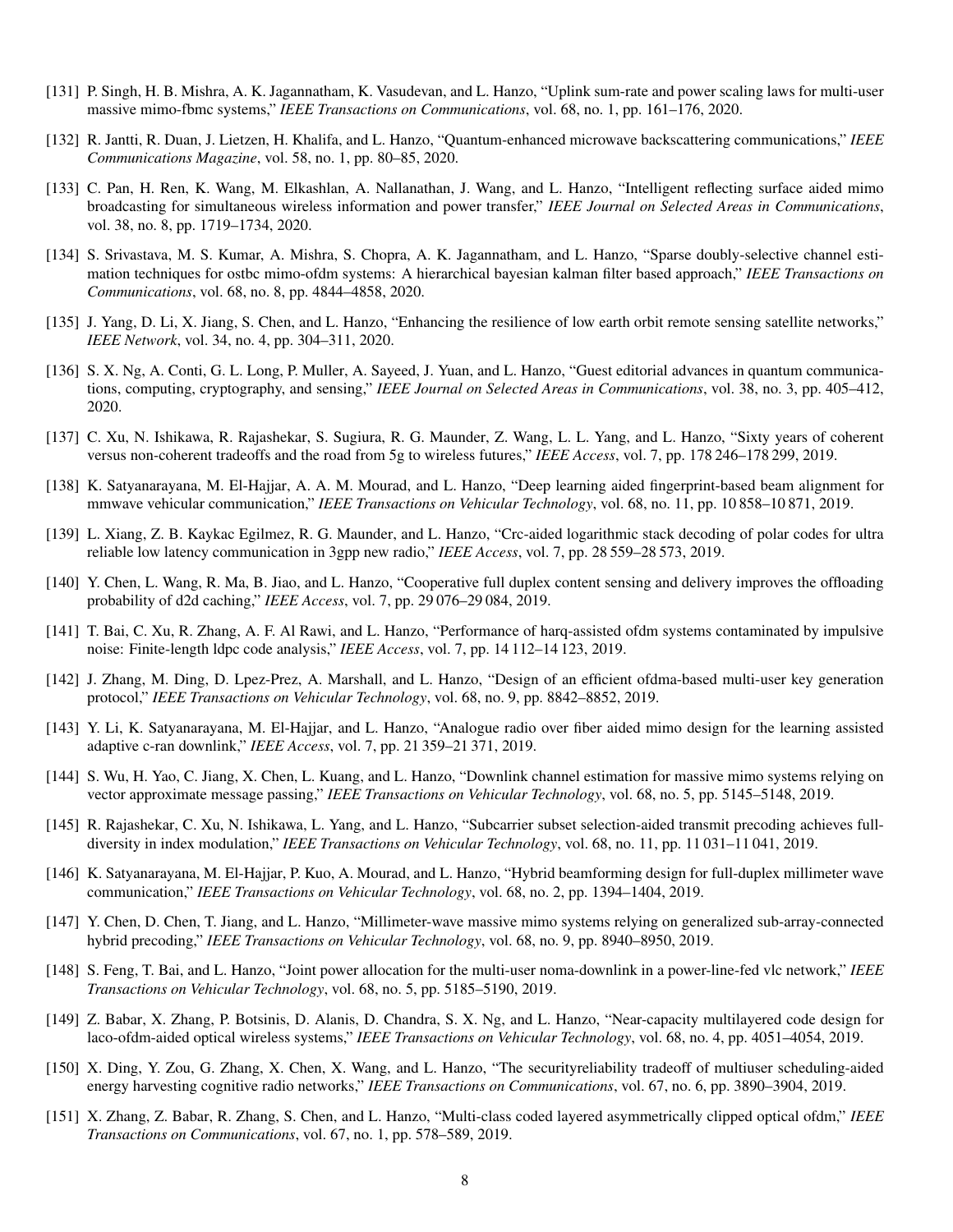- [152] X. Huang, J. A. Zhang, R. P. Liu, Y. J. Guo, and L. Hanzo, "Airplane-aided integrated networking for 6g wireless: Will it work?" *IEEE Vehicular Technology Magazine*, vol. 14, no. 3, pp. 84–91, 2019.
- [153] Z. Kong, S. Yang, D. Wang, and L. Hanzo, "Robust beamforming and jamming for enhancing the physical layer security of full duplex radios," *IEEE Transactions on Information Forensics and Security*, vol. 14, no. 12, pp. 3151–3159, 2019.
- [154] X. Li, H. Yao, J. Wang, X. Xu, C. Jiang, and L. Hanzo, "A near-optimal uav-aided radio coverage strategy for dense urban areas," *IEEE Transactions on Vehicular Technology*, vol. 68, no. 9, pp. 9098–9109, 2019.
- [155] Y. Chen, D. Chen, T. Jiang, and L. Hanzo, "Channel-covariance and angle-of-departure aided hybrid precoding for wideband multiuser millimeter wave mimo systems," *IEEE Transactions on Communications*, vol. 67, no. 12, pp. 8315–8328, 2019.
- [156] W. Shen, X. Bu, X. Gao, C. Xing, and L. Hanzo, "Beamspace precoding and beam selection for wideband millimeter-wave mimo relying on lens antenna arrays," *IEEE Transactions on Signal Processing*, vol. 67, no. 24, pp. 6301–6313, 2019.
- [157] R. Rajashekar, L. Yang, K. V. S. Hari, and L. Hanzo, "Transmit antenna subset selection in generalized spatial modulation systems," *IEEE Transactions on Vehicular Technology*, vol. 68, no. 2, pp. 1979–1983, 2019.
- [158] W. Ye, W. Chen, X. Guo, C. Sun, and L. Hanzo, "Quantum search-aided multi-user detection for sparse code multiple access," *IEEE Access*, vol. 7, pp. 52 804–52 817, 2019.
- [159] F. Cui, Y. Cai, M. Zhao, M. Lei, and L. Hanzo, "Peak-to-average power ratio reduction based on penalty-cccp for filter bank multicarrier systems," *IEEE Transactions on Vehicular Technology*, vol. 68, no. 11, pp. 11 353–11 357, 2019.
- [160] Y. Zhang, I. A. Hemadeh, M. El-Hajjar, and L. Hanzo, "Multi-set space-time shift keying assisted adaptive inter-layer fec for wireless video streaming," *IEEE Access*, vol. 7, pp. 3592–3609, 2019.
- [161] S. Gupta, M. Srinivasan, Y. Lin, R. Zhang, S. Kalyani, and L. Hanzo, "Performance analysis of device-to-device communication underlaying dense networks (densenets)," *IEEE Transactions on Vehicular Technology*, vol. 68, no. 9, pp. 9257–9266, 2019.
- [162] Y. Lin, R. Zhang, L. Yang, C. Li, and L. Hanzo, "User-centric clustering for designing ultradense networks: Architecture, objective functions, and design guidelines," *IEEE Vehicular Technology Magazine*, vol. 14, no. 3, pp. 107–114, 2019.
- [163] K. Satyanarayana, M. El-Hajjar, A. A. M. Mourad, and L. Hanzo, "Multi-user hybrid beamforming relying on learning-aided link-adaptation for mmwave systems," *IEEE Access*, vol. 7, pp. 23 197–23 209, 2019.
- [164] X. Zhang, J. Wang, C. Jiang, C. Yan, Y. Ren, and L. Hanzo, "Robust beamforming for multibeam satellite communication in the face of phase perturbations," *IEEE Transactions on Vehicular Technology*, vol. 68, no. 3, pp. 3043–3047, 2019.
- [165] S. Shao, P. Hailes, T. Y. Wang, J. Y. Wu, R. G. Maunder, B. M. Al-Hashimi, and L. Hanzo, "Survey of turbo, ldpc, and polar decoder asic implementations," *IEEE Communications Surveys Tutorials*, vol. 21, no. 3, pp. 2309–2333, 2019.
- [166] K. Liang, G. Liu, L. Zhao, X. Chu, S. Wang, and L. Hanzo, "Performance analysis of cellular radio access networks relying on control- and user-plane separation," *IEEE Transactions on Vehicular Technology*, vol. 68, no. 7, pp. 7241–7245, 2019.
- [167] X. Liu, C. Gong, D. Zou, Z. Babar, Z. Xu, and L. Hanzo, "Signal characterization and achievable transmission rate of vlc under receiver nonlinearity," *IEEE Access*, vol. 7, pp. 137 030–137 039, 2019.
- [168] H. Guo, Z. Yang, Y. Zou, M. Qian, J. Zhu, and L. Hanzo, "Joint optimization of power splitting and beamforming in energy harvesting cooperative networks," *IEEE Transactions on Communications*, vol. 67, no. 12, pp. 8247–8257, 2019.
- [169] S. Gopi, S. Kalyani, and L. Hanzo, "Coherent and non-coherent multilayer index modulation," *IEEE Access*, vol. 7, pp. 79 677– 79 693, 2019.
- [170] A. Ahmed, P. Botsinis, S. Won, L. Yang, and L. Hanzo, "Primitive polynomials for iterative recursive soft sequential acquisition of concatenated sequences," *IEEE Access*, vol. 7, pp. 13 882–13 900, 2019.
- [171] J. Wang, Z. Zhang, and L. Hanzo, "Joint active user detection and channel estimation in massive access systems exploiting reedmuller sequences," *IEEE Journal of Selected Topics in Signal Processing*, vol. 13, no. 3, pp. 739–752, 2019.
- [172] W. Yuan, N. Wu, Q. Guo, X. Huang, Y. Li, and L. Hanzo, "Toa-based passive localization constructed over factor graphs: A unified framework," *IEEE Transactions on Communications*, vol. 67, no. 10, pp. 6952–6965, 2019.
- [173] R. Rajashekar, M. Di Renzo, L. Yang, K. V. S. Hari, and L. Hanzo, "A finite input alphabet perspective on the rate-energy tradeoff in swipt over parallel gaussian channels," *IEEE Journal on Selected Areas in Communications*, vol. 37, no. 1, pp. 48–60, 2019.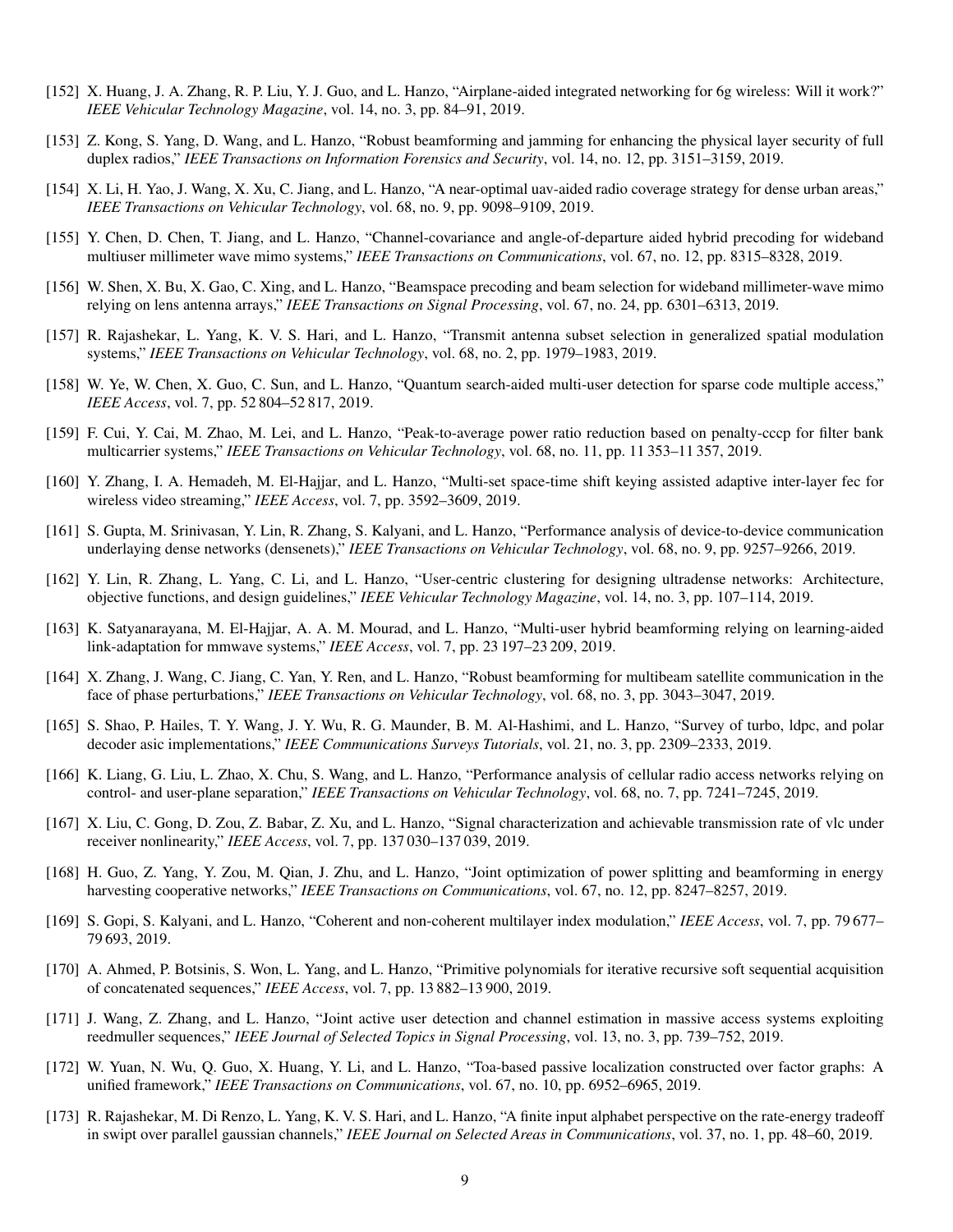- [174] N. Hosseinidehaj, Z. Babar, R. Malaney, S. X. Ng, and L. Hanzo, "Satellite-based continuous-variable quantum communications: State-of-the-art and a predictive outlook," *IEEE Communications Surveys Tutorials*, vol. 21, no. 1, pp. 881–919, 2019.
- [175] W. Yuan, N. Wu, B. Etzlinger, Y. Li, C. Yan, and L. Hanzo, "Expectationmaximization-based passive localization relying on asynchronous receivers: Centralized versus distributed implementations," *IEEE Transactions on Communications*, vol. 67, no. 1, pp. 668–681, 2019.
- [176] S. Gong, S. Wang, S. Chen, C. Xing, and L. Hanzo, "Robust energy efficiency optimization for amplify-and-forward mimo relaying systems," *IEEE Transactions on Wireless Communications*, vol. 18, no. 9, pp. 4326–4343, 2019.
- [177] Y. Zhao, Y. Xiao, P. Yang, B. Dong, and L. Hanzo, "Joint iterative channel estimation and frequency-domain turbo equalization for single-carrier spatial modulation," *IEEE Transactions on Communications*, vol. 67, no. 9, pp. 6327–6342, 2019.
- [178] G. Zhao, S. Chen, L. Qi, L. Zhao, and L. Hanzo, "Mobile-traffic-aware offloading for energy- and spectral-efficient large-scale d2d-enabled cellular networks," *IEEE Transactions on Wireless Communications*, vol. 18, no. 6, pp. 3251–3264, 2019.
- [179] P. Botsinis, D. Alanis, Z. Babar, H. V. Nguyen, D. Chandra, S. X. Ng, and L. Hanzo, "Quantum search algorithms for wireless communications," *IEEE Communications Surveys Tutorials*, vol. 21, no. 2, pp. 1209–1242, 2019.
- [180] J. Zhang, S. Chen, Y. Lin, J. Zheng, B. Ai, and L. Hanzo, "Cell-free massive mimo: A new next-generation paradigm," *IEEE Access*, vol. 7, pp. 99 878–99 888, 2019.
- [181] S. Feng, R. Zhang, W. Xu, and L. Hanzo, "Multiple access design for ultra-dense vlc networks: Orthogonal vs non-orthogonal," *IEEE Transactions on Communications*, vol. 67, no. 3, pp. 2218–2232, 2019.
- [182] D. Chandra, Z. Babar, S. X. Ng, and L. Hanzo, "Near-hashing-bound multiple-rate quantum turbo short-block codes," *IEEE Access*, vol. 7, pp. 52 712–52 730, 2019.
- [183] C. Xu, J. Zhang, T. Bai, P. Botsinis, R. G. Maunder, R. Zhang, and L. Hanzo, "Adaptive coherent/non-coherent single/multipleantenna aided channel coded ground-to-air aeronautical communication," *IEEE Transactions on Communications*, vol. 67, no. 2, pp. 1099–1116, 2019.
- [184] C. Xu, P. Zhang, R. Rajashekar, N. Ishikawa, S. Sugiura, L. Wang, and L. Hanzo, "Finite-cardinality single-rf differential spacetime modulation for improving the diversity-throughput tradeoff," *IEEE Transactions on Communications*, vol. 67, no. 1, pp. 318–335, 2019.
- [185] C. Pan, H. Ren, M. Elkashlan, A. Nallanathan, and L. Hanzo, "Weighted sum-rate maximization for the ultra-dense user-centric tdd c-ran downlink relying on imperfect csi," *IEEE Transactions on Wireless Communications*, vol. 18, no. 2, pp. 1182–1198, 2019.
- [186] Z. Babar, D. Chandra, H. V. Nguyen, P. Botsinis, D. Alanis, S. X. Ng, and L. Hanzo, "Duality of quantum and classical error correction codes: Design principles and examples," *IEEE Communications Surveys Tutorials*, vol. 21, no. 1, pp. 970–1010, 2019.
- [187] H. Fang, X. Wang, and L. Hanzo, "Learning-aided physical layer authentication as an intelligent process," *IEEE Transactions on Communications*, vol. 67, no. 3, pp. 2260–2273, 2019.
- [188] C. Pan, H. Ren, M. Elkashlan, A. Nallanathan, and L. Hanzo, "Robust beamforming design for ultra-dense user-centric c-ran in the face of realistic pilot contamination and limited feedback," *IEEE Transactions on Wireless Communications*, vol. 18, no. 2, pp. 780–795, 2019.
- [189] J. Zhang, S. Rajendran, Z. Sun, R. Woods, and L. Hanzo, "Physical layer security for the internet of things: Authentication and key generation," *IEEE Wireless Communications*, vol. 26, no. 5, pp. 92–98, 2019.
- [190] T. Bai, J. Wang, Y. Ren, and L. Hanzo, "Energy-efficient computation offloading for secure uav-edge-computing systems," *IEEE Transactions on Vehicular Technology*, vol. 68, no. 6, pp. 6074–6087, 2019.
- [191] N. Ishikawa, R. Rajashekar, C. Xu, M. El-Hajjar, S. Sugiura, L. Yang, and L. Hanzo, "Differential-detection aided large-scale generalized spatial modulation is capable of operating in high-mobility millimeter-wave channels," *IEEE Journal of Selected Topics in Signal Processing*, vol. 13, no. 6, pp. 1360–1374, 2019.
- [192] L. T. Tan, R. Q. Hu, and L. Hanzo, "Heterogeneous networks relying on full-duplex relays and mobility-aware probabilistic caching," *IEEE Transactions on Communications*, vol. 67, no. 7, pp. 5037–5052, 2019.
- [193] B. Dutta, R. Budhiraja, R. D. Koilpillai, and L. Hanzo, "Analysis of quantized mrc-mrt precoder for fdd massive mimo two-way af relaying," *IEEE Transactions on Communications*, vol. 67, no. 2, pp. 988–1003, 2019.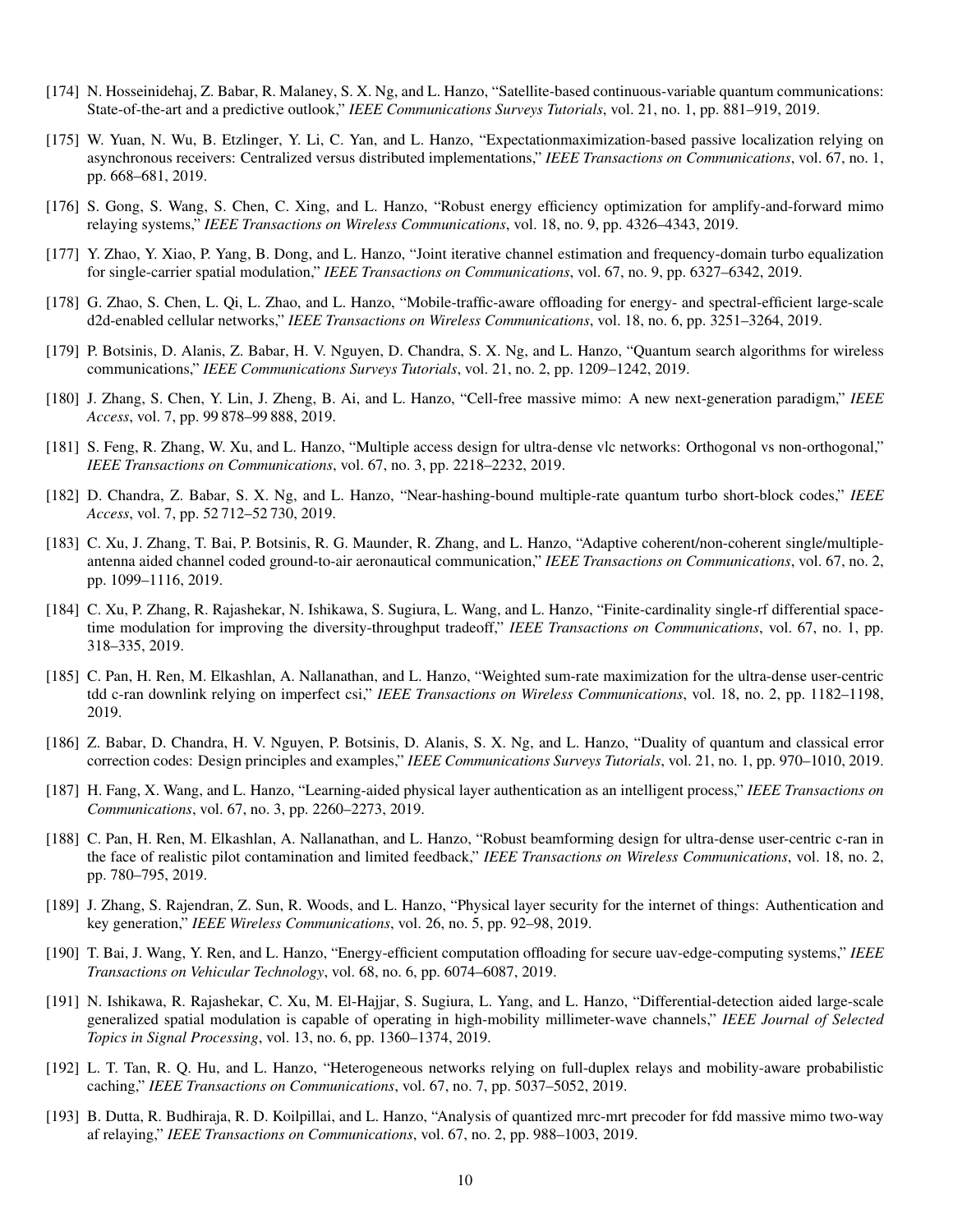- [194] Y. Li, S. Ghafoor, K. Satyanarayana, M. El-Hajjar, and L. Hanzo, "Analogue wireless beamforming exploiting the fibernonlinearity of radio over fiber-based c-rans," *IEEE Transactions on Vehicular Technology*, vol. 68, no. 3, pp. 2802–2813, 2019.
- [195] C. Xu, T. Bai, J. Zhang, R. G. Maunder, S. Sugiura, Z. Wang, and L. Hanzo, "Constant-envelope space-time shift keying," *IEEE Journal of Selected Topics in Signal Processing*, vol. 13, no. 6, pp. 1387–1402, 2019.
- [196] Y. Cai, Y. Xu, Q. Shi, B. Champagne, and L. Hanzo, "Robust joint hybrid transceiver design for millimeter wave full-duplex mimo relay systems," *IEEE Transactions on Wireless Communications*, vol. 18, no. 2, pp. 1199–1215, 2019.
- [197] S. Lu, I. A. Hemadeh, M. El-Hajjar, and L. Hanzo, "Compressed sensing-aided multi-dimensional index modulation," *IEEE Transactions on Communications*, vol. 67, no. 6, pp. 4074–4087, 2019.
- [198] X. Zhou, J. Li, F. Shu, Q. Wu, Y. Wu, W. Chen, and L. Hanzo, "Secure swipt for directional modulation-aided af relaying networks," *IEEE Journal on Selected Areas in Communications*, vol. 37, no. 2, pp. 253–268, 2019.
- [199] L. Xiao, P. Xiao, Y. Xiao, H. Haas, A. Mohamed, and L. Hanzo, "Compressive sensing assisted generalized quadrature spatial modulation for massive mimo systems," *IEEE Transactions on Communications*, vol. 67, no. 7, pp. 4795–4810, 2019.
- [200] J. Zhang, T. Chen, S. Zhong, J. Wang, W. Zhang, X. Zuo, R. G. Maunder, and L. Hanzo, "Aeronautical ad hoc networking for the internet-above-the-clouds," *Proceedings of the IEEE*, vol. 107, no. 5, pp. 868–911, 2019.
- [201] J. Yang, B. Yang, S. Chen, Y. Zhang, Y. Zhang, and L. Hanzo, "Dynamic resource allocation for streaming scalable videos in sdn-aided dense small-cell networks," *IEEE Transactions on Communications*, vol. 67, no. 3, pp. 2114–2129, 2019.
- [202] K. Satyanarayana, M. El-Hajjar, A. A. M. Mourad, and L. Hanzo, "Multi-user full duplex transceiver design for mmwave systems using learning-aided channel prediction," *IEEE Access*, vol. 7, pp. 66 068–66 083, 2019.
- [203] Y. Huo, X. Wang, P. Zhang, J. Jiang, and L. Hanzo, "Unequal error protection aided region of interest aware wireless panoramic video," *IEEE Access*, vol. 7, pp. 80 262–80 276, 2019.
- [204] C. Xu, P. Zhang, R. Rajashekar, N. Ishikawa, S. Sugiura, Z. Wang, and L. Hanzo, "near-perfect finite-cardinality generalized space-time shift keying," *IEEE Journal on Selected Areas in Communications*, vol. 37, no. 9, pp. 2146–2164, 2019.
- [205] H. Sun, F. Zhou, R. Q. Hu, and L. Hanzo, "Robust beamforming design in a noma cognitive radio network relying on swipt," *IEEE Journal on Selected Areas in Communications*, vol. 37, no. 1, pp. 142–155, 2019.
- [206] A. Kudeshia, A. K. Jagannatham, and L. Hanzo, "Total variation based joint detection and state estimation for wireless communication in smart grids," *IEEE Access*, vol. 7, pp. 31 598–31 614, 2019.
- [207] L. T. Tan, R. Q. Hu, and L. Hanzo, "Twin-timescale artificial intelligence aided mobility-aware edge caching and computing in vehicular networks," *IEEE Transactions on Vehicular Technology*, vol. 68, no. 4, pp. 3086–3099, 2019.
- [208] M. Moradikia, H. Bastami, A. Kuhestani, H. Behroozi, and L. Hanzo, "Cooperative secure transmission relying on optimal power allocation in the presence of untrusted relays, a passive eavesdropper and hardware impairments," *IEEE Access*, vol. 7, pp. 116 942–116 964, 2019.
- [209] X. Liu, Y. Liu, Y. Chen, and L. Hanzo, "Trajectory design and power control for multi-uav assisted wireless networks: A machine learning approach," *IEEE Transactions on Vehicular Technology*, vol. 68, no. 8, pp. 7957–7969, 2019.
- [210] X. Gao, L. Dai, S. Zhou, A. M. Sayeed, and L. Hanzo, "Wideband beamspace channel estimation for millimeter-wave mimo systems relying on lens antenna arrays," *IEEE Transactions on Signal Processing*, vol. 67, no. 18, pp. 4809–4824, 2019.
- [211] J. Wang, S. Guan, C. Jiang, D. Alanis, Y. Ren, and L. Hanzo, "Network association in machine-learning aided cognitive radar and communication co-design," *IEEE Journal on Selected Areas in Communications*, vol. 37, no. 10, pp. 2322–2336, 2019.
- [212] D. Chandra, Z. Babar, H. V. Nguyen, D. Alanis, P. Botsinis, S. X. Ng, and L. Hanzo, "Quantum topological error correction codes are capable of improving the performance of clifford gates," *IEEE Access*, vol. 7, pp. 121 501–121 529, 2019.
- [213] H. Zhang, C. Jiang, L. Yang, E. Basar, and L. Hanzo, "Linear precoded index modulation," *IEEE Transactions on Communications*, vol. 67, no. 1, pp. 350–363, 2019.
- [214] J. Zhang, S. Chen, X. Guo, J. Shi, and L. Hanzo, "Boosting fronthaul capacity: Global optimization of power sharing for centralized radio access network," *IEEE Transactions on Vehicular Technology*, vol. 68, no. 2, pp. 1916–1929, 2019.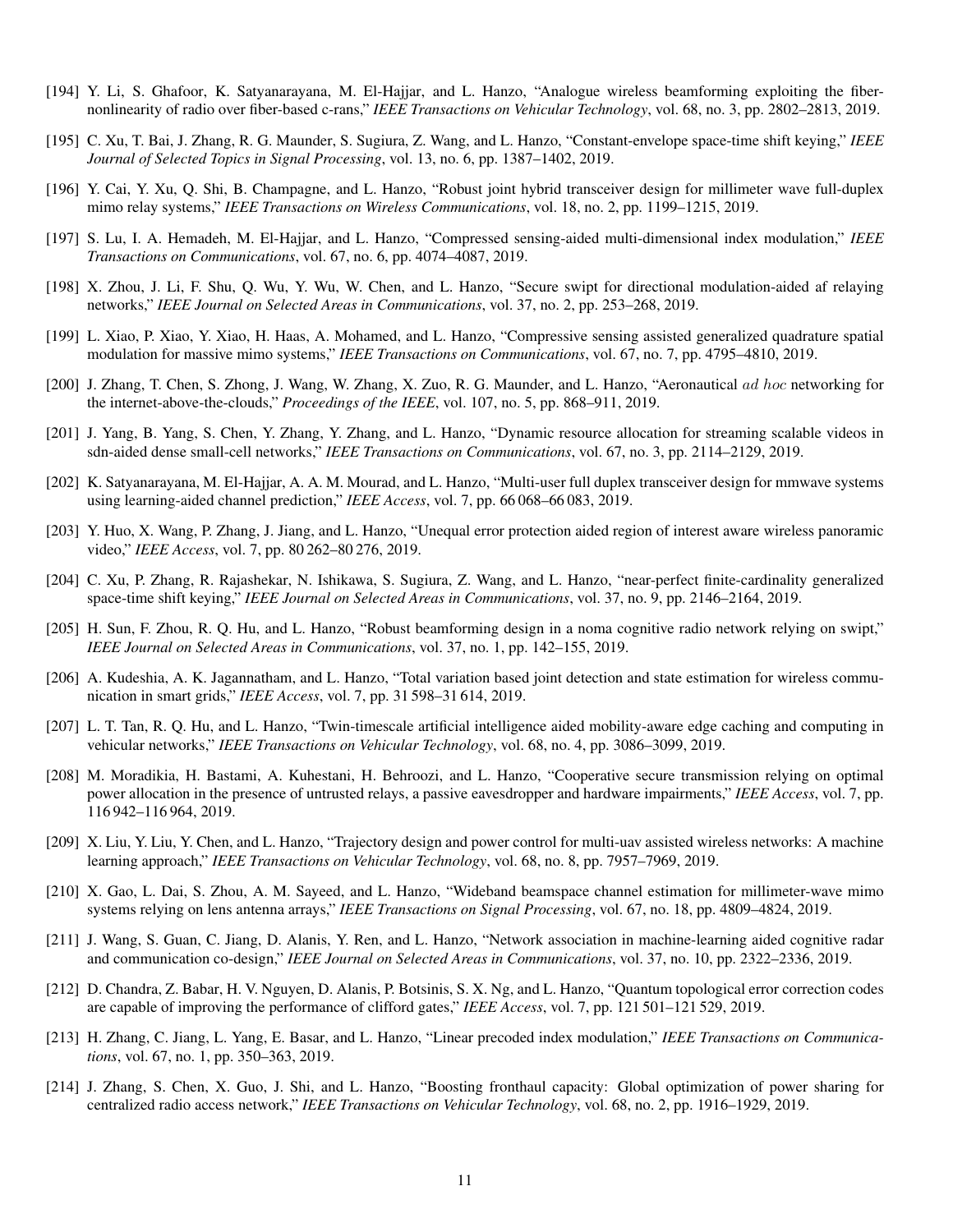- [215] L. Xiang, M. F. Brejza, R. G. Maunder, B. M. Al-Hashimi, and L. Hanzo, "Arbitrarily parallel turbo decoding for ultra-reliable low latency communication in 3gpp lte," *IEEE Journal on Selected Areas in Communications*, vol. 37, no. 4, pp. 826–838, 2019.
- [216] C. Xu, T. Bai, J. Zhang, R. Rajashekar, R. G. Maunder, Z. Wang, and L. Hanzo, "Adaptive coherent/non-coherent spatial modulation aided unmanned aircraft systems," *IEEE Wireless Communications*, vol. 26, no. 4, pp. 170–177, 2019.
- [217] S. Lu, M. El-Hajjar, and L. Hanzo, "Two-dimensional index modulation for the large-scale multi-user mimo uplink," *IEEE Transactions on Vehicular Technology*, vol. 68, no. 8, pp. 7904–7918, 2019.
- [218] X. Miao, S. Yang, C. Wang, S. Wang, and L. Hanzo, "On the energy efficiency of interference alignment in the k-user interference channel," *IEEE Access*, vol. 7, pp. 97 253–97 263, 2019.
- [219] R. Duan, J. Wang, C. Jiang, Y. Ren, and L. Hanzo, "The transmit-energy vs computation-delay trade-off in gateway-selection for heterogenous cloud aided multi-uav systems," *IEEE Transactions on Communications*, vol. 67, no. 4, pp. 3026–3039, 2019.
- [220] X. Zhang, S. Wu, S. Yu, J. Liu, and L. Hanzo, "Achievable rate analysis of the generalized spatial modulation uplink in multi-cell multi-user systems in the face of pilot contamination," *IEEE Transactions on Vehicular Technology*, vol. 68, no. 9, pp. 8435–8448, 2019.
- [221] T. Bai, H. Zhang, J. Zhang, C. Xu, A. F. A. Rawi, and L. Hanzo, "Impulsive noise mitigation in digital subscriber lines: The state-of-the-art and research opportunities," *IEEE Communications Magazine*, vol. 57, no. 5, pp. 145–151, 2019.
- [222] R. Rajashekar, C. Xu, N. Ishikawa, L. L. Yang, and L. Hanzo, "Multicarrier division duplex aided millimeter wave communications," *IEEE Access*, vol. 7, pp. 100 719–100 732, 2019.
- [223] D. P. Mandic, P. M. Djuric, A. Cichocki, C. Cheong-Took, S. Sanei, and L. Hanzo, "Quo vadis icassp: Echoes of 2019 icassp in brighton, united kingdom: Signal processing meets the needs of modern humankind [conference highlights]," *IEEE Signal Processing Magazine*, vol. 36, no. 5, pp. 127–134, 2019.
- [224] I. F. Akyildiz, M. Pierobon, S. Balasubramaniam, J. Zhang, T. Chen, S. Zhong, J. Wang, W. Zhang, X. Zuo, R. G. Maunder, L. Hanzo, J. Chen, J. Liu, V. D. Calhoun, and A. B. Magoun, "Scanning the issue," *Proceedings of the IEEE*, vol. 107, no. 5, pp. 866–867, 2019.
- [225] I. Kang, H. Kim, and L. H. Hanzo, "Exit-chart aided design of row-permutation assisted twin-interleaver bicm-id," *IEEE Transactions on Broadcasting*, vol. 64, no. 1, pp. 85–95, March 2018.
- [226] L. Xiao, Y. Xiao, C. Xu, X. Lei, P. Yang, S. Li, and L. Hanzo, "Compressed-sensing assisted spatial multiplexing aided spatial modulation," *IEEE Transactions on Wireless Communications*, vol. 17, no. 2, pp. 794–807, Feb 2018.
- [227] V. M. Baeza, A. G. Armada, W. Zhang, M. El-Hajjar, and L. Hanzo, "A noncoherent multiuser large-scale simo system relying on m-ary dpsk and bicm-id," *IEEE Transactions on Vehicular Technology*, vol. 67, no. 2, pp. 1809–1814, Feb 2018.
- [228] N. Ishikawa, S. Sugiura, and L. Hanzo, "50 years of permutation, spatial and index modulation: From classic rf to visible light communications and data storage," *IEEE Communications Surveys Tutorials*, vol. 20, no. 3, pp. 1905–1938, thirdquarter 2018.
- [229] C. Pan, M. Elkashlan, J. Wang, J. Yuan, and L. Hanzo, "User-centric c-ran architecture for ultra-dense 5g networks: Challenges and methodologies," *IEEE Communications Magazine*, vol. 56, no. 6, pp. 14–20, June 2018.
- [230] M. A. Mohd Izhar, Z. Babar, H. V. Nguyen, P. Botsinis, D. Alanis, D. Chandra, S. X. Ng, and L. Hanzo, "Quantum turbo decoding for quantum channels exhibiting memory," *IEEE Access*, vol. 6, pp. 12 369–12 381, 2018.
- [231] J. Zhang, S. Chen, R. G. Maunder, R. Zhang, and L. Hanzo, "Adaptive coding and modulation for large-scale antenna arraybased aeronautical communications in the presence of co-channel interference," *IEEE Transactions on Wireless Communications*, vol. 17, no. 2, pp. 1343–1357, Feb 2018.
- [232] J. Zhang, A. Marshall, and L. Hanzo, "Channel-envelope differencing eliminates secret key correlation: Lora-based key generation in low power wide area networks," *IEEE Transactions on Vehicular Technology*, vol. 67, no. 12, pp. 12 462–12 466, Dec 2018.
- [233] C. Wei, X. Zhou, L. Wang, P. Tian, and L. Hanzo, "Soft iterative quantum receivers approaching the helstrom limit using realistic quantum devices," *IEEE Access*, vol. 6, pp. 10 197–10 207, 2018.
- [234] Y. Liu, L. Yang, and L. Hanzo, "Spatial modulation aided sparse code-division multiple access," *IEEE Transactions on Wireless Communications*, vol. 17, no. 3, pp. 1474–1487, March 2018.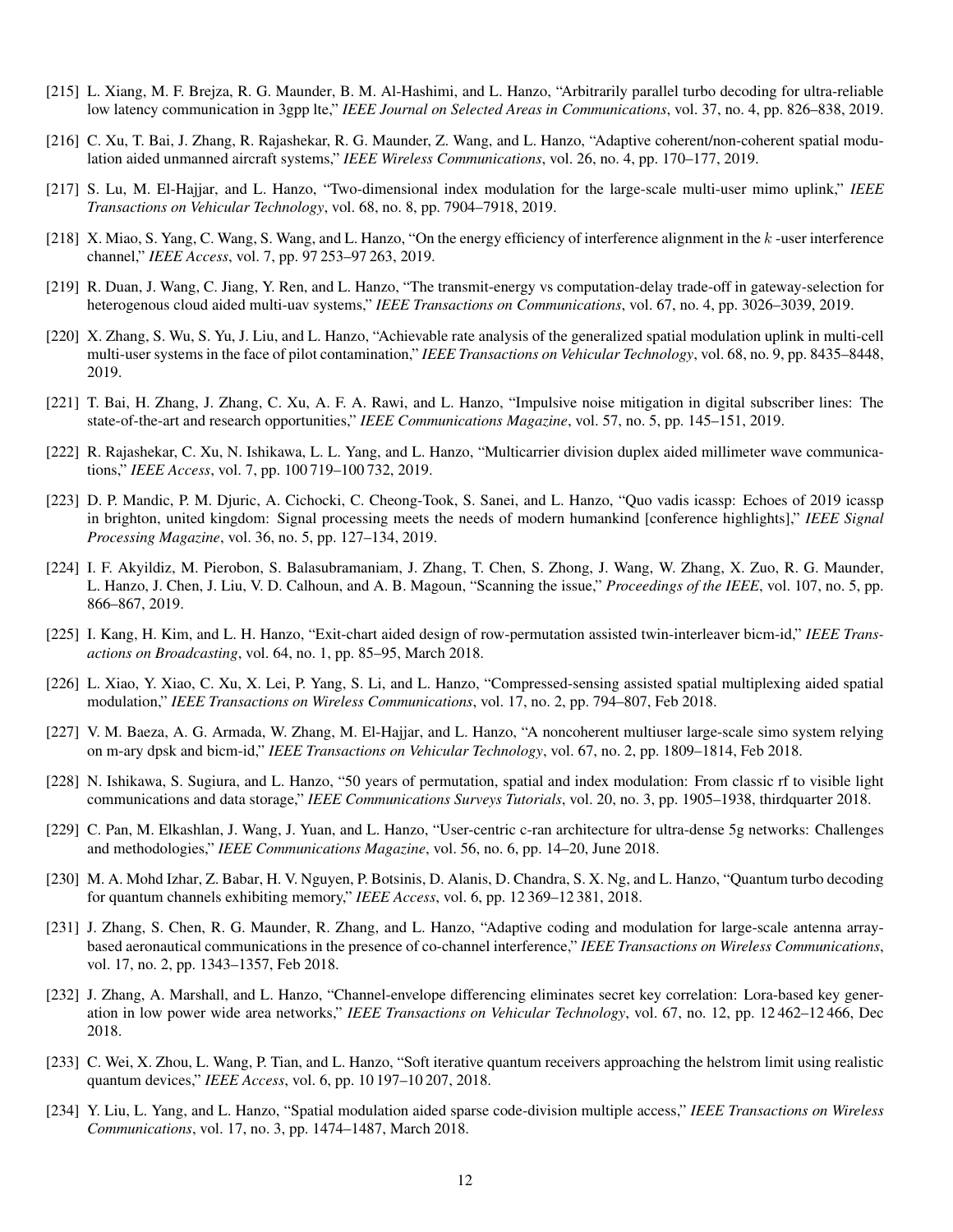- [235] F. Wang, C. Liu, Q. Wang, J. Zhang, R. Zhang, L. Yang, and L. Hanzo, "Optical jamming enhances the secrecy performance of the generalized space-shift-keying-aided visible-light downlink," *IEEE Transactions on Communications*, vol. 66, no. 9, pp. 4087–4102, Sep. 2018.
- [236] Y. Zhang, R. Zhang, A. F. Al Rawi, and L. Hanzo, "Approximate perturbation aided lattice encoding (apple) for g.fast and beyond," *IEEE Access*, vol. 6, pp. 53 438–53 451, 2018.
- [237] L. Xiao, P. Xiao, Y. Xiao, C. Wu, H. V. Nguyen, I. A. Hemadeh, and L. Hanzo, "Transmit antenna combination optimization for generalized spatial modulation systems," *IEEE Access*, vol. 6, pp. 41 866–41 882, 2018.
- [238] Z. Babar, M. A. Mohd Izhar, H. V. Nguyen, P. Botsinis, D. Alanis, D. Chandra, S. X. Ng, R. G. Maunder, and L. Hanzo, "Unarycoded dimming control improves on-off keying visible light communication," *IEEE Transactions on Communications*, vol. 66, no. 1, pp. 255–264, Jan 2018.
- [239] X. Lin, S. Wu, C. Jiang, L. Kuang, J. Yan, and L. Hanzo, "Estimation of broadband multiuser millimeter wave massive mimoofdm channels by exploiting their sparse structure," *IEEE Transactions on Wireless Communications*, vol. 17, no. 6, pp. 3959– 3973, June 2018.
- [240] R. Rajashekar, K. V. S. HARI, and L. Hanzo, "Transmit antenna subset selection in spatial modulation relying on a realistic error-infested feedback channel," *IEEE Access*, vol. 6, pp. 5879–5890, 2018.
- [241] J. Wang, C. Jiang, Z. Han, Y. Ren, and L. Hanzo, "Internet of vehicles: Sensing-aided transportation information collection and diffusion," *IEEE Transactions on Vehicular Technology*, vol. 67, no. 5, pp. 3813–3825, May 2018.
- [242] A. Behnad, X. Wang, L. Hanzo, and T. J. Willink, "Connectivity-based centroid localization using distributed dense reference nodes," *IEEE Transactions on Vehicular Technology*, vol. 67, no. 7, pp. 6685–6689, July 2018.
- [243] S. Lu, I. A. Hemadeh, M. El-Hajjar, and L. Hanzo, "Compressed-sensing-aided space-time frequency index modulation," *IEEE Transactions on Vehicular Technology*, vol. 67, no. 7, pp. 6259–6271, July 2018.
- [244] L. Wang, M. Guan, Y. Ai, Y. Chen, B. Jiao, and L. Hanzo, "Beamforming-aided noma expedites collaborative multiuser computational offloading," *IEEE Transactions on Vehicular Technology*, vol. 67, no. 10, pp. 10 027–10 032, Oct 2018.
- [245] M. A. M. Izhar, Z. Babar, S. X. Ng, and L. Hanzo, "Entanglement-assisted classical communication over quantum channels for binary markov sources," *IEEE Transactions on Vehicular Technology*, vol. 67, no. 5, pp. 3866–3873, May 2018.
- [246] P. Botsinis, I. Hemadeh, D. Alanis, Z. Babar, H. V. Nguyen, D. Chandra, S. X. Ng, M. El-Hajjar, and L. Hanzo, "Joint-alphabet space time shift keying in mm-wave non-orthogonal multiple access," *IEEE Access*, vol. 6, pp. 22 602–22 621, 2018.
- [247] R. Zhang, Y. Cui, H. Claussen, H. Haas, and L. Hanzo, "Anticipatory association for indoor visible light communications: Light, follow me!" *IEEE Transactions on Wireless Communications*, vol. 17, no. 4, pp. 2499–2510, April 2018.
- [248] A. Ahmed, P. Botsinis, S. Won, L. Yang, and L. Hanzo, "Exit chart aided convergence analysis of recursive soft m-sequence initial acquisition in nakagami-m fading channels," *IEEE Transactions on Vehicular Technology*, vol. 67, no. 5, pp. 4655–4660, May 2018.
- [249] N. Ishikawa, R. Rajashekar, C. Xu, S. Sugiura, and L. Hanzo, "Differential space-time coding dispensing with channel estimation approaches the performance of its coherent counterpart in the open-loop massive mimo-ofdm downlink," *IEEE Transactions on Communications*, vol. 66, no. 12, pp. 6190–6204, Dec 2018.
- [250] M. A. M. Izhar, A. J. Aljohani, S. X. Ng, and L. Hanzo, "Distributed joint source coding and trellis coded modulation for symbol-based markov sources," *IEEE Transactions on Vehicular Technology*, vol. 67, no. 5, pp. 4031–4041, May 2018.
- [251] L. Xiao, P. Xiao, Y. Xiao, I. Hemadeh, A. Mohamed, and L. Hanzo, "Bayesian compressive sensing assisted spacetime block coded quadrature spatial modulation," *IEEE Transactions on Vehicular Technology*, vol. 67, no. 10, pp. 10 044–10 048, Oct 2018.
- [252] E. Sharma, R. Budhiraja, K. Vasudevan, and L. Hanzo, "Full-duplex massive mimo multi-pair two-way af relaying: Energy efficiency optimization," *IEEE Transactions on Communications*, vol. 66, no. 8, pp. 3322–3340, Aug 2018.
- [253] J. Mirza, G. Zheng, K. Wong, S. Lambotharan, and L. Hanzo, "On the performance of multiuser mimo systems relying on full-duplex csi acquisition," *IEEE Transactions on Communications*, vol. 66, no. 10, pp. 4563–4577, Oct 2018.
- [254] Y. Liu, H. Xing, C. Pan, A. Nallanathan, M. Elkashlan, and L. Hanzo, "Multiple-antenna-assisted non-orthogonal multiple access," *IEEE Wireless Communications*, vol. 25, no. 2, pp. 17–23, April 2018.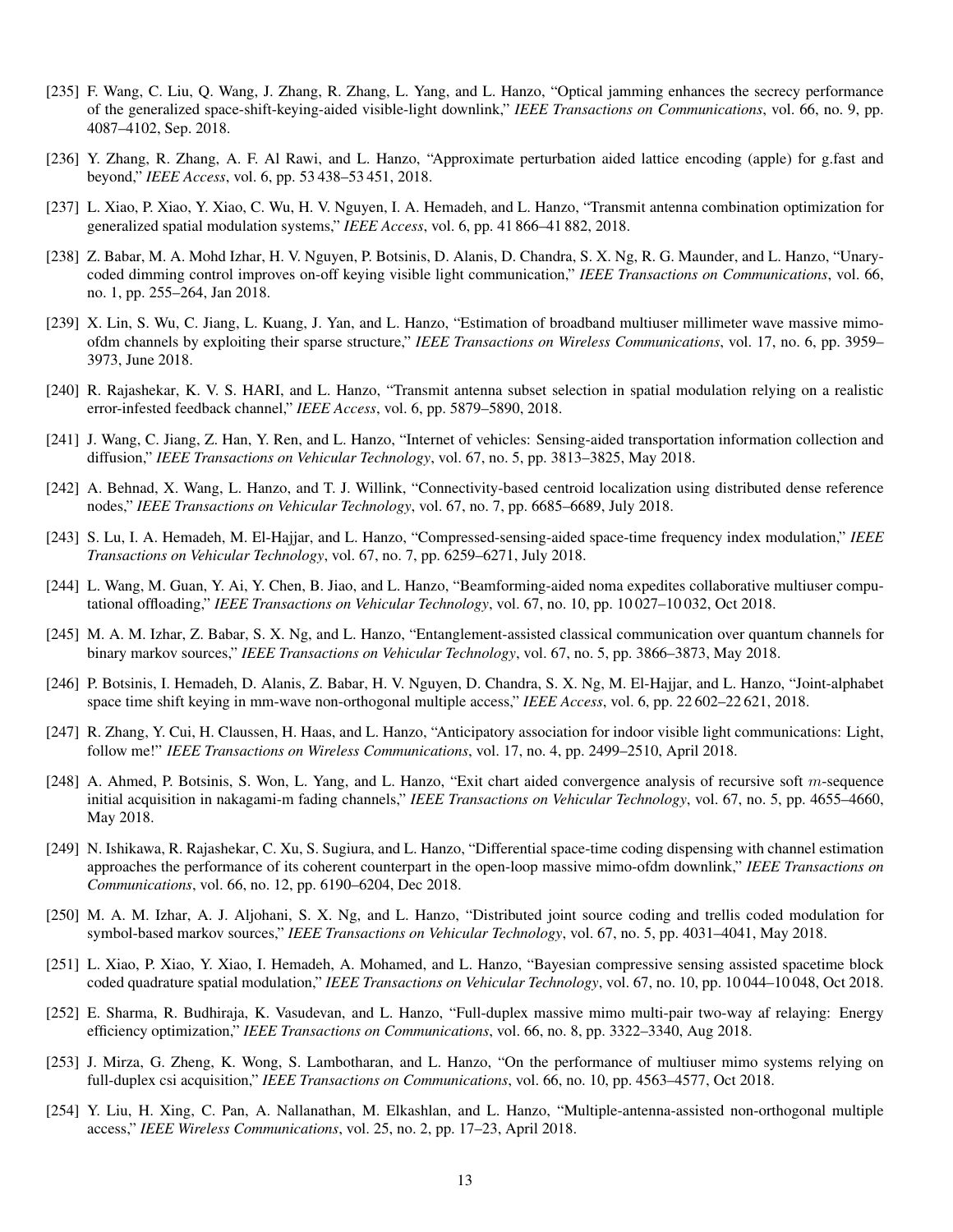- [255] P. Hailes, L. Xu, R. G. Maunder, B. M. Al-Hashimi, and L. Hanzo, "Hardware-efficient node processing unit architectures for flexible Idpc decoder implementations," *IEEE Transactions on Circuits and Systems II: Express Briefs*, vol. 65, no. 12, pp. 1919– 1923, Dec 2018.
- [256] B. Genovs Guzmn, V. P. Gil Jimnez, M. C. Aguayo-Torres, H. Haas, and L. Hanzo, "Downlink performance of optical ofdm in outdoor visible light communication," *IEEE Access*, vol. 6, pp. 76 854–76 866, 2018.
- [257] J. Zhang, L. Dai, X. Li, Y. Liu, and L. Hanzo, "On low-resolution adcs in practical 5g millimeter-wave massive mimo systems," *IEEE Communications Magazine*, vol. 56, no. 7, pp. 205–211, July 2018.
- [258] P. Yang, Y. Xiao, Y. L. Guan, M. Di Renzo, S. Li, and L. Hanzo, "Multidomain index modulation for vehicular and railway communications: A survey of novel techniques," *IEEE Vehicular Technology Magazine*, vol. 13, no. 3, pp. 124–134, Sep. 2018.
- [259] M. A. M. Izhar, A. J. Aljohani, S. X. Ng, and L. Hanzo, "Joint decoding and estimation of spatio-temporally correlated binary sources," *IEEE Transactions on Vehicular Technology*, vol. 67, no. 7, pp. 6690–6694, July 2018.
- [260] Y. Ai, L. Wang, Z. Han, P. Zhang, and L. Hanzo, "Social networking and caching aided collaborative computing for the internet of things," *IEEE Communications Magazine*, vol. 56, no. 12, pp. 149–155, December 2018.
- [261] P. Botsinis, D. Alanis, C. Xu, Z. Babar, D. Chandra, S. X. Ng, and L. Hanzo, "Air-to-ground noma systems for the internet-abovethe-clouds," *IEEE Access*, vol. 6, pp. 47 442–47 460, 2018.
- [262] J. Zhang, S. Chen, R. G. Maunder, R. Zhang, and L. Hanzo, "Regularized zero-forcing precoding-aided adaptive coding and modulation for large-scale antenna array-based air-to-air communications," *IEEE Journal on Selected Areas in Communications*, vol. 36, no. 9, pp. 2087–2103, Sep. 2018.
- [263] D. Alanis, P. Botsinis, Z. Babar, H. V. Nguyen, D. Chandra, S. X. Ng, and L. Hanzo, "Quantum-aided multi-objective routing optimization using back-tracing-aided dynamic programming," *IEEE Transactions on Vehicular Technology*, vol. 67, no. 8, pp. 7856–7860, Aug 2018.
- [264] Y. Li, M. El-Hajjar, and L. Hanzo, "Joint space-time block-coding and beamforming for the multiuser radio over plastic fiber downlink," *IEEE Transactions on Vehicular Technology*, vol. 67, no. 3, pp. 2781–2786, March 2018.
- [265] L. Wan, Z. Guo, Y. Wu, W. Bi, J. Yuan, M. Elkashlan, and L. Hanzo, "4g5g spectrum sharing: Efficient 5g deployment to serve enhanced mobile broadband and internet of things applications," *IEEE Vehicular Technology Magazine*, vol. 13, no. 4, pp. 28–39, Dec 2018.
- [266] I. A. Hemadeh, S. Lu, M. El-Hajjar, and L. Hanzo, "Compressed sensing-aided index modulation improves space-time shift keying assisted millimeter-wave communications," *IEEE Access*, vol. 6, pp. 64 742–64 756, 2018.
- [267] R. Rajashekar, K. V. S. Hari, and L. Hanzo, "Transmit antenna subset selection for single and multiuser spatial modulation systems operating in frequency selective channels," *IEEE Transactions on Vehicular Technology*, vol. 67, no. 7, pp. 6156–6169, July 2018.
- [268] S. Feng, R. Zhang, X. Li, Q. Wang, and L. Hanzo, "Dynamic throughput maximization for the user-centric visible light downlink in the face of practical considerations," *IEEE Transactions on Wireless Communications*, vol. 17, no. 8, pp. 5001–5015, Aug 2018.
- [269] W. Liu, S. Xue, J. Li, and L. Hanzo, "Topological interference management for wireless networks," *IEEE Access*, vol. 6, pp. 76 942–76 955, 2018.
- [270] L. Xiao, Y. Xiao, L. You, P. Yang, S. Li, and L. Hanzo, "Single-rf and twin-rf spatial modulation for an arbitrary number of transmit antennas," *IEEE Transactions on Vehicular Technology*, vol. 67, no. 7, pp. 6311–6324, July 2018.
- [271] H. Ren, N. Liu, C. Pan, M. Elkashlan, A. Nallanathan, X. You, and L. Hanzo, "Low-latency c-ran: An next-generation wireless approach," *IEEE Vehicular Technology Magazine*, vol. 13, no. 2, pp. 48–56, June 2018.
- [272] X. Li, R. Zhang, and L. Hanzo, "Optimization of visible-light optical wireless systems: Network-centric versus user-centric designs," *IEEE Communications Surveys Tutorials*, vol. 20, no. 3, pp. 1878–1904, thirdquarter 2018.
- [273] Y. Lin, R. Zhang, L. Yang, and L. Hanzo, "Modularity-based user-centric clustering and resource allocation for ultra dense networks," *IEEE Transactions on Vehicular Technology*, vol. 67, no. 12, pp. 12 457–12 461, Dec 2018.
- [274] Z. Wei, X. Zhu, S. Sun, J. Wang, and L. Hanzo, "Energy-efficient full-duplex cooperative nonorthogonal multiple access," *IEEE Transactions on Vehicular Technology*, vol. 67, no. 10, pp. 10 123–10 128, Oct 2018.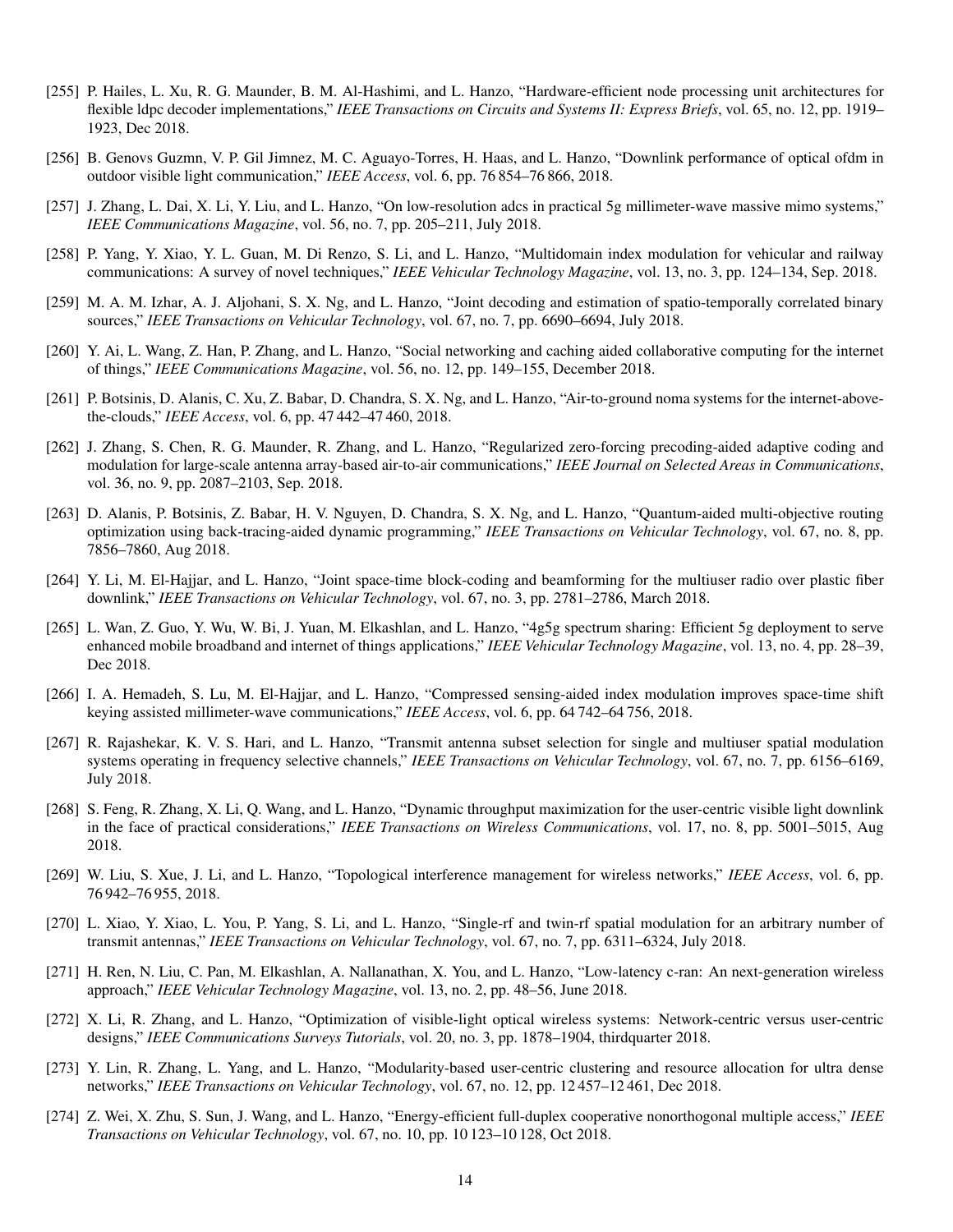- [275] F. Wang, C. Liu, Q. Wang, J. Zhang, R. Zhang, L. Yang, and L. Hanzo, "Secrecy analysis of generalized space-shift keying aided visible light communication," *IEEE Access*, vol. 6, pp. 18 310–18 324, 2018.
- [276] I. A. Hemadeh, K. Satyanarayana, M. El-Hajjar, and L. Hanzo, "Millimeter-wave communications: Physical channel models, design considerations, antenna constructions, and link-budget," *IEEE Communications Surveys Tutorials*, vol. 20, no. 2, pp. 870–913, Secondquarter 2018.
- [277] Y. Lin, R. Zhang, C. Li, L. Yang, and L. Hanzo, "Graph-based joint user-centric overlapped clustering and resource allocation in ultradense networks," *IEEE Transactions on Vehicular Technology*, vol. 67, no. 5, pp. 4440–4453, May 2018.
- [278] L. Dai, B. Wang, Z. Ding, Z. Wang, S. Chen, and L. Hanzo, "A survey of non-orthogonal multiple access for 5g," *IEEE Communications Surveys Tutorials*, vol. 20, no. 3, pp. 2294–2323, thirdquarter 2018.
- [279] R. Rajashekar, M. Di Renzo, K. V. S. Hari, and L. Hanzo, "A beamforming-aided full-diversity scheme for low-altitude air-toground communication systems operating with limited feedback," *IEEE Transactions on Communications*, vol. 66, no. 12, pp. 6602–6613, Dec 2018.
- [280] J. Zhang, S. Chen, R. Zhang, A. F. Al Rawi, and L. Hanzo, "Differential evolution algorithm aided turbo channel estimation and multi-user detection for g.fast systems in the presence of fext," *IEEE Access*, vol. 6, pp. 33 111–33 128, 2018.
- [281] D. Alanis, P. Botsinis, Z. Babar, H. V. Nguyen, D. Chandra, S. X. Ng, and L. Hanzo, "A quantum-search-aided dynamic programming framework for pareto optimal routing in wireless multihop networks," *IEEE Transactions on Communications*, vol. 66, no. 8, pp. 3485–3500, Aug 2018.
- [282] H. Ren, N. Liu, C. Pan, M. Elkashlan, A. Nallanathan, X. You, and L. Hanzo, "Power- and rate-adaptation improves the effective capacity of c-ran for nakagami- m fading channels," *IEEE Transactions on Vehicular Technology*, vol. 67, no. 11, pp. 10 841– 10 855, Nov 2018.
- [283] I. A. Hemadeh, M. El-Hajjar, and L. Hanzo, "Hierarchical multi-functional layered spatial modulation," *IEEE Access*, vol. 6, pp. 9492–9533, 2018.
- [284] Y. Li, I. A. Hemadeh, M. El-Hajjar, and L. Hanzo, "Radio over fiber downlink design for spatial modulation and multi-set space-time shift-keying," *IEEE Access*, vol. 6, pp. 21 812–21 827, 2018.
- [285] J. Wang, C. Jiang, H. Zhang, X. Zhang, V. C. M. Leung, and L. Hanzo, "Learning-aided network association for hybrid indoor lifi-wifi systems," *IEEE Transactions on Vehicular Technology*, vol. 67, no. 4, pp. 3561–3574, April 2018.
- [286] N. Varshney, A. K. Jagannatham, and L. Hanzo, "Asymptotic ser analysis and optimal power sharing for dual-phase and multiphase multiple-relay cooperative systems," *IEEE Access*, vol. 6, pp. 50 404–50 423, 2018.
- [287] G. Ding, Y. Jiao, J. Wang, Y. Zou, Q. Wu, Y. Yao, and L. Hanzo, "Spectrum inference in cognitive radio networks: Algorithms and applications," *IEEE Communications Surveys Tutorials*, vol. 20, no. 1, pp. 150–182, Firstquarter 2018.
- [288] C. Xu, R. Rajashekar, N. Ishikawa, S. Sugiura, and L. Hanzo, "Single-rf index shift keying aided differential spacetime block coding," *IEEE Transactions on Signal Processing*, vol. 66, no. 3, pp. 773–788, Feb 2018.
- [289] D. Chandra, Z. Babar, H. V. Nguyen, D. Alanis, P. Botsinis, S. X. Ng, and L. Hanzo, "Quantum topological error correction codes: The classical-to-quantum isomorphism perspective," *IEEE Access*, vol. 6, pp. 13 729–13 757, 2018.
- [290] L. Li, Z. Ma, P. Z. Fan, and L. Hanzo, "High-dimensional codebook design for the scma down link," *IEEE Transactions on Vehicular Technology*, vol. 67, no. 10, pp. 10 118–10 122, Oct 2018.
- [291] W. Shen, L. Dai, Y. Li, Z. Wang, and L. Hanzo, "Channel feedback codebook design for millimeter-wave massive mimo systems relying on lens antenna array," *IEEE Wireless Communications Letters*, vol. 7, no. 5, pp. 736–739, Oct 2018.
- [292] K. Satyanarayana, M. El-Hajjar, P. Kuo, A. Mourad, and L. Hanzo, "Dual-function hybrid beamforming and transmit diversity aided millimeter wave architecture," *IEEE Transactions on Vehicular Technology*, vol. 67, no. 3, pp. 2798–2803, March 2018.
- [293] S. Gupta, R. Zhang, and L. Hanzo, "Energy harvesting aided device-to-device communication in the over-sailing heterogeneous two-tier downlink," *IEEE Access*, vol. 6, pp. 245–261, 2018.
- [294] J. Yang, P. Si, Z. Wang, X. Jiang, and L. Hanzo, "Dynamic resource allocation and layer selection for scalable video streaming in femtocell networks: A twin-time-scale approach," *IEEE Transactions on Communications*, vol. 66, no. 8, pp. 3455–3470, Aug 2018.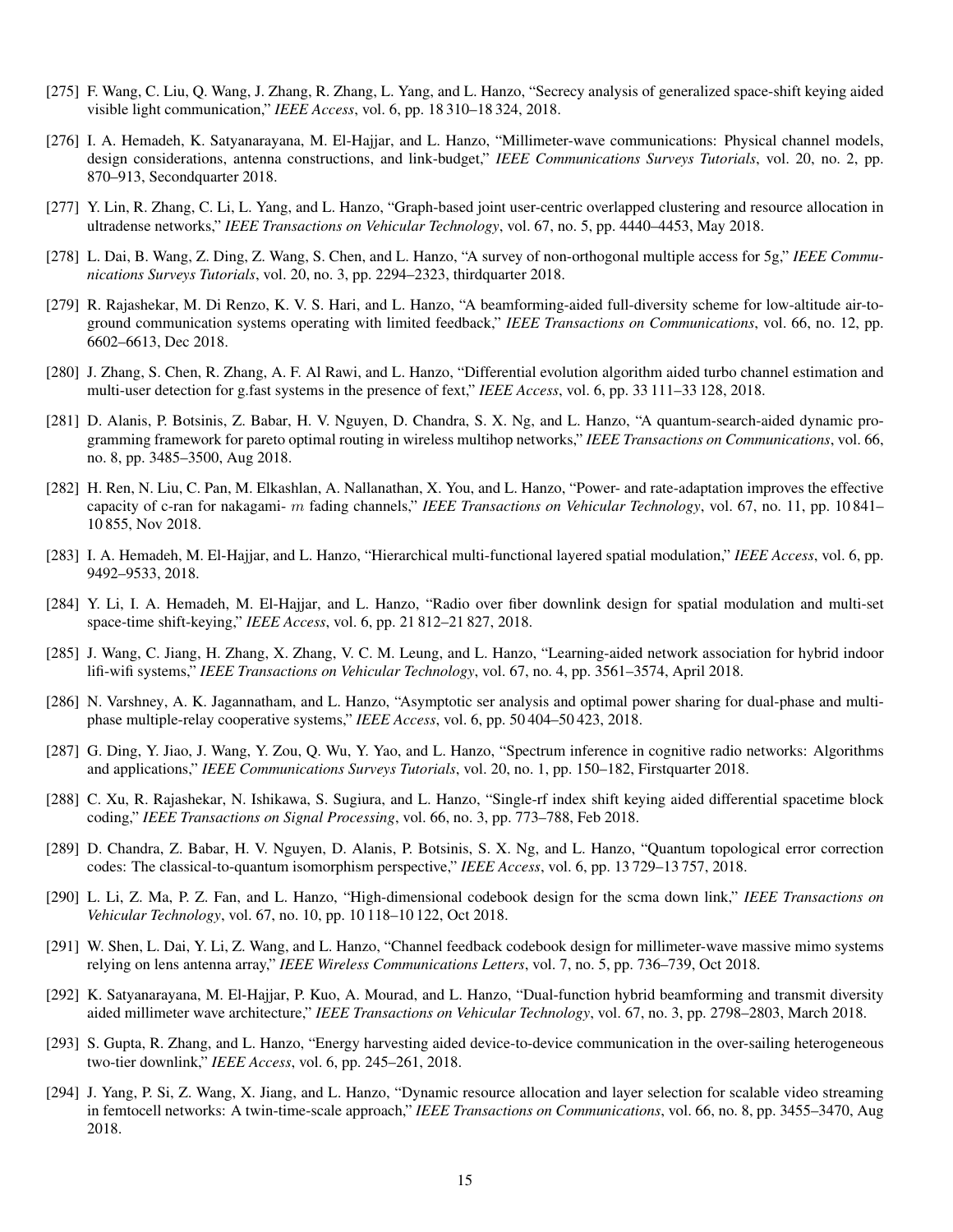- [295] W. Liu, Z. Wang, J. Cao, S. Chen, and L. Hanzo, "Partially-activated conjugate beamforming for los massive mimo communications," *IEEE Access*, vol. 6, pp. 56 504–56 513, 2018.
- [296] A. Prez-Pascual, A. Hamilton, R. G. Maunder, and L. Hanzo, "Conceiving extrinsic information transfer charts for stochastic low-density parity-check decoders," *IEEE Access*, vol. 6, pp. 55 741–55 753, 2018.
- [297] M. I. Kadir, H. Zhang, S. Chen, and L. Hanzo, "Entropy coding aided adaptive subcarrier-index modulated ofdm," *IEEE Access*, vol. 6, pp. 7739–7752, 2018.
- [298] H. V. Nguyen, S. X. Ng, W. Liang, P. Xiao, and L. Hanzo, "A network-coding aided road-map of large-scale near-capacity cooperative communications," *IEEE Access*, vol. 6, pp. 21 592–21 620, 2018.
- [299] C. Pan, H. Ren, M. Elkashlan, A. Nallanathan, and L. Hanzo, "The non-coherent ultra-dense c-ran is capable of outperforming its coherent counterpart at a limited fronthaul capacity," *IEEE Journal on Selected Areas in Communications*, vol. 36, no. 11, pp. 2549–2560, Nov 2018.
- [300] G. Zhao, S. Chen, L. Zhao, and L. Hanzo, "Energy-spectral-efficiency analysis and optimization of heterogeneous cellular networks: A large-scale user-behavior perspective," *IEEE Transactions on Vehicular Technology*, vol. 67, no. 5, pp. 4098–4112, May 2018.
- [301] W. Yuan, N. Wu, C. Yan, Y. Li, X. Huang, and L. Hanzo, "A low-complexity energy-minimization-based scma detector and its convergence analysis," *IEEE Transactions on Vehicular Technology*, vol. 67, no. 12, pp. 12 398–12 403, Dec 2018.
- [302] F. Liu, C. Masouros, A. Li, H. Sun, and L. Hanzo, "Mu-mimo communications with mimo radar: From co-existence to joint transmission," *IEEE Transactions on Wireless Communications*, vol. 17, no. 4, pp. 2755–2770, April 2018.
- [303] H. Zhang, N. Liu, K. Long, J. Cheng, V. C. M. Leung, and L. Hanzo, "Energy efficient subchannel and power allocation for software-defined heterogeneous vlc and rf networks," *IEEE Journal on Selected Areas in Communications*, vol. 36, no. 3, pp. 658–670, March 2018.
- [304] A. Patel, M. Z. A. Khan, S. N. Merchant, U. B. Desai, and L. Hanzo, "How many cognitive channels should the primary user share?" *IEEE Wireless Communications*, vol. 25, no. 5, pp. 78–85, October 2018.
- [305] Y. Lin, R. Zhang, L. Yang, and L. Hanzo, "Secure user-centric clustering for energy efficient ultra-dense networks: Design and optimization," *IEEE Journal on Selected Areas in Communications*, vol. 36, no. 7, pp. 1609–1621, July 2018.
- [306] J. Wang, C. Jiang, K. Zhang, T. Q. S. Quek, Y. Ren, and L. Hanzo, "Vehicular sensing networks in a smart city: Principles, technologies and applications," *IEEE Wireless Communications*, vol. 25, no. 1, pp. 122–132, February 2018.
- [307] Z. Gao, L. Dai, S. Han, C. I, Z. Wang, and L. Hanzo, "Compressive sensing techniques for next-generation wireless communications," *IEEE Wireless Communications*, vol. 25, no. 3, pp. 144–153, JUNE 2018.
- [308] R. Guo, Y. Cai, M. Zhao, Q. Shi, B. Champagne, and L. Hanzo, "Joint design of beam selection and precoding matrices for mmwave mu-mimo systems relying on lens antenna arrays," *IEEE Journal of Selected Topics in Signal Processing*, vol. 12, no. 2, pp. 313–325, May 2018.
- [309] K. Satyanarayana, M. El-Hajjar, P. Kuo, A. A. M. Mourad, and L. Hanzo, "Adaptive transceiver design for c-ran in mmwave communications," *IEEE Access*, vol. 6, pp. 16 770–16 782, 2018.
- [310] Q. Wang, R. Zhang, L. Yang, and L. Hanzo, "Non-orthogonal multiple access: A unified perspective," *IEEE Wireless Communications*, vol. 25, no. 2, pp. 10–16, April 2018.
- [311] F. D. Calabrese, L. Wang, E. Ghadimi, G. Peters, L. Hanzo, and P. Soldati, "Learning radio resource management in rans: Framework, opportunities, and challenges," *IEEE Communications Magazine*, vol. 56, no. 9, pp. 138–145, Sep. 2018.
- [312] F. Zhou, Z. Chu, H. Sun, R. Q. Hu, and L. Hanzo, "Artificial noise aided secure cognitive beamforming for cooperative miso-noma using swipt," *IEEE Journal on Selected Areas in Communications*, vol. 36, no. 4, pp. 918–931, April 2018.
- [313] K. Satyanarayana, T. Ivanescu, M. El-Hajjar, P. . Kuo, A. Mourad, and L. Hanzo, "Hybrid beamforming design for dual-polarised millimetre wave mimo systems," *Electronics Letters*, vol. 54, no. 22, pp. 1257–1258, 2018.
- [314] J. Hu, K. Yang, G. Wen, and L. Hanzo, "Integrated data and energy communication network: A comprehensive survey," *IEEE Communications Surveys Tutorials*, vol. 20, no. 4, pp. 3169–3219, Fourthquarter 2018.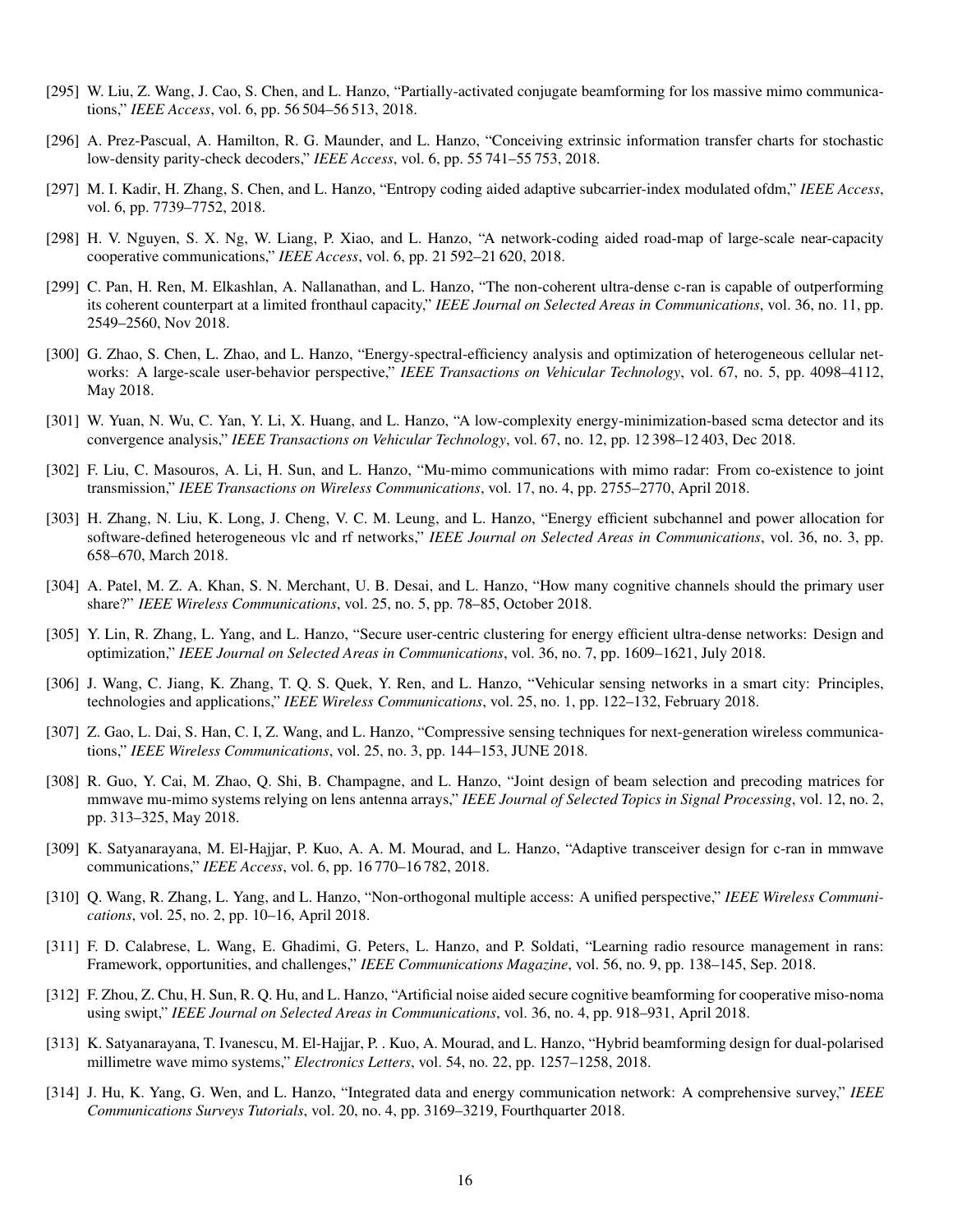- [315] H. Yetgin, K. T. K. Cheung, M. El-Hajjar, and L. H. Hanzo, "A survey of network lifetime maximization techniques in wireless sensor networks," *IEEE Communications Surveys Tutorials*, vol. 19, no. 2, pp. 828–854, Secondquarter 2017.
- [316] I. A. Hemadeh, P. Botsinis, M. El-Hajjar, S. Won, and L. Hanzo, "Reduced-rf-chain aided soft-decision multi-set steered spacetime shift-keying for millimeter-wave communications," *IEEE Access*, vol. 5, pp. 7223–7243, 2017.
- [317] R. Rajashekar, M. D. Renzo, K. V. S. Hari, and L. Hanzo, "A generalized transmit and receive diversity condition for feedbackassisted mimo systems: Theory and applications in full-duplex spatial modulation," *IEEE Transactions on Signal Processing*, vol. 65, no. 24, pp. 6505–6519, Dec 2017.
- [318] Y. Huo, P. T. Kovcs, T. J. Naughton, and L. Hanzo, "Wireless holographic image communications relying on unequal error protected bitplanes," *IEEE Transactions on Vehicular Technology*, vol. 66, no. 8, pp. 7136–7148, Aug 2017.
- [319] D. Chandra, Z. Babar, H. V. Nguyen, D. Alanis, P. Botsinis, S. X. Ng, and L. Hanzo, "Quantum coding bounds and a closed-form approximation of the minimum distance versus quantum coding rate," *IEEE Access*, vol. 5, pp. 11 557–11 581, 2017.
- [320] P. Botsinis, D. Alanis, Z. Babar, S. X. Ng, and L. Hanzo, "Coherent versus non-coherent quantum-assisted solutions in wireless systems," *IEEE Wireless Communications*, vol. 24, no. 6, pp. 144–153, Dec 2017.
- [321] C. Xu, S. Sugiura, S. X. Ng, P. Zhang, L. Wang, and L. Hanzo, "Two decades of mimo design tradeoffs and reduced-complexity mimo detection in near-capacity systems," *IEEE Access*, vol. 5, pp. 18 564–18 632, 2017.
- [322] Y. Chen, L. Wang, Y. Ai, B. Jiao, and L. Hanzo, "Performance analysis of noma-sm in vehicle-to-vehicle massive mimo channels," *IEEE Journal on Selected Areas in Communications*, vol. 35, no. 12, pp. 2653–2666, Dec 2017.
- [323] X. Zhang, Q. Wang, R. Zhang, S. Chen, and L. Hanzo, "Performance analysis of layered aco-ofdm," *IEEE Access*, vol. 5, pp. 18 366–18 381, 2017.
- [324] C. Masouros and L. Hanzo, "A scalable performancecomplexity tradeoff for constellation randomization in spatial modulation," *IEEE Transactions on Vehicular Technology*, vol. 66, no. 3, pp. 2834–2838, March 2017.
- [325] Z. Fei, B. Li, S. Yang, C. Xing, H. Chen, and L. Hanzo, "A survey of multi-objective optimization in wireless sensor networks: Metrics, algorithms, and open problems," *IEEE Communications Surveys Tutorials*, vol. 19, no. 1, pp. 550–586, Firstquarter 2017.
- [326] T. Mao, Z. Wang, Q. Wang, S. Chen, and L. Hanzo, "Dual-mode index modulation aided ofdm," *IEEE Access*, vol. 5, pp. 50–60, 2017.
- [327] Y. Liu, Z. Qin, M. Elkashlan, Y. Gao, and L. Hanzo, "Enhancing the physical layer security of non-orthogonal multiple access in large-scale networks," *IEEE Transactions on Wireless Communications*, vol. 16, no. 3, pp. 1656–1672, March 2017.
- [328] R. Zhang, A. F. A. Rawi, L. D. Humphrey, and L. Hanzo, "Expanded constellation mapping for enhanced far-end-cross-talk cancellation in g.fast," *IEEE Communications Letters*, vol. 21, no. 1, pp. 56–59, Jan 2017.
- [329] L. He, J. Wang, J. Song, and L. Hanzo, "On the multi-user multi-cell massive spatial modulation uplink: How many antennas for each user?" *IEEE Transactions on Wireless Communications*, vol. 16, no. 3, pp. 1437–1451, March 2017.
- [330] X. Li, Y. Huo, R. Zhang, and L. Hanzo, "User-centric visible light communications for energy-efficient scalable video streaming," *IEEE Transactions on Green Communications and Networking*, vol. 1, no. 1, pp. 59–73, March 2017.
- [331] T. Bai, C. Xu, R. Zhang, A. F. A. Rawi, and L. Hanzo, "Joint impulsive noise estimation and data detection conceived for ldpc-coded dmt-based dsl systems," *IEEE Access*, vol. 5, pp. 23 133–23 145, 2017.
- [332] Y. Chen, M. Ding, J. Li, Z. Lin, G. Mao, and L. Hanzo, "Probabilistic small-cell caching: Performance analysis and optimization," *IEEE Transactions on Vehicular Technology*, vol. 66, no. 5, pp. 4341–4354, May 2017.
- [333] W. Liang, S. X. Ng, and L. Hanzo, "Cooperative overlay spectrum access in cognitive radio networks," *IEEE Communications Surveys Tutorials*, vol. 19, no. 3, pp. 1924–1944, thirdquarter 2017.
- [334] A. K. Dutta, K. V. S. Hari, C. R. Murthy, N. B. Mehta, and L. Hanzo, "Minimum error probability mimo-aided relaying: Multihop, parallel, and cognitive designs," *IEEE Transactions on Vehicular Technology*, vol. 66, no. 6, pp. 5435–5440, June 2017.
- [335] Y. Liu, Z. Qin, M. Elkashlan, Z. Ding, A. Nallanathan, and L. Hanzo, "Nonorthogonal multiple access for 5g and beyond," *Proceedings of the IEEE*, vol. 105, no. 12, pp. 2347–2381, Dec 2017.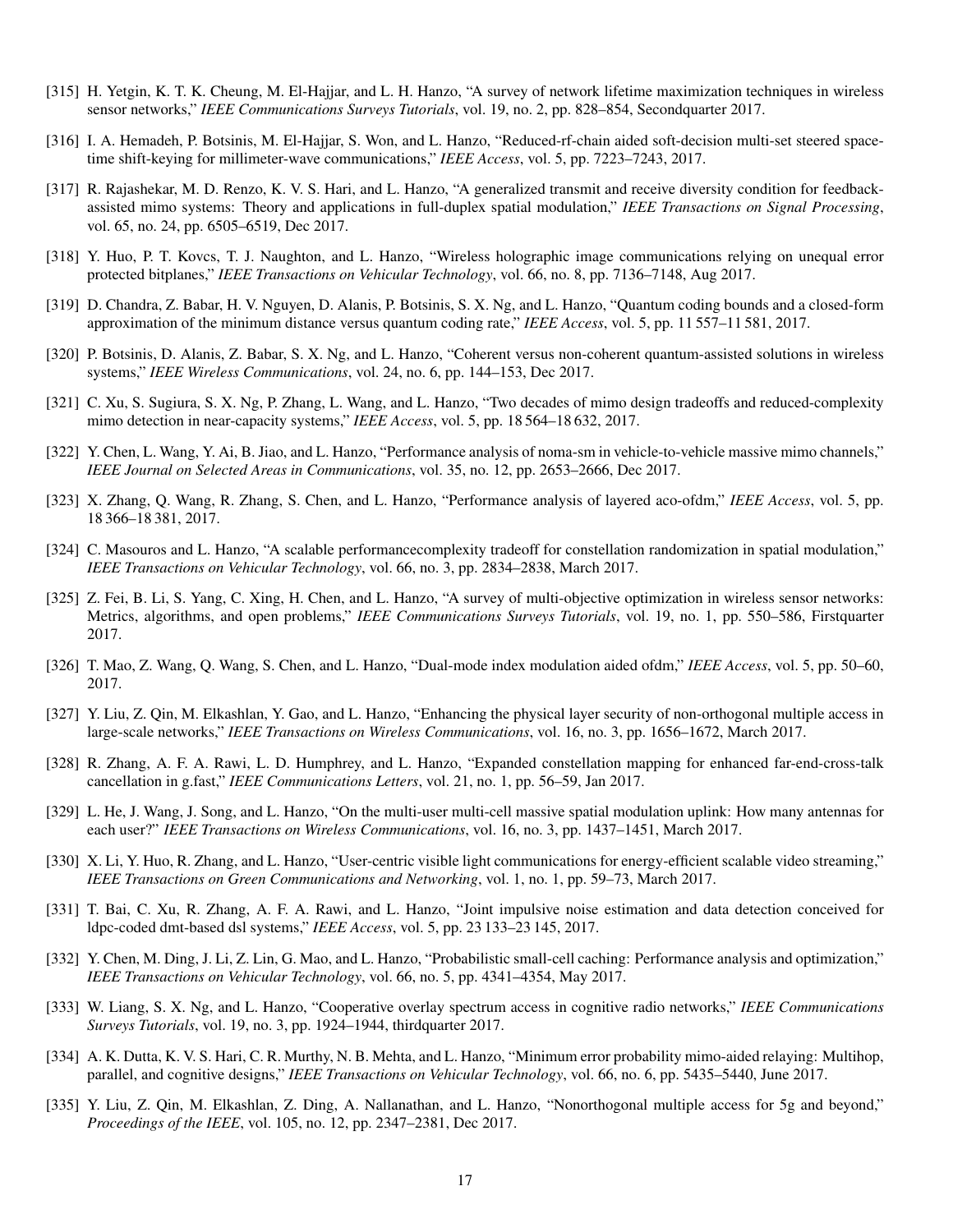- [336] X. Ding, T. Song, Y. Zou, X. Chen, and L. Hanzo, "Security-reliability tradeoff analysis of artificial noise aided two-way opportunistic relay selection," *IEEE Transactions on Vehicular Technology*, vol. 66, no. 5, pp. 3930–3941, May 2017.
- [337] J. Wang, C. Jiang, Z. Han, Y. Ren, R. G. Maunder, and L. Hanzo, "Taking drones to the next level: Cooperative distributed unmanned-aerial-vehicular networks for small and mini drones," *IEEE Vehicular Technology Magazine*, vol. 12, no. 3, pp. 73–82, Sept 2017.
- [338] P. Botsinis, Y. Huo, D. Alanis, Z. Babar, S. X. Ng, and L. Hanzo, "Quantum search-aided multi-user detection of idma-assisted multi-layered video streaming," *IEEE Access*, vol. 5, pp. 23 233–23 255, 2017.
- [339] L. Li, Z. Ma, L. Wang, P. Z. Fan, and L. Hanzo, "Cutoff rate of sparse code multiple access in downlink broadcast channels," *IEEE Transactions on Communications*, vol. 65, no. 8, pp. 3328–3342, Aug 2017.
- [340] R. Rajashekar and L. Hanzo, "User selection algorithms for block diagonalization aided multiuser downlink mm-wave communication," *IEEE Access*, vol. 5, pp. 5760–5772, 2017.
- [341] A. U. Rehman, L. Yang, and L. Hanzo, "Delay and throughput analysis of cognitive go-back-n harq in the face of imperfect sensing," *IEEE Access*, vol. 5, pp. 7454–7473, 2017.
- [342] N. Ishikawa, R. Rajashekar, S. Sugiura, and L. Hanzo, "Generalized-spatial-modulation-based reduced-rf-chain millimeter-wave communications," *IEEE Transactions on Vehicular Technology*, vol. 66, no. 1, pp. 879–883, Jan 2017.
- [343] Y. Yang, W. Chen, O. Li, K. Ke, and L. Hanzo, "Trellis- and network-coded modulation for decode-and-forward two-way relaying over time-varying channels," *IEEE Transactions on Vehicular Technology*, vol. 66, no. 6, pp. 4845–4858, June 2017.
- [344] C. Jiang, H. Zhang, Y. Ren, Z. Han, K. Chen, and L. Hanzo, "Machine learning paradigms for next-generation wireless networks," *IEEE Wireless Communications*, vol. 24, no. 2, pp. 98–105, April 2017.
- [345] I. A. Hemadeh, M. El-Hajjar, S. Won, and L. Hanzo, "Multiuser steered multiset space-time shift keying for millimeter-wave communications," *IEEE Transactions on Vehicular Technology*, vol. 66, no. 6, pp. 5491–5495, June 2017.
- [346] C. Jiang, L. Kuang, Z. Han, Y. Ren, and L. Hanzo, "Information credibility modeling in cooperative networks: Equilibrium and mechanism design," *IEEE Journal on Selected Areas in Communications*, vol. 35, no. 2, pp. 432–448, Feb 2017.
- [347] H. V. Nguyen, P. V. Trinh, A. T. Pham, Z. Babar, D. Alanis, P. Botsinis, D. Chandra, S. X. Ng, and L. Hanzo, "Network coding aided cooperative quantum key distribution over free-space optical channels," *IEEE Access*, vol. 5, pp. 12 301–12 317, 2017.
- [348] W. Liu, Z. Wang, C. Sun, S. Chen, and L. Hanzo, "Structured non-uniformly spaced rectangular antenna array design for fd-mimo systems," *IEEE Transactions on Wireless Communications*, vol. 16, no. 5, pp. 3252–3266, May 2017.
- [349] Z. Babar, C. Zhu, H. V. Nguyen, P. Botsinis, D. Alanis, D. Chandra, S. X. Ng, and L. Hanzo, "Reduced-complexity iterative receiver for improving the ieee 802.15.7 convolutional-coded color shift keying mode," *IEEE Communications Letters*, vol. 21, no. 9, pp. 2005–2008, Sept 2017.
- [350] Y. Zhou, Z. Fei, S. Yang, J. Kuang, S. Chen, and L. Hanzo, "Joint angle estimation and signal reconstruction for coherently distributed sources in massive mimo systems based on 2-d unitary esprit," *IEEE Access*, vol. 5, pp. 9632–9646, 2017.
- [351] S. Gupta, R. Zhang, and L. Hanzo, "Energy harvesting aided device-to-device communication underlaying the cellular downlink," *IEEE Access*, vol. 5, pp. 7405–7413, 2017.
- [352] A. Patel, M. Z. A. Khan, S. N. Merchant, U. B. Desai, and L. Hanzo, "The achievable rate of interweave cognitive radio in the face of sensing errors," *IEEE Access*, vol. 5, pp. 8579–8605, 2017.
- [353] H. Ren, N. Liu, C. Pan, and L. Hanzo, "Joint fronthaul link selection and transmit precoding for energy efficiency maximization of multiuser mimo-aided distributed antenna systems," *IEEE Transactions on Communications*, vol. 65, no. 12, pp. 5180–5196, Dec 2017.
- [354] T. Bai, H. Zhang, R. Zhang, L. Yang, A. F. A. Rawi, J. Zhang, and L. Hanzo, "Discrete multi-tone digital subscriber loop performance in the face of impulsive noise," *IEEE Access*, vol. 5, pp. 10 478–10 495, 2017.
- [355] G. Zhao, S. Chen, L. Zhao, and L. Hanzo, "Joint energy-spectral-efficiency optimization of comp and bs deployment in dense large-scale cellular networks," *IEEE Transactions on Wireless Communications*, vol. 16, no. 7, pp. 4832–4847, July 2017.
- [356] J. Hu, L. Yang, and L. Hanzo, "Energy-efficient cross-layer design of wireless mesh networks for content sharing in online social networks," *IEEE Transactions on Vehicular Technology*, vol. 66, no. 9, pp. 8495–8509, Sept 2017.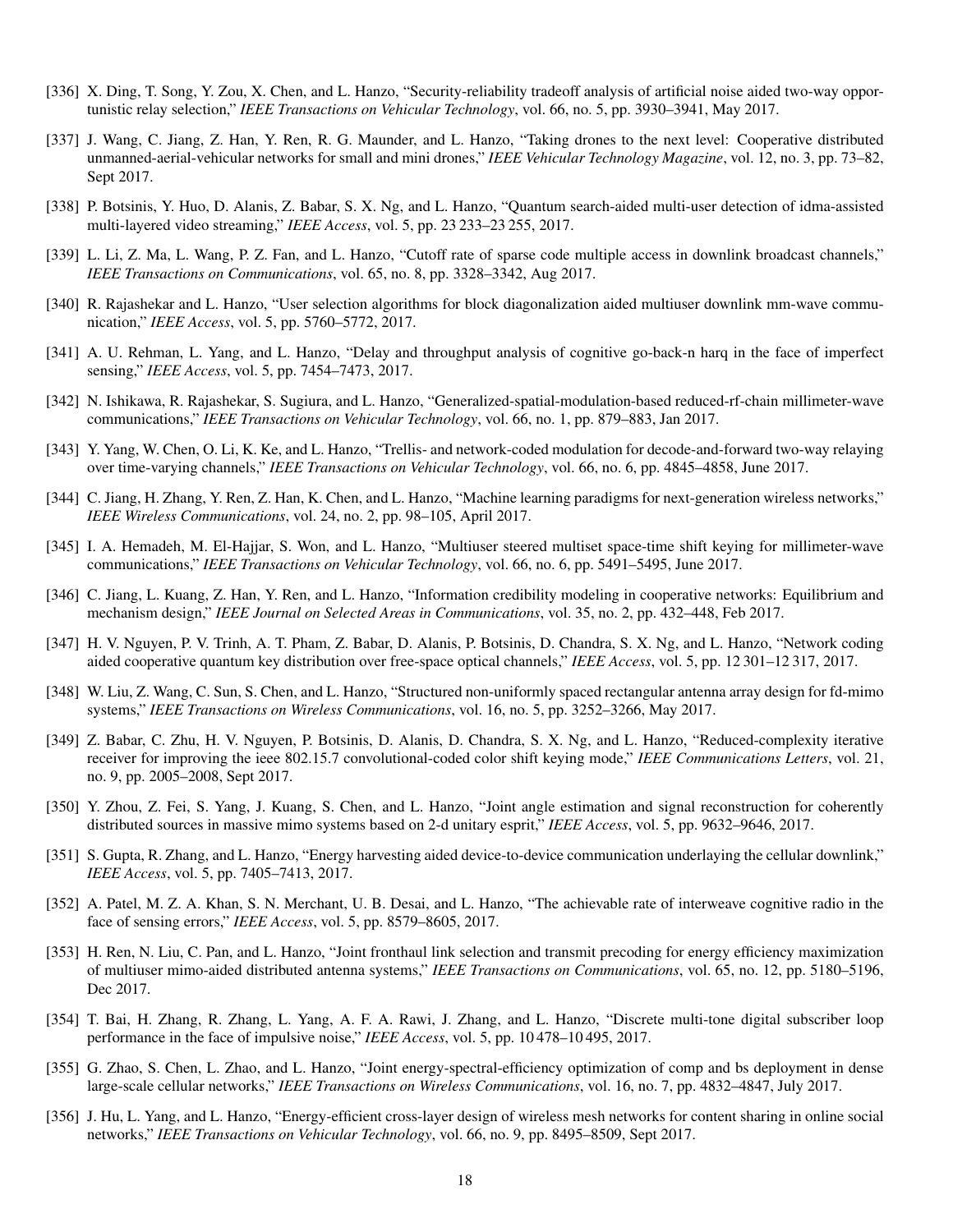- [357] M. F. Brejza, R. G. Maunder, B. M. Al-Hashimi, and L. Hanzo, "Flexible iterative receiver architecture for wireless sensor networks: a joint source and channel coding design example," *IET Wireless Sensor Systems*, vol. 7, no. 2, pp. 27–34, 2017.
- [358] I. A. Hemadeh, M. El-Hajjar, S. Won, and L. Hanzo, "Multi-set space-time shift keying and space- frequency space-time shift keying for millimeter-wave communications," *IEEE Access*, vol. 5, pp. 8324–8342, 2017.
- [359] Q. Li, S. Feng, X. Ge, G. Mao, and L. Hanzo, "On the performance of full-duplex multi-relay channels with df relays," *IEEE Transactions on Vehicular Technology*, vol. 66, no. 10, pp. 9550–9554, Oct 2017.
- [360] X. Guo, J. Zhang, S. Chen, X. Mu, and L. Hanzo, "Two-stage time-domain pilot contamination elimination in large-scale multipleantenna aided and tdd based ofdm systems," *IEEE Access*, vol. 5, pp. 8629–8641, 2017.
- [361] R. Rajashekar, N. Ishikawa, S. Sugiura, K. V. S. Hari, and L. Hanzo, "Full-diversity dispersion matrices from algebraic field extensions for differential spatial modulation," *IEEE Transactions on Vehicular Technology*, vol. 66, no. 1, pp. 385–394, Jan 2017.
- [362] J. Yang, B. Champagne, Y. Zou, and L. Hanzo, "Centralized energy-efficient multiuser multiantenna relaying in next-generation radio access networks," *IEEE Transactions on Vehicular Technology*, vol. 66, no. 9, pp. 7913–7924, Sept 2017.
- [363] P. Hailes, L. Xu, R. G. Maunder, B. M. Al-Hashimi, and L. Hanzo, "A flexible fpga-based quasi-cyclic ldpc decoder," *IEEE Access*, vol. 5, pp. 20 965–20 984, 2017.
- [364] Z. Wang, W. Liu, C. Qian, S. Chen, and L. Hanzo, "Two-dimensional precoding for 3-d massive mimo," *IEEE Transactions on Vehicular Technology*, vol. 66, no. 6, pp. 5485–5490, June 2017.
- [365] L. He, J. Wang, J. Song, and L. Hanzo, "Bandwidth efficiency maximization for single-cell massive spatial modulation mimo: An adaptive power allocation perspective," *IEEE Access*, vol. 5, pp. 1482–1495, 2017.
- [366] J. Yang, W. Cai, Y. Ran, H. Xi, and L. Hanzo, "Online measurement-based adaptive scalable video transmission in energy harvesting aided wireless systems," *IEEE Transactions on Vehicular Technology*, vol. 66, no. 7, pp. 6231–6245, July 2017.
- [367] R. Rajashekar and L. Hanzo, "Iterative matrix decomposition aided block diagonalization for mm-wave multiuser mimo systems," *IEEE Transactions on Wireless Communications*, vol. 16, no. 3, pp. 1372–1384, March 2017.
- [368] M. F. Brejza, R. G. Maunder, B. M. Al-Hashimi, and L. Hanzo, "A high-throughput fpga architecture for joint source and channel decoding," *IEEE Access*, vol. 5, pp. 2921–2944, 2017.
- [369] Z. Babar, H. V. Nguyen, P. Botsinis, D. Alanis, D. Chandra, S. X. Ng, and L. Hanzo, "Unity-rate codes maximize the normalized throughput of onoff keying visible light communication," *IEEE Photonics Technology Letters*, vol. 29, no. 3, pp. 291–294, Feb 2017.
- [370] H. V. Nguyen, Z. Babar, D. Alanis, P. Botsinis, D. Chandra, M. A. M. Izhar, S. X. Ng, and L. Hanzo, "Towards the quantum internet: Generalised quantum network coding for large-scale quantum communication networks," *IEEE Access*, vol. 5, pp. 17 288–17 308, 2017.
- [371] L. Zhang, Y. Cai, M. Zhao, B. Champagne, and L. Hanzo, "Nonlinear mimo transceivers improve wireless-powered and selfinterference-aided relaying," *IEEE Transactions on Wireless Communications*, vol. 16, no. 10, pp. 6953–6966, Oct 2017.
- [372] T. Abro, S. Yang, L. D. H. Sampaio, P. J. E. Jeszensky, and L. Hanzo, "Achieving maximum effective capacity in ofdma networks operating under statistical delay guarantee," *IEEE Access*, vol. 5, pp. 14 333–14 346, 2017.
- [373] H. Zhang, L. Yang, and L. Hanzo, "Piecewise companding transform assisted optical-ofdm systems for indoor visible light communications," *IEEE Access*, vol. 5, pp. 295–311, 2017.
- [374] P. Botsinis, D. Alanis, S. Feng, Z. Babar, H. V. Nguyen, D. Chandra, S. X. Ng, R. Zhang, and L. Hanzo, "Quantum-assisted indoor localization for uplink mm-wave and downlink visible light communication systems," *IEEE Access*, vol. 5, pp. 23 327–23 351, 2017.
- [375] B. Li, W. Xu, H. Zhang, C. Zhao, and L. Hanzo, "Papr reduction for hybrid aco-ofdm aided im/dd optical wireless vehicular communications," *IEEE Transactions on Vehicular Technology*, vol. 66, no. 10, pp. 9561–9566, Oct 2017.
- [376] R. Rajashekar, C. Xu, N. Ishikawa, S. Sugiura, K. V. S. Hari, and L. Hanzo, "Algebraic differential spatial modulation is capable of approaching the performance of its coherent counterpart," *IEEE Transactions on Communications*, vol. 65, no. 10, pp. 4260– 4273, Oct 2017.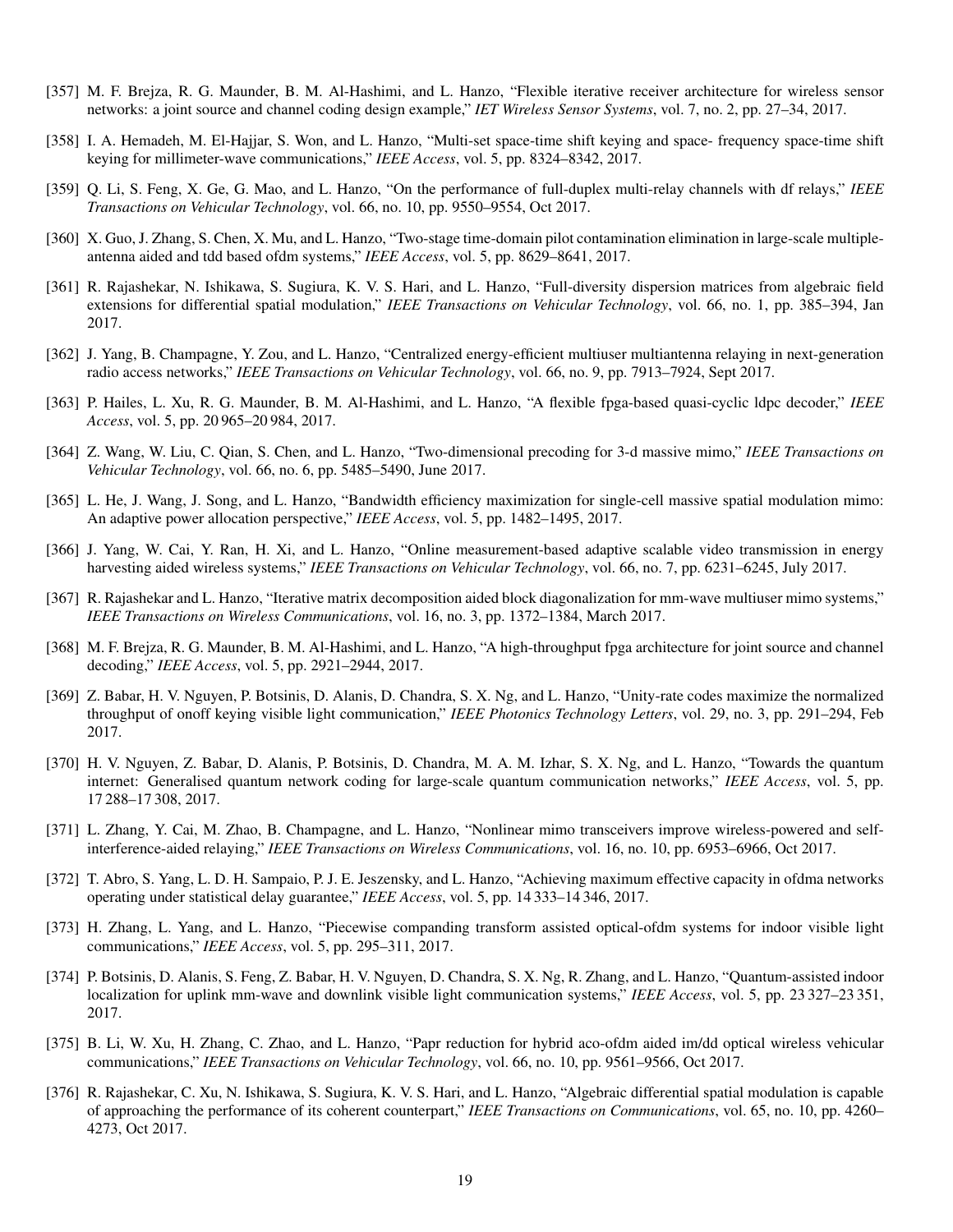- [377] T. A. Tsiftsis, G. Ding, Y. Zou, G. K. Karagiannidis, Z. Han, and L. Hanzo, "Guest editorial spectrum sharing and aggregation for future wireless networks, part iii," *IEEE Journal on Selected Areas in Communications*, vol. 35, no. 1, pp. 1–5, Jan 2017.
- [378] T. Wang, M. F. Brejza, W. Zhang, R. G. Maunder, and L. Hanzo, "Reordered elias gamma error correction codes for the nearcapacity transmission of multimedia information," *IEEE Access*, vol. 4, pp. 5948–5970, 2016.
- [379] J. Feng, W. Liang, S. X. Ng, and L. Hanzo, "Distributed reciprocal-selection-based win-win cooperative medium access and its stability analysis," *IEEE Access*, vol. 4, pp. 7703–7715, 2016.
- [380] D. Alanis, J. Hu, P. Botsinis, Z. Babar, S. X. Ng, and L. Hanzo, "Quantum-assisted joint multi-objective routing and load balancing for socially-aware networks," *IEEE Access*, vol. 4, pp. 9993–10 028, 2016.
- [381] S. Feng, X. Li, R. Zhang, M. Jiang, and L. Hanzo, "Hybrid positioning aided amorphous-cell assisted user-centric visible light downlink techniques," *IEEE Access*, vol. 4, pp. 2705–2713, 2016.
- [382] Z. Babar, H. V. Nguyen, P. Botsinis, D. Alanis, D. Chandra, S. X. Ng, R. G. Maunder, and L. Hanzo, "Fully-parallel quantum turbo decoder," *IEEE Access*, vol. 4, pp. 6073–6085, 2016.
- [383] P. S. Koundinya, K. V. S. Hari, and L. Hanzo, "Joint design of the spatial and of the classic symbol alphabet improves single-rf spatial modulation," *IEEE Access*, vol. 4, pp. 10 246–10 257, 2016.
- [384] Y. Huo, C. Zhou, J. Jiang, and L. Hanzo, "Historical information aware unequal error protection of scalable hevc/h.265 streaming over free space optical channels," *IEEE Access*, vol. 4, pp. 5659–5672, 2016.
- [385] T. Abro, L. D. H. Sampaio, S. Yang, K. T. K. Cheung, P. J. E. Jeszensky, and L. Hanzo, "Energy efficient ofdma networks maintaining statistical qos guarantees for delay-sensitive traffic," *IEEE Access*, vol. 4, pp. 774–791, 2016.
- [386] A. Li, R. G. Maunder, B. M. Al-Hashimi, and L. Hanzo, "Implementation of a fully-parallel turbo decoder on a general-purpose graphics processing unit," *IEEE Access*, vol. 4, pp. 5624–5639, 2016.
- [387] G. Zhao, S. Chen, L. Zhao, and L. Hanzo, "A tele-traffic-aware optimal base-station deployment strategy for energy-efficient large-scale cellular networks," *IEEE Access*, vol. 4, pp. 2083–2095, 2016.
- [388] A. U. Rehman, C. Dong, L. L. Yang, and L. Hanzo, "Performance of cognitive stop-and-wait hybrid automatic repeat request in the face of imperfect sensing," *IEEE Access*, vol. 4, pp. 5489–5508, 2016.
- [389] A. Li, P. Hailes, R. G. Maunder, B. M. Al-Hashimi, and L. Hanzo, "1.5 gbit/s fpga implementation of a fully-parallel turbo decoder designed for mission-critical machine-type communication applications," *IEEE Access*, vol. 4, pp. 5452–5473, 2016.
- [390] R. Al-Dujaily, A. Li, R. G. Maunder, T. Mak, B. M. Al-Hashimi, and L. Hanzo, "A scalable turbo decoding algorithm for high-throughput network-on-chip implementation," *IEEE Access*, vol. 4, pp. 9880–9894, 2016.
- [391] I. A. Hemadeh, M. El-Hajjar, S. Won, and L. Hanzo, "Multi-set space-time shift-keying with reduced detection complexity," *IEEE Access*, vol. 4, pp. 4234–4246, 2016.
- [392] ——, "Layered multi-group steered space-time shift-keying for millimeter-wave communications," *IEEE Access*, vol. 4, pp. 3708–3718, 2016.
- [393] X. Zuo, I. Perez-Andrade, R. G. Maunder, B. M. Al-Hashimi, and L. Hanzo, "Improving the tolerance of stochastic ldpc decoders to overclocking-induced timing errors: A tutorial and a design example," *IEEE Access*, vol. 4, pp. 1607–1629, 2016.
- [394] A. Li, L. Xiang, T. Chen, R. G. Maunder, B. M. Al-Hashimi, and L. Hanzo, "Vlsi implementation of fully parallel lte turbo decoders," *IEEE Access*, vol. 4, pp. 323–346, 2016.
- [395] N. Ishikawa, S. Sugiura, and L. Hanzo, "Subcarrier-index modulation aided ofdm will it work?" *IEEE Access*, vol. 4, pp. 2580–2593, 2016.
- [396] H. V. Nguyen, Z. Babar, D. Alanis, P. Botsinis, D. Chandra, S. X. Ng, and L. Hanzo, "Exit-chart aided quantum code design improves the normalised throughput of realistic quantum devices," *IEEE Access*, vol. 4, pp. 10 194–10 209, 2016.
- [397] M. F. Brejza, T. Wang, W. Zhang, D. Al-Khalili, R. G. Maunder, B. M. Al-Hashimi, and L. Hanzo, "Exponential golomb and rice error correction codes for generalized near-capacity joint source and channel coding," *IEEE Access*, vol. 4, pp. 7154–7175, 2016.
- [398] H. Zhang, L. L. Yang, and L. Hanzo, "Compressed impairment sensing-assisted and interleaved-double-fft-aided modulation improves broadband power line communications subjected to asynchronous impulsive noise," *IEEE Access*, vol. 4, pp. 81–96, 2016.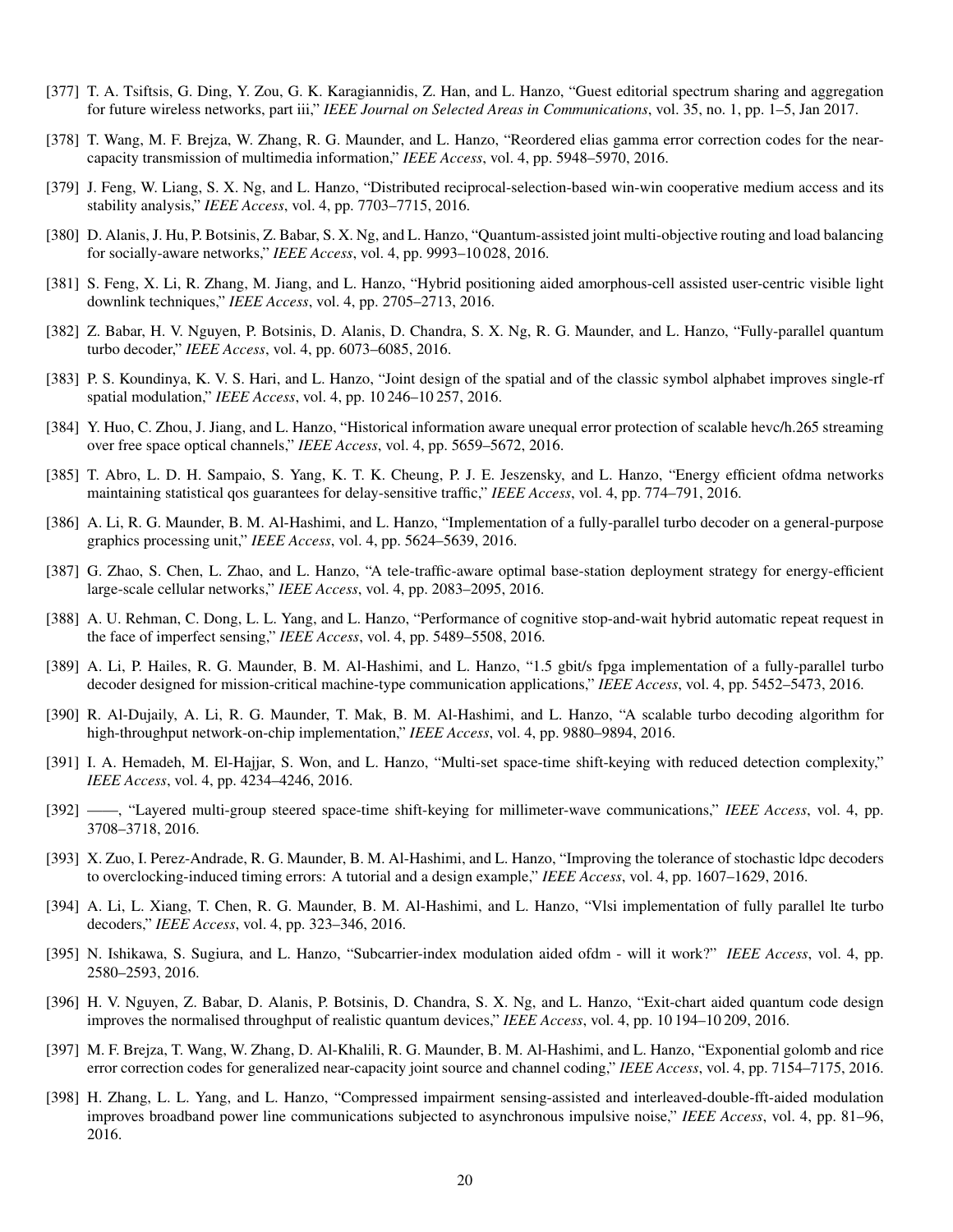- [399] A. U. Rehman, C. Dong, V. A. Thomas, L. L. Yang, and L. Hanzo, "Throughput and delay analysis of cognitive go-back-n hybrid automatic repeat request using discrete-time markov modelling," *IEEE Access*, vol. 4, pp. 9659–9680, 2016.
- [400] I. Perez-Andrade, S. Zhong, R. G. Maunder, B. M. Al-Hashimi, and L. Hanzo, "Stochastic computing improves the timing-error tolerance and latency of turbo decoders: Design guidelines and tradeoffs," *IEEE Access*, vol. 4, pp. 1008–1038, 2016.
- [401] C. Zhu, Y. Huo, J. Jiang, H. Sun, C. Dong, R. Zhang, and L. Hanzo, "Hierarchical colour-shift-keying aided layered video streaming for the visible light downlink," *IEEE Access*, vol. 4, pp. 3127–3152, 2016.
- [402] A. J. Aljohani, S. X. Ng, and L. Hanzo, "Distributed source coding and its applications in relaying-based transmission," *IEEE Access*, vol. 4, pp. 1940–1970, 2016.
- [403] W. Zhang, Z. Song, M. F. Brejza, T. Wang, R. G. Maunder, and L. Hanzo, "Learning-aided unary error correction codes for non-stationary and unknown sources," *IEEE Access*, vol. 4, pp. 2408–2428, 2016.
- [404] P. Botsinis, D. Alanis, Z. Babar, H. V. Nguyen, D. Chandra, S. X. Ng, and L. Hanzo, "Quantum-aided multi-user transmission in non-orthogonal multiple access systems," *IEEE Access*, vol. 4, pp. 7402–7424, 2016.
- [405] P. Botsinis, D. Alanis, Z. Babar, S. X. Ng, and L. Hanzo, "Joint quantum-assisted channel estimation and data detection," *IEEE Access*, vol. 4, pp. 7658–7681, 2016.
- [406] J. Yang, Q. Li, Y. Cai, Y. Zou, L. Hanzo, and B. Champagne, "Joint secure af relaying and artificial noise optimization: A penalized difference-of-convex programming framework," *IEEE Access*, vol. 4, pp. 10 076–10 095, 2016.
- [407] S. K. Pulliyakode, S. Kalyani, L. Hanzo, and K. Giridhar, "Predicting the affordable rate in interference-limited cellular systems using higher-order markov models," *IEEE Access*, vol. 4, pp. 4730–4748, 2016.
- [408] H. Zhang, L. L. Yang, and L. Hanzo, "Compressed sensing improves the performance of subcarrier index-modulation-assisted ofdm," *IEEE Access*, vol. 4, pp. 7859–7873, 2016.
- [409] A. U. Rehman, V. A. Thomas, L. L. Yang, and L. Hanzo, "Performance of cognitive selective-repeat hybrid automatic repeat request," *IEEE Access*, vol. 4, pp. 9828–9846, 2016.
- [410] Y. Yang, W. Chen, O. Li, Q. Liu, and L. Hanzo, "Truncated-arq aided adaptive network coding for cooperative two-way relaying networks: Cross-layer design and analysis," *IEEE Access*, vol. 4, pp. 9361–9376, 2016.
- [411] Y. Yang, W. Chen, O. Li, and L. Hanzo, "Joint rate and power adaptation for amplify-and-forward two-way relaying relying on analog network coding," *IEEE Access*, vol. 4, pp. 2465–2478, 2016.
- [412] F. Jin, X. Li, R. Zhang, C. Dong, and L. Hanzo, "Resource allocation under delay-guarantee constraints for visible-light communication," *IEEE Access*, vol. 4, pp. 7301–7312, 2016.
- [413] V. A. Thomas, M. El-Hajjar, and L. Hanzo, "Millimeter-wave radio over fiber optical upconversion techniques relying on link nonlinearity," *IEEE Communications Surveys Tutorials*, vol. 18, no. 1, pp. 29–53, Firstquarter 2016.
- [414] P. Hailes, L. Xu, R. G. Maunder, B. M. Al-Hashimi, and L. Hanzo, "A survey of fpga-based ldpc decoders," *IEEE Communications Surveys Tutorials*, vol. 18, no. 2, pp. 1098–1122, Secondquarter 2016.
- [415] Z. Kong, S. Yang, F. Wu, S. Peng, L. Zhong, and L. Hanzo, "Iterative distributed minimum total mse approach for secure communications in mimo interference channels," *IEEE Transactions on Information Forensics and Security*, vol. 11, no. 3, pp. 594–608, March 2016.
- [416] M. F. Brejza, L. Li, R. G. Maunder, B. M. Al-Hashimi, C. Berrou, and L. Hanzo, "20 years of turbo coding and energy-aware design guidelines for energy-constrained wireless applications," *IEEE Communications Surveys Tutorials*, vol. 18, no. 1, pp. 8–28, Firstquarter 2016.
- [417] P. Yang, Y. Xiao, Y. L. Guan, K. V. S. Hari, A. Chockalingam, S. Sugiura, H. Haas, M. D. Renzo, C. Masouros, Z. Liu, L. Xiao, S. Li, and L. Hanzo, "Single-carrier sm-mimo: A promising design for broadband large-scale antenna systems," *IEEE Communications Surveys Tutorials*, vol. 18, no. 3, pp. 1687–1716, thirdquarter 2016.
- [418] J. Wang, C. Jiang, Z. Han, Y. Ren, and L. Hanzo, "Network association strategies for an energy harvesting aided super-wifi network relying on measured solar activity," *IEEE Journal on Selected Areas in Communications*, vol. 34, no. 12, pp. 3785–3797, Dec 2016.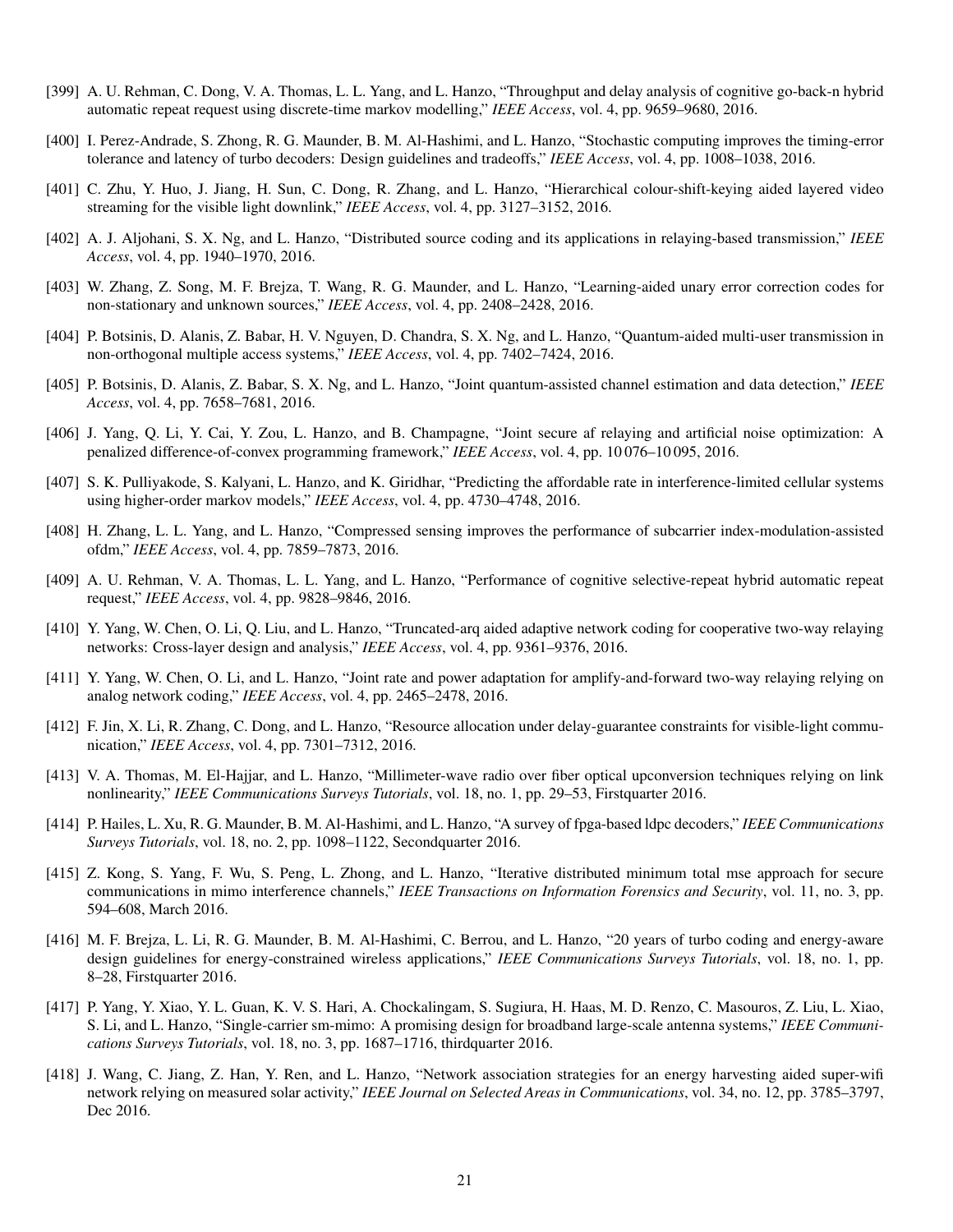- [419] C. Jiang, H. Zhang, Z. Han, Y. Ren, V. C. M. Leung, and L. Hanzo, "Information-sharing outage-probability analysis of vehicular networks," *IEEE Transactions on Vehicular Technology*, vol. 65, no. 12, pp. 9479–9492, Dec 2016.
- [420] C. Masouros and L. Hanzo, "Constructive interference as an information carrier by dual-layered mimo transmission," *IEEE Transactions on Vehicular Technology*, vol. 65, no. 12, pp. 10 163–10 167, Dec 2016.
- [421] Q. Liu, J. Wu, P. Xia, S. Zhao, W. Chen, Y. Yang, and L. Hanzo, "Charging unplugged: Will distributed laser charging for mobile wireless power transfer work?" *IEEE Vehicular Technology Magazine*, vol. 11, no. 4, pp. 36–45, Dec 2016.
- [422] C. Gong, X. Zhang, Z. Xu, and L. Hanzo, "Optical wireless scattering channel estimation for photon-counting and photomultiplier tube receivers," *IEEE Transactions on Communications*, vol. 64, no. 11, pp. 4749–4763, Nov 2016.
- [423] X. Guo, S. Chen, J. Zhang, X. Mu, and L. Hanzo, "Optimal pilot design for pilot contamination elimination/reduction in largescale multiple-antenna aided ofdm systems," *IEEE Transactions on Wireless Communications*, vol. 15, no. 11, pp. 7229–7243, Nov 2016.
- [424] B. Li, R. Zhang, W. Xu, C. Zhao, and L. Hanzo, "Joint dimming control and transceiver design for mimo-aided visible light communication," *IEEE Communications Letters*, vol. 20, no. 11, pp. 2193–2196, Nov 2016.
- [425] Y. Ma, S. Chen, C. Xing, X. Bu, and L. Hanzo, "Decomposition optimization algorithms for distributed radar systems," *IEEE Transactions on Signal Processing*, vol. 64, no. 24, pp. 6443–6458, Dec 2016.
- [426] S. Gupta, S. Kumar, R. Zhang, S. Kalyani, K. Giridhar, and L. Hanzo, "Resource allocation for d2d links in the ffr and sfr aided cellular downlink," *IEEE Transactions on Communications*, vol. 64, no. 10, pp. 4434–4448, Oct 2016.
- [427] C. Masouros and L. Hanzo, "Constellation randomization achieves transmit diversity for single-rf spatial modulation," *IEEE Transactions on Vehicular Technology*, vol. 65, no. 10, pp. 8101–8111, Oct 2016.
- [428] C. Xu, S. X. Ng, and L. Hanzo, "Multiple-symbol differential sphere detection and decision-feedback differential detection conceived for differential qam," *IEEE Transactions on Vehicular Technology*, vol. 65, no. 10, pp. 8345–8360, Oct 2016.
- [429] Z. Gao, L. Dai, Z. Wang, S. Chen, and L. Hanzo, "Compressive-sensing-based multiuser detector for the large-scale sm-mimo uplink," *IEEE Transactions on Vehicular Technology*, vol. 65, no. 10, pp. 8725–8730, Oct 2016.
- [430] C. Dong, L. Li, B. Zhang, L. L. Yang, and L. Hanzo, "Energy dissipation versus delay tradeoffs in a buffer-aided two-hop link," *IEEE Transactions on Vehicular Technology*, vol. 65, no. 10, pp. 8060–8071, Oct 2016.
- [431] R. Zhang, L. L. Yang, and L. Hanzo, "Performance analysis of non-linear generalized pre-coding aided spatial modulation," *IEEE Transactions on Wireless Communications*, vol. 15, no. 10, pp. 6731–6741, Oct 2016.
- [432] Z. Babar, H. V. Nguyen, P. Botsinis, D. Alanis, D. Chandra, S. X. Ng, and L. Hanzo, "Serially concatenated unity-rate codes improve quantum codes without coding-rate reduction," *IEEE Communications Letters*, vol. 20, no. 10, pp. 1916–1919, Oct 2016.
- [433] A. Aljohani, Z. Babar, S. X. Ng, and L. Hanzo, "Distributed source and channel coding using reduced-complexity syndromebased ttcm," *IEEE Communications Letters*, vol. 20, no. 10, pp. 2095–2098, Oct 2016.
- [434] Y. Zou, J. Zhu, X. Li, and L. Hanzo, "Relay selection for wireless communications against eavesdropping: a security-reliability trade-off perspective," *IEEE Network*, vol. 30, no. 5, pp. 74–79, September 2016.
- [435] L. Li, C. Dong, L. Wang, and L. Hanzo, "Spectral-efficient bidirectional decode-and-forward relaying for full-duplex communication," *IEEE Transactions on Vehicular Technology*, vol. 65, no. 9, pp. 7010–7020, Sept 2016.
- [436] A. Patel, M. Z. A. Khan, S. N. Merchant, U. B. Desai, and L. Hanzo, "Achievable rates of underlay-based cognitive radio operating under rate limitation," *IEEE Transactions on Vehicular Technology*, vol. 65, no. 9, pp. 7149–7159, Sept 2016.
- [437] Y. Zou, J. Zhu, X. Wang, and L. Hanzo, "A survey on wireless security: Technical challenges, recent advances, and future trends," *Proceedings of the IEEE*, vol. 104, no. 9, pp. 1727–1765, Sept 2016.
- [438] J. Hu, L. L. Yang, K. Yang, and L. Hanzo, "Socially aware integrated centralized infrastructure and opportunistic networking: a powerful content dissemination catalyst," *IEEE Communications Magazine*, vol. 54, no. 8, pp. 84–91, August 2016.
- [439] R. Rajashekar and L. Hanzo, "Hybrid beamforming in mm-wave mimo systems having a finite input alphabet," *IEEE Transactions on Communications*, vol. 64, no. 8, pp. 3337–3349, Aug 2016.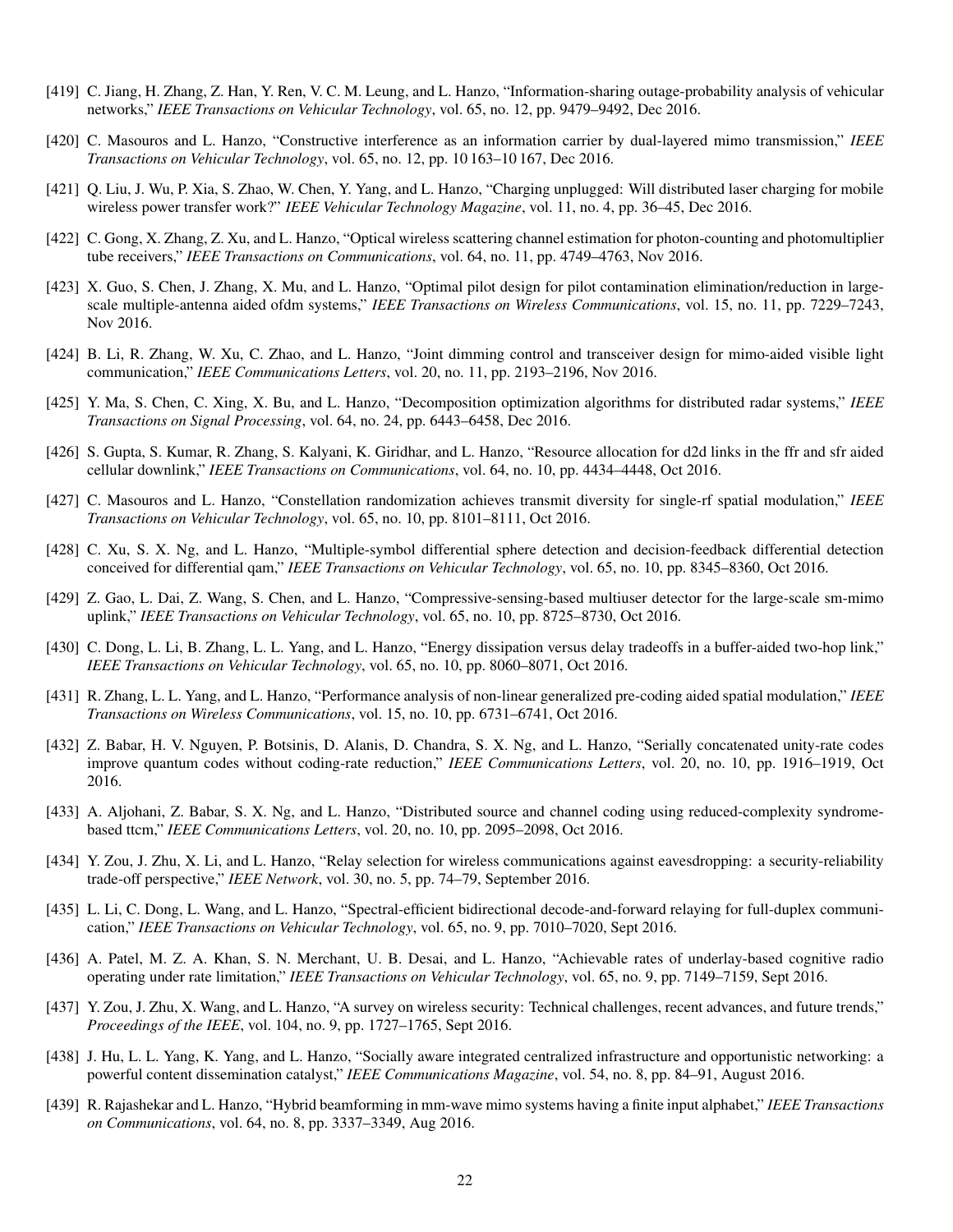- [440] L. Wang, Y. Cai, Y. Zou, W. Yang, and L. Hanzo, "Joint relay and jammer selection improves the physical layer security in the face of csi feedback delays," *IEEE Transactions on Vehicular Technology*, vol. 65, no. 8, pp. 6259–6274, Aug 2016.
- [441] J. Jiang, P. Zhang, R. Zhang, S. Chen, and L. Hanzo, "Aperture selection for aco-ofdm in free-space optical turbulence channel," *IEEE Transactions on Vehicular Technology*, vol. 65, no. 8, pp. 6089–6100, Aug 2016.
- [442] S. Gupta, R. Zhang, and L. Hanzo, "Throughput maximization for a buffer-aided successive relaying network employing energy harvesting," *IEEE Transactions on Vehicular Technology*, vol. 65, no. 8, pp. 6758–6765, Aug 2016.
- [443] J. Li, H. Chen, Y. Chen, Z. Lin, B. Vucetic, and L. Hanzo, "Pricing and resource allocation via game theory for a small-cell video caching system," *IEEE Journal on Selected Areas in Communications*, vol. 34, no. 8, pp. 2115–2129, Aug 2016.
- [444] P. Yang, Y. Xiao, L. Yin, Q. Tang, S. Li, and L. Hanzo, "Hybrid bit-to-symbol mapping for spatial modulation," *IEEE Transactions on Vehicular Technology*, vol. 65, no. 7, pp. 5804–5810, July 2016.
- [445] J. Zhu, Y. Zou, B. Champagne, W. P. Zhu, and L. Hanzo, "Security-reliability tradeoff analysis of multirelay-aided decode-andforward cooperation systems," *IEEE Transactions on Vehicular Technology*, vol. 65, no. 7, pp. 5825–5831, July 2016.
- [446] K. Naidu, M. Z. A. Khan, and L. Hanzo, "An efficient direct solution of cave-filling problems," *IEEE Transactions on Communications*, vol. 64, no. 7, pp. 3064–3077, July 2016.
- [447] S. Yang, C. Zhou, T. Lv, and L. Hanzo, "Large-scale mimo is capable of eliminating power-thirsty channel coding for wireless transmission of hevc/h.265 video," *IEEE Wireless Communications*, vol. 23, no. 3, pp. 57–63, June 2016.
- [448] X. Wang, P. Hao, and L. Hanzo, "Physical-layer authentication for wireless security enhancement: current challenges and future developments," *IEEE Communications Magazine*, vol. 54, no. 6, pp. 152–158, June 2016.
- [449] Z. Zhang, K. Long, A. V. Vasilakos, and L. Hanzo, "Full-duplex wireless communications: Challenges, solutions, and future research directions," *Proceedings of the IEEE*, vol. 104, no. 7, pp. 1369–1409, July 2016.
- [450] C. Xu, L. Wang, S. X. Ng, and L. Hanzo, "Soft-decision multiple-symbol differential sphere detection and decision-feedback differential detection for differential qam dispensing with channel estimation in the face of rapidly fading channels," *IEEE Transactions on Wireless Communications*, vol. 15, no. 6, pp. 4408–4425, June 2016.
- [451] D. Liu, L. Wang, Y. Chen, M. Elkashlan, K. K. Wong, R. Schober, and L. Hanzo, "User association in 5g networks: A survey and an outlook," *IEEE Communications Surveys Tutorials*, vol. 18, no. 2, pp. 1018–1044, Secondquarter 2016.
- [452] B. Zhang, C. Dong, J. Lei, M. El-Hajjar, L. L. Yang, and L. Hanzo, "Buffer-aided relaying for the multi-user uplink: outage analysis and power allocation," *IET Communications*, vol. 10, no. 8, pp. 936–944, 2016.
- [453] P. Yang, Y. Xiao, Y. L. Guan, S. Li, and L. Hanzo, "Transmit antenna selection for multiple-input multiple-output spatial modulation systems," *IEEE Transactions on Communications*, vol. 64, no. 5, pp. 2035–2048, May 2016.
- [454] X. Zhu, Z. Wang, C. Qian, L. Dai, J. Chen, S. Chen, and L. Hanzo, "Soft pilot reuse and multicell block diagonalization precoding for massive mimo systems," *IEEE Transactions on Vehicular Technology*, vol. 65, no. 5, pp. 3285–3298, May 2016.
- [455] C. Masouros and L. Hanzo, "Dual-layered mimo transmission for increased bandwidth efficiency," *IEEE Transactions on Vehicular Technology*, vol. 65, no. 5, pp. 3139–3149, May 2016.
- [456] R. Zhang, H. Claussen, H. Haas, and L. Hanzo, "Energy efficient visible light communications relying on amorphous cells," *IEEE Journal on Selected Areas in Communications*, vol. 34, no. 4, pp. 894–906, April 2016.
- [457] J. Hu, L. L. Yang, and L. Hanzo, "Delay analysis of social group multicast-aided content dissemination in cellular system," *IEEE Transactions on Communications*, vol. 64, no. 4, pp. 1660–1673, April 2016.
- [458] V. A. Thomas, S. Kumar, S. Kalyani, M. El-Hajjar, K. Giridhar, and L. Hanzo, "Error vector magnitude analysis of fading simo channels relying on mrc reception," *IEEE Transactions on Communications*, vol. 64, no. 4, pp. 1786–1797, April 2016.
- [459] M. S. Veedu, C. R. Murthy, and L. Hanzo, "Single-rf spatial modulation relying on finite-rate phase-only feedback: Design and analysis," *IEEE Transactions on Vehicular Technology*, vol. 65, no. 4, pp. 2016–2025, April 2016.
- [460] S. Yang, X. Xu, D. Alanis, S. X. Ng, and L. Hanzo, "Is the low-complexity mobile-relay-aided ffr-das capable of outperforming the high-complexity comp?" *IEEE Transactions on Vehicular Technology*, vol. 65, no. 4, pp. 2154–2169, April 2016.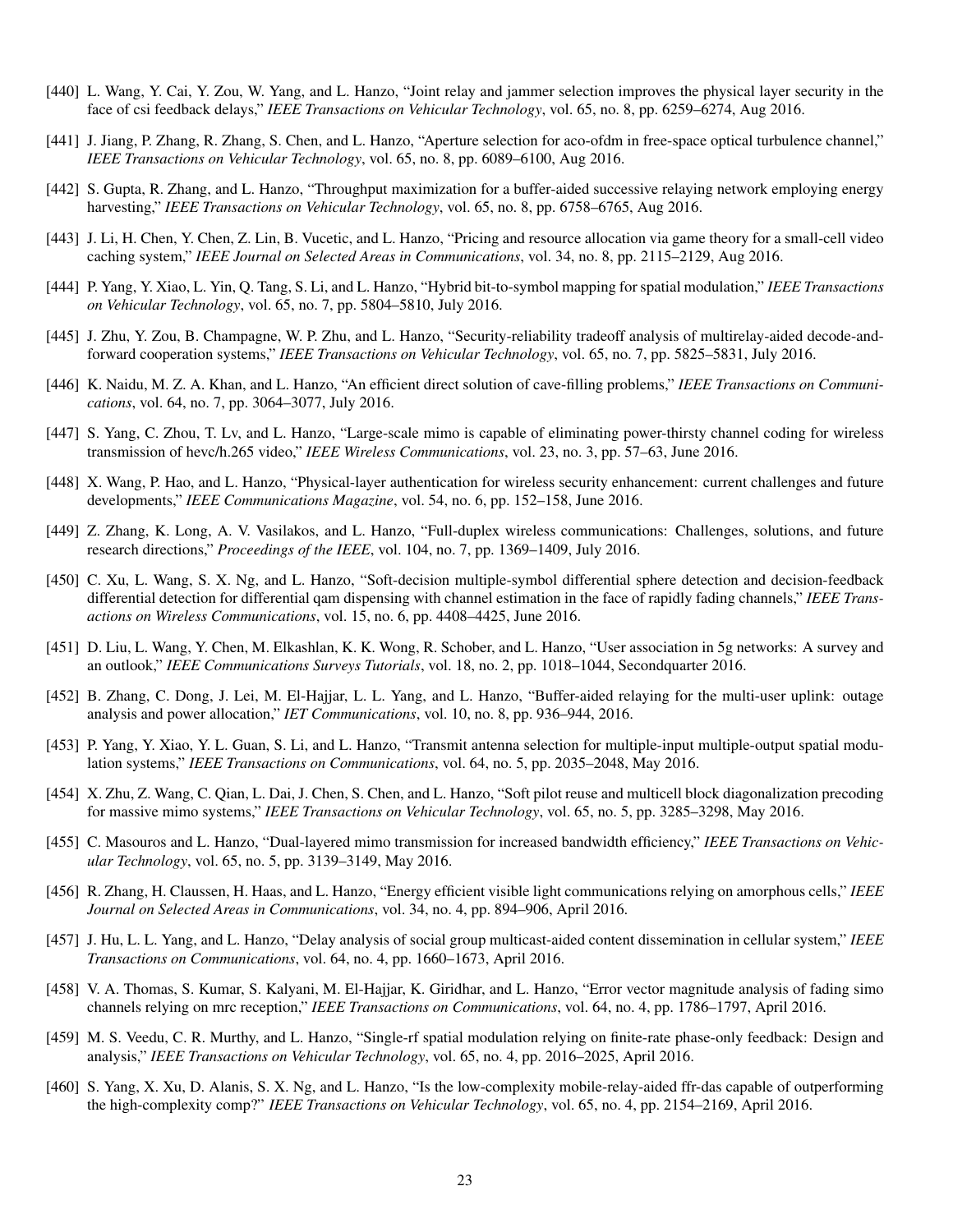- [461] V. A. Thomas, M. El-Hajjar, and L. Hanzo, "Optical single sideband signal generation relying on a single-drive mach-zehnder modulator for radio over fibre communications," *IET Communications*, vol. 10, no. 5, pp. 534–539, 2016.
- [462] H. Zhang, L. L. Yang, and L. Hanzo, "Performance analysis of orthogonal frequency division multiplexing systems in dispersive indoor power line channels inflicting asynchronous impulsive noise," *IET Communications*, vol. 10, no. 5, pp. 453–461, 2016.
- [463] B. Zhang, C. Dong, M. El-Hajjar, and L. Hanzo, "Outage analysis and optimization in single- and multiuser wireless energy harvesting networks," *IEEE Transactions on Vehicular Technology*, vol. 65, no. 3, pp. 1464–1476, March 2016.
- [464] J. Yang, B. Champagne, Y. Zou, and L. Hanzo, "Joint optimization of transceiver matrices for mimo-aided multiuser af relay networks: Improving the qos in the presence of csi errors," *IEEE Transactions on Vehicular Technology*, vol. 65, no. 3, pp. 1434–1451, March 2016.
- [465] P. Yang, Y. Xiao, S. Li, and L. Hanzo, "A low-complexity power allocation algorithm for multiple-input multiple-output spatial modulation systems," *IEEE Transactions on Vehicular Technology*, vol. 65, no. 3, pp. 1819–1825, March 2016.
- [466] W. Liang, H. V. Nguyen, S. X. Ng, and L. Hanzo, "Adaptive-ttcm-aided near-instantaneously adaptive dynamic network coding for cooperative cognitive radio networks," *IEEE Transactions on Vehicular Technology*, vol. 65, no. 3, pp. 1314–1325, March 2016.
- [467] C. Zhu, Y. Huo, B. Zhang, R. Zhang, M. El-Hajjar, and L. Hanzo, "Adaptive-truncated-harq-aided layered video streaming relying on interlayer fec coding," *IEEE Transactions on Vehicular Technology*, vol. 65, no. 3, pp. 1506–1521, March 2016.
- [468] P. Yang, Y. L. Guan, Y. Xiao, M. D. Renzo, S. Li, and L. Hanzo, "Transmit precoded spatial modulation: Maximizing the minimum euclidean distance versus minimizing the bit error ratio," *IEEE Transactions on Wireless Communications*, vol. 15, no. 3, pp. 2054–2068, March 2016.
- [469] J. Yang, Y. Ran, S. Chen, W. Li, and L. Hanzo, "Online source rate control for adaptive video streaming over hspa and lte-style variable bit rate downlink channels," *IEEE Transactions on Vehicular Technology*, vol. 65, no. 2, pp. 643–657, Feb 2016.
- [470] H. Sun, S. X. Ng, and L. Hanzo, "Discrete-input continuous-output memoryless channel capacity of cooperative hierarchical modulation," *IET Communications*, vol. 10, no. 1, pp. 65–71, 2016.
- [471] K. T. K. Cheung, S. Yang, and L. Hanzo, "Distributed energy spectral efficiency optimization for partial/full interference alignment in multi-user multi-relay multi-cell mimo systems," *IEEE Transactions on Signal Processing*, vol. 64, no. 4, pp. 882–896, Feb 2016.
- [472] A. M. Akhtar, X. Wang, and L. Hanzo, "Synergistic spectrum sharing in 5g hetnets: A harmonized sdn-enabled approach," *IEEE Communications Magazine*, vol. 54, no. 1, pp. 40–47, January 2016.
- [473] X. Li, F. Jin, R. Zhang, J. Wang, Z. Xu, and L. Hanzo, "Users first: User-centric cluster formation for interference-mitigation in visible-light networks," *IEEE Transactions on Wireless Communications*, vol. 15, no. 1, pp. 39–53, Jan 2016.
- [474] Z. Babar, P. Botsinis, D. Alanis, S. X. Ng, and L. Hanzo, "Construction of quantum ldpc codes from classical row-circulant qc-ldpcs," *IEEE Communications Letters*, vol. 20, no. 1, pp. 9–12, Jan 2016.
- [475] T. Lv, H. Gao, X. Li, S. Yang, and L. Hanzo, "Space-time hierarchical-graph based cooperative localization in wireless sensor networks," *IEEE Transactions on Signal Processing*, vol. 64, no. 2, pp. 322–334, Jan 2016.
- [476] T. A. Tsiftsis, G. Ding, Y. Zou, G. K. Karagiannidis, Z. Han, and L. Hanzo, "Guest editorial spectrum sharing and aggregation for future wireless networks, part ii," *IEEE Journal on Selected Areas in Communications*, vol. 34, no. 11, pp. 2809–2813, Nov 2016.
- [477] ——, "Guest editorial spectrum sharing and aggregation for future wireless networks, part i," *IEEE Journal on Selected Areas in Communications*, vol. 34, no. 10, pp. 2533–2536, Oct 2016.
- [478] K. Zheng, L. Zhao, J. Mei, B. Shao, W. Xiang, and L. Hanzo, "Survey of large-scale mimo systems," *IEEE Communications Surveys Tutorials*, vol. 17, no. 3, pp. 1738–1760, thirdquarter 2015.
- [479] P. Botsinis, D. Alanis, Z. Babar, S. X. Ng, and L. Hanzo, "Iterative quantum-assisted multi-user detection for multi-carrier interleave division multiple access systems," *IEEE Transactions on Communications*, vol. 63, no. 10, pp. 3713–3727, Oct 2015.
- [480] L. Kong, W. Xu, L. Hanzo, H. Zhang, and C. Zhao, "Performance of a free-space-optical relay-assisted hybrid rf/fso system in generalized m -distributed channels," *IEEE Photonics Journal*, vol. 7, no. 5, pp. 1–19, Oct 2015.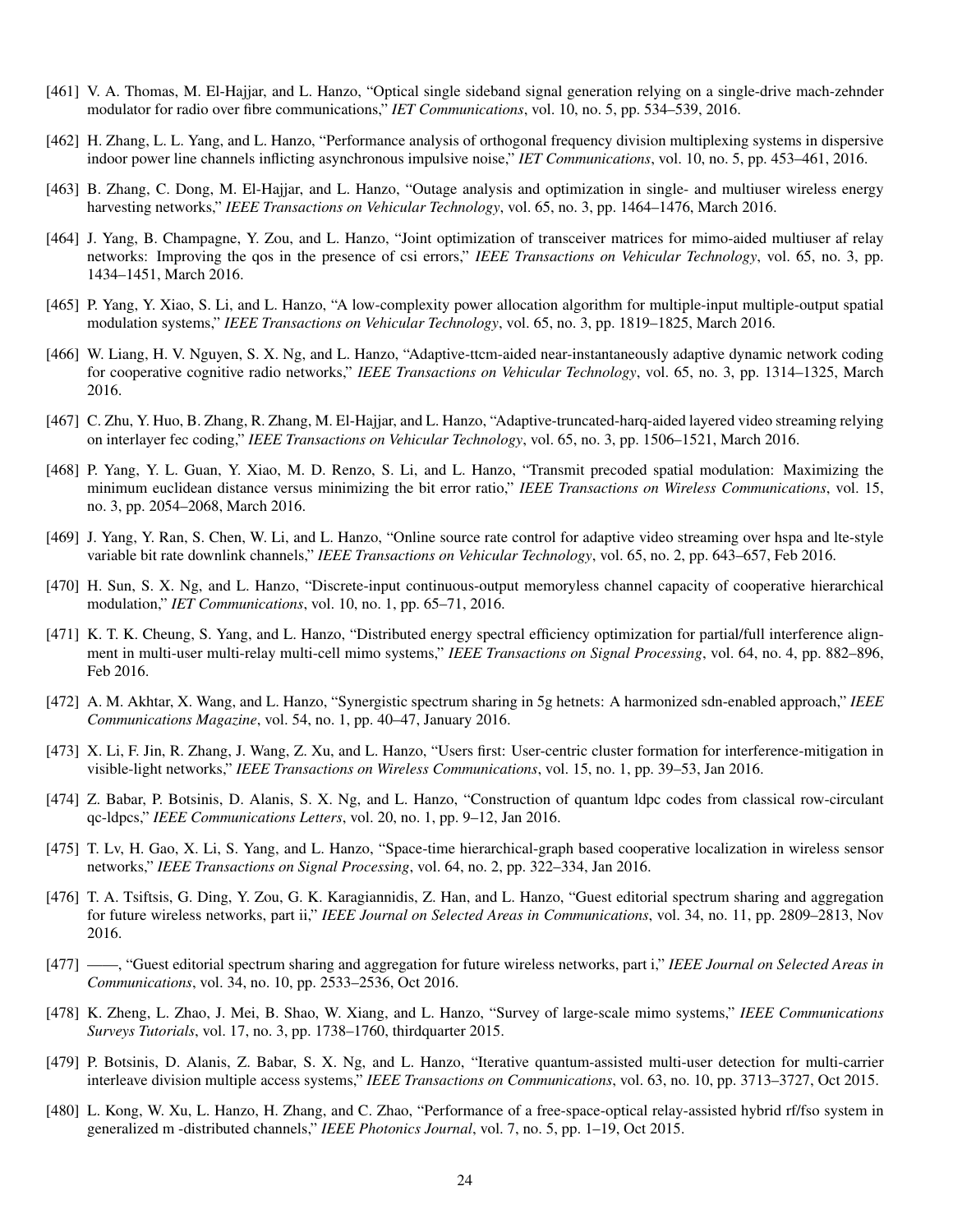- [481] D. Alanis, P. Botsinis, Z. Babar, S. X. Ng, and L. Hanzo, "Non-dominated quantum iterative routing optimization for wireless multihop networks," *IEEE Access*, vol. 3, pp. 1704–1728, 2015.
- [482] J. Zhang, L. L. Yang, L. Hanzo, and H. Gharavi, "Advances in cooperative single-carrier fdma communications: Beyond lteadvanced," *IEEE Communications Surveys Tutorials*, vol. 17, no. 2, pp. 730–756, Secondquarter 2015.
- [483] S. Sugiura and L. Hanzo, "Single-rf spatial modulation requires single-carrier transmission: Frequency-domain turbo equalization for dispersive channels," *IEEE Transactions on Vehicular Technology*, vol. 64, no. 10, pp. 4870–4875, Oct 2015.
- [484] H. Chen, R. G. Maunder, Y. Ma, R. Tafazolli, and L. Hanzo, "Hybrid-arq-aided short fountain codes designed for block-fading channels," *IEEE Transactions on Vehicular Technology*, vol. 64, no. 12, pp. 5701–5712, Dec 2015.
- [485] S. Yang and L. Hanzo, "Fifty years of mimo detection: The road to large-scale mimos," *IEEE Communications Surveys Tutorials*, vol. 17, no. 4, pp. 1941–1988, Fourthquarter 2015.
- [486] R. Zhang, L. L. Yang, and L. Hanzo, "Error probability and capacity analysis of generalised pre-coding aided spatial modulation," *IEEE Transactions on Wireless Communications*, vol. 14, no. 1, pp. 364–375, Jan 2015.
- [487] S. X. Ng, Y. Li, B. Vucetic, and L. Hanzo, "Distributed irregular codes relying on decode-and-forward relays as code components," *IEEE Transactions on Vehicular Technology*, vol. 64, no. 10, pp. 4579–4588, Oct 2015.
- [488] P. Yang, Y. Xiao, B. Zhang, S. Li, M. El-Hajjar, and L. Hanzo, "Power allocation-aided spatial modulation for limited-feedback mimo systems," *IEEE Transactions on Vehicular Technology*, vol. 64, no. 5, pp. 2198–2204, May 2015.
- [489] H. A. Ngo, R. G. Maunder, and L. Hanzo, "Fully parallel turbo equalization for wireless communications," *IEEE Access*, vol. 3, pp. 2652–2664, 2015.
- [490] W. Zhang, Y. Jia, X. Meng, M. F. Brejza, R. G. Maunder, and L. Hanzo, "Adaptive iterative decoding for expediting the convergence of unary error correction codes," *IEEE Transactions on Vehicular Technology*, vol. 64, no. 2, pp. 621–635, Feb 2015.
- [491] J. Hu, L. L. Yang, and L. Hanzo, "Distributed multistage cooperative-social-multicast-aided content dissemination in random mobile networks," *IEEE Transactions on Vehicular Technology*, vol. 64, no. 7, pp. 3075–3089, July 2015.
- [492] V. A. Thomas, M. El-Hajjar, and L. Hanzo, "Simultaneous optical phase and intensity modulation transmits independent signals in radio over fiber communication," *IEEE Communications Letters*, vol. 19, no. 4, pp. 557–560, April 2015.
- [493] Y. Huo, C. Hellge, T. Wiegand, and L. Hanzo, "A tutorial and review on inter-layer fec coded layered video streaming," *IEEE Communications Surveys Tutorials*, vol. 17, no. 2, pp. 1166–1207, Secondquarter 2015.
- [494] J. Zuo, C. Dong, S. X. Ng, L. L. Yang, and L. Hanzo, "Cross-layer aided energy-efficient routing design for ad hoc networks," *IEEE Communications Surveys Tutorials*, vol. 17, no. 3, pp. 1214–1238, thirdquarter 2015.
- [495] J. Tan, Q. Wang, C. Qian, Z. Wang, S. Chen, and L. Hanzo, "A reduced-complexity demapping algorithm for bicm-id systems," *IEEE Transactions on Vehicular Technology*, vol. 64, no. 9, pp. 4350–4356, Sept 2015.
- [496] Y. Zou, B. Champagne, W. P. Zhu, and L. Hanzo, "Relay-selection improves the security-reliability trade-off in cognitive radio systems," *IEEE Transactions on Communications*, vol. 63, no. 1, pp. 215–228, Jan 2015.
- [497] P. Botsinis, D. Alanis, Z. Babar, S. X. Ng, and L. Hanzo, "Noncoherent quantum multiple symbol differential detection for wireless systems," *IEEE Access*, vol. 3, pp. 569–598, 2015.
- [498] V. A. Thomas, S. Ghafoor, M. El-Hajjar, and L. Hanzo, "The "rap" on rof: Radio over fiber using radio access point for high data rate wireless personal area networks," *IEEE Microwave Magazine*, vol. 16, no. 9, pp. 64–78, Oct 2015.
- [499] Z. Babar, P. Botsinis, D. Alanis, S. X. Ng, and L. Hanzo, "The road from classical to quantum codes: A hashing bound approaching design procedure," *IEEE Access*, vol. 3, pp. 146–176, 2015.
- [500] ——, "Fifteen years of quantum ldpc coding and improved decoding strategies," *IEEE Access*, vol. 3, pp. 2492–2519, 2015.
- [501] P. Yang, M. D. Renzo, Y. Xiao, S. Li, and L. Hanzo, "Design guidelines for spatial modulation," *IEEE Communications Surveys Tutorials*, vol. 17, no. 1, pp. 6–26, Firstquarter 2015.
- [502] Z. Zhang, X. Chai, K. Long, A. V. Vasilakos, and L. Hanzo, "Full duplex techniques for 5g networks: self-interference cancellation, protocol design, and relay selection," *IEEE Communications Magazine*, vol. 53, no. 5, pp. 128–137, May 2015.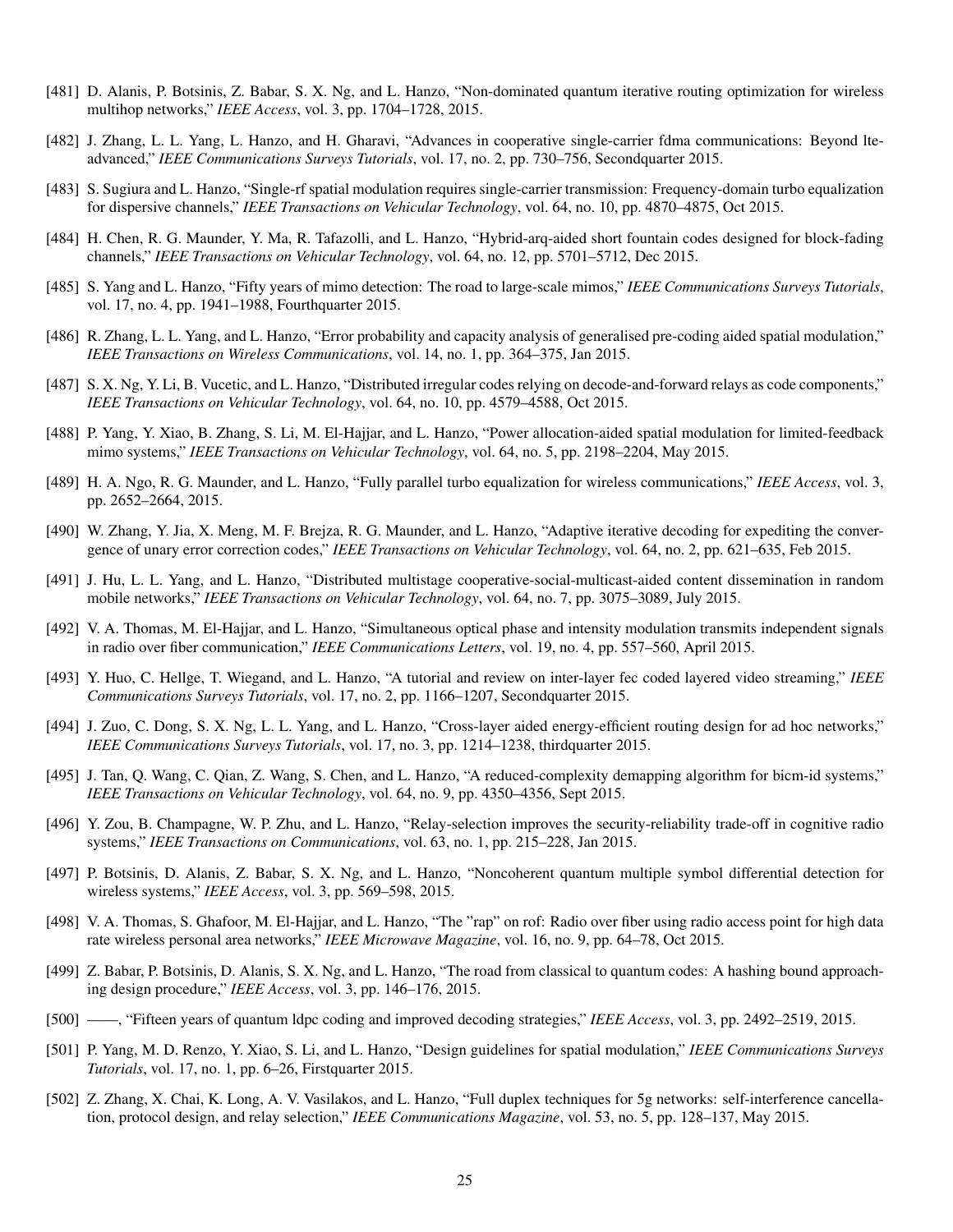- [503] J. Jiang, Y. Huo, F. Jin, P. Zhang, Z. Wang, Z. Xu, H. Haas, and L. Hanzo, "Video streaming in the multiuser indoor visible light downlink," *IEEE Access*, vol. 3, pp. 2959–2986, 2015.
- [504] H. Zhang, S. Chen, L. Feng, Y. Xie, and L. Hanzo, "A universal approach to coverage probability and throughput analysis for cellular networks," *IEEE Transactions on Vehicular Technology*, vol. 64, no. 9, pp. 4245–4256, Sept 2015.
- [505] V. A. Thomas, M. El-Hajjar, and L. Hanzo, "Single odsb radio-over-fiber signal supports stbc at each rap," *IEEE Communications Letters*, vol. 19, no. 8, pp. 1331–1334, Aug 2015.
- [506] H. Sun, S. X. Ng, and L. Hanzo, "Turbo trellis-coded hierarchical-modulation assisted decode-and-forward cooperation," *IEEE Transactions on Vehicular Technology*, vol. 64, no. 9, pp. 3971–3981, Sept 2015.
- [507] H. A. Ngo, R. G. Maunder, and L. Hanzo, "Extrinsic information transfer charts for characterizing the iterative decoding convergence of fully parallel turbo decoders," *IEEE Access*, vol. 3, pp. 2100–2110, 2015.
- [508] X. Li, R. Zhang, and L. Hanzo, "Cooperative load balancing in hybrid visible light communications and wifi," *IEEE Transactions on Communications*, vol. 63, no. 4, pp. 1319–1329, April 2015.
- [509] J. Ding, Z. Xu, and L. Hanzo, "Accuracy of the point-source model of a multi-led array in high-speed visible light communication channel characterization," *IEEE Photonics Journal*, vol. 7, no. 4, pp. 1–14, Aug 2015.
- [510] A. K. Dutta, K. V. S. Hari, and L. Hanzo, "Minimum-error-probability cfo estimation for multiuser mimo-ofdm systems," *IEEE Transactions on Vehicular Technology*, vol. 64, no. 7, pp. 2804–2818, July 2015.
- [511] H. Yetgin, K. T. K. Cheung, M. El-Hajjar, and L. Hanzo, "Cross-layer network lifetime maximization in interference-limited wsns," *IEEE Transactions on Vehicular Technology*, vol. 64, no. 8, pp. 3795–3803, Aug 2015.
- [512] W. Zhang, M. F. Brejza, T. Wang, R. G. Maunder, and L. Hanzo, "Irregular trellis for the near-capacity unary error correction coding of symbol values from an infinite set," *IEEE Transactions on Communications*, vol. 63, no. 12, pp. 5073–5088, Dec 2015.
- [513] J. Chen, W. Zhang, R. G. Maunder, and L. Hanzo, "Bit-by-bit iterative decoding expedites the convergence of repeat accumulate decoders," *IEEE Transactions on Communications*, vol. 63, no. 6, pp. 1952–1962, June 2015.
- [514] V. A. Thomas, D. Liu, M. El-Hajjar, and L. Hanzo, "Experimental demonstration of plastic optical fibre-based digitised radio over fibre downlink," *Electronics Letters*, vol. 51, no. 21, pp. 1679–1681, 2015.
- [515] B. Zhang, J. Hu, Y. Huang, M. El-Hajjar, and L. Hanzo, "Outage analysis of superposition-modulation-aided network-coded cooperation in the presence of network coding noise," *IEEE Transactions on Vehicular Technology*, vol. 64, no. 2, pp. 493–501, Feb 2015.
- [516] F. Jin, R. Zhang, and L. Hanzo, "Resource allocation under delay-guarantee constraints for heterogeneous visible-light and rf femtocell," *IEEE Transactions on Wireless Communications*, vol. 14, no. 2, pp. 1020–1034, Feb 2015.
- [517] C. Xu, X. Zuo, S. X. Ng, R. G. Maunder, and L. Hanzo, "Reduced-complexity soft-decision multiple-symbol differential sphere detection," *IEEE Transactions on Communications*, vol. 63, no. 9, pp. 3275–3289, Sept 2015.
- [518] J. Hu, L. L. Yang, H. V. Poor, and L. Hanzo, "Bridging the social and wireless networking divide: Information dissemination in integrated cellular and opportunistic networks," *IEEE Access*, vol. 3, pp. 1809–1848, 2015.
- [519] R. Zhang, R. G. Maunder, and L. Hanzo, "Wireless information and power transfer: from scientific hypothesis to engineering practice," *IEEE Communications Magazine*, vol. 53, no. 8, pp. 99–105, August 2015.
- [520] H. V. Nguyen, C. Xu, S. X. Ng, and L. Hanzo, "Near-capacity wireless system design principles," *IEEE Communications Surveys Tutorials*, vol. 17, no. 4, pp. 1806–1833, Fourthquarter 2015.
- [521] R. Zhang, J. Wang, Z. Wang, Z. Xu, C. Zhao, and L. Hanzo, "Visible light communications in heterogeneous networks: Paving the way for user-centric design," *IEEE Wireless Communications*, vol. 22, no. 2, pp. 8–16, April 2015.
- [522] A. Garcia-Rodriguez, C. Masouros, and L. Hanzo, "Pre-scaling optimization for space shift keying based on semidefinite relaxation," *IEEE Transactions on Communications*, vol. 63, no. 11, pp. 4231–4243, Nov 2015.
- [523] J. Li, Q. Yang, K. S. Kwak, and L. Hanzo, "The connectivity of selfish wireless networks," *IEEE Access*, vol. 3, pp. 2814–2827, 2015.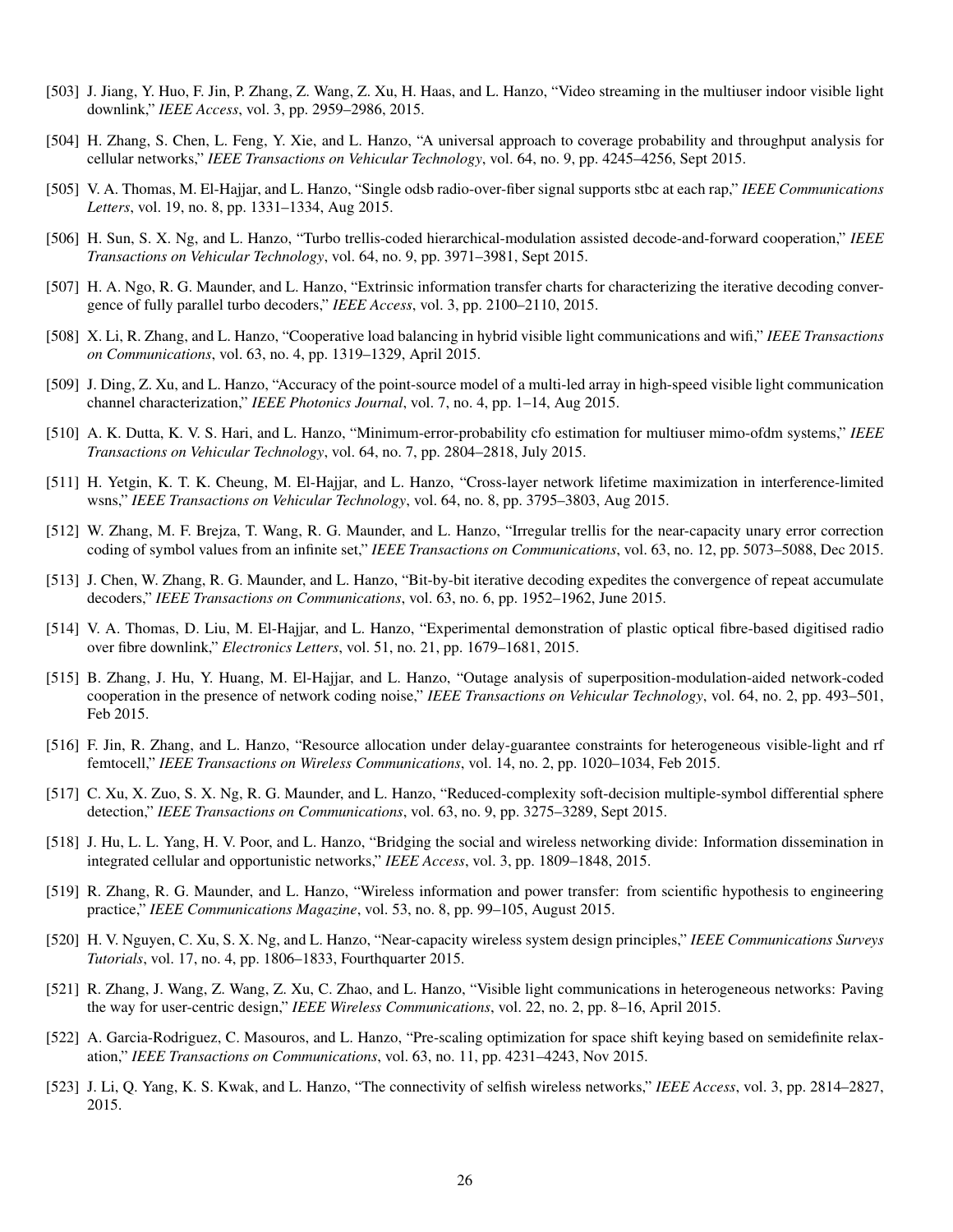- [524] J. Li, Y. Chen, Z. Lin, W. Chen, B. Vucetic, and L. Hanzo, "Distributed caching for data dissemination in the downlink of heterogeneous networks," *IEEE Transactions on Communications*, vol. 63, no. 10, pp. 3553–3568, Oct 2015.
- [525] M. I. Kadir, S. Sugiura, S. Chen, and L. Hanzo, "Unified mimo-multicarrier designs: A space-time shift keying approach," *IEEE Communications Surveys Tutorials*, vol. 17, no. 2, pp. 550–579, Secondquarter 2015.
- [526] K. Zheng, X. Zhang, Q. Zheng, W. Xiang, and L. Hanzo, "Quality-of-experience assessment and its application to video services in lte networks," *IEEE Wireless Communications*, vol. 22, no. 1, pp. 70–78, February 2015.
- [527] J. Jiang, R. Zhang, and L. Hanzo, "Analysis and design of three-stage concatenated color-shift keying," *IEEE Transactions on Vehicular Technology*, vol. 64, no. 11, pp. 5126–5136, Nov 2015.
- [528] C. Dong, L. L. Yang, and L. Hanzo, "Performance of buffer-aided adaptive modulation in multihop communications," *IEEE Transactions on Communications*, vol. 63, no. 10, pp. 3537–3552, Oct 2015.
- [529] Z. Zhang, X. Wang, K. Long, A. V. Vasilakos, and L. Hanzo, "Large-scale mimo-based wireless backhaul in 5g networks," *IEEE Wireless Communications*, vol. 22, no. 5, pp. 58–66, October 2015.
- [530] P. Yang, Y. Xiao, B. Zhang, M. El-Hajjar, S. Li, and L. Hanzo, "Phase rotation-based precoding for spatial modulation systems," *IET Communications*, vol. 9, no. 10, pp. 1315–1323, 2015.
- [531] H. Sun, S. X. Ng, C. Dong, and L. Hanzo, "Decode-and-forward cooperation-aided triple-layer turbo-trellis-coded hierarchical modulation," *IEEE Transactions on Communications*, vol. 63, no. 4, pp. 1136–1148, April 2015.
- [532] R. Zhang, L. L. Yang, and L. Hanzo, "Energy pattern aided simultaneous wireless information and power transfer," *IEEE Journal on Selected Areas in Communications*, vol. 33, no. 8, pp. 1492–1504, Aug 2015.
- [533] C. Dong, L. L. Yang, J. Zuo, S. X. Ng, and L. Hanzo, "Energy, delay, and outage analysis of a buffer-aided three-node network relying on opportunistic routing," *IEEE Transactions on Communications*, vol. 63, no. 3, pp. 667–682, March 2015.
- [534] H. Sun, C. Dong, S. X. Ng, and L. Hanzo, "Five decades of hierarchical modulation and its benefits in relay-aided networking," *IEEE Access*, vol. 3, pp. 2891–2921, 2015.
- [535] R. Rajashekar, K. V. S. Hari, and L. Hanzo, "Quantifying the transmit diversity order of euclidean distance based antenna selection in spatial modulation," *IEEE Signal Processing Letters*, vol. 22, no. 9, pp. 1434–1437, Sept 2015.
- [536] B. Li, J. Wang, R. Zhang, H. Shen, C. Zhao, and L. Hanzo, "Multiuser miso transceiver design for indoor downlink visible light communication under per-led optical power constraints," *IEEE Photonics Journal*, vol. 7, no. 4, pp. 1–15, Aug 2015.
- [537] H. Yetgin, K. T. K. Cheung, M. El-Hajjar, and L. Hanzo, "Network-lifetime maximization of wireless sensor networks," *IEEE Access*, vol. 3, pp. 2191–2226, 2015.
- [538] V. A. Thomas, M. El-Hajjar, and L. Hanzo, "Performance improvement and cost reduction techniques for radio over fiber communications," *IEEE Communications Surveys Tutorials*, vol. 17, no. 2, pp. 627–670, Secondquarter 2015.
- [539] S. Sugiura and L. Hanzo, "Frequency-domain-equalization-aided iterative detection of faster-than-nyquist signaling," *IEEE Transactions on Vehicular Technology*, vol. 64, no. 5, pp. 2122–2128, May 2015.
- [540] P. Zhang, S. Chen, and L. Hanzo, "Two-tier channel estimation aided near-capacity mimo transceivers relying on norm-based joint transmit and receive antenna selection," *IEEE Transactions on Wireless Communications*, vol. 14, no. 1, pp. 122–137, Jan 2015.
- [541] S. Kumar, S. Kalyani, L. Hanzo, and K. Giridhar, "Coverage probability and achievable rate analysis of ffr-aided multi-user ofdm-based mimo and simo systems," *IEEE Transactions on Communications*, vol. 63, no. 10, pp. 3869–3881, Oct 2015.
- [542] Z. Babar, S. X. Ng, and L. Hanzo, "Exit-chart-aided near-capacity quantum turbo code design," *IEEE Transactions on Vehicular Technology*, vol. 64, no. 3, pp. 866–875, March 2015.
- [543] L. Li, H. V. Poor, and L. Hanzo, "Non-coherent successive relaying and cooperation: Principles, designs, and applications," *IEEE Communications Surveys Tutorials*, vol. 17, no. 3, pp. 1708–1737, thirdquarter 2015.
- [544] Z. Wang, Q. Wang, S. Chen, and L. Hanzo, "An adaptive scaling and biasing scheme for ofdm-based visible light communication systems," *Opt. Express*, vol. 22, no. 10, pp. 12 707–12 715, May 2014. [Online]. Available: http://www.opticsexpress.org/abstract.cfm?URI=oe-22-10-12707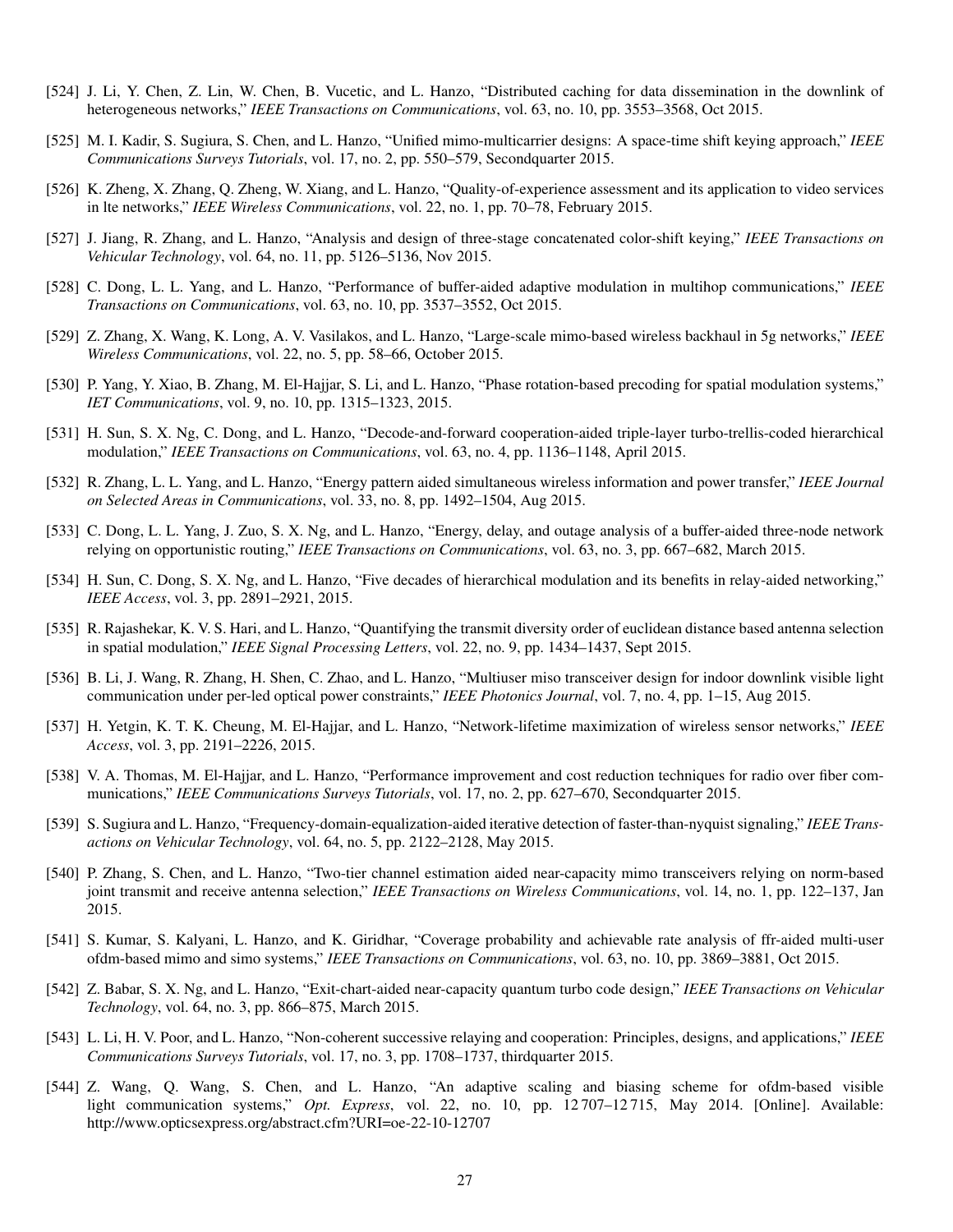- [545] Y. Yang, B. Bai, W. Chen, and L. Hanzo, "A low-complexity cross-layer algorithm for coordinated downlink scheduling and robust beamforming under a limited feedback constraint," *IEEE Transactions on Vehicular Technology*, vol. 63, no. 1, pp. 107– 118, Jan 2014.
- [546] J. Zhang, Z. Tan, H. Wang, Q. Huang, and L. Hanzo, "The effective throughput of MISO systems over  $\kappa$   $\mu$  fading channels," *IEEE Transactions on Vehicular Technology*, vol. 63, no. 2, pp. 943–947, Feb 2014.
- [547] B. Zhang, M. El-Hajjar, and L. Hanzo, "Opportunistic relay selection for cooperative relaying in cochannel interference contaminated networks," *IEEE Transactions on Vehicular Technology*, vol. 63, no. 5, pp. 2455–2461, Jun 2014.
- [548] M. El-Hajjar and L. Hanzo, "Exit charts for system design and analysis," *IEEE Communications Surveys Tutorials*, vol. 16, no. 1, pp. 127–153, First 2014.
- [549] M. I. Kadir, S. Chen, K. Hari, K. Giridhar, and L. Hanzo, "Ofdm-aided differential space-time shift keying using iterative soft multiple-symbol differential sphere decoding," *IEEE Transactions on Vehicular Technology*, vol. 63, no. 8, pp. 4102–4108, Oct 2014.
- [550] Y. Huo, M. El-Hajjar, R. G. Maunder, and L. Hanzo, "Layered wireless video relying on minimum-distortion inter-layer fec coding," *IEEE Transactions on Multimedia*, vol. 16, no. 3, pp. 697–710, April 2014.
- [551] K. T. K. Cheung, S. Yang, and L. Hanzo, "Spectral and energy spectral efficiency optimization of joint transmit and receive beamforming based multi-relay mimo-ofdma cellular networks," *IEEE Transactions on Wireless Communications*, vol. 13, no. 11, pp. 6147–6165, Nov 2014.
- [552] J. Zuo, C. Dong, H. V. Nguyen, S. X. Ng, L. L. Yang, and L. Hanzo, "Cross-layer aided energy-efficient opportunistic routing in ad hoc networks," *IEEE Transactions on Communications*, vol. 62, no. 2, pp. 522–535, February 2014.
- [553] M. D. Renzo, H. Haas, A. Ghrayeb, S. Sugiura, and L. Hanzo, "Spatial modulation for generalized mimo: Challenges, opportunities, and implementation," *Proceedings of the IEEE*, vol. 102, no. 1, pp. 56–103, Jan 2014.
- [554] J. Zhang, S. Chen, X. Mu, and L. Hanzo, "Evolutionary-algorithm-assisted joint channel estimation and turbo multiuser detection/decoding for ofdm/sdma," *IEEE Transactions on Vehicular Technology*, vol. 63, no. 3, pp. 1204–1222, March 2014.
- [555] Y. Huo, T. Wang, R. G. Maunder, and L. Hanzo, "Motion-aware mesh-structured trellis for correlation modelling aided distributed multi-view video coding," *IEEE Transactions on Image Processing*, vol. 23, no. 1, pp. 319–331, Jan 2014.
- [556] H. A. Ngo and L. Hanzo, "Hybrid automatic-repeat-request systems for cooperative wireless communications," *IEEE Communications Surveys Tutorials*, vol. 16, no. 1, pp. 25–45, First 2014.
- [557] S. Won and L. Hanzo, "Synchronization issues in relay-aided cooperative mimo networks," *IEEE Wireless Communications*, vol. 21, no. 5, pp. 41–51, October 2014.
- [558] A. K. Dutta, K. V. S. Hari, and L. Hanzo, "Channel estimation relying on the minimum bit-errorratio criterion for bpsk and qpsk signals," *IET Communications*, vol. 8, no. 1, pp. 69–76, Jan 2014.
- [559] P. Yang, Y. Xiao, S. Li, and L. Hanzo, "Qrd-assisted adaptive modulation-aided mimo systems," *IEEE Transactions on Vehicular Technology*, vol. 63, no. 1, pp. 446–451, Jan 2014.
- [560] J. Zhang, F. Jin, Z. Tan, H. Wang, Q. Huang, and L. Hanzo, "Performance analysis of high-speed railway communication systems subjected to co-channel interference and channel estimation errors," *IET Communications*, vol. 8, no. 7, pp. 1151–1157, May 2014.
- [561] Q. Wang, Q. Xie, Z. Wang, S. Chen, and L. Hanzo, "A universal low-complexity symbol-to-bit soft demapper," *IEEE Transactions on Vehicular Technology*, vol. 63, no. 1, pp. 119–130, Jan 2014.
- [562] Y. Huo, M. El-Hajjar, and L. Hanzo, "Wireless video: An interlayer error-protection-aided multilayer approach," *IEEE Vehicular Technology Magazine*, vol. 9, no. 3, pp. 104–112, Sept 2014.
- [563] L. Wang, L. Li, C. Xu, D. Liang, S. X. Ng, and L. Hanzo, "Multiple-symbol joint signal processing for differentially encoded single- and multi-carrier communications: Principles, designs and applications," *IEEE Communications Surveys Tutorials*, vol. 16, no. 2, pp. 689–712, Second 2014.
- [564] W. Liang, S. X. Ng, J. Feng, and L. Hanzo, "Pragmatic distributed algorithm for spectral access in cooperative cognitive radio networks," *IEEE Transactions on Communications*, vol. 62, no. 4, pp. 1188–1200, April 2014.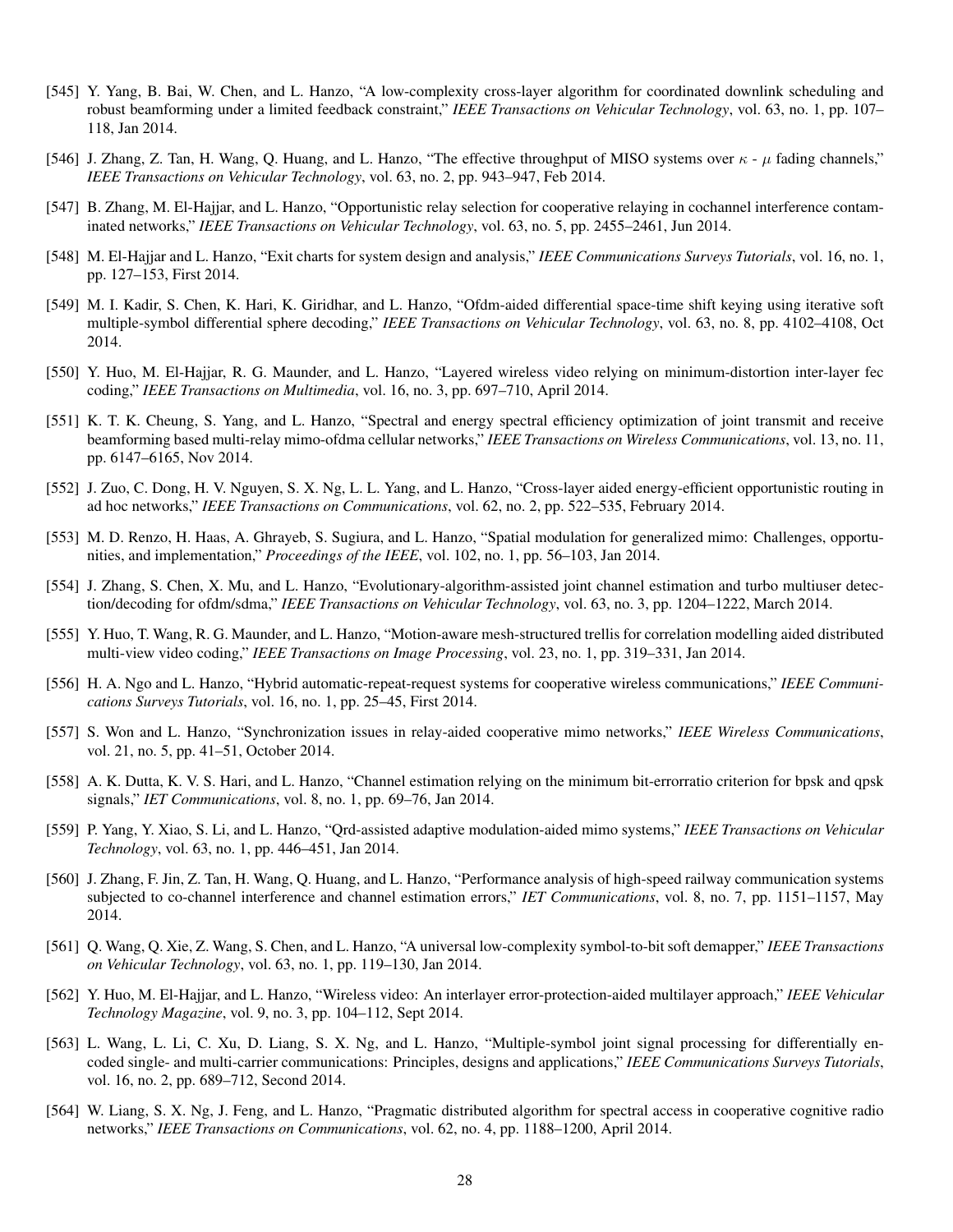- [565] Y. Huo, T. Wang, R. Maunder, and L. Hanzo, "Two-dimensional iterative source-channel decoding for distributed video coding," *IEEE Communications Letters*, vol. 18, no. 1, pp. 90–93, January 2014.
- [566] P. Zhang, S. Chen, and L. Hanzo, "Embedded iterative semi-blind channel estimation for three-stage-concatenated mimo-aided qam turbo transceivers," *IEEE Transactions on Vehicular Technology*, vol. 63, no. 1, pp. 439–446, Jan 2014.
- [567] J. Zhang, F. Jin, R. Zhang, G. Li, and L. Hanzo, "Analysis and design of distributed antenna-aided twin-layer femto- and macrocell networks relying on fractional frequency reuse," *IEEE Transactions on Vehicular Technology*, vol. 63, no. 2, pp. 763–774, Feb 2014.
- [568] P. Botsinis, S. X. Ng, and L. Hanzo, "Fixed-complexity quantum-assisted multi-user detection for cdma and sdma," *IEEE Transactions on Communications*, vol. 62, no. 3, pp. 990–1000, March 2014.
- [569] Y. Yang, W. Chen, O. Li, and L. Hanzo, "Variable-rate, variable-power network-coded-qam/psk for bi-directional relaying over fading channels," *IEEE Transactions on Communications*, vol. 62, no. 10, pp. 3631–3643, Oct 2014.
- [570] T. Wang, W. Zhang, R. G. Maunder, and L. Hanzo, "Near-capacity joint source and channel coding of symbol values from an infinite source set using elias gamma error correction codes," *IEEE Transactions on Communications*, vol. 62, no. 1, pp. 280–292, January 2014.
- [571] A. K. Dutta, K. V. S. Hari, and L. Hanzo, "Linear transceiver design for an amplify-and-forward relay based on the mber criterion," *IEEE Transactions on Communications*, vol. 62, no. 11, pp. 3765–3777, Nov 2014.
- [572] P. Botsinis, D. Alanis, S. X. Ng, and L. Hanzo, "Low-complexity soft-output quantum-assisted multiuser detection for directsequence spreading and slow subcarrier-hopping aided sdma-ofdm systems," *IEEE Access*, vol. 2, pp. 451–472, 2014.
- [573] Y. Zou, X. Wang, W. Shen, and L. Hanzo, "Security versus reliability analysis of opportunistic relaying," *IEEE Transactions on Vehicular Technology*, vol. 63, no. 6, pp. 2653–2661, July 2014.
- [574] H. Yetgin, K. T. K. Cheung, M. El-Hajjar, and L. Hanzo, "Cross-layer network lifetime optimisation considering transmit and signal processing power in wireless sensor networks," *IET Wireless Sensor Systems*, vol. 4, no. 4, pp. 176–182, 2014.
- [575] S. Benedetto and L. Hanzo, "Honoring our colleagues: Comsoc awards [the president's page]," *IEEE Communications Magazine*, vol. 52, no. 12, pp. 6–8, December 2014.
- [576] D. ALANIS, P. BOTSINIS, S. X. NG, and L. HANZO, "Quantum-assisted routing optimization for self-organizing networks," *IEEE Access*, vol. 2, pp. 614–632, 2014.
- [577] A. J. Aljohani, S. X. Ng, and L. Hanzo, "Ttcm-aided rate-adaptive distributed source coding for rayleigh fading channels," *IEEE Transactions on Vehicular Technology*, vol. 63, no. 3, pp. 1126–1134, March 2014.
- [578] W. Liu, C. Li, J. D. Li, and L. Hanzo, "Geometric-mean-decomposition-based optimal transceiver for a class of two-hop mimoaided amplify-and-forward relay channels," *IEEE Transactions on Vehicular Technology*, vol. 63, no. 2, pp. 948–952, Feb 2014.
- [579] R. Rajashekar, K. V. S. Hari, and L. Hanzo, "Reduced-complexity ml detection and capacity-optimized training for spatial modulation systems," *IEEE Transactions on Communications*, vol. 62, no. 1, pp. 112–125, January 2014.
- [580] J. Feng, R. Zhang, L. Hanzo, and S. X. Ng, "Cooperative medium access control based on spectrum leasing," *IEEE Transactions on Vehicular Technology*, vol. 63, no. 1, pp. 297–307, Jan 2014.
- [581] J. Zhang, B. Zhang, S. Chen, X. Mu, M. El-Hajjar, and L. Hanzo, "Pilot contamination elimination for large-scale multipleantenna aided ofdm systems," *IEEE Journal of Selected Topics in Signal Processing*, vol. 8, no. 5, pp. 759–772, Oct 2014.
- [582] P. Yang, Y. Xiao, B. Zhang, S. Li, M. El-Hajjar, and L. Hanzo, "Star-qam signaling constellations for spatial modulation," *IEEE Transactions on Vehicular Technology*, vol. 63, no. 8, pp. 3741–3749, Oct 2014.
- [583] X. Zhou, X. Zheng, R. Zhang, and L. Hanzo, "Chip-interleaved optical code division multiple access relying on a photon-counting iterative successive interference canceller for free-space optical channels," *Opt. Express*, vol. 21, no. 13, pp. 15 926–15 937, Jul 2013. [Online]. Available: http://www.opticsexpress.org/abstract.cfm?URI=oe-21-13-15926
- [584] Q. Wang, Z. Wang, S. Chen, and L. Hanzo, "Enhancing the decoding performance of optical wireless communication systems using receiver-side predistortion," *Opt. Express*, vol. 21, no. 25, pp. 30 295–30 305, Dec 2013. [Online]. Available: http://www.opticsexpress.org/abstract.cfm?URI=oe-21-25-30295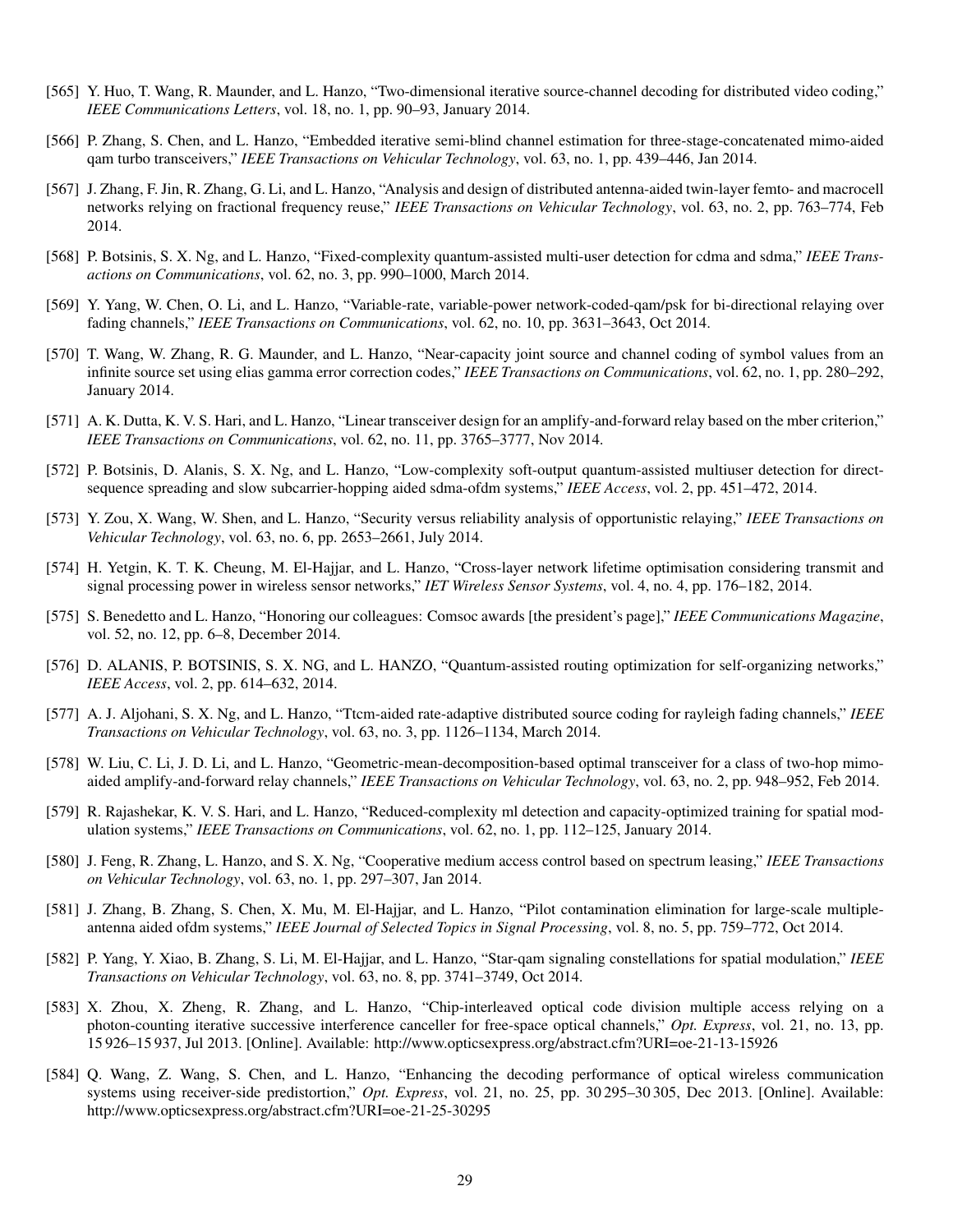- [585] L. Li, X. Zhou, R. Zhang, D. Zhang, and L. Hanzo, "Performance and capacity analysis of poisson photon-counting based iter-pic ocdma systems," *Opt. Express*, vol. 21, no. 22, pp. 25 954–25 967, Nov 2013. [Online]. Available: http://www.opticsexpress.org/abstract.cfm?URI=oe-21-22-25954
- [586] S. Yang, T. Lv, and L. Hanzo, "Semidefinite programming relaxation based virtually antipodal detection for mimo systems using gray-coded high-order qam," *IEEE Transactions on Vehicular Technology*, vol. 62, no. 4, pp. 1667–1677, May 2013.
- [587] S. Yang, T. Lv, R. G. Maunder, and L. Hanzo, "From nominal to true a posteriori probabilities: An exact bayesian theorem based probabilistic data association approach for iterative mimo detection and decoding," *IEEE Transactions on Communications*, vol. 61, no. 7, pp. 2782–2793, July 2013.
- [588] D. Chen, L. L. Yang, and L. Hanzo, "Multi-hop diversity aided multi-hop communications: A cumulative distribution function aware approach," *IEEE Transactions on Communications*, vol. 61, no. 11, pp. 4486–4499, November 2013.
- [589] B. Choi and L. Hanzo, "Adaptive wht aided qam for fading channels subjected to impulsive noise," *IEEE Communications Letters*, vol. 17, no. 7, pp. 1317–1320, July 2013.
- [590] H. V. Nguyen, S. X. Ng, and L. Hanzo, "Irregular convolution and unity-rate coded network-coding for cooperative multi-user communications," *IEEE Transactions on Wireless Communications*, vol. 12, no. 3, pp. 1231–1243, March 2013.
- [591] M. I. Kadir, L. Li, S. Chen, and L. Hanzo, "Successive-relaying-aided decode-and-forward coherent versus noncoherent cooperative multicarrier space-time shift keying," *IEEE Transactions on Vehicular Technology*, vol. 62, no. 6, pp. 2544–2557, July 2013.
- [592] R. Zhang, L. L. Yang, and L. Hanzo, "Generalised pre-coding aided spatial modulation," *IEEE Transactions on Wireless Communications*, vol. 12, no. 11, pp. 5434–5443, November 2013.
- [593] A. Snchez-Esguevillas, B. Carro, G. Camarillo, Y. B. Lin, M. A. Garca-Martn, and L. Hanzo, "Ims: The new generation of internet-protocol-based multimedia services," *Proceedings of the IEEE*, vol. 101, no. 8, pp. 1860–1881, Aug 2013.
- [594] W. Chen, Z. Cao, and L. Hanzo, "Maximum euclidean distance network coded modulation for asymmetric decode-and-forward two-way relaying," *IET Communications*, vol. 7, no. 10, pp. 988–998, July 2013.
- [595] R. Zhang, L. Wang, G. Parr, O. G. Aliu, B. Awoseyila, N. Azarmi, S. Bhatti, E. Bodanese, H. Chen, M. Dianati, A. Dutta, M. Fitch, K. Giridhar, S. Hailes, K. V. S. Hari, M. A. Imran, A. K. Jagannatham, A. Karandikar, S. Kawade, M. Z. A. Khan, S. C. Kompalli, P. Langdon, B. Narayanan, A. Mauthe, J. McGeehan, N. Mehta, K. Millet, K. Moessner, R. Rajashekar, B. Ramkumar, V. Ribeiro, K. Vasudevan, L. Hanzo, and J. Bigham, "Advances in base- and mobile-station aided cooperative wireless communications: An overview," *IEEE Vehicular Technology Magazine*, vol. 8, no. 1, pp. 57–69, March 2013.
- [596] P. Yang, B. Zhang, Y. Xiao, B. Dong, S. Li, M. El-Hajjar, and L. Hanzo, "Detect-and-forward relaying aided cooperative spatial modulation for wireless networks," *IEEE Transactions on Communications*, vol. 61, no. 11, pp. 4500–4511, November 2013.
- [597] D. Liang, S. X. Ng, and L. Hanzo, "Near-capacity turbo coded soft-decision aided dapsk/star-qam for amplify-and-forward based cooperative communications," *IEEE Transactions on Communications*, vol. 61, no. 3, pp. 1080–1087, March 2013.
- [598] L. Hanzo, A. F. Molisch, and R. Vida, "Ieee icc 2013 concludes with thousands of international communications experts attending hundreds of presentations in budapest, hungary [conference review]," *IEEE Communications Magazine*, vol. 51, no. 8, pp. 14–18, August 2013.
- [599] K. T. K. Cheung, S. Yang, and L. Hanzo, "Achieving maximum energy-efficiency in multi-relay ofdma cellular networks: A fractional programming approach," *IEEE Transactions on Communications*, vol. 61, no. 7, pp. 2746–2757, July 2013.
- [600] L. Li, R. G. Maunder, B. M. Al-Hashimi, and L. Hanzo, "A low-complexity turbo decoder architecture for energy-efficient wireless sensor networks," *IEEE Transactions on Very Large Scale Integration (VLSI) Systems*, vol. 21, no. 1, pp. 14–22, Jan 2013.
- [601] P. Zhang, S. Chen, and L. Hanzo, "Differential space-time shift keying-aided successive-relaying-assisted decode-and-forward cooperative multiuser cdma," *IEEE Transactions on Vehicular Technology*, vol. 62, no. 5, pp. 2156–2169, Jun 2013.
- [602] S. Wang, S. Chen, A. Wang, J. An, and L. Hanzo, "Joint timing and channel estimation for bandlimited long-code-based mcds-cdma: A low-complexity near-optimal algorithm and the crlb," *IEEE Transactions on Communications*, vol. 61, no. 5, pp. 1998–2011, May 2013.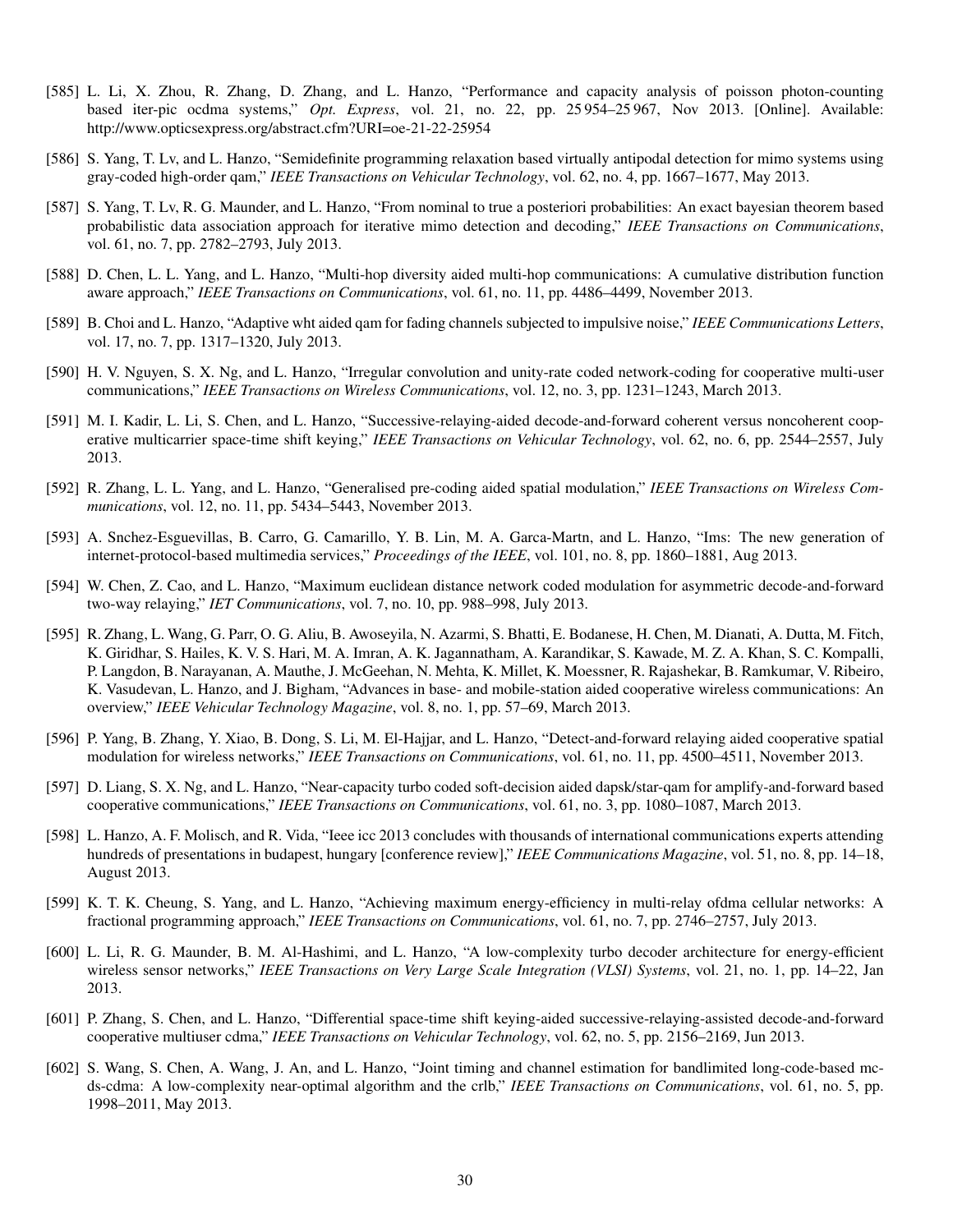- [603] Y. Huo, C. Zhu, and L. Hanzo, "Spatio-temporal iterative source-channel decoding aided video transmission," *IEEE Transactions on Vehicular Technology*, vol. 62, no. 4, pp. 1597–1609, May 2013.
- [604] C. Xu, S. Sugiura, S. X. Ng, and L. Hanzo, "Spatial modulation and space-time shift keying: Optimal performance at a reduced detection complexity," *IEEE Transactions on Communications*, vol. 61, no. 1, pp. 206–216, January 2013.
- [605] J. Hu, L. L. Yang, and L. Hanzo, "Maximum average service rate and optimal queue scheduling of delay-constrained hybrid cognitive radio in nakagami fading channels," *IEEE Transactions on Vehicular Technology*, vol. 62, no. 5, pp. 2220–2229, Jun 2013.
- [606] B. Zhang, H. Chen, M. El-Hajjar, R. Maunder, and L. Hanzo, "Distributed multiple-component turbo codes for cooperative hybrid arq," *IEEE Signal Processing Letters*, vol. 20, no. 6, pp. 599–602, June 2013.
- [607] V. A. Thomas, S. Ghafoor, M. El-Hajjar, and L. Hanzo, "Baseband radio over fiber aided millimeter-wave distributed antenna for optical/wireless integration," *IEEE Communications Letters*, vol. 17, no. 5, pp. 1012–1015, May 2013.
- [608] C. Xu, D. Liang, S. X. Ng, and L. Hanzo, "Reduced-complexity noncoherent soft-decision-aided dapsk dispensing with channel estimation," *IEEE Transactions on Vehicular Technology*, vol. 62, no. 6, pp. 2633–2643, July 2013.
- [609] R. G. Maunder, W. Zhang, T. Wang, and L. Hanzo, "A unary error correction code for the near-capacity joint source and channel coding of symbol values from an infinite set," *IEEE Transactions on Communications*, vol. 61, no. 5, pp. 1977–1987, May 2013.
- [610] Y. Huo, M. El-Hajjar, and L. Hanzo, "Inter-layer fec aided unequal error protection for multilayer video transmission in mobile tv," *IEEE Transactions on Circuits and Systems for Video Technology*, vol. 23, no. 9, pp. 1622–1634, Sept 2013.
- [611] P. Zhang, S. Chen, and L. Hanzo, "Reduced-complexity near-capacity joint channel estimation and three-stage turbo detection for coherent space-time shift keying," *IEEE Transactions on Communications*, vol. 61, no. 5, pp. 1902–1913, May 2013.
- [612] W. Liang, S. X. Ng, and L. Hanzo, "Cooperative communication between cognitive and primary users," *IET Communications*, vol. 7, no. 17, pp. 1982–1992, Nov 2013.
- [613] P. Botsinis, S. X. Ng, and L. Hanzo, "Quantum search algorithms, quantum wireless, and a low-complexity maximum likelihood iterative quantum multi-user detector design," *IEEE Access*, vol. 1, pp. 94–122, 2013.
- [614] J. Zhang, R. Zhang, G. Li, and L. Hanzo, "Distributed antenna systems in fractional-frequency-reuse-aided cellular networks," *IEEE Transactions on Vehicular Technology*, vol. 62, no. 3, pp. 1340–1349, March 2013.
- [615] L. Li, R. G. Maunder, B. M. Al-Hashimi, M. Zwolinski, and L. Hanzo, "Energy-conscious turbo decoder design: A joint signal processing and transmit energy reduction approach," *IEEE Transactions on Vehicular Technology*, vol. 62, no. 8, pp. 3627–3638, Oct 2013.
- [616] Z. Babar, S. X. Ng, and L. Hanzo, "Near-capacity code design for entanglement-assisted classical communication over quantum depolarizing channels," *IEEE Transactions on Communications*, vol. 61, no. 12, pp. 4801–4807, December 2013.
- [617] R. Rajashekar, K. V. S. Hari, and L. Hanzo, "A reduced-complexity partial-interference-cancellation group decoder for stbcs," *IEEE Signal Processing Letters*, vol. 20, no. 10, pp. 929–932, Oct 2013.
- [618] ——, "Antenna selection in spatial modulation systems," *IEEE Communications Letters*, vol. 17, no. 3, pp. 521–524, March 2013.
- [619] J. Zhang, L. L. Yang, and L. Hanzo, "Energy-efficient dynamic resource allocation for opportunistic-relaying-assisted sc-fdma using turbo-equalizer-aided soft decode-and-forward," *IEEE Transactions on Vehicular Technology*, vol. 62, no. 1, pp. 235–246, Jan 2013.
- [620] H. Chen, R. G. Maunder, and L. Hanzo, "A survey and tutorial on low-complexity turbo coding techniques and a holistic hybrid arq design example," *IEEE Communications Surveys Tutorials*, vol. 15, no. 4, pp. 1546–1566, Fourth 2013.
- [621] H. Jie, Y. Lieliang, and L. Hanzo, "Mobile social networking aided content dissemination in heterogeneous networks," *China Communications*, vol. 10, no. 6, pp. 1–13, June 2013.
- [622] M. I. Kadir, S. Sugiura, J. Zhang, S. Chen, and L. Hanzo, "Ofdma/sc-fdma aided space-time shift keying for dispersive multiuser scenarios," *IEEE Transactions on Vehicular Technology*, vol. 62, no. 1, pp. 408–414, Jan 2013.
- [623] M. El-Hajjar and L. Hanzo, "A survey of digital television broadcast transmission techniques," *IEEE Communications Surveys Tutorials*, vol. 15, no. 4, pp. 1924–1949, Fourth 2013.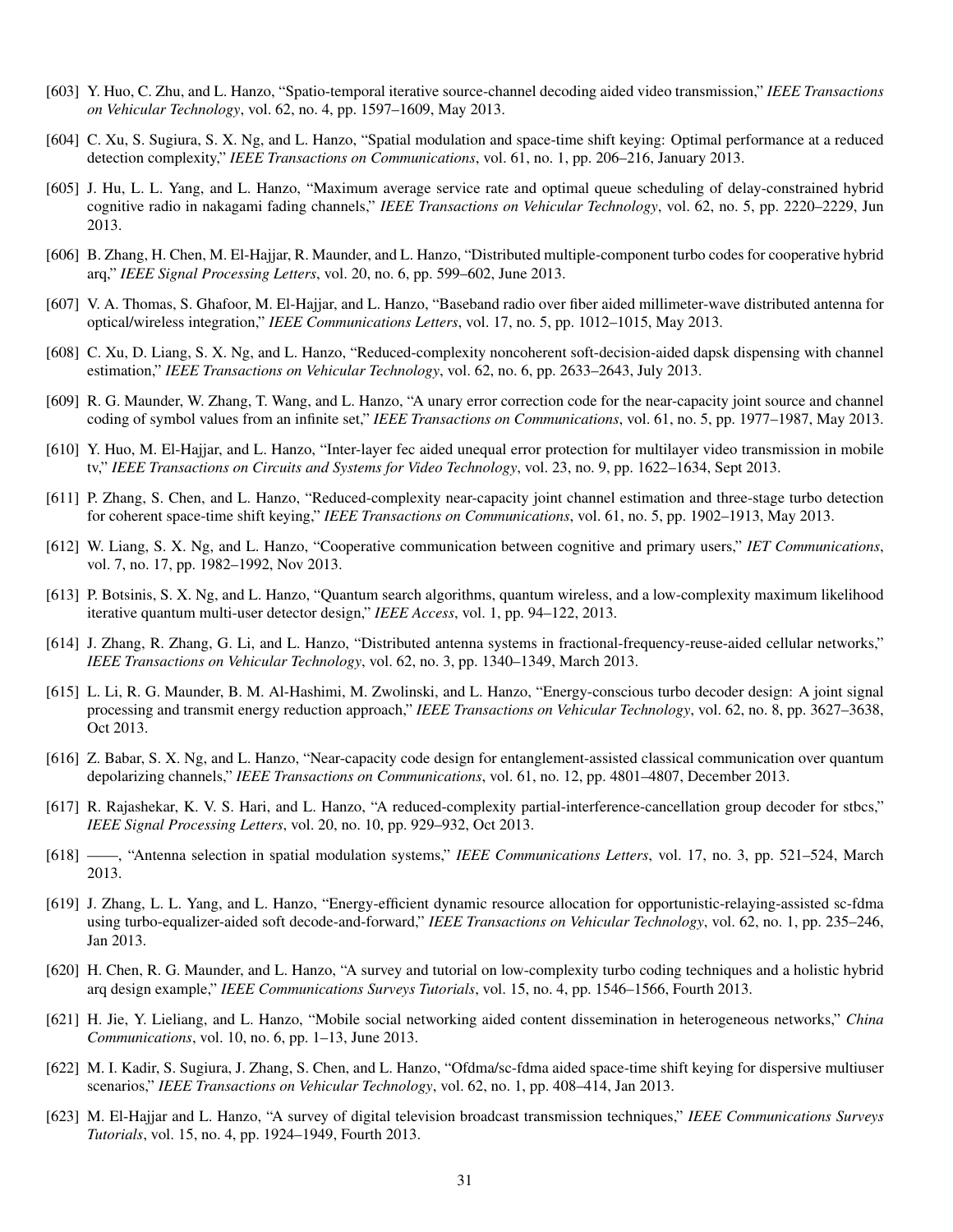- [624] C. Xu, D. Liang, S. Sugiura, S. X. Ng, and L. Hanzo, "Reduced-complexity approx-log-map and max-log-map soft psk/qam detection algorithms," *IEEE Transactions on Communications*, vol. 61, no. 4, pp. 1415–1425, April 2013.
- [625] S. Sugiura and L. Hanzo, "On the joint optimization of dispersion matrices and constellations for near-capacity irregular precoded space-time shift keying," *IEEE Transactions on Wireless Communications*, vol. 12, no. 1, pp. 380–387, January 2013.
- [626] J. Yang, Q. Zheng, H. Xi, and L. Hanzo, "Receiver-driven adaptive enhancement layer switching algorithm for scalable video transmission over link-adaptive networks," *IEEE Signal Processing Letters*, vol. 20, no. 1, pp. 47–50, Jan 2013.
- [627] Q. Xie, Z. Yang, J. Song, and L. Hanzo, "Exit-chart-matching-aided near-capacity coded modulation design and a bicm-id design example for both gaussian and rayleigh channels," *IEEE Transactions on Vehicular Technology*, vol. 62, no. 3, pp. 1216–1227, March 2013.
- [628] A. J. Aljohani, S. X. Ng, R. G. Maunder, and L. Hanzo, "Exit-chart-aided joint source coding, channel coding, and modulation design for two-way relaying," *IEEE Transactions on Vehicular Technology*, vol. 62, no. 6, pp. 2496–2506, July 2013.
- [629] Y. Huo, T. Wang, R. G. Maunder, and L. Hanzo, "Iterative source and channel decoding relying on correlation modelling for wireless video transmission," *IET Communications*, vol. 7, no. 14, pp. 1465–1475, September 2013.
- [630] R. Rajashekar, K. V. S. Hari, and L. Hanzo, "Spatial modulation aided zero-padded single carrier transmission for dispersive channels," *IEEE Transactions on Communications*, vol. 61, no. 6, pp. 2318–2329, June 2013.
- [631] R. Zhang and L. Hanzo, "Multi-layer modulation for intensity-modulated direct-detection optical ofdm," *IEEE/OSA Journal of Optical Communications and Networking*, vol. 5, no. 12, pp. 1402–1412, Dec 2013.
- [632] L. Li, L. Wang, and L. Hanzo, "Generalized adaptive network coding aided successive relaying for noncoherent cooperation," *IEEE Transactions on Communications*, vol. 61, no. 5, pp. 1750–1763, May 2013.
- [633] R. Rajashekar, K. V. S. Hari, and L. Hanzo, "Structured dispersion matrices from division algebra codes for space-time shift keying," *IEEE Signal Processing Letters*, vol. 20, no. 4, pp. 371–374, April 2013.
- [634] V. A. Thomas, S. Ghafoor, M. El-Hajjar, and L. Hanzo, "A full-duplex diversity-assisted hybrid analogue/digitized radio over fibre for optical/wireless integration," *IEEE Communications Letters*, vol. 17, no. 2, pp. 409–412, February 2013.
- [635] F. Jin, R. Zhang, and L. Hanzo, "Fractional frequency reuse aided twin-layer femtocell networks: Analysis, design and optimization," *IEEE Transactions on Communications*, vol. 61, no. 5, pp. 2074–2085, May 2013.
- [636] L. Li, L. Wang, and L. Hanzo, "Successive af/df relaying in the cooperative ds-cdma uplink: Capacity analysis and its system architecture," *IEEE Transactions on Vehicular Technology*, vol. 62, no. 2, pp. 655–666, Feb 2013.
- [637] Z. Babar, S. X. Ng, and L. Hanzo, "Reduced-complexity syndrome-based ttcm decoding," *IEEE Communications Letters*, vol. 17, no. 6, pp. 1220–1223, June 2013.
- [638] S. Yang, L. Wang, T. Lv, and L. Hanzo, "Approximate bayesian probabilistic-data-association-aided iterative detection for mimo systems using arbitrary m -ary modulation," *IEEE Transactions on Vehicular Technology*, vol. 62, no. 3, pp. 1228–1240, March 2013.
- [639] X. Zhou, D. Zhang, R. Zhang, and L. Hanzo, "A photon-counting spatial-diversity-and-multiplexing mimo scheme for poisson atmospheric channels relying on q-ary ppm," *Opt. Express*, vol. 20, no. 24, pp. 26 379–26 393, Nov 2012. [Online]. Available: http://www.opticsexpress.org/abstract.cfm?URI=oe-20-24-26379
- [640] S. Won and L. Hanzo, "Initial synchronisation of wideband and uwb direct sequence systems: Single- and multiple-antenna aided solutions," *IEEE Communications Surveys Tutorials*, vol. 14, no. 1, pp. 87–108, First 2012.
- [641] H. A. Ngo and L. Hanzo, "Area spectral efficiency of soft-decision space-time-frequency shift-keying-aided slow-frequencyhopping multiple access," *IEEE Transactions on Vehicular Technology*, vol. 61, no. 3, pp. 1433–1439, March 2012.
- [642] S. Sugiura, S. X. Ng, L. Kong, S. Chen, and L. Hanzo, "Quasi-synchronous cooperative networks: A practical cooperative transmission protocol," *IEEE Vehicular Technology Magazine*, vol. 7, no. 4, pp. 66–76, Dec 2012.
- [643] L. Wang and L. Hanzo, "Dispensing with channel estimation: Differentially modulated cooperative wireless communications," *IEEE Communications Surveys Tutorials*, vol. 14, no. 3, pp. 836–857, Third 2012.
- [644] L. Hanzo, H. Haas, S. Imre, D. O'Brien, M. Rupp, and L. Gyongyosi, "Wireless myths, realities, and futures: From 3g/4g to optical and quantum wireless," *Proceedings of the IEEE*, vol. 100, no. Special Centennial Issue, pp. 1853–1888, May 2012.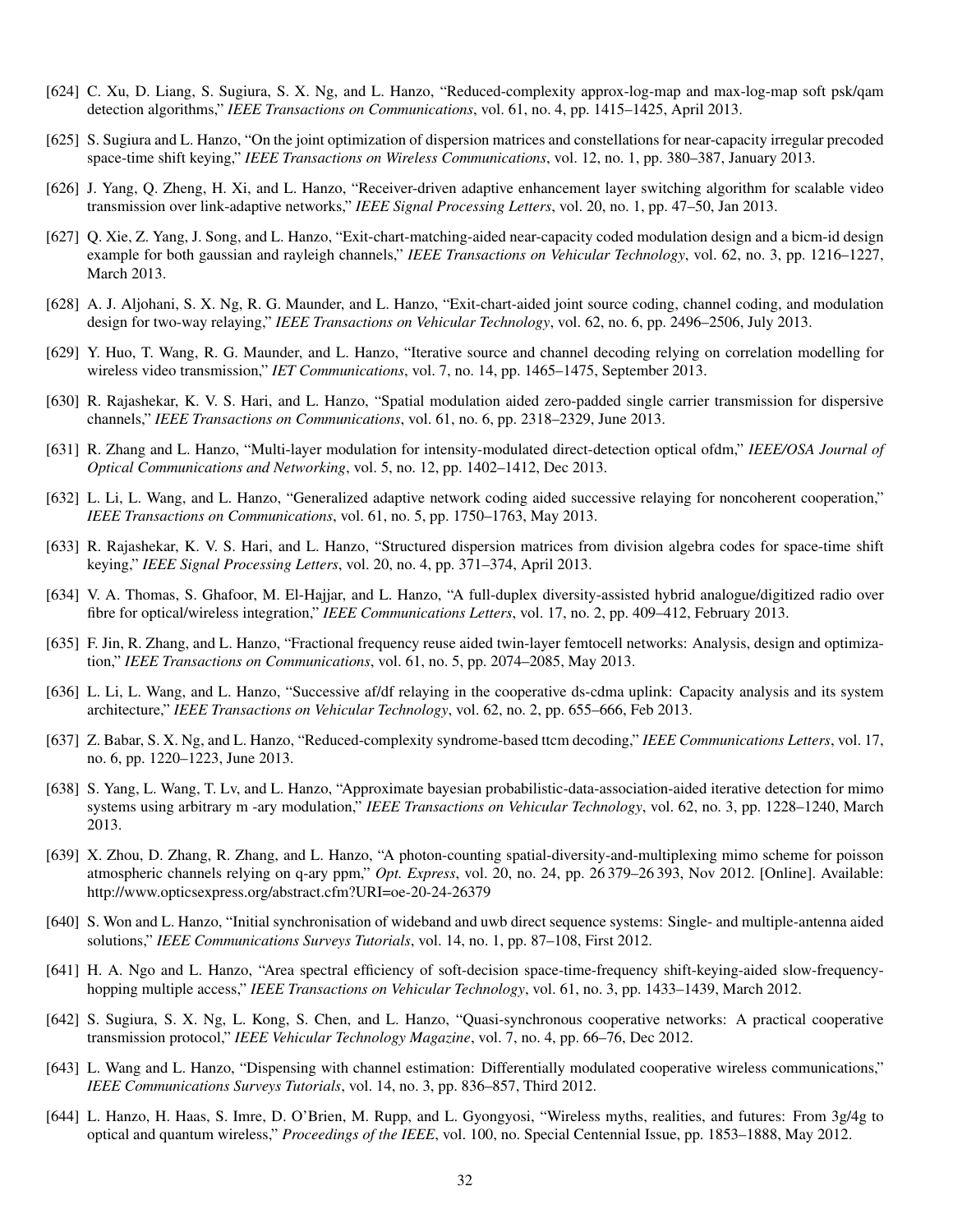- [645] ——, "Prolog to the section on wireless communications technology," *Proceedings of the IEEE*, vol. 100, no. Special Centennial Issue, pp. 1849–1852, May 2012.
- [646] W. Liu, C. Li, J. D. Li, and L. Hanzo, "Singular value decomposition-based multiuser multiple-input multiple-output vector perturbationaided downlink transmitter and lattice-reductionassisted uplink receiver pair," *IET Communications*, vol. 6, no. 15, pp. 2448–2454, October 2012.
- [647] S. Ghafoor, V. A. Thomas, and L. Hanzo, "Duplex digitized transmission of 64-qam signals over a single fiber using a single pulsed laser source," *IEEE Communications Letters*, vol. 16, no. 8, pp. 1312–1315, August 2012.
- [648] S. Sugiura, S. Chen, and L. Hanzo, "Mimo-aided near-capacity turbo transceivers: Taxonomy and performance versus complexity," *IEEE Communications Surveys Tutorials*, vol. 14, no. 2, pp. 421–442, Second 2012.
- [649] K. Ghanem, I. Khan, P. Hall, and L. Hanzo, "Mimo stochastic model and capacity evaluation of on-body channels," *IEEE Transactions on Antennas and Propagation*, vol. 60, no. 6, pp. 2980–2986, June 2012.
- [650] J. Zhang, S. Chen, X. Mu, and L. Hanzo, "Turbo multi-user detection for ofdm/sdma systems relying on differential evolution aided iterative channel estimation," *IEEE Transactions on Communications*, vol. 60, no. 6, pp. 1621–1633, June 2012.
- [651] S. Sugiura and L. Hanzo, "Effects of channel estimation on spatial modulation," *IEEE Signal Processing Letters*, vol. 19, no. 12, pp. 805–808, Dec 2012.
- [652] W. Liu, C. Li, J. d. Li, and L. Hanzo, "Block diagonalisation-based multiuser multiple input multiple output-aided downlink relaying," *IET Communications*, vol. 6, no. 15, pp. 2371–2377, October 2012.
- [653] F. Babich, A. Crismani, M. Driusso, and L. Hanzo, "Design criteria and genetic algorithm aided optimization of three-stageconcatenated space-time shift keying systems," *IEEE Signal Processing Letters*, vol. 19, no. 8, pp. 543–546, Aug 2012.
- [654] S. Won and L. Hanzo, "Synchronization of noncoherent mimo systems: Synchronization issues," *IEEE Vehicular Technology Magazine*, vol. 7, no. 4, pp. 95–103, Dec 2012.
- [655] H. V. Nguyen, C. Xu, S. X. Ng, and L. Hanzo, "Non-coherent near-capacity network coding for cooperative multi-user communications," *IEEE Transactions on Communications*, vol. 60, no. 10, pp. 3059–3070, October 2012.
- [656] Nasruminallah and L. Hanzo, "Near-capacity h.264 multimedia communications using iterative joint source-channel decoding," *IEEE Communications Surveys Tutorials*, vol. 14, no. 2, pp. 538–564, Second 2012.
- [657] W. Liu, C. Li, J. D. Li, and L. Hanzo, "Maximum-snr optimal weighting matrix for multiple relay-antenna-assisted orthogonal space time block codes," *IEEE Transactions on Vehicular Technology*, vol. 61, no. 4, pp. 1936–1940, May 2012.
- [658] L. Wang and L. Hanzo, "Low-complexity near-optimum multiple-symbol differential detection of dapsk based on iterative amplitude/phase processing," *IEEE Transactions on Vehicular Technology*, vol. 61, no. 2, pp. 894–900, Feb 2012.
- [659] H. A. Ngo, S. Ahmed, L. L. Yang, and L. Hanzo, "Non-coherent cooperative communications dispensing with channel estimation relying on erasure insertion aided reed-solomon coded sfh m-ary fsk subjected to partial-band interference and rayleigh fading," *IEEE Transactions on Communications*, vol. 60, no. 8, pp. 2177–2186, August 2012.
- [660] C. Dong, L.-L. Yang, and L. Hanzo, "Performance analysis of multihop-diversity-aided multihop links," *IEEE Transactions on Vehicular Technology*, vol. 61, no. 6, pp. 2504–2516, July 2012.
- [661] L. Li, L. Wang, and L. Hanzo, "Differential interference suppression aided three-stage concatenated successive relaying," *IEEE Transactions on Communications*, vol. 60, no. 8, pp. 2146–2155, August 2012.
- [662] M. F. U. Butt, S. X. Ng, and L. Hanzo, "Self-concatenated code design and its application in power-efficient cooperative communications," *IEEE Communications Surveys Tutorials*, vol. 14, no. 3, pp. 858–883, Third 2012.
- [663] J. Zhang, R. Zhang, G. Li, and L. Hanzo, "Remote coalition network elements for base station cooperation aided multicell processing," *IEEE Transactions on Vehicular Technology*, vol. 61, no. 3, pp. 1406–1415, March 2012.
- [664] S. Sugiura, S. Chen, and L. Hanzo, "A universal space-time architecture for multiple-antenna aided systems," *IEEE Communications Surveys Tutorials*, vol. 14, no. 2, pp. 401–420, Second 2012.
- [665] S. Sugiura, C. Xu, S. X. Ng, and L. Hanzo, "Reduced-complexity iterative-detection-aided generalized space-time shift keying," *IEEE Transactions on Vehicular Technology*, vol. 61, no. 8, pp. 3656–3664, Oct 2012.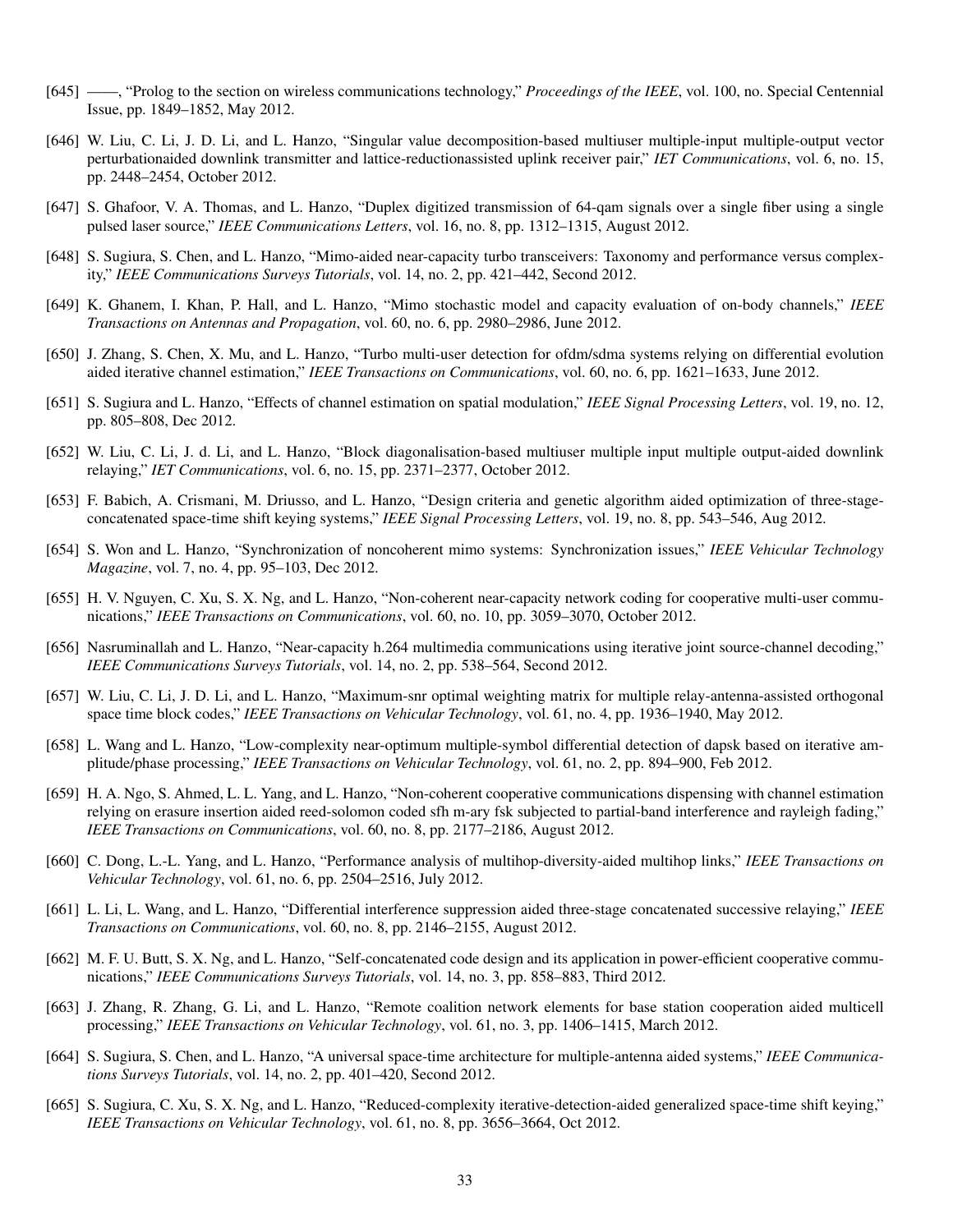- [666] J. Feng, R. Zhang, and L. Hanzo, "A spectrum leasing cooperative medium access protocol and its stability analysis," *IEEE Transactions on Vehicular Technology*, vol. 61, no. 8, pp. 3718–3730, Oct 2012.
- [667] R. G. Maunder and L. Hanzo, "Evolutionary algorithm aided interleaver design for serially concatenated codes," *IEEE Transactions on Communications*, vol. 59, no. 7, pp. 1753–1758, July 2011.
- [668] H. Chen, R. G. Maunder, and L. Hanzo, "Low-complexity multiple-component turbo-decoding-aided hybrid arq," *IEEE Transactions on Vehicular Technology*, vol. 60, no. 4, pp. 1571–1577, May 2011.
- [669] L. He, Z. Wang, F. Yang, S. Chen, and L. Hanzo, "Preamble design using embedded signaling for ofdm broadcast systems based on reduced-complexity distance detection," *IEEE Transactions on Vehicular Technology*, vol. 60, no. 3, pp. 1217–1222, March 2011.
- [670] J. Zhang, L. L. Yang, and L. Hanzo, "Energy-efficient channel-dependent cooperative relaying for the multiuser sc-fdma uplink," *IEEE Transactions on Vehicular Technology*, vol. 60, no. 3, pp. 992–1004, March 2011.
- [671] C. Xu, S. Sugiura, S. X. Ng, and L. Hanzo, "Reduced-complexity soft-decision aided space-time shift keying," *IEEE Signal Processing Letters*, vol. 18, no. 10, pp. 547–550, Oct 2011.
- [672] S. Sugiura, S. Chen, H. Haas, P. M. Grant, and L. Hanzo, "Coherent versus non-coherent decode-and-forward relaying aided cooperative space-time shift keying," *IEEE Transactions on Communications*, vol. 59, no. 6, pp. 1707–1719, June 2011.
- [673] S. Wang, A. h. Wang, J. p. An, and L. Hanzo, "Timing acquisition for bandlimited long-code ds-cdma in doubly-selective fading channels," *IEEE Signal Processing Letters*, vol. 18, no. 11, pp. 671–674, Nov 2011.
- [674] D. Yang, C. Xu, L. L. Yang, and L. Hanzo, "Transmit-diversity-assisted space-shift keying for colocated and distributed/cooperative mimo elements," *IEEE Transactions on Vehicular Technology*, vol. 60, no. 6, pp. 2864–2869, July 2011.
- [675] C. Xu, S. Sugiura, S. X. Ng, and L. Hanzo, "Reduced-complexity noncoherently detected differential space-time shift keying," *IEEE Signal Processing Letters*, vol. 18, no. 3, pp. 153–156, March 2011.
- [676] N. Wu, S. Sugiura, and L. Hanzo, "Coherent versus noncoherent," *IEEE Vehicular Technology Magazine*, vol. 6, no. 4, pp. 38–48, Dec 2011.
- [677] S. Sugiura, C. Xu, S. X. Ng, and L. Hanzo, "Reduced-complexity coherent versus non-coherent qam-aided space-time shift keying," *IEEE Transactions on Communications*, vol. 59, no. 11, pp. 3090–3101, November 2011.
- [678] L. Hanzo, M. El-Hajjar, and O. Alamri, "Near-capacity wireless transceivers and cooperative communications in the mimo era: Evolution of standards, waveform design, and future perspectives," *Proceedings of the IEEE*, vol. 99, no. 8, pp. 1343–1385, Aug 2011.
- [679] L. Wang and L. Hanzo, "Differential interference suppression for sdma-ofdm based on joint multiple-symbol filtering and detection," *IEEE Transactions on Vehicular Technology*, vol. 60, no. 9, pp. 4656–4662, Nov 2011.
- [680] Y. J. Kim, S. H. Won, N. Y. Park, and L. Hanzo, "Reduced-complexity transmit-beamforming codebook search algorithm," *Electronics Letters*, vol. 47, no. 16, pp. 938–939, Aug 2011.
- [681] D. Liang, S. X. Ng, and L. Hanzo, "Soft-decision star-qam aided bicm-id," *IEEE Signal Processing Letters*, vol. 18, no. 3, pp. 169–172, March 2011.
- [682] R. Zhang and L. Hanzo, "Multiple-source cooperation: From code-division multiplexing to variable-rate network coding," *IEEE Transactions on Vehicular Technology*, vol. 60, no. 3, pp. 1005–1015, March 2011.
- [683] C. Xu, L. Wang, S. X. Ng, and L. Hanzo, "Multiple-symbol differential sphere detection aided differential space-time block codes using qam constellations," *IEEE Signal Processing Letters*, vol. 18, no. 9, pp. 497–500, Sept 2011.
- [684] N. Bonello, S. Chen, and L. Hanzo, "Design of low-density parity-check codes," *IEEE Vehicular Technology Magazine*, vol. 6, no. 4, pp. 16–23, Dec 2011.
- [685] N. Bonello, Y. Yang, S. Aissa, and L. Hanzo, "Myths and realities of rateless coding," *IEEE Communications Magazine*, vol. 49, no. 8, pp. 143–151, August 2011.
- [686] C. Han, T. Harrold, S. Armour, I. Krikidis, S. Videv, P. M. Grant, H. Haas, J. S. Thompson, I. Ku, C. X. Wang, T. A. Le, M. R. Nakhai, J. Zhang, and L. Hanzo, "Green radio: radio techniques to enable energy-efficient wireless networks," *IEEE Communications Magazine*, vol. 49, no. 6, pp. 46–54, June 2011.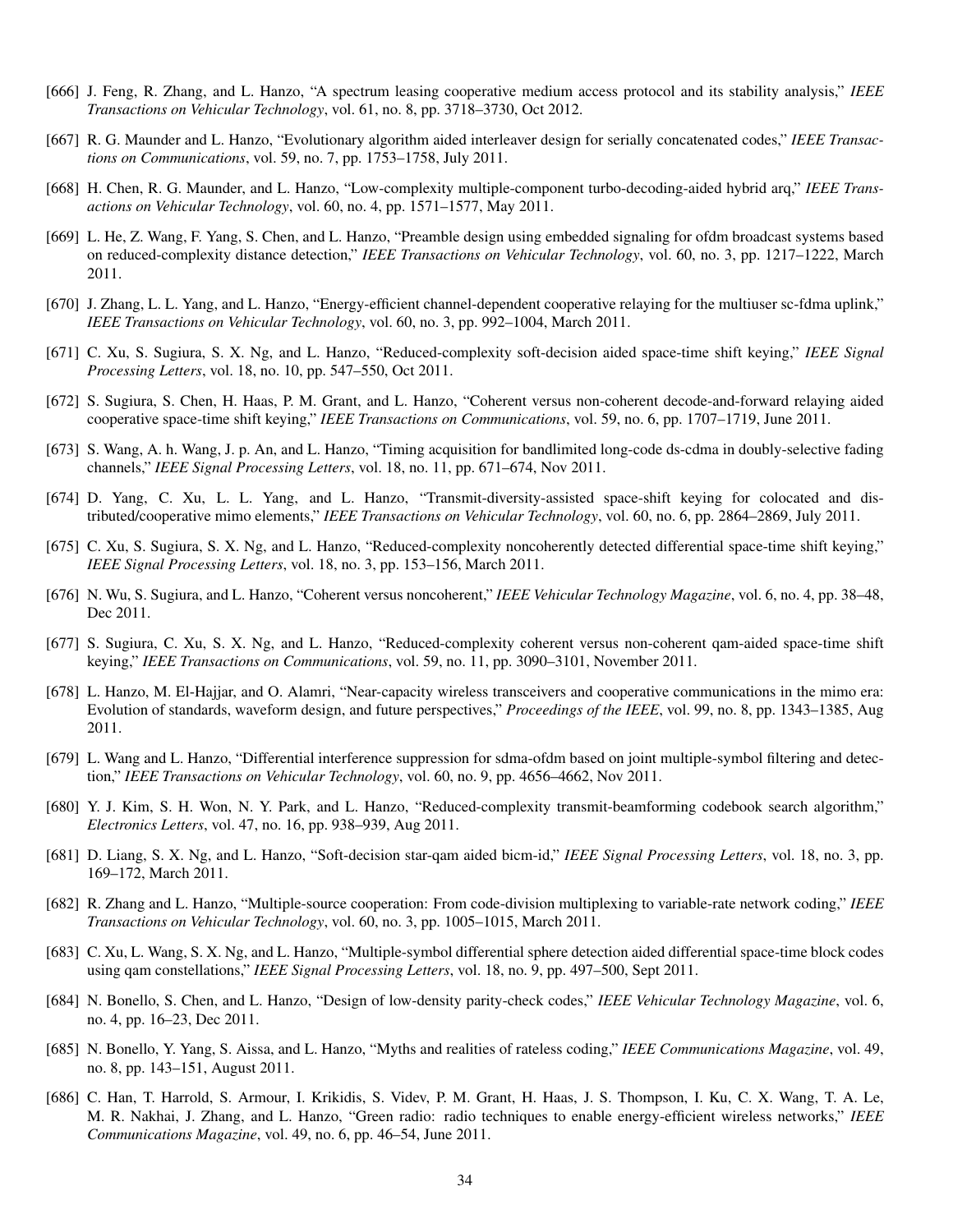- [687] J. Zhang, L. Hanzo, and X. Mu, "Joint decision-directed channel and noise-variance estimation for mimo ofdm/sdma systems based on expectation-conditional maximization," *IEEE Transactions on Vehicular Technology*, vol. 60, no. 5, pp. 2139–2151, Jun 2011.
- [688] H. Chen, R. G. Maunder, and L. Hanzo, "Lookup-table-based deferred-iteration aided low-complexity turbo hybrid arq," *IEEE Transactions on Vehicular Technology*, vol. 60, no. 7, pp. 3045–3053, Sept 2011.
- [689] S. Sugiura, S. Chen, and L. Hanzo, "Generalized space-time shift keying designed for flexible diversity-, multiplexing- and complexity-tradeoffs," *IEEE Transactions on Wireless Communications*, vol. 10, no. 4, pp. 1144–1153, April 2011.
- [690] H. A. Ngo, T. D. Nguyen, and L. Hanzo, "Amplify-forward and decode-forward cooperation relying on systematic luby transform coded hybrid automatic-repeat-request," *IET Communications*, vol. 5, no. 8, pp. 1096–1106, May 2011.
- [691] W. Yao, S. Chen, and L. Hanzo, "Generalized mber-based vector precoding design for multiuser transmission," *IEEE Transactions on Vehicular Technology*, vol. 60, no. 2, pp. 739–745, Feb 2011.
- [692] C. Zhang, Z. Wang, C. Pan, S. Chen, and L. Hanzo, "Low-complexity iterative frequency domain decision feedback equalization," *IEEE Transactions on Vehicular Technology*, vol. 60, no. 3, pp. 1295–1301, March 2011.
- [693] H. V. Nguyen, S. X. Ng, and L. Hanzo, "Performance bounds of network coding aided cooperative multiuser systems," *IEEE Signal Processing Letters*, vol. 18, no. 7, pp. 435–438, July 2011.
- [694] L. H. II. and R. Tafazolli, "Qos-aware routing and admission control in shadow-fading environments for multirate manets," *IEEE Transactions on Mobile Computing*, vol. 10, no. 5, pp. 622–637, May 2011.
- [695] J. Yang, H. Hu, H. Xi, and L. Hanzo, "Online buffer fullness estimation aided adaptive media playout for video streaming," *IEEE Transactions on Multimedia*, vol. 13, no. 5, pp. 1141–1153, Oct 2011.
- [696] S. Ghafoor and L. Hanzo, "Sub-carrier-multiplexed duplex 64-qam radio-over-fiber transmission for distributed antennas," *IEEE Communications Letters*, vol. 15, no. 12, pp. 1368–1371, December 2011.
- [697] R. Zhang and L. Hanzo, "Cooperative downlink multicell preprocessing relying on reduced-rate back-haul data exchange," *IEEE Transactions on Vehicular Technology*, vol. 60, no. 2, pp. 539–545, Feb 2011.
- [698] C. Xu, S. X. Ng, and L. Hanzo, "Near-capacity irregular convolutional coded cooperative differential linear dispersion codes using multiple-symbol differential detection," *IEEE Signal Processing Letters*, vol. 18, no. 3, pp. 173–176, March 2011.
- [699] N. Bonello, S. Chen, and L. Hanzo, "Low-density parity-check codes and their rateless relatives," *IEEE Communications Surveys Tutorials*, vol. 13, no. 1, pp. 3–26, First 2011.
- [700] J. Zhang, S. Chen, X. Mu, and L. Hanzo, "Joint channel estimation and multiuser detection for sdma/ofdm based on dual repeated weighted boosting search," *IEEE Transactions on Vehicular Technology*, vol. 60, no. 7, pp. 3265–3275, Sept 2011.
- [701] R. Zhang and L. Hanzo, "A unified treatment of superposition coding aided communications: Theory and practice," *IEEE Communications Surveys Tutorials*, vol. 13, no. 3, pp. 503–520, Third 2011.
- [702] R. G. Maunder and L. Hanzo, "Extrinsic information transfer analysis and design of block-based intermediate codes," *IEEE Transactions on Vehicular Technology*, vol. 60, no. 3, pp. 762–770, March 2011.
- [703] H. A. Ngo, C. Xu, S. Sugiura, and L. Hanzo, "Space-time-frequency shift keying for dispersive channels," *IEEE Signal Processing Letters*, vol. 18, no. 3, pp. 177–180, March 2011.
- [704] X. Xu, R. Zhang, S. Ghafoor, and L. Hanzo, "Imperfect digital-fiber-optic-link-based cooperative distributed antennas with fractional frequency reuse in multicell multiuser networks," *IEEE Transactions on Vehicular Technology*, vol. 60, no. 9, pp. 4439–4449, Nov 2011.
- [705] S. Yang, T. Lv, R. G. Maunder, and L. Hanzo, "Distributed probabilistic-data-association-based soft reception employing base station cooperation in mimo-aided multiuser multicell systems," *IEEE Transactions on Vehicular Technology*, vol. 60, no. 7, pp. 3532–3538, Sept 2011.
- [706] ——, "Unified bit-based probabilistic data association aided mimo detection for high-order qam constellations," *IEEE Transactions on Vehicular Technology*, vol. 60, no. 3, pp. 981–991, March 2011.
- [707] L. Wang, L. Kong, S. X. Ng, and L. Hanzo, "Code-rate-optimized differentially modulated near-capacity cooperation," *IEEE Transactions on Communications*, vol. 59, no. 8, pp. 2185–2195, August 2011.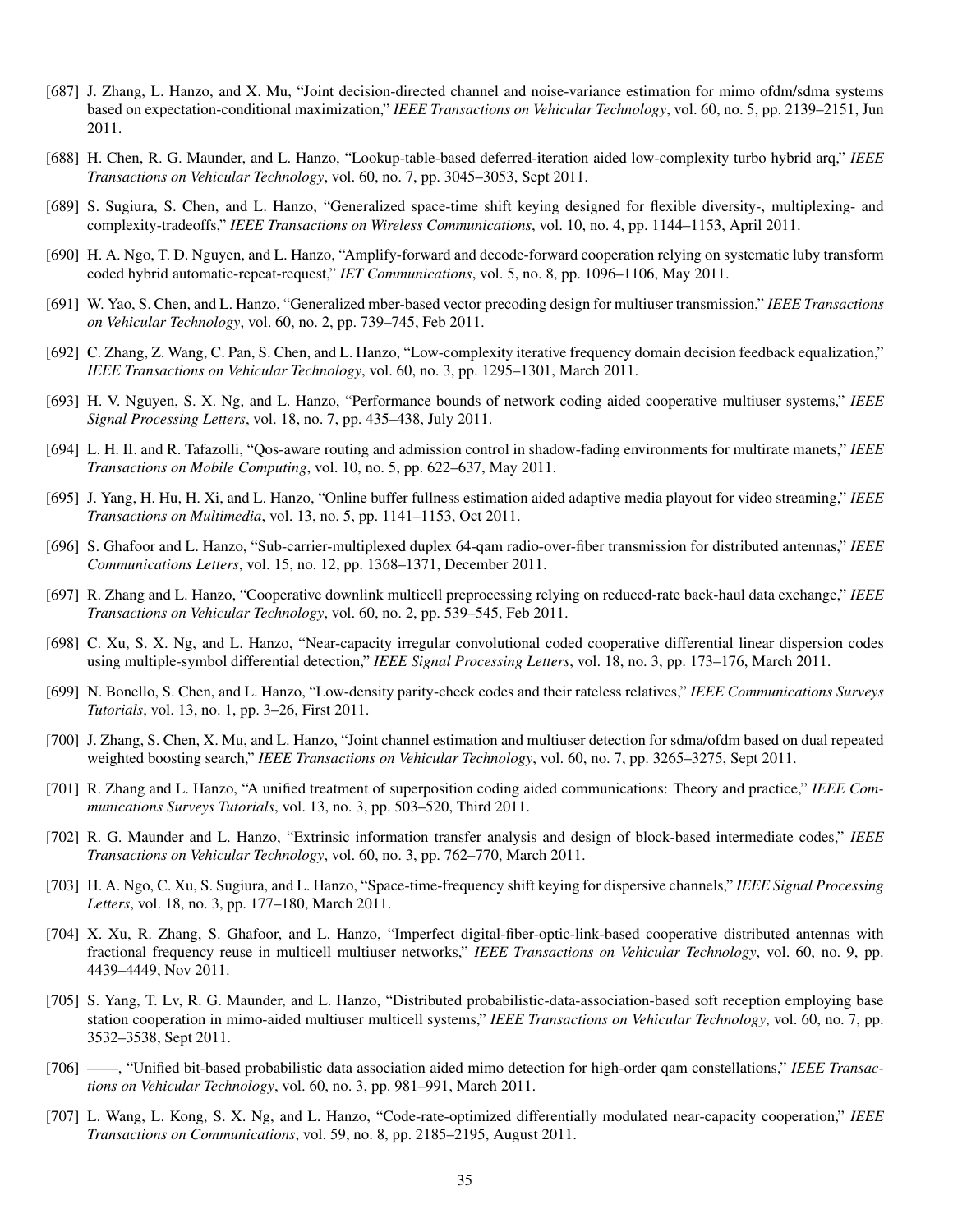- [708] M. El-Hajjar, O. Alamri, R. G. Maunder, and L. Hanzo, "Layered steered space-time-spreading-aided generalized mc ds-cdma," *IEEE Transactions on Vehicular Technology*, vol. 59, no. 2, pp. 999–1005, Feb 2010.
- [709] N. Bonello, D. Yang, S. Chen, and L. Hanzo, "Generalized mimo transmit preprocessing using pilot symbol assisted rateless codes," *IEEE Transactions on Wireless Communications*, vol. 9, no. 2, pp. 754–763, February 2010.
- [710] L. Kong, S. X. Ng, R. Y. S. Tee, R. G. Maunder, and L. Hanzo, "Reduced-complexity near-capacity downlink iteratively decoded generalized multi-layer space-time coding using irregular convolutional codes," *IEEE Transactions on Wireless Communications*, vol. 9, no. 2, pp. 684–695, February 2010.
- [711] M. F. U. Butt, R. A. Riaz, S. X. Ng, and L. Hanzo, "Distributed self-concatenated coding for cooperative communication," *IEEE Transactions on Vehicular Technology*, vol. 59, no. 6, pp. 3097–3104, July 2010.
- [712] K. Lee and L. Hanzo, "Resource-efficient wireless relaying protocols," *IEEE Wireless Communications*, vol. 17, no. 2, pp. 66–72, April 2010.
- [713] B. Smida, L. Hanzo, and S. Affes, "Exact ber performance of asynchronous mc-ds-cdma over fading channels [transactions letters]," *IEEE Transactions on Wireless Communications*, vol. 9, no. 4, pp. 1249–1254, April 2010.
- [714] L. Wang and L. Hanzo, "Optimum time resource allocation for tdma-based differential decode-and-forward cooperative systems: a capacity perspective," *IEEE Communications Letters*, vol. 14, no. 6, pp. 506–508, June 2010.
- [715] R. G. Maunder and L. Hanzo, "Iterative decoding convergence and termination of serially concatenated codes," *IEEE Transactions on Vehicular Technology*, vol. 59, no. 1, pp. 216–224, Jan 2010.
- [716] S. Chen, S. Sugiura, and L. Hanzo, "Semi-blind joint channel estimation and data detection for space-time shift keying systems," *IEEE Signal Processing Letters*, vol. 17, no. 12, pp. 993–996, Dec 2010.
- [717] L. Li, R. G. Maunder, B. M. Al-Hashimi, and L. Hanzo, "An energy-efficient error correction scheme for ieee 802.15.4 wireless sensor networks," *IEEE Transactions on Circuits and Systems II: Express Briefs*, vol. 57, no. 3, pp. 233–237, March 2010.
- [718] S. Sugiura, S. Chen, and L. Hanzo, "Coherent and differential space-time shift keying: A dispersion matrix approach," *IEEE Transactions on Communications*, vol. 58, no. 11, pp. 3219–3230, November 2010.
- [719] J. Akhtman and L. Hanzo, "Heterogeneous networking: An enabling paradigm for ubiquitous wireless communications [point of view]," *Proceedings of the IEEE*, vol. 98, no. 2, pp. 135–138, Feb 2010.
- [720] M. El-Hajjar and L. Hanzo, "Dispensing with channel estimation," *IEEE Vehicular Technology Magazine*, vol. 5, no. 2, pp. 42–48, June 2010.
- [721] R. Zhang and L. Hanzo, "Wireless cellular networks," *IEEE Vehicular Technology Magazine*, vol. 5, no. 4, pp. 31–39, Dec 2010.
- [722] M. Jiang and L. Hanzo, "Unitary linear dispersion code design and optimization for mimo communication systems," *IEEE Signal Processing Letters*, vol. 17, no. 5, pp. 497–500, May 2010.
- [723] M. F. U. Butt, R. A. Riaz, S. X. Ng, and L. Hanzo, "Near-capacity iterative decoding of binary self-concatenated codes using soft decision demapping and 3-d exit charts," *IEEE Transactions on Wireless Communications*, vol. 9, no. 5, pp. 1608–1616, May 2010.
- [724] M. El-Hajjar and L. Hanzo, "Multifunctional mimo systems: A combined diversity and multiplexing design perspective," *IEEE Wireless Communications*, vol. 17, no. 2, pp. 73–79, April 2010.
- [725] S. Sugiura, S. Chen, and L. Hanzo, "Cooperative differential space-time spreading for the asynchronous relay aided cdma uplink using interference rejection spreading code," *IEEE Signal Processing Letters*, vol. 17, no. 2, pp. 117–120, Feb 2010.
- [726] R. Zhang and L. Hanzo, "Superposition-aided delay-constrained hybrid automatic repeat request," *IEEE Transactions on Vehicular Technology*, vol. 59, no. 4, pp. 2109–2115, May 2010.
- [727] W. Yao, S. Chen, and L. Hanzo, "A transceiver design based on uniform channel decomposition and mber vector perturbation," *IEEE Transactions on Vehicular Technology*, vol. 59, no. 6, pp. 3153–3159, July 2010.
- [728] N. Bonello, S. Chen, and L. Hanzo, "Multilevel-structured low-density parity-check codes for awgn and rayleigh channels," *IEEE Transactions on Vehicular Technology*, vol. 59, no. 7, pp. 3311–3320, Sept 2010.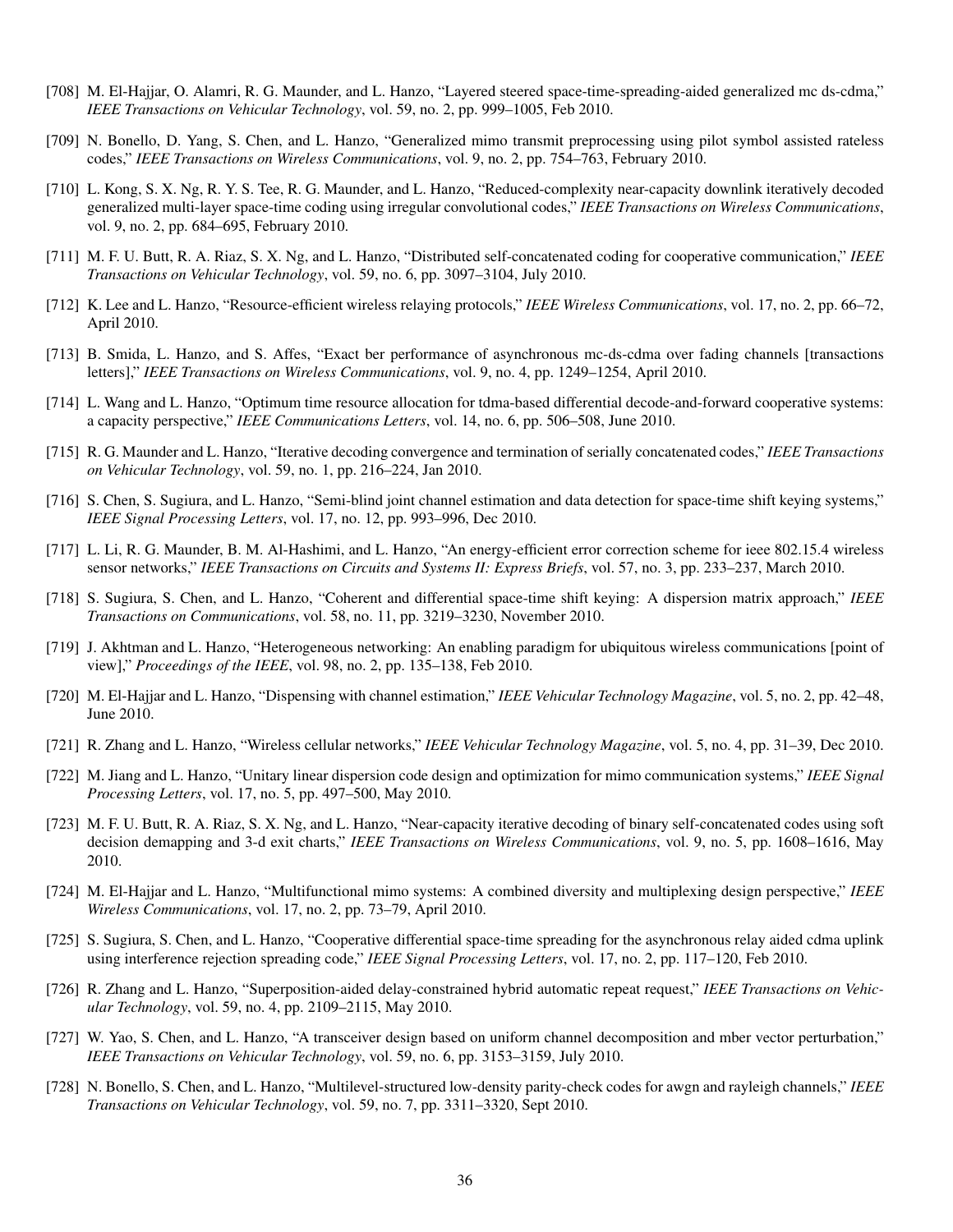- [729] L. Kong, S. X. Ng, R. G. Maunder, and L. Hanzo, "Near-capacity cooperative space-time coding employing irregular design and successive relaying," *IEEE Transactions on Communications*, vol. 58, no. 8, pp. 2232–2241, August 2010.
- [730] F. Zabini, B. M. Masini, A. Conti, and L. Hanzo, "Partial equalization for mc-cdma systems in non-ideally estimated correlated fading," *IEEE Transactions on Vehicular Technology*, vol. 59, no. 8, pp. 3818–3830, Oct 2010.
- [731] R. Zhang, L. Xu, S. Chen, and L. Hanzo, "Exit-chart-aided hybrid multiuser detector for multicarrier interleave-division multiple access," *IEEE Transactions on Vehicular Technology*, vol. 59, no. 3, pp. 1563–1567, March 2010.
- [732] L. Kong, S. X. Ng, R. G. Maunder, and L. Hanzo, "Maximum-throughput irregular distributed space-time code for near-capacity cooperative communications," *IEEE Transactions on Vehicular Technology*, vol. 59, no. 3, pp. 1511–1517, March 2010.
- [733] L. H. Ii. and R. Tafazolli, "Admission control schemes for 802.11-based multi-hop mobile ad hoc networks: a survey," *IEEE Communications Surveys Tutorials*, vol. 11, no. 4, pp. 78–108, Fourth 2009.
- [734] Nasruminallah and L. Hanzo, "Exit-chart optimized short block codes for iterative joint source and channel decoding in h.264 video telephony," *IEEE Transactions on Vehicular Technology*, vol. 58, no. 8, pp. 4306–4315, Oct 2009.
- [735] S. Chen and L. Hanzo, "Fast converging semi-blind space-time equalisation for dispersive qam mimo systems," *IEEE Transactions on Wireless Communications*, vol. 8, no. 8, pp. 3969–3974, August 2009.
- [736] L. Wang, L. Xu, S. Chen, and L. Hanzo, "Three-stage irregular convolutional coded iterative center-shifting k -best sphere detection for soft-decision sdma-ofdm," *IEEE Transactions on Vehicular Technology*, vol. 58, no. 4, pp. 2103–2109, May 2009.
- [737] S. H. Won and L. Hanzo, "Initial and post-initial code acquisition in the noncoherent multiple-input/multiple-output-aided dscdma downlink," *IEEE Transactions on Vehicular Technology*, vol. 58, no. 5, pp. 2322–2330, Jun 2009.
- [738] S. Ahmed, R. G. Maunder, L. L. Yang, and L. Hanzo, "Iterative detection of unity-rate precoded ffh-mfsk and irregular variablelength coding," *IEEE Transactions on Vehicular Technology*, vol. 58, no. 7, pp. 3765–3770, Sept 2009.
- [739] W. Yao, S. Chen, S. Tan, and L. Hanzo, "Minimum bit error rate multiuser transmission designs using particle swarm optimisation," *IEEE Transactions on Wireless Communications*, vol. 8, no. 10, pp. 5012–5017, October 2009.
- [740] R. Zhang and L. Hanzo, "Superposition-coding-aided multiplexed hybrid arq scheme for improved end-to-end transmission efficiency," *IEEE Transactions on Vehicular Technology*, vol. 58, no. 8, pp. 4681–4686, Oct 2009.
- [741] R. G. Maunder and L. Hanzo, "Genetic algorithm aided design of component codes for irregular variable length coding," *IEEE Transactions on Communications*, vol. 57, no. 5, pp. 1290–1297, May 2009.
- [742] S. X. Ng, M. F. U. Butt, and L. Hanzo, "On the union bounds of self-concatenated convolutional codes," *IEEE Signal Processing Letters*, vol. 16, no. 9, pp. 754–757, Sept 2009.
- [743] W. Fang, L. L. Yang, and L. Hanzo, "Transmitter-preprocessing-assisted cooperative downlink transmission in ds-cdma systems experiencing propagation path loss and nakagami-m fading," *IEEE Transactions on Vehicular Technology*, vol. 58, no. 8, pp. 4182–4192, Oct 2009.
- [744] R. Y. S. Tee, R. G. Maunder, and L. Hanzo, "Exit-chart aided near-capacity irregular bit-interleaved coded modulation design," *IEEE Transactions on Wireless Communications*, vol. 8, no. 1, pp. 32–37, Jan 2009.
- [745] R. Zhang and L. Hanzo, "Coding schemes for energy efficient multi-source cooperation aided uplink transmission," *IEEE Signal Processing Letters*, vol. 16, no. 5, pp. 438–441, May 2009.
- [746] J. Akhtman and L. Hanzo, "Closed-form approximation of mimo capacity," *Electronics Letters*, vol. 45, no. 1, pp. 68–69, January 2009.
- [747] S. Sugiura, S. Chen, and L. Hanzo, "Reduced-complexity iterative markov chain mber detection for mimo systems," *IEEE Signal Processing Letters*, vol. 16, no. 3, pp. 160–163, March 2009.
- [748] R. Y. S. Tee, O. Alamri, S. X. Ng, and L. Hanzo, "Bit-interleaved sphere-packing-aided iteratively detected space-time coded modulation," *IEEE Transactions on Vehicular Technology*, vol. 58, no. 1, pp. 493–499, Jan 2009.
- [749] N. Wu and L. Hanzo, "Near-capacity irregular-convolutional-coding-aided irregular precoded linear dispersion codes," *IEEE Transactions on Vehicular Technology*, vol. 58, no. 6, pp. 2863–2871, July 2009.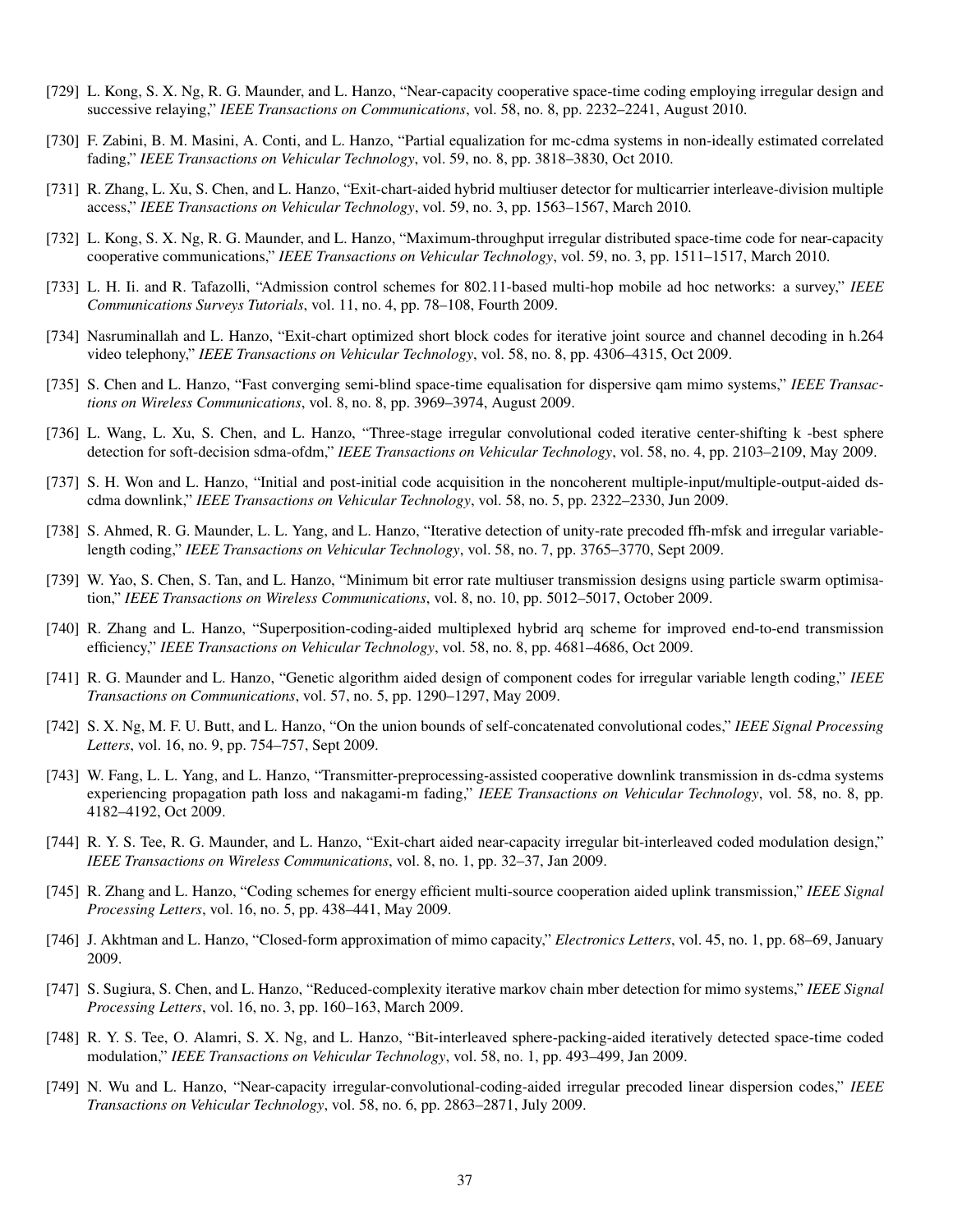- [750] L. Wang, O. Alamri, and L. Hanzo, "Sphere packing modulation in the sdma uplink using k -best sphere detection," *IEEE Signal Processing Letters*, vol. 16, no. 4, pp. 291–294, April 2009.
- [751] W. Fang, L. L. Yang, and L. Hanzo, "Performance of ds-cdma downlink using transmitter preprocessing and relay diversity over nakagami-m fading channels," *IEEE Transactions on Wireless Communications*, vol. 8, no. 2, pp. 678–682, Feb 2009.
- [752] K. Lee and L. Hanzo, "Mimo-assisted hard versus soft decoding-and-forwarding for network coding aided relaying systems," *IEEE Transactions on Wireless Communications*, vol. 8, no. 1, pp. 376–385, Jan 2009.
- [753] O. Alamri, J. Wang, S. X. Ng, L. l. Yang, and L. Hanzo, "Near-capacity three-stage turbo detection of irregular convolutional coded joint sphere-packing modulation and space-time coding," *IEEE Transactions on Communications*, vol. 57, no. 5, pp. 1486– 1495, May 2009.
- [754] C. Xu, R. G. Maunder, L. L. Yang, and L. Hanzo, "Near-optimum multiuser detectors using soft-output ant-colony-optimization for the ds-cdma uplink," *IEEE Signal Processing Letters*, vol. 16, no. 2, pp. 137–140, Feb 2009.
- [755] M. El-Hajjar, O. Alamri, J. Wang, S. Zummo, and L. Hanzo, "Layered steered space-time codes using multi-dimensional sphere packing modulation," *IEEE Transactions on Wireless Communications*, vol. 8, no. 7, pp. 3335–3340, July 2009.
- [756] L. Wang and L. Hanzo, "The amplify-and-forward cooperative uplink using multiple-symbol differential sphere-detection," *IEEE Signal Processing Letters*, vol. 16, no. 10, pp. 913–916, Oct 2009.
- [757] C. Y. Wei, L. Wang, and L. Hanzo, "Iterative irregular sphere detection in high-rate downlink sdma systems," *IEEE Transactions on Vehicular Technology*, vol. 58, no. 7, pp. 3855–3861, Sept 2009.
- [758] W. Liu, L. L. Yang, and L. Hanzo, "Svd-assisted multiuser transmitter and multiuser detector design for mimo systems," *IEEE Transactions on Vehicular Technology*, vol. 58, no. 2, pp. 1016–1021, Feb 2009.
- [759] R. G. Maunder and L. Hanzo, "Near-capacity irregular variable length coding and irregular unity rate coding," *IEEE Transactions on Wireless Communications*, vol. 8, no. 11, pp. 5500–5507, November 2009.
- [760] S. Won, K. Lee, and L. Hanzo, "Initial code acquisition in the cooperative noncoherent mimo ds-cdma downlink," *IEEE Transactions on Vehicular Technology*, vol. 58, no. 3, pp. 1387–1395, March 2009.
- [761] N. Bonello, R. Zhang, S. Chen, and L. Hanzo, "Channel code-division multiple access and its multilevel-structured ldpc-based instantiation," *IEEE Transactions on Vehicular Technology*, vol. 58, no. 5, pp. 2549–2553, Jun 2009.
- [762] R. Zhang and L. Hanzo, "Iterative multiuser detection and channel decoding for ds-cdma using harmony search," *IEEE Signal Processing Letters*, vol. 16, no. 10, pp. 917–920, Oct 2009.
- [763] S. Won and L. Hanzo, "Initial acquisition performance of the multiple receive antenna assisted ds-uwb downlink using search space reduction and iterative code phase estimation," *IEEE Transactions on Wireless Communications*, vol. 8, no. 1, pp. 386–395, Jan 2009.
- [764] N. Bonello, S. Chen, and L. Hanzo, "Pilot symbol assisted coding," *Electronics Letters*, vol. 45, no. 10, pp. 518–519, May 2009.
- [765] N. Bonello, R. Zhang, S. Chen, and L. Hanzo, "Reconfigurable rateless codes," *IEEE Transactions on Wireless Communications*, vol. 8, no. 11, pp. 5592–5600, November 2009.
- [766] N. S. Othman, M. El-Hajjar, O. Alamri, S. X. Ng, and L. Hanzo, "Iterative amr-wb source and channel decoding using differential space-time spreading-assisted sphere-packing modulation," *IEEE Transactions on Vehicular Technology*, vol. 58, no. 1, pp. 484– 490, Jan 2009.
- [767] R. Zhang and L. Hanzo, "Interleaved random space-time coding for multisource cooperation," *IEEE Transactions on Vehicular Technology*, vol. 58, no. 4, pp. 2120–2125, May 2009.
- [768] H. A. Sweeney, L. Hanzo, A. V. Alejos, M. G. Sanchez, I. Cuinas, P. Saengudomlert, K. Sripimanwat, and L. M. Correia, "Global communications newsletter," *IEEE Communications Magazine*, vol. 47, no. 11, pp. 1–4, November 2009.
- [769] K. Lee and L. Hanzo, "Optimal decoding for hard-decision forwarding aided cooperative spatial multiplexing systems," *IEEE Transactions on Wireless Communications*, vol. 8, no. 9, pp. 4416–441, September 2009.
- [770] L. Wang and L. Hanzo, "The resource-optimized differentially modulated hybrid af/df cooperative cellular uplink using multiplesymbol differential sphere detection," *IEEE Signal Processing Letters*, vol. 16, no. 11, pp. 965–968, Nov 2009.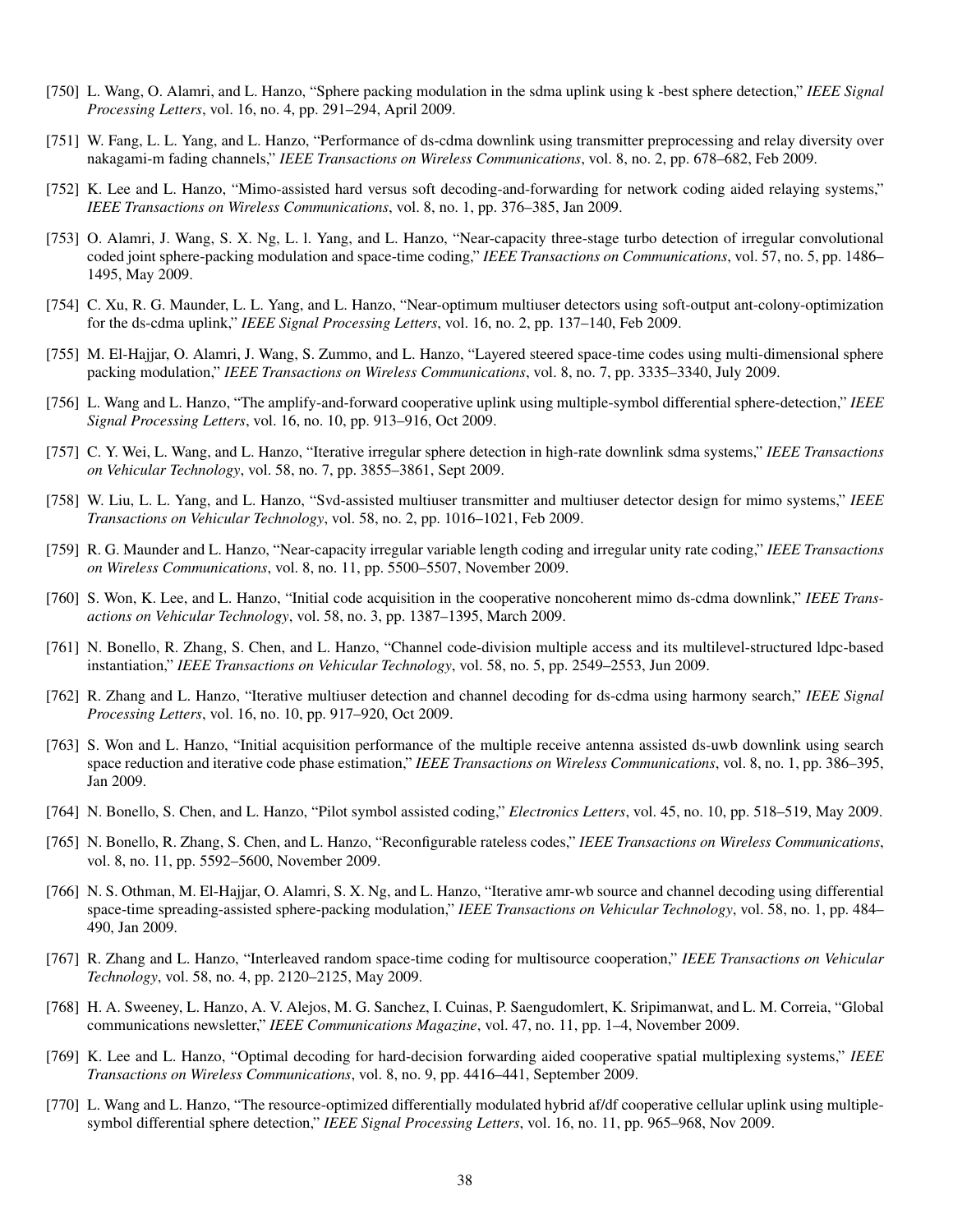- [771] R. A. Riaz, R. G. Maunder, M. F. U. Butt, S. X. Ng, S. Chen, and L. Hanzo, "Exit-chart-aided three-stage concatenated ultrawideband time-hopping spread-spectrum impulse radio design," *IEEE Transactions on Vehicular Technology*, vol. 58, no. 9, pp. 5320–5324, Nov 2009.
- [772] R. G. Maunder and L. Hanzo, "Block-based precoding for serially concatenated codes," *IEEE Communications Letters*, vol. 13, no. 10, pp. 794–796, October 2009.
- [773] S. Chen, A. Wolfgang, C. J. Harris, and L. Hanzo, "Symmetric rbf classifier for nonlinear detection in multiple-antenna-aided systems," *IEEE Transactions on Neural Networks*, vol. 19, no. 5, pp. 737–745, May 2008.
- [774] A. Q. Pham, L. L. Yang, N. S. Othman, and L. Hanzo, "Exit-chart optimized block codes for wireless video telephony," *IEEE Transactions on Circuits and Systems for Video Technology*, vol. 18, no. 12, pp. 1671–1680, Dec 2008.
- [775] L. Wang, L. Xu, S. Chen, and L. Hanzo, "Generic iterative search-centre-shifting k-best sphere detection for rank-deficient sdm-ofdm systems," *Electronics Letters*, vol. 44, no. 8, pp. 552–553, April 2008.
- [776] C. Y. Wei, J. Akhtman, S. X. Ng, and L. Hanzo, "Iterative near-maximum-likelihood detection in rank-deficient downlink sdma systems," *IEEE Transactions on Vehicular Technology*, vol. 57, no. 1, pp. 653–657, Jan 2008.
- [777] S. H. Won and L. Hanzo, "Analysis of serial-search-based code acquisition in the multiple-transmit/multiple-receive-antennaaided ds-cdma downlink," *IEEE Transactions on Vehicular Technology*, vol. 57, no. 2, pp. 1032–1039, March 2008.
- [778] R. Zhang and L. Hanzo, "Space-time coding for high-throughput interleave division multiplexing aided multi-source cooperation," *Electronics Letters*, vol. 44, no. 5, pp. 367–368, Feb 2008.
- [779] X. Liu and L. Hanzo, "Precise ber formulas for asynchronous qpsk-modulated ds-cdma systems using random quaternary spreading over rayleigh channels," *IEEE Transactions on Vehicular Technology*, vol. 57, no. 1, pp. 239–242, Jan 2008.
- [780] Nasruminallah and L. Hanzo, "Short block codes for guaranteed convergence in soft-bit assisted iterative joint source and channel decoding," *Electronics Letters*, vol. 44, no. 22, pp. 1315–1316, October 2008.
- [781] S. Chen, W. Yao, and L. Hanzo, "Semi-blind adaptive spatial equalization for mimo systems with high-order qam signalling," *IEEE Transactions on Wireless Communications*, vol. 7, no. 11, pp. 4486–4491, November 2008.
- [782] S. Chen, A. Livingstone, H. Q. Du, and L. Hanzo, "Adaptive minimum symbol error rate beamforming assisted detection for quadrature amplitude modulation," *IEEE Transactions on Wireless Communications*, vol. 7, no. 4, pp. 1140–1145, April 2008.
- [783] S. Tan, S. Chen, and L. Hanzo, "On multi-user exit chart analysis aided turbo-detected mber beamformer designs," *IEEE Transactions on Wireless Communications*, vol. 7, no. 1, pp. 314–323, Jan 2008.
- [784] D. Yang, N. Wu, L. L. Yang, and L. Hanzo, "Closed-loop linear dispersion coded eigen-beam transmission and its capacity," *Electronics Letters*, vol. 44, no. 19, pp. 1144–1146, September 2008.
- [785] N. Bonello, S. Chen, and L. Hanzo, "Construction of regular quasi-cyclic protograph Idpc codes based on vandermonde matrices," *IEEE Transactions on Vehicular Technology*, vol. 57, no. 4, pp. 2583–2588, July 2008.
- [786] M. Abuthinien, S. Chen, and L. Hanzo, "Semi-blind joint maximum likelihood channel estimation and data detection for mimo systems," *IEEE Signal Processing Letters*, vol. 15, pp. 202–205, 2008.
- [787] R. G. Maunder, J. Wang, S. X. Ng, L. L. Yang, and L. Hanzo, "On the performance and complexity of irregular variable length codes for near-capacity joint source and channel coding," *IEEE Transactions on Wireless Communications*, vol. 7, no. 4, pp. 1338–1347, April 2008.
- [788] S. Chen, L. Hanzo, and S. Tan, "Symmetric complex-valued rbf receiver for multiple-antenna-aided wireless systems," *IEEE Transactions on Neural Networks*, vol. 19, no. 9, pp. 1659–1665, Sept 2008.
- [789] R. Jantti and S. L. Kim, "Downlink resource management in the frequency domain for multicell ofcdm wireless networks," *IEEE Transactions on Vehicular Technology*, vol. 57, no. 5, pp. 3241–3246, Sept 2008.
- [790] L. Xu, S. Chen, and L. Hanzo, "Exit chart analysis aided turbo mud designs for the rank-deficient multiple antenna assisted ofdm uplink," *IEEE Transactions on Wireless Communications*, vol. 7, no. 6, pp. 2039–2044, June 2008.
- [791] M. El-Hajjar, O. Alamri, S. X. Ng, and L. Hanzo, "Turbo detection of precoded sphere packing modulation using four transmit antennas for differential space-time spreading," *IEEE Transactions on Wireless Communications*, vol. 7, no. 3, pp. 943–952, March 2008.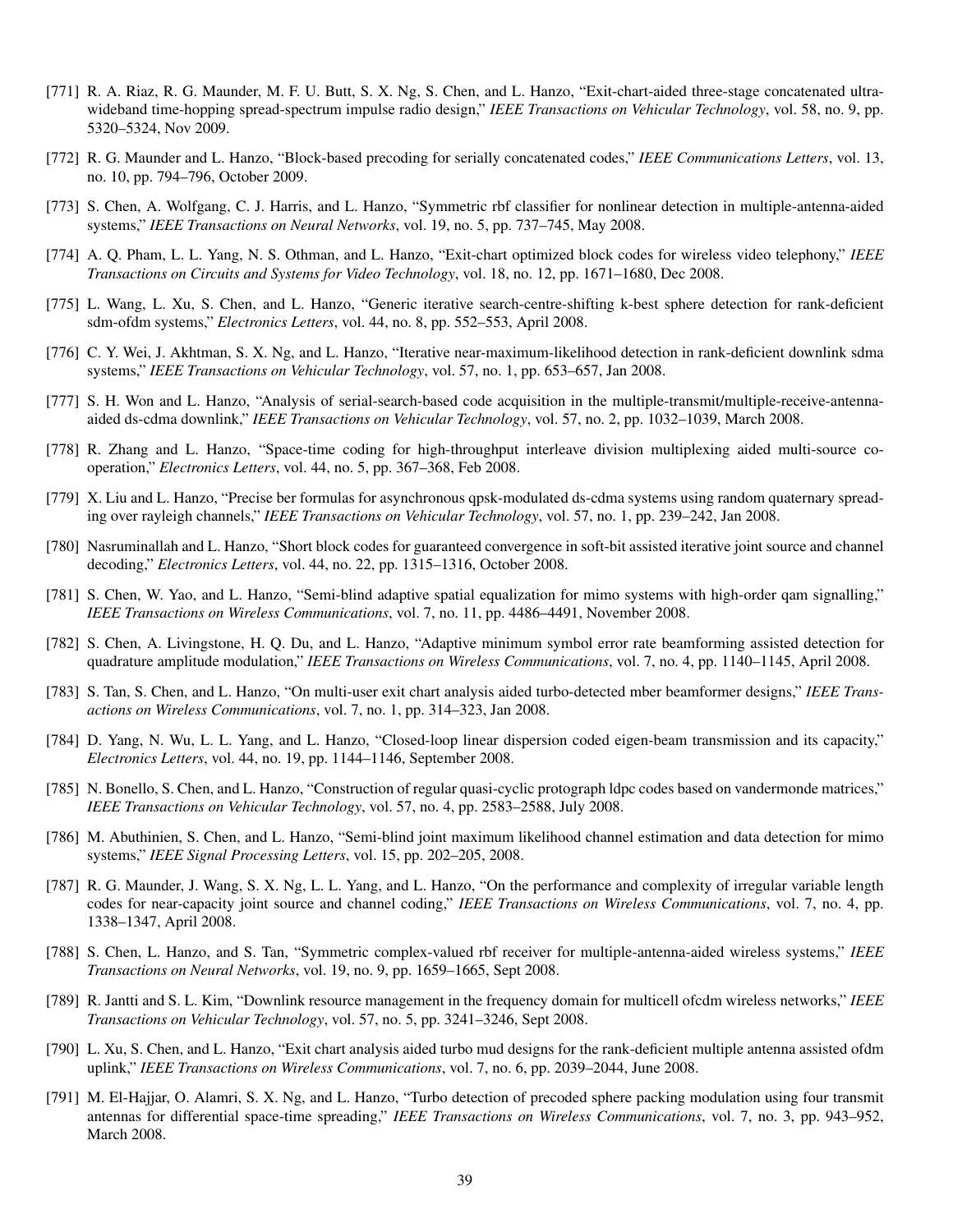- [792] S. Tan, J. Wang, S. X. Ng, S. Chen, and L. Hanzo, "Three-stage turbo mber multiuser beamforming receiver using irregular convolutional codes," *IEEE Transactions on Vehicular Technology*, vol. 57, no. 3, pp. 1657–1663, May 2008.
- [793] B. Hu, L. L. Yang, and L. Hanzo, "Time- and frequency-domain-spread generalized multicarrier ds-cdma using subspace-based blind and group-blind space-time multiuser detection," *IEEE Transactions on Vehicular Technology*, vol. 57, no. 5, pp. 3235– 3241, Sept 2008.
- [794] R. A. Riaz, M. F. U. Butt, S. Chen, and L. Hanzo, "Generic z-domain discrete-time transfer function estimation for ultra-wideband systems," *Electronics Letters*, vol. 44, no. 25, pp. 1491–1492, December 2008.
- [795] W. Fang, L. L. Yang, and L. Hanzo, "Single-user performance of direct-sequence code-division multiple-access using relay diversity and power allocation," *IET Communications*, vol. 2, no. 3, pp. 462–472, March 2008.
- [796] S. H. Won and L. Hanzo, "Iterative code acquisition for ds-uwb downlink using multiple-component decoders," *Electronics Letters*, vol. 44, no. 2, pp. 162–163, January 2008.
- [797] N. Wu, O. Alamri, S. X. Ng, and L. Hanzo, "Precoded sphere-packing-aided bit-interleaved differential space-time coded modulation using iterative decoding," *IEEE Transactions on Vehicular Technology*, vol. 57, no. 2, pp. 1311–1316, March 2008.
- [798] S. Tan, S. Chen, and L. Hanzo, "Iterative multiuser minimum symbol error rate beamforming aided qam receiver," *IEEE Signal Processing Letters*, vol. 15, pp. 301–304, 2008.
- [799] O. Alamri, S. X. Ng, F. Guo, S. Zummo, and L. Hanzo, "Nonbinary ldpc-coded sphere-packed transmit diversity," *IEEE Transactions on Vehicular Technology*, vol. 57, no. 5, pp. 3200–3205, Sept 2008.
- [800] C. Xu, B. Hu, L. L. Yang, and L. Hanzo, "Ant-colony-based multiuser detection for multifunctional-antenna-array-assisted mc ds-cdma systems," *IEEE Transactions on Vehicular Technology*, vol. 57, no. 1, pp. 658–663, Jan 2008.
- [801] R. Zhang and L. Hanzo, "Three design aspects of multicarrier interleave division multiple access," *IEEE Transactions on Vehicular Technology*, vol. 57, no. 6, pp. 3607–3617, Nov 2008.
- [802] S. Ahmed, L. L. Yang, and L. Hanzo, "Mellin-transform-based performance analysis of ffh m -ary fsk using product combining for combatting partial-band noise jamming," *IEEE Transactions on Vehicular Technology*, vol. 57, no. 5, pp. 2757–2765, Sept 2008.
- [803] R. Y. S. Tee, O. R. Alamri, S. X. Ng, and L. Hanzo, "Equivalent capacity-based joint multilevel coding and space-time transmit diversity design," *IEEE Transactions on Vehicular Technology*, vol. 57, no. 5, pp. 3006–3014, Sept 2008.
- [804] S. X. Ng, O. R. Alamri, Y. Li, J. Kliewer, and L. Hanzo, "Near-capacity turbo trellis coded modulation design based on exit charts and union bounds - [transactions papers]," *IEEE Transactions on Communications*, vol. 56, no. 12, pp. 2030–2039, December 2008.
- [805] S. Won and L. Hanzo, "Non-coherent and differentially coherent code acquisition in mimo assisted ds-cdma multi-path downlink scenarios," *IEEE Transactions on Wireless Communications*, vol. 7, no. 5, pp. 1585–1593, May 2008.
- [806] R. G. Maunder, J. Kliewer, S. X. Ng, J. Wang, L. L. Yang, and L. Hanzo, "Joint iterative decoding of trellis-based vq and tcm," *IEEE Transactions on Wireless Communications*, vol. 6, no. 4, pp. 1327–1336, April 2007.
- [807] S. Ahmed, L. L. Yang, and L. Hanzo, "Erasure insertion in rs-coded sfh mfsk subjected to tone jamming and rayleigh fading," *IEEE Transactions on Vehicular Technology*, vol. 56, no. 6, pp. 3563–3571, Nov 2007.
- [808] L. Hanzo and B. J. Choi, "Near-instantaneously adaptive hsdpa-style ofdm versus mc-cdma transceivers for wifi, wimax, and next-generation cellular systems," *Proceedings of the IEEE*, vol. 95, no. 12, pp. 2368–2392, Dec 2007.
- [809] M. Jiang and L. Hanzo, "Multiuser mimo-ofdm for next-generation wireless systems," *Proceedings of the IEEE*, vol. 95, no. 7, pp. 1430–1469, July 2007.
- [810] J. Akhtman and L. Hanzo, "Channel impulse response tap prediction for time-varying wireless channels," *IEEE Transactions on Vehicular Technology*, vol. 56, no. 5, pp. 2767–2769, Sept 2007.
- [811] L. Hanzo and R. Tafazolli, "A survey of qos routing solutions for mobile ad hoc networks," *IEEE Communications Surveys Tutorials*, vol. 9, no. 2, pp. 50–70, Second 2007.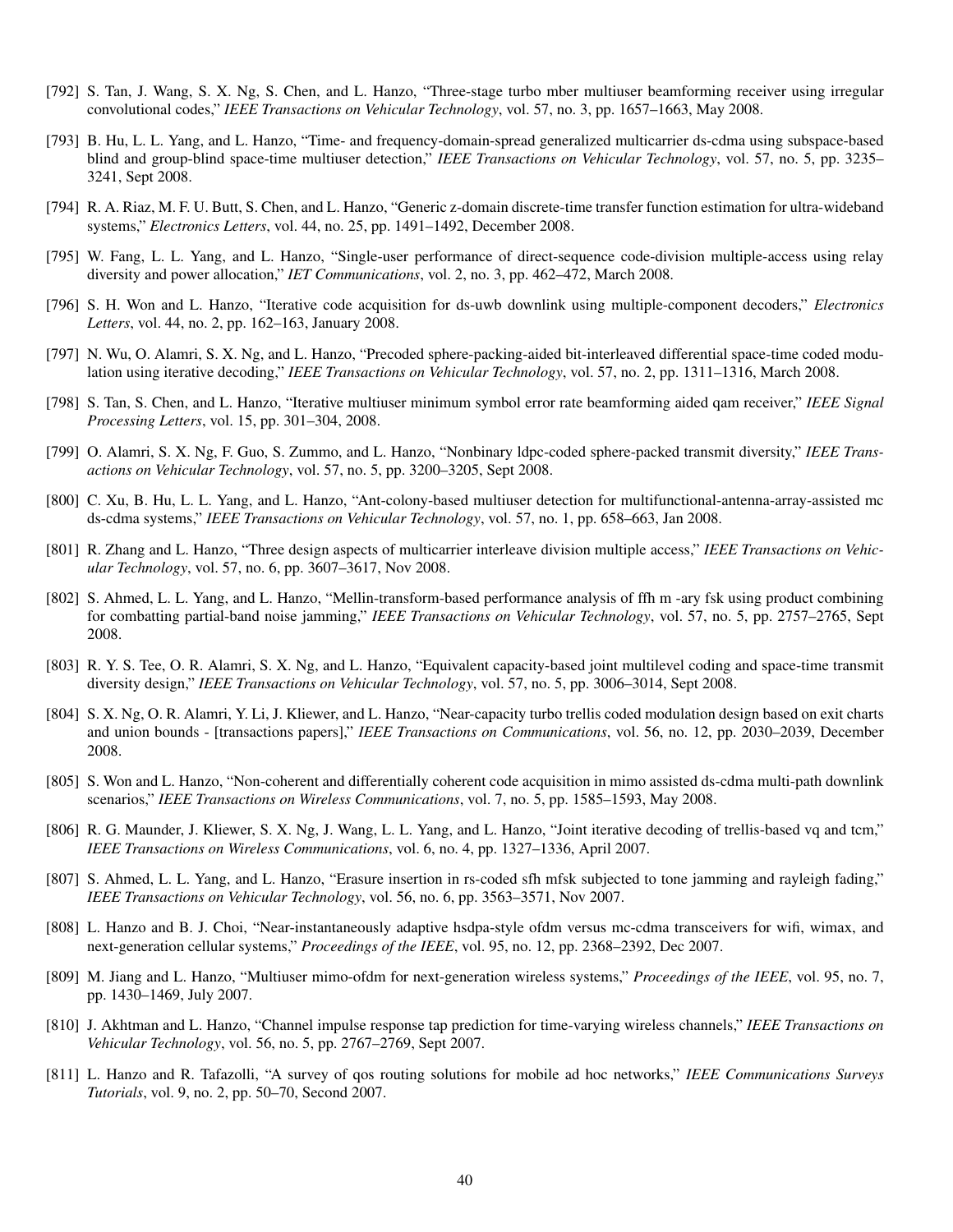- [812] M. Dohler, S. McLaughlin, P. Sweeney, and L. Hanzo, "Implementable wireless access for b3g networks. iii. complexity reducing transceiver structures [topics in radio communications]," *IEEE Communications Magazine*, vol. 45, no. 3, pp. 98–104, March 2007.
- [813] M. Jiang, J. Akhtman, and L. Hanzo, "Soft-information assisted near-optimum nonlinear detection for blast-type space division multiplexing ofdm systems," *IEEE Transactions on Wireless Communications*, vol. 6, no. 4, pp. 1230–1234, April 2007.
- [814] X. Liu, H. Wei, and L. Hanzo, "Analytical bit error rate performance of ds-cdma ad hoc networks using large area synchronous spreading sequences," *IET Communications*, vol. 1, no. 4, pp. 760–764, August 2007.
- [815] L. Hao and P. Fan, "On the peak factors of bpsk and qpsk modulated mc-cdma signals employing wh sequences and wh-based complementary sequences," *IEEE Transactions on Wireless Communications*, vol. 6, no. 8, pp. 2782–2787, August 2007.
- [816] M. El-Hajjar, B. Hu, L. l. Yang, and L. Hanzo, "Coherent and differential downlink space-time steering aided generalised multicarrier ds-cdma," *IEEE Transactions on Wireless Communications*, vol. 6, no. 11, pp. 3857–3863, November 2007.
- [817] J. Akhtman and L. Hanzo, "Decision directed channel estimation aided ofdm employing sample-spaced and fractionally-spaced cir estimators," *IEEE Transactions on Wireless Communications*, vol. 6, no. 4, pp. 1171–1175, April 2007.
- [818] S. X. Ng, J. Wang, M. Tao, L. l. Yang, and L. Hanzo, "Iteratively decoded variable length space-time coded modulation: Code construction and convergence analysis," *IEEE Transactions on Wireless Communications*, vol. 6, no. 5, pp. 1953–1963, May 2007.
- [819] X. Liu and L. Hanzo, "A unified exact ber performance analysis of asynchronous ds-cdma systems using bpsk modulation over fading channels," *IEEE Transactions on Wireless Communications*, vol. 6, no. 10, pp. 3504–3509, October 2007.
- [820] S. Won and L. Hanzo, "Non-coherent code acquisition in the multiple transmit/multiple receive antenna aided single- and multicarrier ds-cdma downlink," *IEEE Transactions on Wireless Communications*, vol. 6, no. 11, pp. 3864–3869, November 2007.
- [821] M. Jiang, J. Akhtman, and L. Hanzo, "Iterative joint channel estimation and multi-user detection for multiple-antenna aided ofdm systems," *IEEE Transactions on Wireless Communications*, vol. 6, no. 8, pp. 2904–2914, August 2007.
- [822] O. R. Alamri, B. L. Yeap, and L. Hanzo, "A turbo detection and sphere-packing-modulation-aided space-time coding scheme," *IEEE Transactions on Vehicular Technology*, vol. 56, no. 2, pp. 575–582, March 2007.
- [823] S. Chen, K. Labib, and L. Hanzo, "Clustering-based symmetric radial basis function beamforming," *IEEE Signal Processing Letters*, vol. 14, no. 9, pp. 589–592, Sept 2007.
- [824] S. H. Won and L. Hanzo, "Differentially coherent code acquisition in the mimo-aided multi-carrier ds-cdma downlink," *IET Communications*, vol. 1, no. 4, pp. 662–670, August 2007.
- [825] S. Ni, J. S. Blogh, and L. Hanzo, "Adaptive beamforming and adaptive modulation-assisted network performance of multiuser detection-aided fdd and tdd cdma systems," *IEEE Transactions on Vehicular Technology*, vol. 56, no. 4, pp. 1881–1891, May 2007.
- [826] A. Wolfgang, S. Chen, and L. Hanzo, "Parallel interference cancellation based turbo space-time equalization in the sdma uplink," *IEEE Transactions on Wireless Communications*, vol. 6, no. 2, pp. 609–616, Feb 2007.
- [827] W. Liu, S. X. Ng, L. L. Yang, and L. Hanzo, "Joint channel prediction aided differentially encoded ttcm and bicmid assisted eigen-beamforming," *Electronics Letters*, vol. 43, no. 4, pp. 232–234, February 2007.
- [828] S. Chen, A. Wolfgang, Y. Shi, and L. Hanzo, "Space-time decision feedback equalisation using a minimum bit error rate design for single-input multiple-output channels," *IET Communications*, vol. 1, no. 4, pp. 671–678, August 2007.
- [829] A. Wolfgang, J. Akhtman, S. Chen, and L. Hanzo, "Reduced-complexity near-maximum-likelihood detection for decision feedback assisted space-time equalization," *IEEE Transactions on Wireless Communications*, vol. 6, no. 7, pp. 2407–2411, July 2007.
- [830] J. Akhtman, A. Wolfgang, S. Chen, and L. Hanzo, "An optimized-hierarchy-aided approximate log-map detector for mimo systems," *IEEE Transactions on Wireless Communications*, vol. 6, no. 5, pp. 1900–1909, May 2007.
- [831] K. Lee, J. Chun, and L. Hanzo, "Optimal lattice-reduction aided successive interference cancellation for mimo systems," *IEEE Transactions on Wireless Communications*, vol. 6, no. 7, pp. 2438–2443, July 2007.
- [832] M. El-Hajjar and L. Hanzo, "Layered steered space-time codes and their capacity," *Electronics Letters*, vol. 43, no. 12, pp. 680–682, June 2007.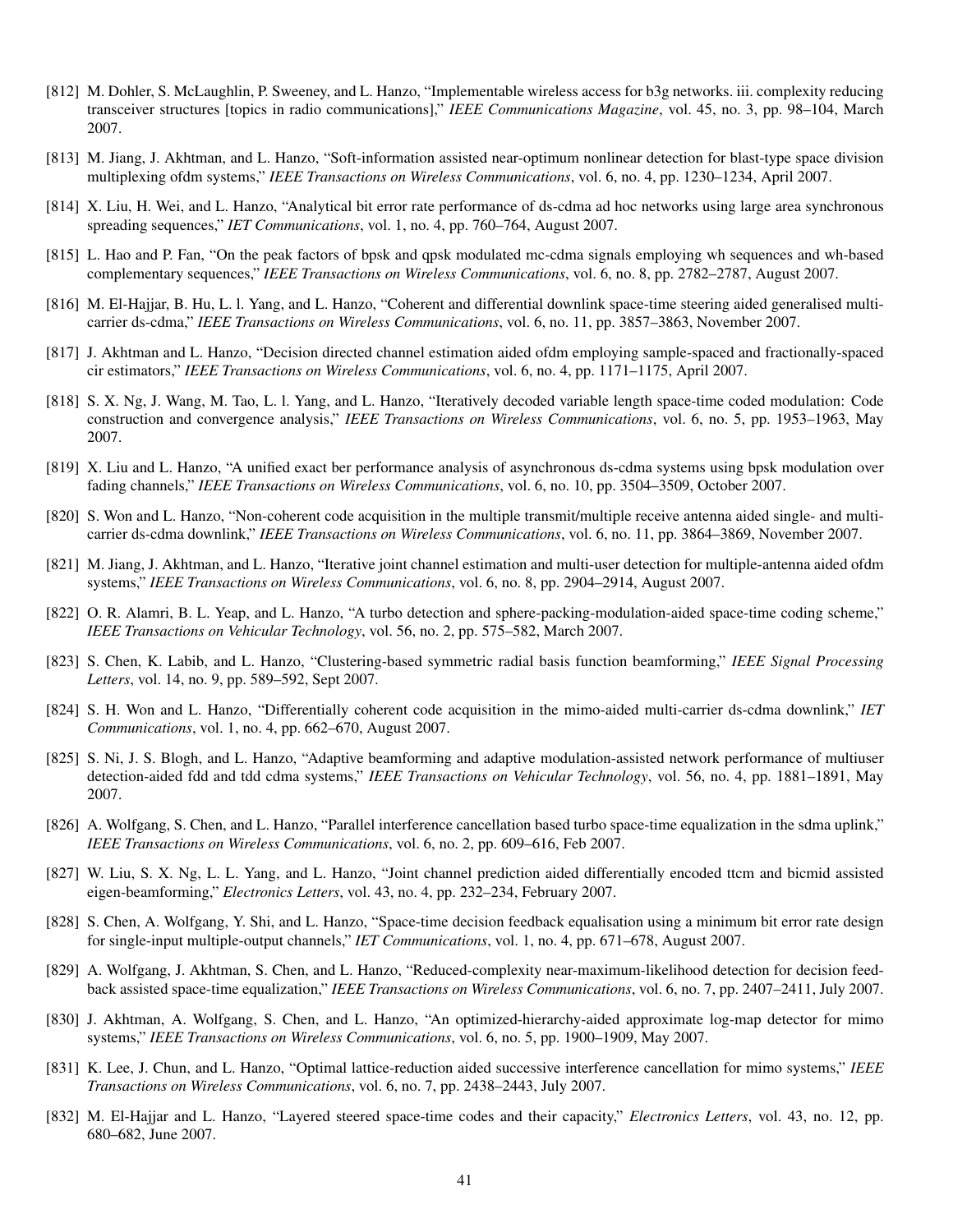- [833] L. Hanzo, J. P. Woodard, and P. Robertson, "Turbo decoding and detection for wireless applications," *Proceedings of the IEEE*, vol. 95, no. 6, pp. 1178–1200, June 2007.
- [834] H. Wei and L. Hanzo, "On the uplink performance of las-cdma," *IEEE Transactions on Wireless Communications*, vol. 5, no. 5, pp. 1187–1196, May 2006.
- [835] S. X. Ng and L. Hanzo, "On the mimo channel capacity of multidimensional signal sets," *IEEE Transactions on Vehicular Technology*, vol. 55, no. 2, pp. 528–536, March 2006.
- [836] H. T. How, T. H. Liew, E.-L. Kuan, L.-L. Yang, and L. Hanzo, "A redundant residue number system coded burst-by-burst adaptive joint-detection based cdma speech transceiver," *IEEE Transactions on Vehicular Technology*, vol. 55, no. 1, pp. 387–396, Jan 2006.
- [837] S. X. Ng, J. Y. Chung, P. Cherriman, and L. Hanzo, "Burst-by-burst adaptive decision feedback equalized tcm, ttcm, and bicm for h.263-assisted wireless video telephony," *IEEE Transactions on Circuits and Systems for Video Technology*, vol. 16, no. 3, pp. 363–374, March 2006.
- [838] H. Mohamad, S. Weiss, M. Rupp, and L. Hanzo, "Performance limitation of subband adaptive equalisers," *Electronics Letters*, vol. 42, no. 17, pp. 1009–1010, August 2006.
- [839] J. Kliewer, S. X. Ng, and L. Hanzo, "Efficient computation of exit functions for nonbinary iterative decoding," *IEEE Transactions on Communications*, vol. 54, no. 12, pp. 2133–2136, Dec 2006.
- [840] M. Jiang, S. X. Ng, and L. Hanzo, "Hybrid iterative multiuser detection for channel coded space division multiple access ofdm systems," *IEEE Transactions on Vehicular Technology*, vol. 55, no. 1, pp. 115–127, Jan 2006.
- [841] S. Chen, A. Livingstone, and L. Hanzo, "Minimum bit-error rate design for space-time equalization-based multiuser detection," *IEEE Transactions on Communications*, vol. 54, no. 5, pp. 824–832, May 2006.
- [842] M. Jiang and L. Hanzo, "Multiuser mimo-ofdm systems using subcarrier hopping," *IEE Proceedings Communications*, vol. 153, no. 6, pp. 802–809, Dec 2006.
- [843] L.-L. Yang, W. Hua, and L. Hanzo, "Multiuser detection assisted time- and frequency-domain spread multicarrier code-division multiple-access," *IEEE Transactions on Vehicular Technology*, vol. 55, no. 1, pp. 397–404, Jan 2006.
- [844] R. Y. S. Tee, F. C. Kuo, and L. Hanzo, "Multilevel generalised low-density parity-check codes," *Electronics Letters*, vol. 42, no. 3, pp. 167–168, Feb 2006.
- [845] H. Wei, L. L. Yang, and L. Hanzo, "Downlink space ndash;time spreading using interference rejection codes," *IEEE Transactions on Vehicular Technology*, vol. 55, no. 6, pp. 1838–1847, Nov 2006.
- [846] X. Liu and L. Hanzo, "Exact ber of rectangular-constellation qam subjected to asynchronous co-channel interference and nakagami-m fading," *Electronics Letters*, vol. 42, no. 15, pp. 868–869, July 2006.
- [847] A. Wolfgang, J. Akhtman, S. Chen, and L. Hanzo, "Iterative mimo detection for rank-deficient systems," *IEEE Signal Processing Letters*, vol. 13, no. 11, pp. 699–702, Nov 2006.
- [848] H. Wei, L.-L. Yang, and L. Hanzo, "On the performance of band-limited asynchronous ds-cdma over nakagami-m channels," *IEEE Transactions on Wireless Communications*, vol. 5, no. 7, pp. 1586–1593, July 2006.
- [849] S. Chen, L. Hanzo, and A. Livingstone, "Mber space-time decision feedback equalization assisted multiuser detection for multiple antenna aided sdma systems," *IEEE Transactions on Signal Processing*, vol. 54, no. 8, pp. 3090–3098, Aug 2006.
- [850] T.-H. Liew and L. Hanzo, "Space-time trellis and space-time block coding versus adaptive modulation and coding aided ofdm for wideband channels," *IEEE Transactions on Vehicular Technology*, vol. 55, no. 1, pp. 173–187, Jan 2006.
- [851] T. H. Liew, L.-L. Yang, and L. Hanzo, "Systematic redundant residue number system codes: analytical upper bound and iterative decoding performance over awgn and rayleigh channels," *IEEE Transactions on Communications*, vol. 54, no. 6, pp. 1006–1016, June 2006.
- [852] W. Liu, S. Weiss, and L. Hanzo, "A generalized sidelobe canceller employing two-dimensional frequency invariant filters," *IEEE Transactions on Antennas and Propagation*, vol. 53, no. 7, pp. 2339–2343, July 2005.
- [853] S. Ni, H. Wei, and L. Hanzo, "Loosely synchronised spreading code aided network performance of quasi-synchronous utra-like tdd and fdd cdma systems," *Electronics Letters*, vol. 41, no. 15, pp. 861–863, July 2005.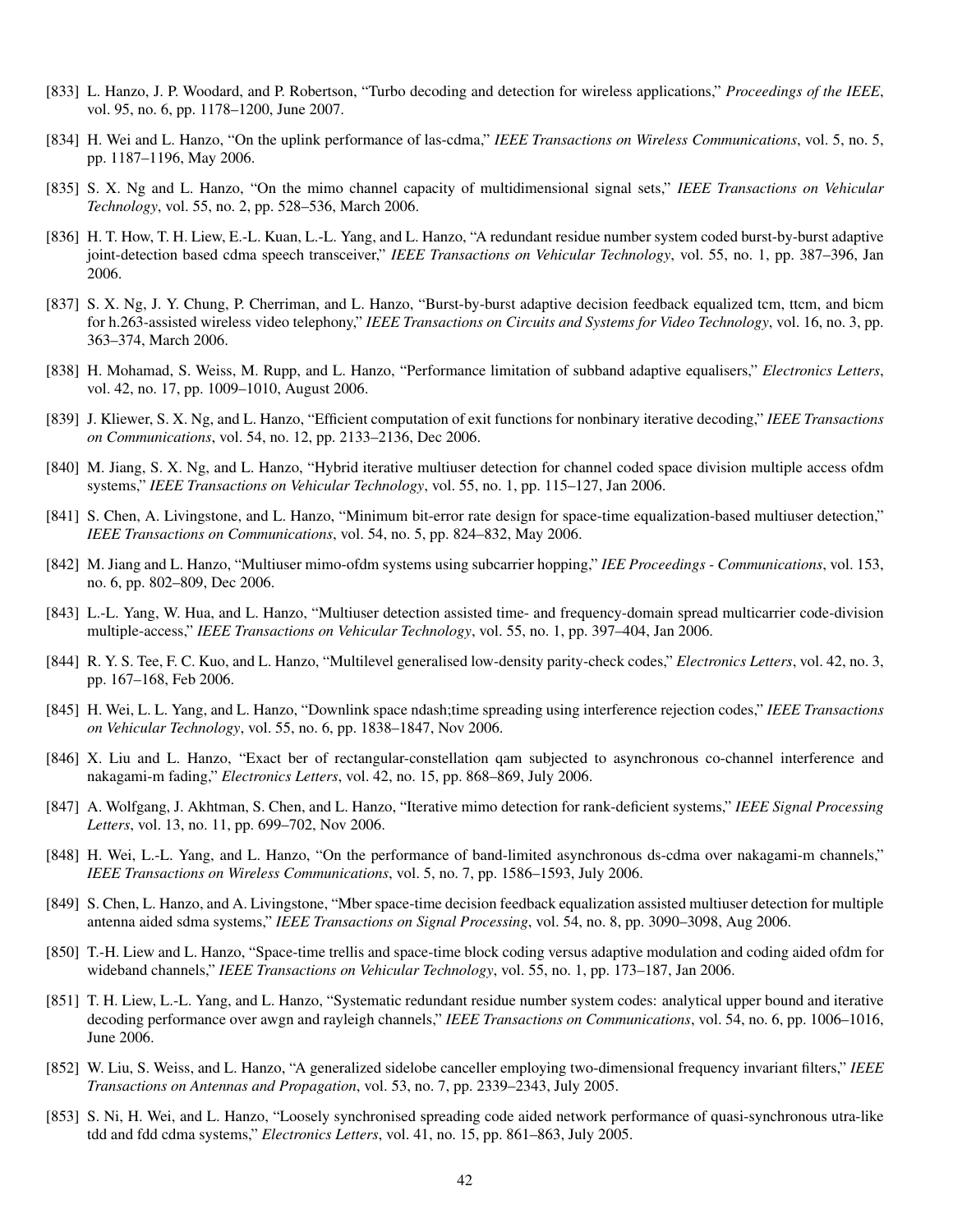- [854] L.-L. Yang and L. Hanzo, "Differential acquisition of m-sequences using recursive soft sequential estimation," *IEEE Transactions on Wireless Communications*, vol. 4, no. 1, pp. 128–136, Jan 2005.
- [855] M. Munster and L. Hanzo, "Parallel-interference-cancellation-assisted decision-directed channel estimation for ofdm systems using multiple transmit antennas," *IEEE Transactions on Wireless Communications*, vol. 4, no. 5, pp. 2148–2162, Sept 2005.
- [856] L.-L. Yang and L. Hanzo, "Performance of broadband multicarrier ds-cdma using space-time spreading-assisted transmit diversity," *IEEE Transactions on Wireless Communications*, vol. 4, no. 3, pp. 885–894, May 2005.
- [857] S. Chen, N. N. Ahmad, and L. Hanzo, "Adaptive minimum bit-error rate beamforming," *IEEE Transactions on Wireless Communications*, vol. 4, no. 2, pp. 341–348, March 2005.
- [858] H. Wei, L. L. Yang, and L. Hanzo, "Interference-free broadband single- and multicarrier ds-cdma," *IEEE Communications Magazine*, vol. 43, no. 2, pp. 68–73, Feb 2005.
- [859] S. Ni and L. Hanzo, "Genetic algorithm aided timeslot scheduling for utra tdd cdma networks," *Electronics Letters*, vol. 41, no. 7, pp. 422–424, March 2005.
- [860] L.-L. Yang and L. Hanzo, "Performance of fractionally spread multicarrier cdma in awgn as well as slow and fast nakagami-m fading channels," *IEEE Transactions on Vehicular Technology*, vol. 54, no. 5, pp. 1817–1827, Sept 2005.
- [861] S. X. Ng, J. Y. Chung, and L. Hanzo, "Turbo-detected unequal protection mpeg-4 wireless video telephony using multi-level coding, trellis coded modulation and space-time trellis coding," *IEE Proceedings - Communications*, vol. 152, no. 6, pp. 1116– 1124, Dec 2005.
- [862] M. Y. Alias, S. Chen, and L. Hanzo, "Multiple-antenna-aided ofdm employing genetic-algorithm-assisted minimum bit error rate multiuser detection," *IEEE Transactions on Vehicular Technology*, vol. 54, no. 5, pp. 1713–1721, Sept 2005.
- [863] H. Wei and L. Hanzo, "Coding against spreading gain optimisation of nonbinary bch coded cdma system," *Electronics Letters*, vol. 41, no. 14, pp. 816–817, July 2005.
- [864] J. Wang, L.-L. Yang, and L. Hanzo, "Iterative construction of reversible variable-length codes and variable-length error-correcting codes," *IEEE Communications Letters*, vol. 8, no. 11, pp. 671–673, Nov 2004.
- [865] L.-L. Yang and L. Hanzo, "Acquisition of m-sequences using recursive soft sequential estimation," *IEEE Transactions on Communications*, vol. 52, no. 2, pp. 199–204, Feb 2004.
- [866] M. Jiang and L. Hanzo, "Improved hybrid mmse detection for turbo-trellis-coded modulation-assisted multi-user ofdm systems," *Electronics Letters*, vol. 40, no. 16, pp. 1002–1003, Aug 2004.
- [867] S. Chen, L. Hanzo, and B. Mulgrew, "Adaptive minimum symbol-error-rate decision feedback equalization for multilevel pulseamplitude modulation," *IEEE Transactions on Signal Processing*, vol. 52, no. 7, pp. 2092–2101, July 2004.
- [868] F. Guo and L. Hanzo, "Reliability ratio based weighted bit-flipping decoding for low-density parity-check codes," *Electronics Letters*, vol. 40, no. 21, pp. 1356–1358, Oct 2004.
- [869] B. L. Yeap and L. Hanzo, "Reduced complexity i/q turbo detection for space-time trellis-coded systems," *IEEE Transactions on Vehicular Technology*, vol. 53, no. 4, pp. 1278–1286, July 2004.
- [870] S. H. Hwang and L. Hanzo, "Effects of multipath propagation delay on uplink performance of synchronous ds-cdma systems communicating in dispersive rayleigh fading channels," *Electronics Letters*, vol. 40, no. 25, pp. 1589–1591, Dec 2004.
- [871] S. X. Ng, M.-S. Yee, and L. Hanzo, "Coded modulation assisted radial basis function aided turbo equalization for dispersive rayleigh-fading channels," *IEEE Transactions on Wireless Communications*, vol. 3, no. 6, pp. 2198–2206, Nov 2004.
- [872] K. Yen and L. Hanzo, "Genetic-algorithm-assisted multiuser detection in asynchronous cdma communications," *IEEE Transactions on Vehicular Technology*, vol. 53, no. 5, pp. 1413–1422, Sept 2004.
- [873] A. Wolfgang, S. Chen, and L. Hanzo, "Radial basis function network assisted space-time equalisation for dispersive fading environments," *Electronics Letters*, vol. 40, no. 16, pp. 1006–1007, Aug 2004.
- [874] S. Chen, L. Hanzo, and A. Wolfgang, "Kernel-based nonlinear beamforming construction using orthogonal forward selection with the fisher ratio class separability measure," *IEEE Signal Processing Letters*, vol. 11, no. 5, pp. 478–481, May 2004.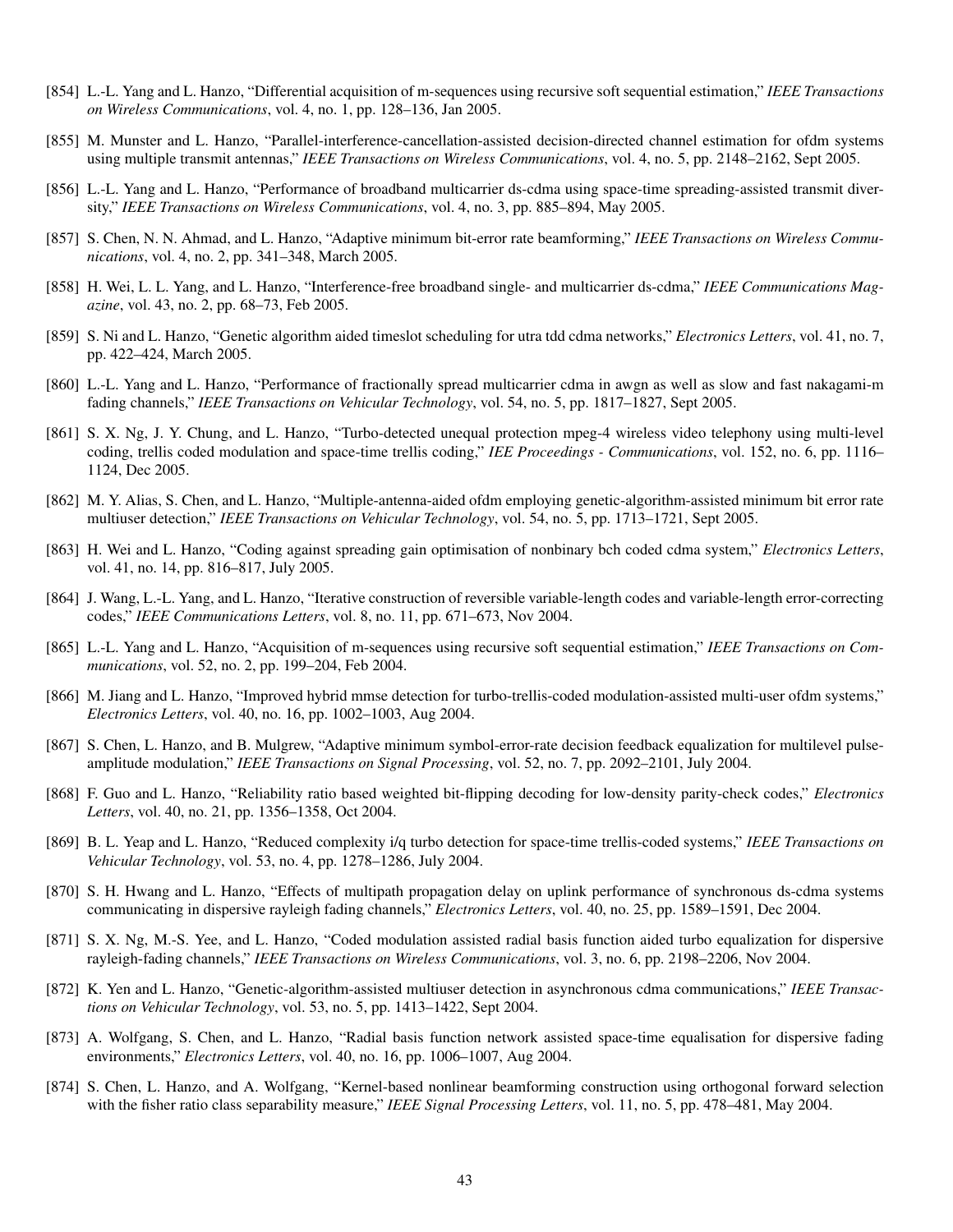- [875] A. Wolfgang, N. N. Ahmad, S. Chen, and L. Hanzo, "Genetic algorithm assisted error probability optimisation for beamforming," *Electronics Letters*, vol. 40, no. 5, pp. 320–322, March 2004.
- [876] W. Liu, S. Weiss, and L. Hanzo, "A subband-selective broadband gsc with cosine-modulated blocking matrix," *IEEE Transactions on Antennas and Propagation*, vol. 52, no. 3, pp. 813–820, March 2004.
- [877] T. H. Liew, B. L. Yeap, C. H. Wong, and L. Hanzo, "Turbo-coded adaptive modulation versus space-time trellis codes for transmission over dispersive channels," *IEEE Transactions on Wireless Communications*, vol. 3, no. 6, pp. 2019–2029, Nov 2004.
- [878] L.-L. Yang and L. Hanzo, "Adaptive rate ds-cdma systems using variable spreading factors," *IEEE Transactions on Vehicular Technology*, vol. 53, no. 1, pp. 72–81, Jan 2004.
- [879] K. Hamaguchi, L.-L. Yang, and L. Hanzo, "Multi-stage multi-user detection assisted fast-fh/mfsk," *Electronics Letters*, vol. 39, no. 4, pp. 399–400, Feb 2003.
- [880] E.-L. Kuan and L. Hanzo, "Burst-by-burst adaptive multiuser detection cdma: a framework for existing and future wireless standards," *Proceedings of the IEEE*, vol. 91, no. 2, pp. 278–302, Feb 2003.
- [881] B. L. Yeap, C. H. Wong, and L. Hanzo, "Reduced complexity in-phase/quadrature-phase m-qam turbo equalization using iterative channel estimation," *IEEE Transactions on Wireless Communications*, vol. 2, no. 1, pp. 2–10, Jan 2003.
- [882] L.-L. Yang and L. Hanzo, "Multicarrier ds-cdma: a multiple access scheme for ubiquitous broadband wireless communications," *IEEE Communications Magazine*, vol. 41, no. 10, pp. 116–124, Oct 2003.
- [883] ——, "Performance of generalized multicarrier ds-cdma using various chip waveforms," *IEEE Transactions on Communications*, vol. 51, no. 5, pp. 748–752, May 2003.
- [884] S. Chen, B. Mulgrew, and L. Hanzo, "Least bit error rate adaptive nonlinear equalisers for binary signalling," *IEE Proceedings - Communications*, vol. 150, no. 1, pp. 29–36, Feb 2003.
- [885] M.-S. Yee, B. L. Yeap, and L. Hanzo, "Radial basis function-assisted turbo equalization," *IEEE Transactions on Communications*, vol. 51, no. 4, pp. 664–675, April 2003.
- [886] B.-J. Choi and L. Hanzo, "Crest factors of complementary-sequence-based multicode mc-cdma signals," *IEEE Transactions on Wireless Communications*, vol. 2, no. 6, pp. 1114–1119, Nov 2003.
- [887] B. Choi and L. Hanzo, "Optimum mode-switching-assisted constant-power single- and multicarrier adaptive modulation," *IEEE Transactions on Vehicular Technology*, vol. 52, no. 3, pp. 536–560, May 2003.
- [888] K. Yen and L. Hanzo, "Antenna-diversity-assisted genetic-algorithm-based multiuser detection schemes for synchronous cdma systems," *IEEE Transactions on Communications*, vol. 51, no. 3, pp. 366–370, March 2003.
- [889] M. Y. Alias, A. K. Samingan, S. Chen, and L. Hanzo, "Multiple antenna aided ofdm employing minimum bit error rate multiuser detection," *Electronics Letters*, vol. 39, no. 24, pp. 1769–1770, Nov 2003.
- [890] S. H. Hwang and L. Hanzo, "Reverse-link performance of synchronous ds-cdma systems in dispersive rician multipath fading channels," *Electronics Letters*, vol. 39, no. 23, pp. 1682–4–, Nov 2003.
- [891] S. X. Ng, F. Guo, J. Wang, L. L. Yang, and L. Hanzo, "Joint source-coding, channel-coding and modulation schemes for awgn and rayleigh fading channels," *Electronics Letters*, vol. 39, no. 17, pp. 1259–1261, Aug 2003.
- [892] L.-L. Yang and L. Hanzo, "Low complexity erasure insertion in rs-coded sfh spread-spectrum communications with partial-band interference and nakagami-m fading," *IEEE Transactions on Communications*, vol. 50, no. 6, pp. 914–925, Jun 2002.
- [893] E.-L. Kuan, S. X. Ng, and L. Hanzo, "Joint-detection and interference cancellation based burst-by-burst adaptive cdma schemes," *IEEE Transactions on Vehicular Technology*, vol. 51, no. 6, pp. 1479–1493, Nov 2002.
- [894] L.-L. Yang and L. Hanzo, "Residue number system assisted fast frequency-hopped synchronous ultra-wideband spread-spectrum multiple-access: a design alternative to impulse radio," *IEEE Journal on Selected Areas in Communications*, vol. 20, no. 9, pp. 1652–1663, Dec 2002.
- [895] T. H. Liew and L. Hanzo, "Space-time codes and concatenated channel codes for wireless communications [prolog]," *Proceedings of the IEEE*, vol. 90, no. 2, pp. 185–186, Feb 2002.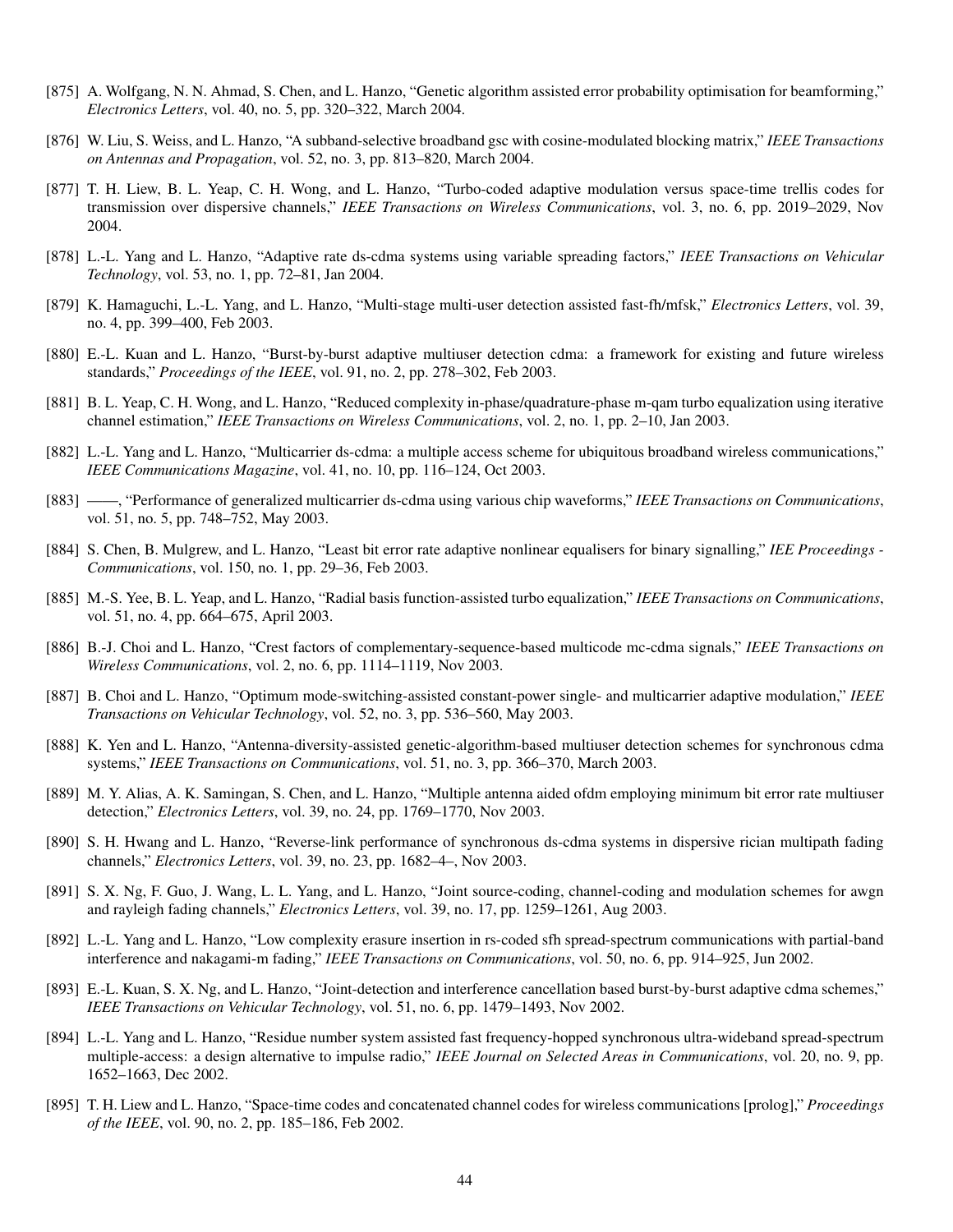- [896] L.-L. Yang and L. Hanzo, "Serial acquisition performance of single-carrier and multicarrier ds-cdma over nakagami-m fading channels," *IEEE Transactions on Wireless Communications*, vol. 1, no. 4, pp. 692–702, Oct 2002.
- [897] P. Cherriman, E. L. Kuan, and L. Hanzo, "Burst-by-burst adaptive joint detection cdma/h.263 based video telephony," *IEEE Transactions on Circuits and Systems for Video Technology*, vol. 12, no. 5, pp. 342–348, May 2002.
- [898] H. Mohamad, S. Weiss, M. Rupp, and L. Hanzo, "Fast adaptation of fractionally spaced equalisers," *Electronics Letters*, vol. 38, no. 2, pp. 96–98, Jan 2002.
- [899] M. S. Yee and L. Hanzo, "A wide-band radial basis function decision feedback equalizer-assisted burst-by-burst adaptive modem," *IEEE Transactions on Communications*, vol. 50, no. 5, pp. 693–697, May 2002.
- [900] L.-L. Yang and L. Hanzo, "A residue number system based parallel communication scheme using orthogonal signaling. ii. multipath fading channels," *IEEE Transactions on Vehicular Technology*, vol. 51, no. 6, pp. 1547–1559, Nov 2002.
- [901] ——, "Software-defined-radio-assisted adaptive broadband frequency hopping multicarrier ds-cdma," *IEEE Communications Magazine*, vol. 40, no. 3, pp. 174–183, Mar 2002.
- [902] T. H. Liew and L. Hanzo, "Space-time codes and concatenated channel codes for wireless communications," *Proceedings of the IEEE*, vol. 90, no. 2, pp. 183–184, Feb 2002.
- [903] ——, "Space-time codes and concatenated channel codes for wireless communications," *Proceedings of the IEEE*, vol. 90, no. 2, pp. 187–219, Feb 2002.
- [904] L.-L. Yang and L. Hanzo, "Performance of generalized multicarrier ds-cdma over nakagami-m fading channels," *IEEE Transactions on Communications*, vol. 50, no. 6, pp. 956–966, Jun 2002.
- [905] S. X. Ng and L. Hanzo, "Space-time iq-interleaved tcm and ttcm for awgn and rayleigh fading channels," *Electronics Letters*, vol. 38, no. 24, pp. 1553–1555, Nov 2002.
- [906] L.-L. Yang and L. Hanzo, "Iterative soft sequential estimation assisted acquisition of m-sequences," *Electronics Letters*, vol. 38, no. 24, pp. 1550–1551, Nov 2002.
- [907] S. X. Ng, K. Yen, and L. Hanzo, "Ttcm assisted genetic-algorithm aided reduced-complexity multiuser detection," *Electronics Letters*, vol. 38, no. 14, pp. 722–724, Jul 2002.
- [908] P. Cherriman, B. L. Yeap, and L. Hanzo, "The performance of h263-based video telephony over turbo-equalized gsm/gprs," *IEEE Transactions on Circuits and Systems for Video Technology*, vol. 12, no. 10, pp. 909–915, Oct 2002.
- [909] P. J. Cherriman, T. Keller, and L. Hanzo, "Subband-adaptive turbo-coded ofdm-based interactive video telephony," *IEEE Transactions on Circuits and Systems for Video Technology*, vol. 12, no. 10, pp. 829–839, Oct 2002.
- [910] B. L. Yeap, T. H. Liew, J. Hamorsky, and L. Hanzo, "Comparative study of turbo equalization schemes using convolutional, convolutional turbo, and block-turbo codes," *IEEE Transactions on Wireless Communications*, vol. 1, no. 2, pp. 266–273, Apr 2002.
- [911] L.-L. Yang and L. Hanzo, "A residue number system based parallel communication scheme using orthogonal signaling .i. system outline," *IEEE Transactions on Vehicular Technology*, vol. 51, no. 6, pp. 1534–1546, Nov 2002.
- [912] K. Yen and L. Hanzo, "Genetic algorithm assisted joint multiuser symbol detection and fading channel estimation for synchronous cdma systems," *IEEE Journal on Selected Areas in Communications*, vol. 19, no. 6, pp. 985–998, Jun 2001.
- [913] A. K. Samingan, S. Chen, and L. Hanzo, "Adaptive minimum-ber linear multiuser detection for cdma signals in multipath channels with 4-qam constellation," *Electronics Letters*, vol. 37, no. 11, pp. 721–723, May 2001.
- [914] M. S. Yee, T. H. Liew, and L. Hanzo, "Burst-by-burst adaptive turbo-coded radial basis function-assisted decision feedback equalization," *IEEE Transactions on Communications*, vol. 49, no. 11, pp. 1935–1945, Nov 2001.
- [915] L.-L. Yang and L. Hanzo, "Performance analysis of coded m-ary orthogonal signaling using errors-and-erasures decoding over frequency-selective fading channels," *IEEE Journal on Selected Areas in Communications*, vol. 19, no. 2, pp. 211–221, Feb 2001.
- [916] S. Chen, A. K. Samingan, B. Mulgrew, and L. Hanzo, "Adaptive minimum-ber linear multiuser detection for ds-cdma signals in multipath channels," *IEEE Transactions on Signal Processing*, vol. 49, no. 6, pp. 1240–1247, Jun 2001.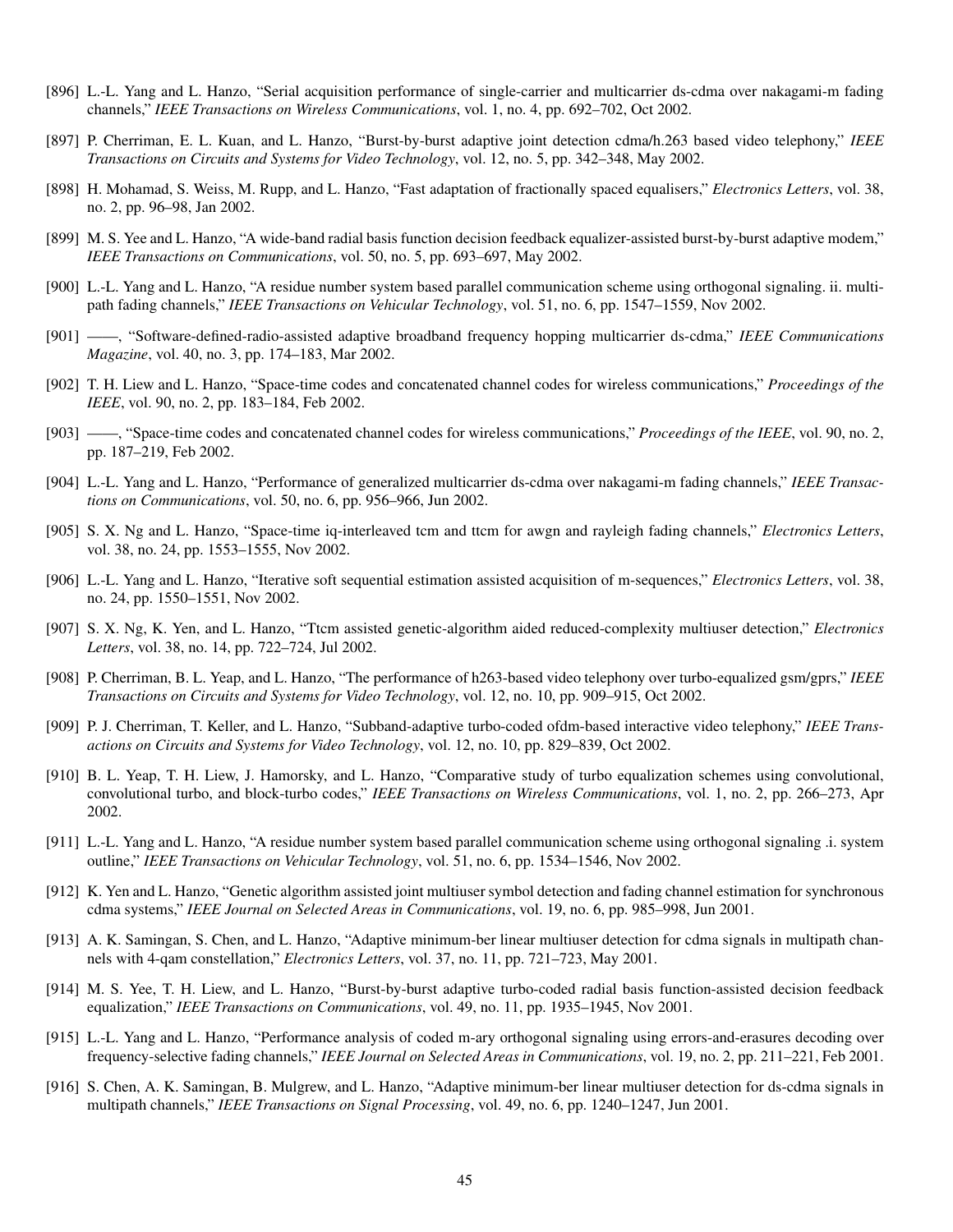- [917] J. Blogh, P. Cherriman, and L. Hanzo, "Comparative study of adaptive beam-steering and adaptive modulation-assisted dynamic channel allocation algorithms," *IEEE Transactions on Vehicular Technology*, vol. 50, no. 2, pp. 398–415, Mar 2001.
- [918] T. Keller, L. Piazzo, P. Mandarini, and L. Hanzo, "Orthogonal frequency division multiplex synchronization techniques for frequency-selective fading channels," *IEEE Journal on Selected Areas in Communications*, vol. 19, no. 6, pp. 999–1008, Jun 2001.
- [919] L. L. Yang and L. Hanzo, "Slow frequency-hopping multicarrier ds-cdma for transmission over nakagami multipath fading channels," *IEEE Journal on Selected Areas in Communications*, vol. 19, no. 7, pp. 1211–1221, Jul 2001.
- [920] J. S. Blogh, P. J. Cherriman, and L. Hanzo, "Adaptive antenna array assisted dynamic channel allocation techniques," *IEEE Journal on Selected Areas in Communications*, vol. 19, no. 2, pp. 305–311, Feb 2001.
- [921] M. S. Yee, B. L. Yeap, and L. Hanzo, "Rbf-based decision feedback aided turbo equalisation of convolutional and space-time trellis-coded systems," *Electronics Letters*, vol. 37, no. 21, pp. 1298–1299, Oct 2001.
- [922] L.-L. Yang and L. Hanzo, "Serial acquisition of ds-cdma signals in multipath fading mobile channels," *IEEE Transactions on Vehicular Technology*, vol. 50, no. 2, pp. 617–628, Mar 2001.
- [923] S. Chen, L. Hanzo, and B. Mulgrew, "Decision-feedback equalization using multiple-hyperplane partitioning for detecting isicorrupted m-ary pam signals," *IEEE Transactions on Communications*, vol. 49, no. 5, pp. 760–764, May 2001.
- [924] B. J. Choi, M. Munster, L. L. Yang, and L. Hanzo, "Performance of rake receiver assisted adaptive-modulation based cdma over frequency selective slow rayleigh fading channels," *Electronics Letters*, vol. 37, no. 4, pp. 247–249, Feb 2001.
- [925] S. Chen, A. K. Samingan, and L. Hanzo, "Support vector machine multiuser receiver for ds-cdma signals in multipath channels," *IEEE Transactions on Neural Networks*, vol. 12, no. 3, pp. 604–611, May 2001.
- [926] J. S. Blogh, P. J. Cherriman, and L. Hanzo, "Dynamic channel allocation techniques using adaptive modulation and adaptive antennas," *IEEE Journal on Selected Areas in Communications*, vol. 19, no. 2, pp. 312–321, Feb 2001.
- [927] L.-L. Yang and L. Hanzo, "A recursive algorithm for the error probability evaluation of m-qam," *IEEE Communications Letters*, vol. 4, no. 10, pp. 304–306, Oct 2000.
- [928] T. Keller, M. Munster, and L. Hanzo, "A turbo-coded burst-by-burst adaptive wide-band speech transceiver," *IEEE Journal on Selected Areas in Communications*, vol. 18, no. 11, pp. 2363–2372, Nov 2000.
- [929] M. Breiling and L. Hanzo, "The super-trellis structure of turbo codes," *IEEE Transactions on Information Theory*, vol. 46, no. 6, pp. 2212–2228, Sep 2000.
- [930] L.-L. Yang, K. Yen, and L. Hanzo, "A reed-solomon coded ds-cdma system using noncoherent m-ary orthogonal modulation over multipath fading channels," *IEEE Journal on Selected Areas in Communications*, vol. 18, no. 11, pp. 2240–2251, Nov 2000.
- [931] C.-S. Lee, S. Vlahoyiannatos, and L. Hanzo, "Satellite based turbo-coded, blind-equalized 4-qam and 16-qam digital video broadcasting," *IEEE Transactions on Broadcasting*, vol. 46, no. 1, pp. 23–33, Mar 2000.
- [932] L.-L. Yang and L. Hanzo, "Blind joint soft-detection assisted slow frequency-hopping multicarrier ds-cdma," *IEEE Transactions on Communications*, vol. 48, no. 9, pp. 1520–1529, Sep 2000.
- [933] T. Keller, T. H. Liew, and L. Hanzo, "Adaptive redundant residue number system coded multicarrier modulation," *IEEE Journal on Selected Areas in Communications*, vol. 18, no. 11, pp. 2292–2301, Nov 2000.
- [934] C.-S. Lee, T. Keller, and L. Hanzo, "Ofdm-based turbo-coded hierarchical and non-hierarchical terrestrial mobile digital video broadcasting," *IEEE Transactions on Broadcasting*, vol. 46, no. 1, pp. 1–22, Mar 2000.
- [935] T. Keller and L. Hanzo, "Prolog to adaptive multicarrier modulation: a convenient framework for time-frequency processing in wireless communications," *Proceedings of the IEEE*, vol. 88, no. 5, pp. 609–610, May 2000.
- [936] J. P. Woodard and L. Hanzo, "Comparative study of turbo decoding techniques: an overview," *IEEE Transactions on Vehicular Technology*, vol. 49, no. 6, pp. 2208–2233, Nov 2000.
- [937] T. Keller and L. Hanzo, "Adaptive multicarrier modulation: a convenient framework for time-frequency processing in wireless communications," *Proceedings of the IEEE*, vol. 88, no. 5, pp. 611–640, May 2000.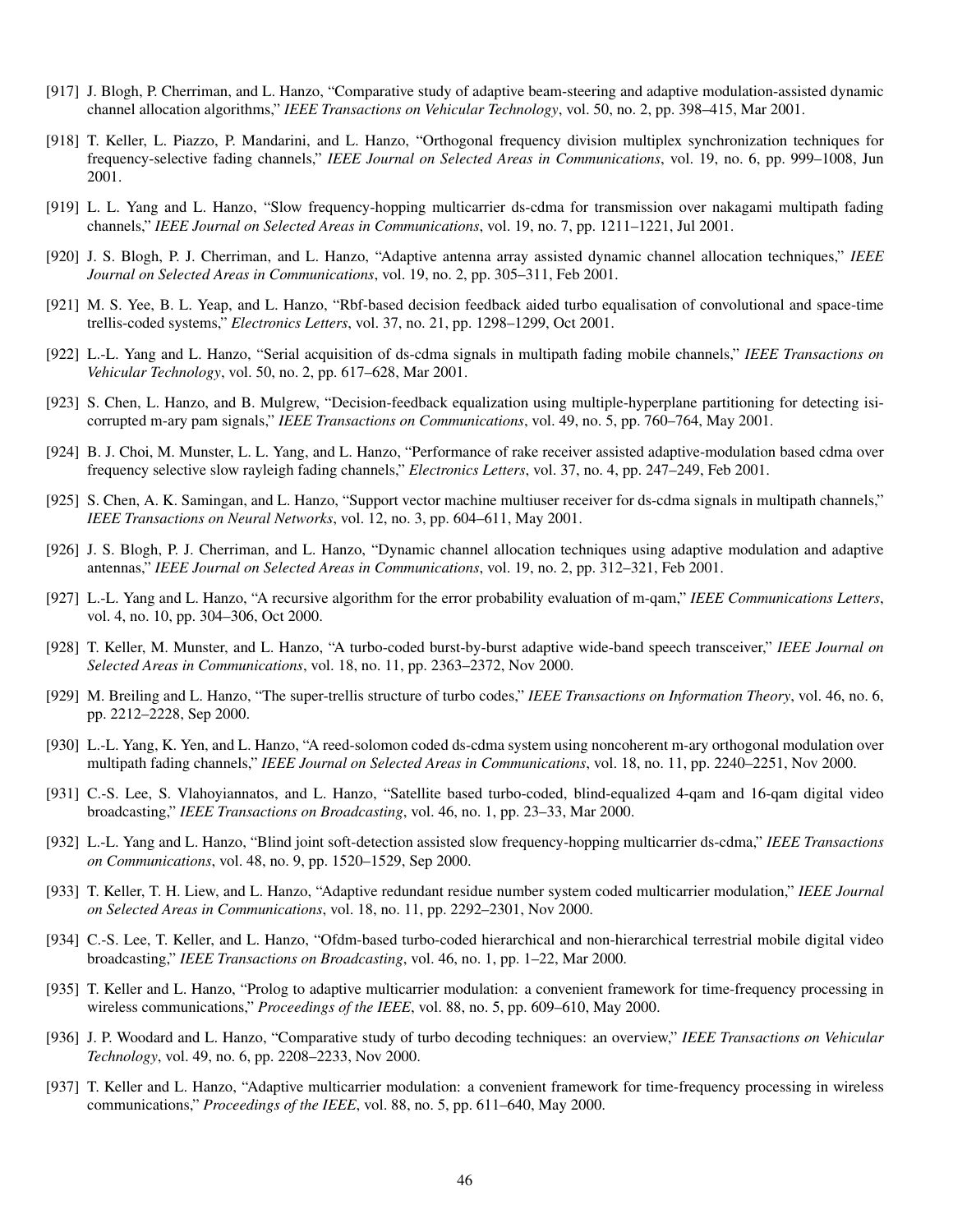- [938] F. C. A. Brooks and L. Hanzo, "A multiband excited waveform-interpolated 2.35-kbps speech codec for bandlimited channels," *IEEE Transactions on Vehicular Technology*, vol. 49, no. 3, pp. 766–777, May 2000.
- [939] S. Chen, A. K. Samingan, and L. Hanzo, "Optimal decision feedback equaliser for m-pam signals using support vector machine solution," *Electronics Letters*, vol. 36, no. 20, pp. 1742–1744, Sep 2000.
- [940] S. Chen, B. Mulgrew, and L. Hanzo, "Asymptotic bayesian decision feedback equalizer using a set of hyperplanes," *IEEE Transactions on Signal Processing*, vol. 48, no. 12, pp. 3493–3500, Dec 2000.
- [941] L. Hanzo, P. Cherriman, and E. L. Kuan, "Interactive cellular and cordless video telephony: State-of-the-art system design principles and expected performance," *Proceedings of the IEEE*, vol. 88, no. 9, pp. 1388–1413, Sept 2000.
- [942] T. Keller and L. Hanzo, "Adaptive modulation techniques for duplex ofdm transmission," *IEEE Transactions on Vehicular Technology*, vol. 49, no. 5, pp. 1893–1906, Sep 2000.
- [943] C. H. Wong and L. Hanzo, "Upper-bound performance of a wide-band adaptive modem," *IEEE Transactions on Communications*, vol. 48, no. 3, pp. 367–369, Mar 2000.
- [944] P. Cherriman, C. H. Wong, and L. Hanzo, "Turbo- and bch-coded wide-band burst-by-burst adaptive h.263-assisted wireless video telephony," *IEEE Transactions on Circuits and Systems for Video Technology*, vol. 10, no. 8, pp. 1355–1363, Dec 2000.
- [945] L. Hanzo, C. H. Wong, and P. Cherriman, "Channel-adaptive wideband wireless video telephony," *IEEE Signal Processing Magazine*, vol. 17, no. 4, pp. 10–30, Jul 2000.
- [946] P. Cherriman and L. Hanzo, "Error-rate-based power-controlled multimode h.263-assisted video telephony," *IEEE Transactions on Vehicular Technology*, vol. 48, no. 5, pp. 1726–1738, Sep 1999.
- [947] D. Lim and L. Hanzo, "The probability of multiple correct packet reception in coded synchronous frequency-hopped spreadspectrum networks," *IEEE Transactions on Communications*, vol. 47, no. 8, pp. 1227–1232, Aug 1999.
- [948] A. Knickenberg, B. L. Yeap, J. Hamorsky, M. Breiling, and L. Hanzo, "Joint channel equalisation and channel decoding," *Electronics Letters*, vol. 35, no. 19, pp. 1628–1630, Sep 1999.
- [949] J. M. Torrance, L. Hanzo, and T. Keller, "Interference aspects of adaptive modems over slow rayleigh fading channels," *IEEE Transactions on Vehicular Technology*, vol. 48, no. 5, pp. 1527–1545, Sep 1999.
- [950] L.-L. Yang and L. Hanzo, "Overlapping m-ary frequency shift keying spread-spectrum multiple-access systems using random signal sequences," *IEEE Transactions on Vehicular Technology*, vol. 48, no. 6, pp. 1984–1995, Nov 1999.
- [951] J. M. Torrance and L. Hanzo, "Latency and networking aspects of adaptive modems over slow indoors rayleigh fading channels," *IEEE Transactions on Vehicular Technology*, vol. 48, no. 4, pp. 1237–1251, Jul 1999.
- [952] L.-L. Yang and L. Hanzo, "Residue number system arithmetic assisted m-ary modulation," *IEEE Communications Letters*, vol. 3, no. 2, pp. 28–30, February 1999.
- [953] P. Cherriman, T. Keller, and L. Hanzo, "Orthogonal frequency-division multiplex transmission of h.263 encoded video over highly frequency-selective wireless networks," *IEEE Transactions on Circuits and Systems for Video Technology*, vol. 9, no. 5, pp. 701–712, Aug 1999.
- [954] L. Hanzo, "Bandwidth-efficient wireless multimedia communications," *Proceedings of the IEEE*, vol. 86, no. 7, pp. 1342–1382, Jul 1998.
- [955] P. Cherriman and L. Hanzo, "Programmable h.263-based wireless video transceivers for interference-limited environments," *IEEE Transactions on Circuits and Systems for Video Technology*, vol. 8, no. 3, pp. 275–286, Jun 1998.
- [956] M. Breiling and L. Hanzo, "Non-iterative optimum super-trellis decoding of turbo codes," *Electronics Letters*, vol. 33, no. 10, pp. 848–849, May 1997.
- [957] J. Streit and L. Hanzo, "Dual-mode vector-quantized low-rate cordless videophone systems for indoors and outdoors applications," *IEEE Transactions on Vehicular Technology*, vol. 46, no. 2, pp. 340–357, May 1997.
- [958] J. M. Torrance and L. Hanzo, "Upper bound performance of adaptive modulation in a slow rayleigh fading channel," *Electronics Letters*, vol. 32, no. 8, pp. 718–719, Apr 1996.
- [959] ——, "Demodulation level selection in adaptive modulation," *Electronics Letters*, vol. 32, no. 19, pp. 1751–1752, Sep 1996.